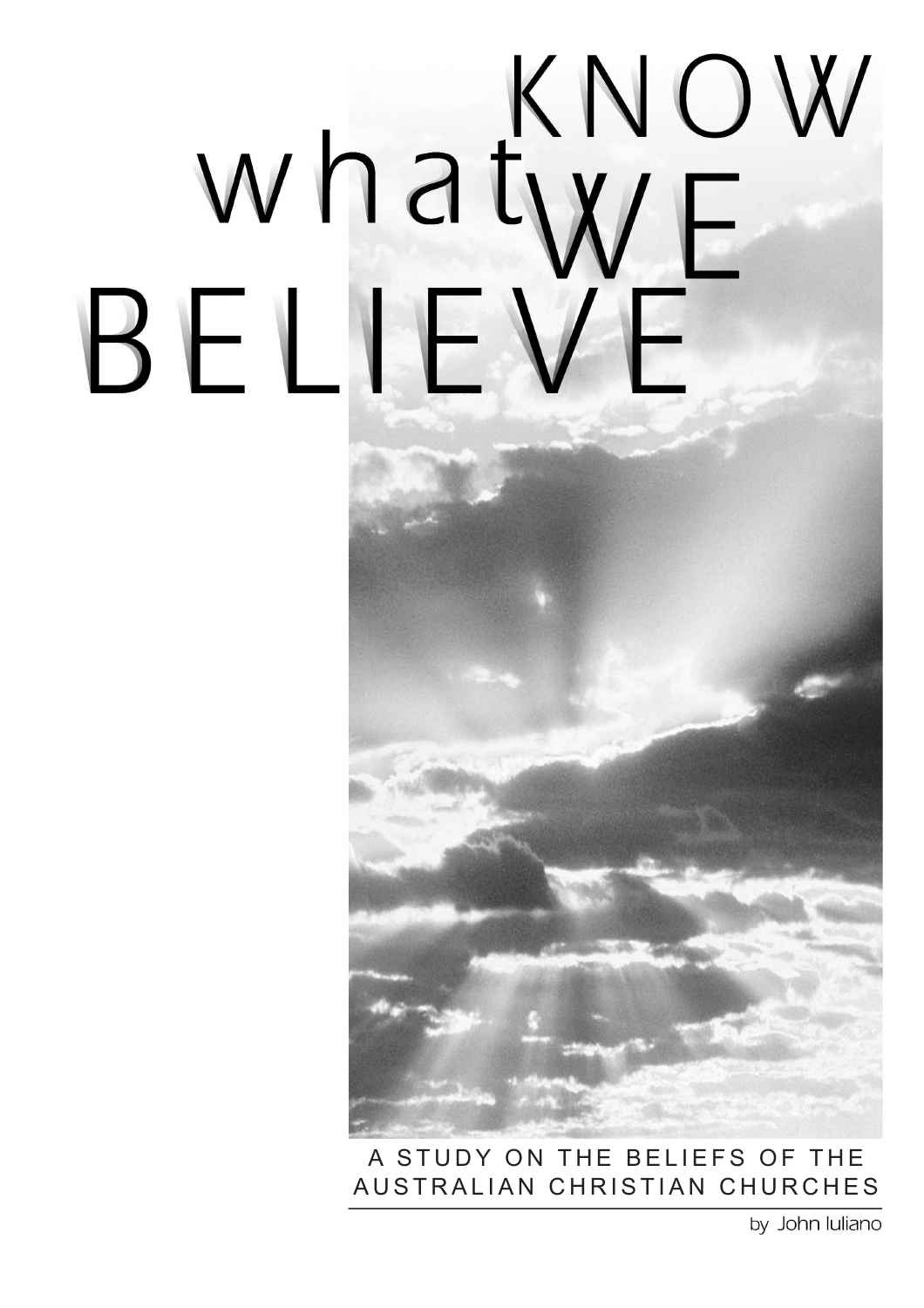All quotes are from The New King James unless otherwise stated. No part of this publication may be copied without permission.

Copyright © John Iuliano, August 1999 Revised 2006

*Check the website, www.nscc.org.au/KnowWhatWeBelieve for the latest version of these notes.* 

PO Box 753 WILLOUGHBY NSW 2068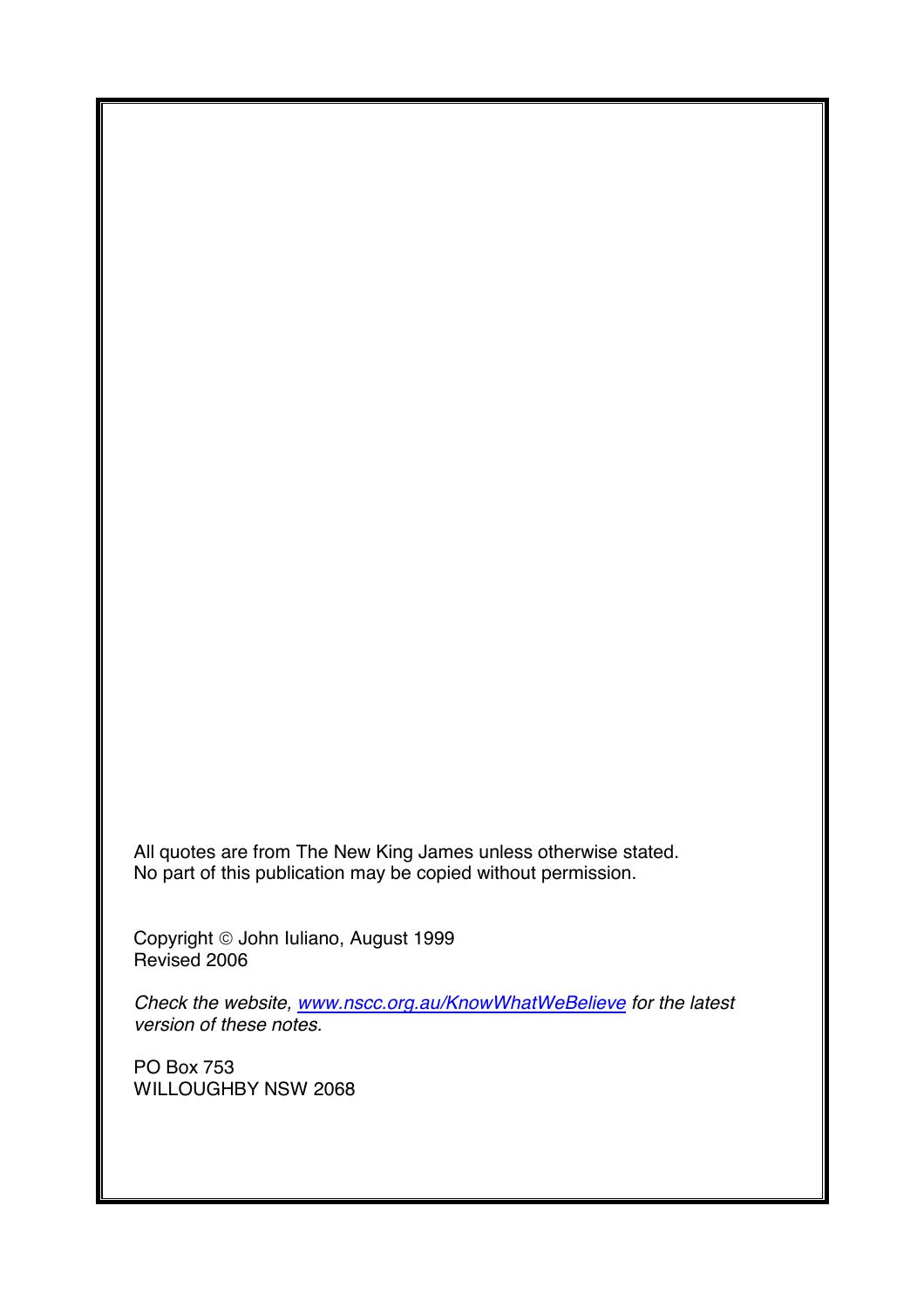## **Contents**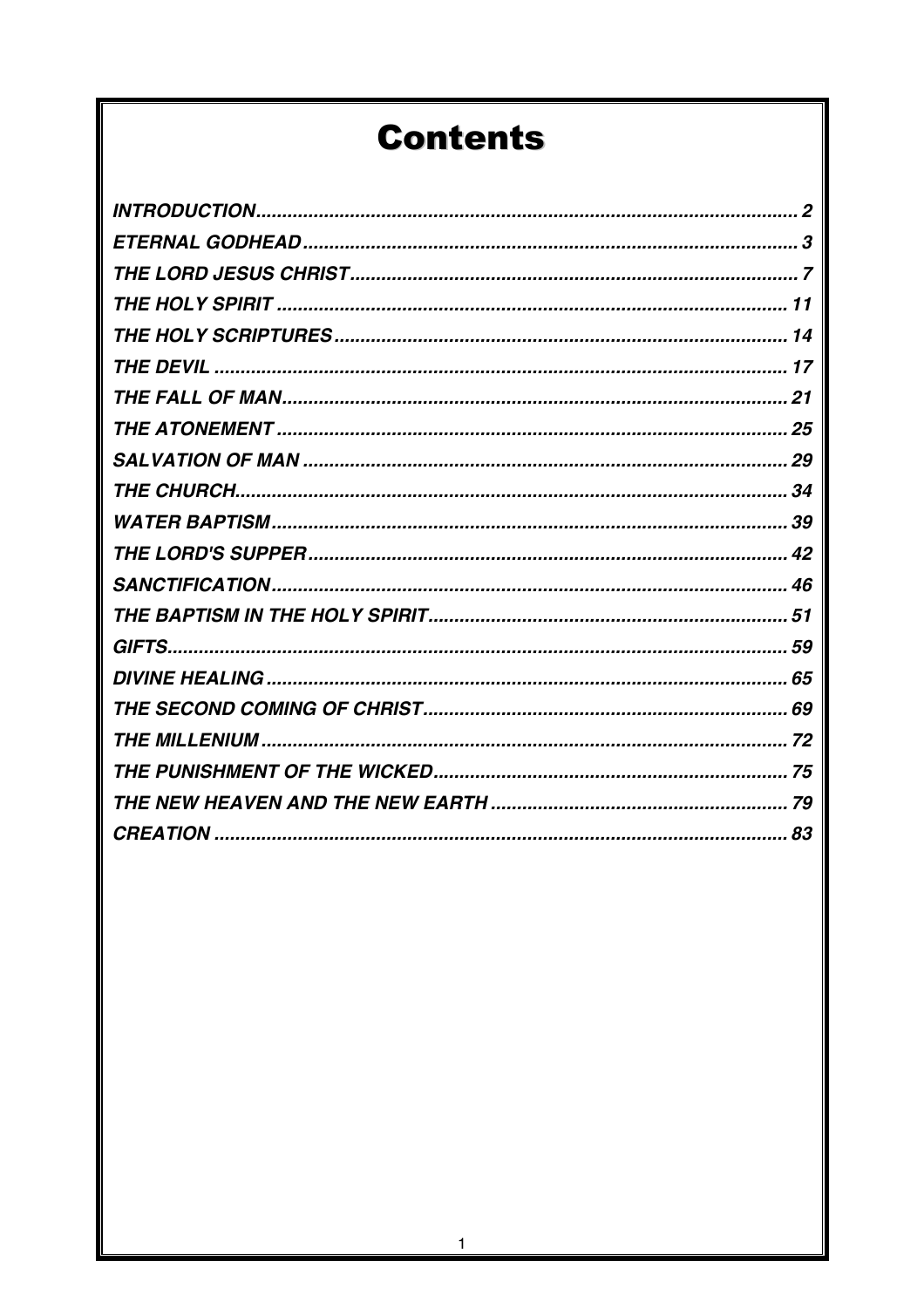## **INTRODUCTION**

The purpose of these notes is to give the reader a brief study on the articles of faith of the Australian Christian Churches rather than a detailed systematic theology.

 $\frac{1}{2}$  is designed as teaching notes that can be used in Bible study in Bible study in Bible study in Bible study in Bible study in Bible study in Bible study in Bible study in Bible study in Bible study in Bible study schools. The first paragraph of each study is the relevant doctrinal statement issued by the Australian Christian Churches; the remainder of the study explains the statement and takes you to the related Bible passages. to the related Bible passages. Each study is designed as teaching notes that can be used in Bible study groups, home groups, and even in Church Bible

My desire is that as you go through these studies, you will not information but more importantly receive revelation about the greatness of God about the greatness of God and what He desires to do through your life. I hope that you also become more confident in your understanding of the scripture so that you can become better equipped to take God's love to a world that desperately needs it. only receive information but more importantly receive revelation

(Please Note: This is not an official document representing the views of the Australian Christian Churches.)

Pastor John Iuliano M.A. Min.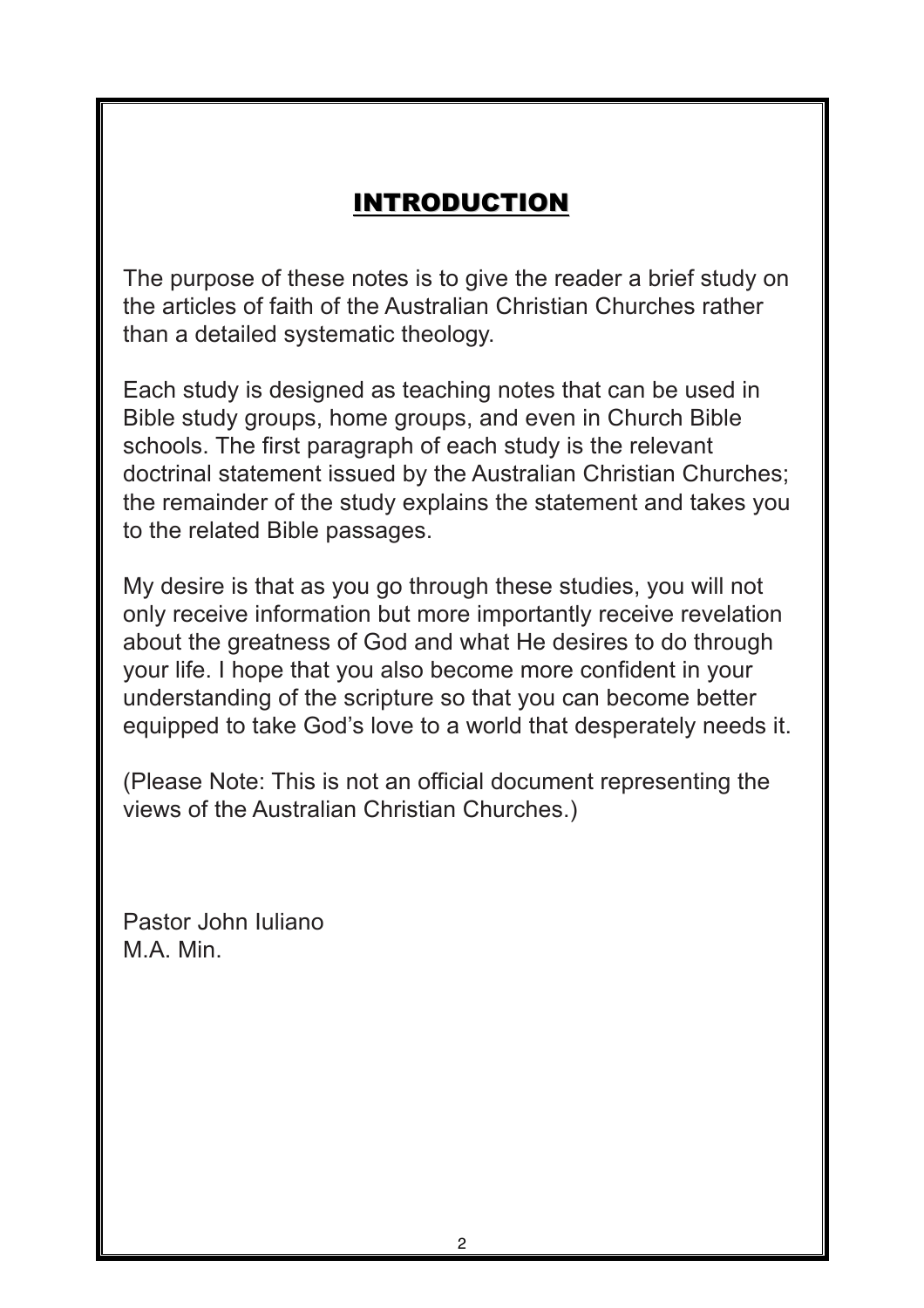## **LESSON 1 ETERNAL GODHEAD**

*We believe in the unity of the true and living God who is the eternal, self existent One, who has revealed Himself as one being in three persons – Father, Son and Holy Spirit, and who is the Creator and preserver of things visible and invisible—Deuteronomy 6:4, Mark 12:29; Matthew 28:19; Genesis 1:1; Psalm 86:9–10; Isaiah 43:10–11; John 1:1–3.*

The Bible doesn't argue God's existence; it assumes it. His existence is accepted as fact.

Trying to define God is not an easy task because He is greater than our finite thinking. We tend to think in terms of a beginning and an end, size, dimension, volume, capacity and things that can be scientifically evaluated. God surpasses all these measurements. He has no beginning and no end. He was not created nor will He ever be consumed. The Bible ascribes to God some of the following attributes:

#### **1. Eternal**

 Having no beginning and no end. Psalm 90:2, *"Even from everlasting to everlasting, You are God."*

The word everlasting literally means vanishing point. It is a mathematical expression, which refers to infinity in the past extending to infinity in the future. God had no beginning and He has no end. He is eternal.

#### **2. Self existent**

 Not dependant on anything except self for life existence. Colossians 1:17, *"And He is before all things and in Him all things consist."*

He was not created or mysteriously appeared. He is the absolute source of all life and creator of all things that have ever existed both visible and invisible. God is not dependant on any source outside Himself for His being or essence. He is self-existent.

#### **3. Immutable**

 Never changing. Malachi 3:6, *"For I am the Lord, I change not".*

Man has a tendency to change from day to day, but God is consistently the same. His character, His reasoning, His Word, never changes. There is no variation in God. He is immutable.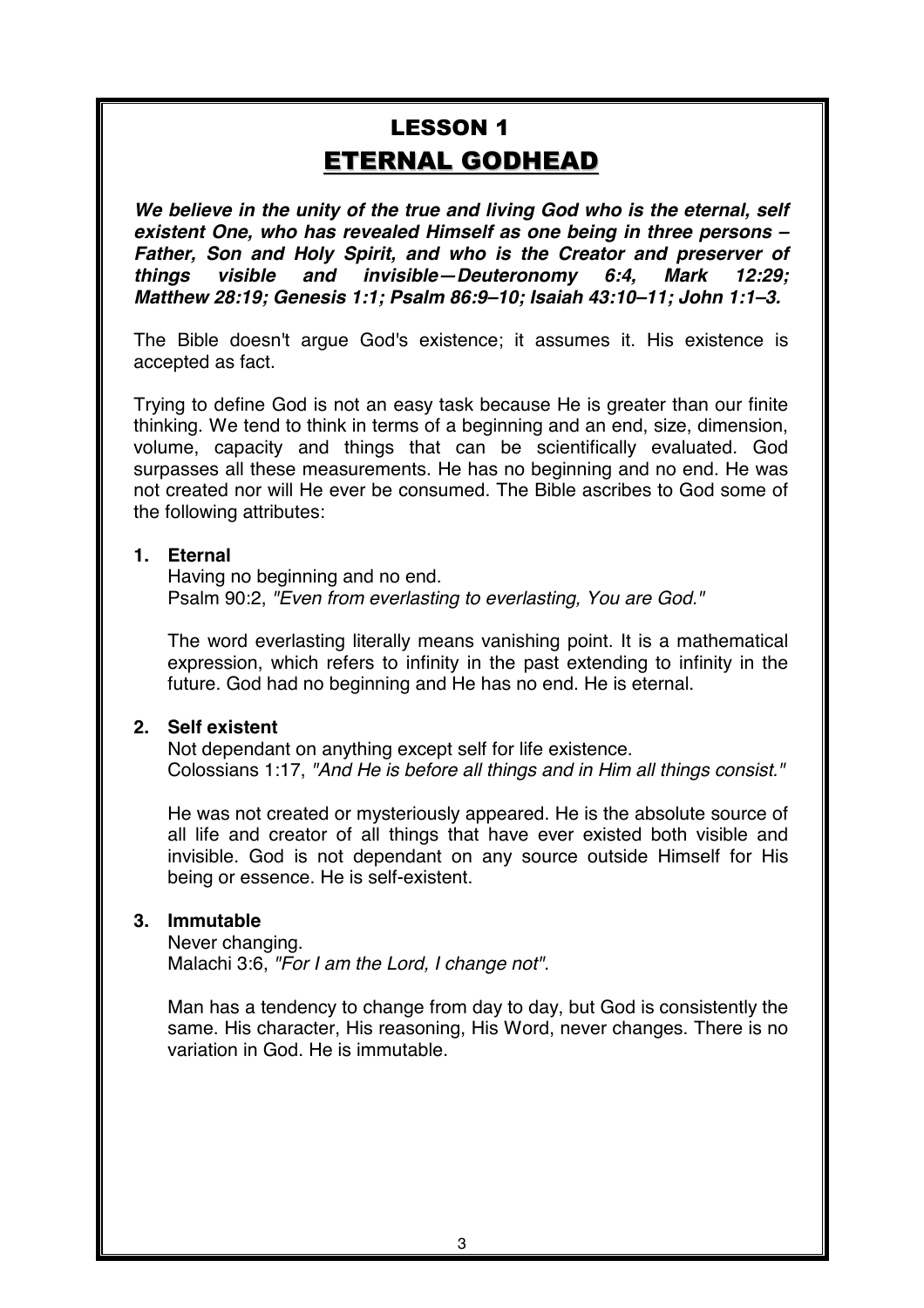#### **4. Omnipresent**

 Being everywhere at the same time. Jeremiah 23:24, "'*Can anyone hide himself in secret places, so I shall not*  see him?' says the Lord, ʻDo I not fill heaven and earth?' sa*ys the Lord."* 

God is not in everything, but He is everywhere. Wherever you may go God is there. He is in heaven and also on the earth. Wherever two or three are gathered together, He is in the midst. How reassuring it is to know that wherever you are, even in your darkest place, God is there.

#### **5. Omniscient**

 Knowing everything past, present and future. Psalm 139:4, *"For there is not a word on my tongue, but behold O Lord, you know it altogether".* 

There is nothing that happens in the universe of which God is unaware. Every thought, every deed, every dream, God has knowledge of it. He also has total wisdom and total understanding. Man is discovering new things every day of which God has had eternal knowledge. It is assuring to know that God in His wisdom has made plans for our lives that will bring us total satisfaction. It is essential for us to trust the fact that God knows best because He knows everything.

#### **6. Omnipotent**

All powerful.

Jeremiah 32:17, *"Ah, Lord God, behold You have made the heavens and the earth by Your great power and outstretched arm. There is nothing too hard for You."*

The nuclear power that men have at their disposal is insignificant to the power that God exhibited in creating the earth. His power is immeasurable and beyond human comprehension. What have we to fear when we realise that the One who loves us is greater than all the combined power in the universe. He is all powerful.

#### **7. Sovereign**

The highest authority.

Genesis 14:22, *"I have lifted my hand to the Lord God Most High, the possessor of heaven and earth".*

God rules in heaven, on earth and under the earth. He is sovereign over angels, principalities, demons and Satan himself. Because He made all things, He also rules over all realms and He is in control. There isn't a problem for which God doesn't have a solution. He can handle any difficulty because He is sovereign.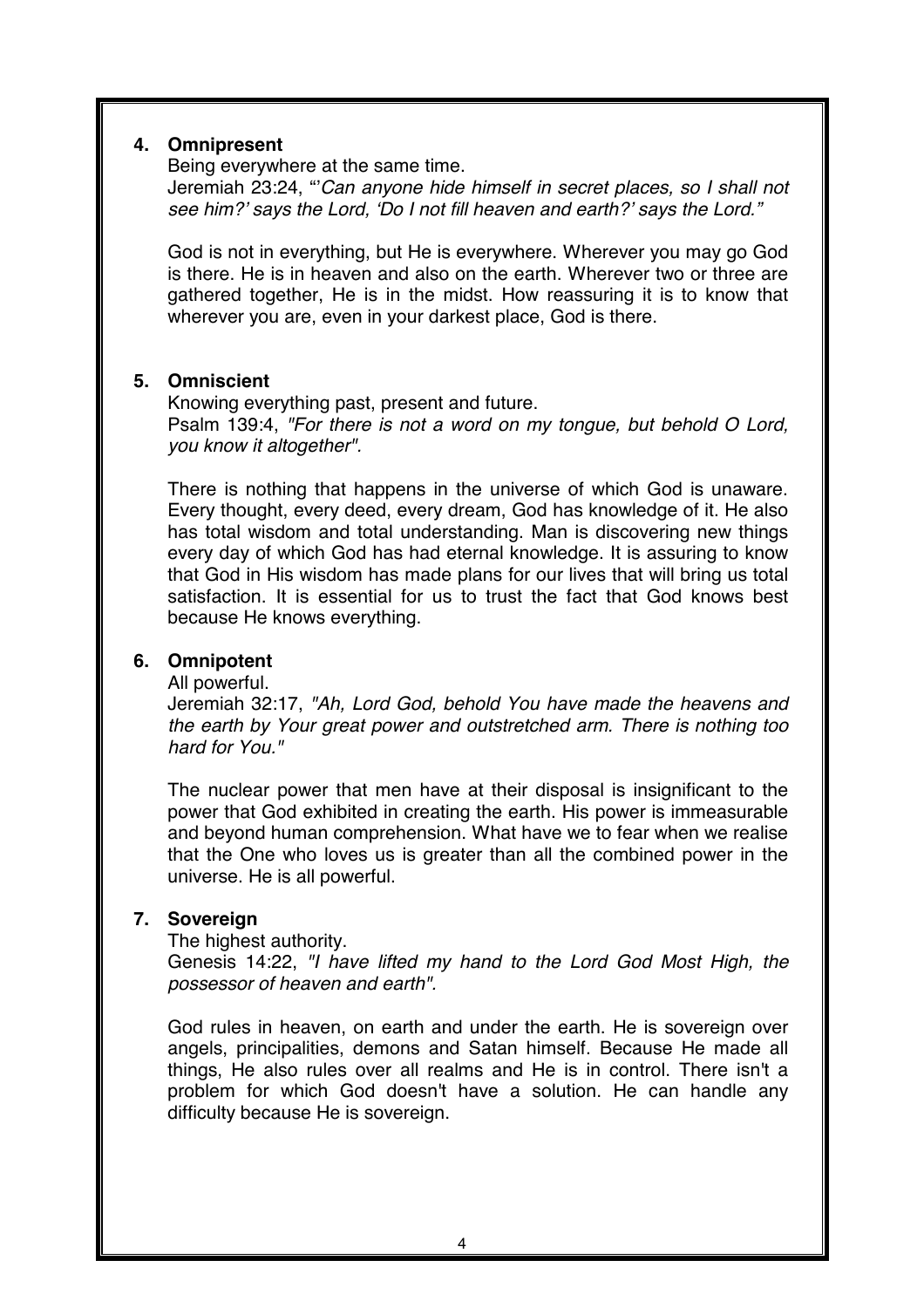#### **8. The Tri-unity (Trinity) of God**

Our human mind has difficulty in understanding the Divine mystery of the tri-unity of the Godhead.

Deuteronomy 6:4, *"Hear O Israel, the Lord our God, the Lord is One".*

Clearly there is only one God but He is revealed in three persons—Father, Son and Holy Spirit. The three are not the same person with a different name but three distinct personalities; i.e. the Father is not the Son, nor the Son the Holy Spirit, nor the Holy Spirit the Father. All are co-equal and coeternal. They are distinct yet one.

- a. Even though God is one, he is revealed in three persons.
	- (i) Matthew 3:16–17 records the story of Jesus' baptism. Here we see Jesus in the water, the Holy Spirit descending like a dove and the Father in heaven saying, *"This is my beloved Son in whom I am well pleased".* We see the distinction of each person.
	- (ii) Matthew 28:19 tells us to make disciples of all nations, baptising them in the name of the Father and of the Son and of the Holy Spirit. Again we see the distinction of the three persons.
	- (iii) 2 Corinthians 13:14 is the apostolic benediction. *"The grace of the Lord Jesus Christ and the love of God and the communion of the Holy Spirit be* with you all, Amen".
- b. We also have clear Biblical references of the Father, Son and Holy Spirit as God.
	- (i) **Father.** Ephesians 4:6, *"One God and Father of all, who is above all and through all and in you all".* The Father is called God.
	- (ii) **Son.** Titus 2:13 *"Looking for the blessed hope and glorious appearing of our great God and Saviour Jesus Christ".* Jesus Christ is called God.
	- (iii) **Holy Spirit.** Acts 5:3, 4. *"Ananias, why has Satan filled your heart to lie to the Holy Spirit? ... You have not lied to men, but to God."* The Holy Spirit is called God.
- c. The Westminster Confession gives us a good summary of how we are to understand the tri-unity of the Godhead.

*"There is but one living and true God. In the unity of the Godhead there are three persons, of one substance, power and eternity— God the Father, God the Son, and God the Holy Spirit. The Father is one, neither begotten nor proceeding; the Son is eternally begotten of the Father, the Holy Spirit eternally proceeding from the Father and the Son".*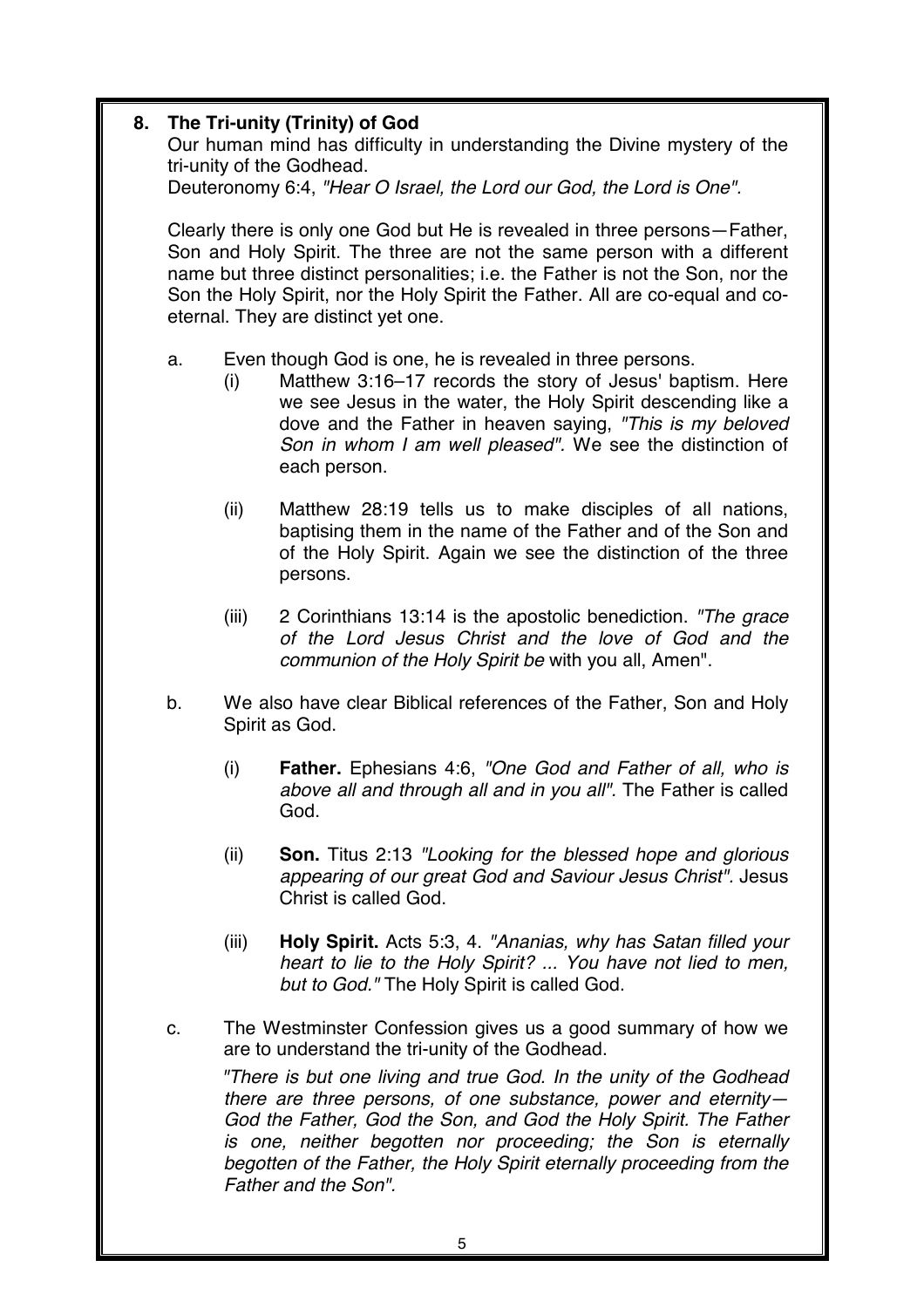#### **Conclusion**

The aspiration of all men should be to know and worship God. The greater the knowledge of God, the greater our faith will be. The more we know God the less we will doubt, the less we will fear, the less we will suffer anxiety and the less we will feel alone. He is our all-sufficiency and He constantly desires to impart to us any good and perfect gift.

How incredible it is to think that this all powerful, all sufficient God created us to have intimacy with Him. Our completeness can only be fully found when we enter into relationship with Almighty God.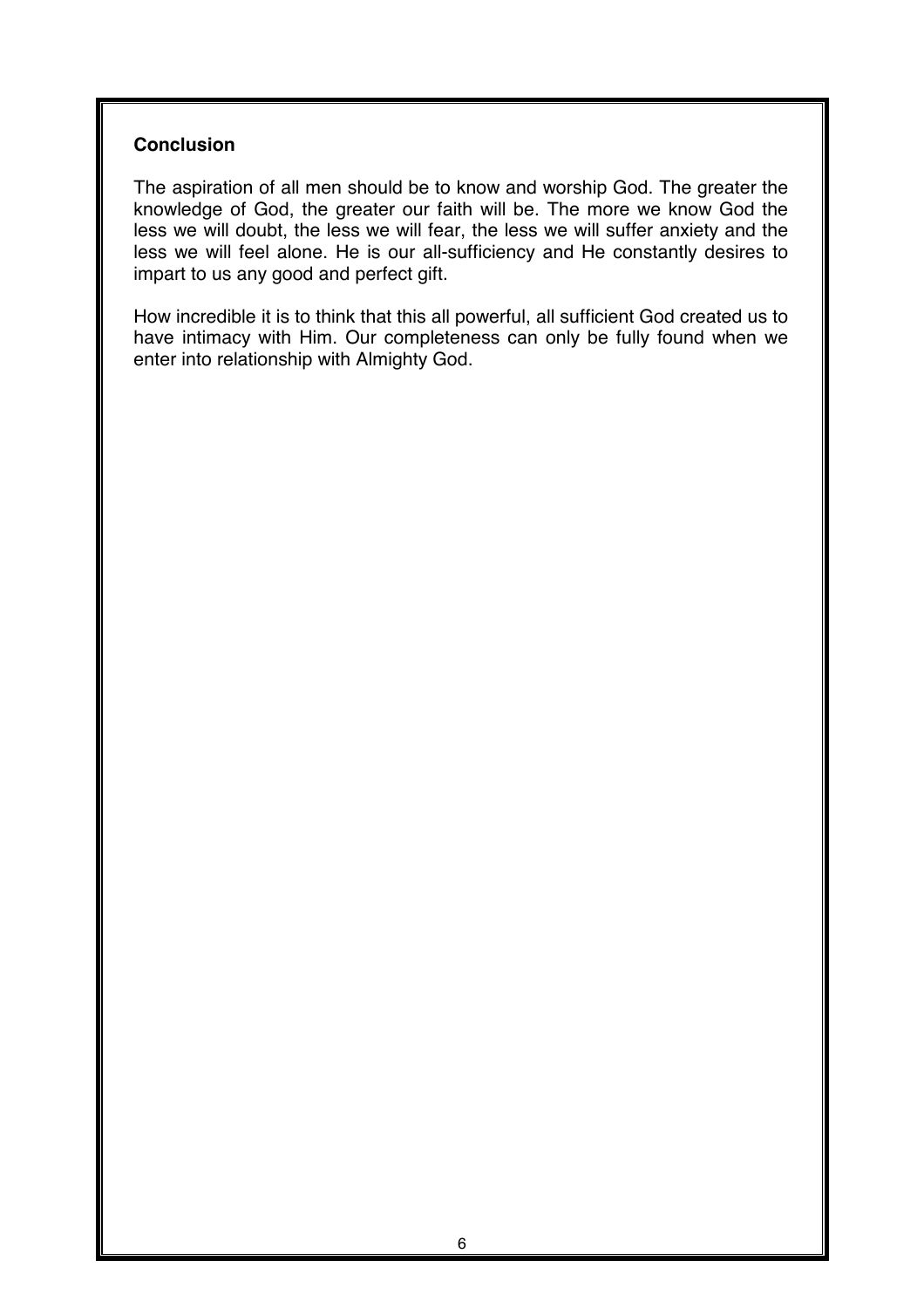## **LESSON 2** THE LORD JESUS CHRIST

*WE BELIEVE in the Lord Jesus Christ, the second person of the triune Godhead, who was and is the eternal Son of God; that He became incarnate by the Holy Spirit and was born of the virgin Mary.* 

*WE BELIEVE in His sinless life, miraculous ministry, substitutionary atoning death, bodily resurrection, glorious ascension, and abiding intercession—Isaiah 7:14; Matthew 1:23; Hebrews 7:26; 1 Peter 2:22; Acts 2:22; 2 Corinthians 5:21; Hebrews 9:12; Luke 24:39; 1 Corinthians 15:4; Acts 1:9; Ephesians 4:9–10; Romans 8:34; Hebrews 7:23.* 

#### **Introduction**

An understanding of the essence of the Lord Jesus Christ is one of the essential foundation stones in Christianity. Because it is through faith in Christ that we are saved, a distortion of this doctrine can jeopardise salvation as faith is placed in the wrong person. The majority of cults have distorted this Bible teaching of who the Lord Jesus Christ really is. This study will help us gain an understanding of who the Bible declares Jesus to be.

#### **1. He is the second person of the Triune Godhead**

- a. He was not a created being but is eternally existent. John 1:1, *"In the beginning was the Word, and the Word was God."* (Note John 1:14 tells us that the Word is Jesus Christ).
- b. There was never a time when the Father and Son were not together. John 1:2, *"He was in the beginning with God".*
- c. Jesus is not a lesser god but of one substance and equal with the Father. Colossians 2:9, *"For in Him, dwells all the fullness of the Godhead bodily."*

#### **2. He is the eternal Son of God**

a. Jesus is called the only begotten Son of God.

John 1:18, *"...The only begotten Son who is in the bosom of the Father, He has declared Him."*

Begotten, means unique, only one of a kind. Begotten does not refer to His conception but to His uniqueness.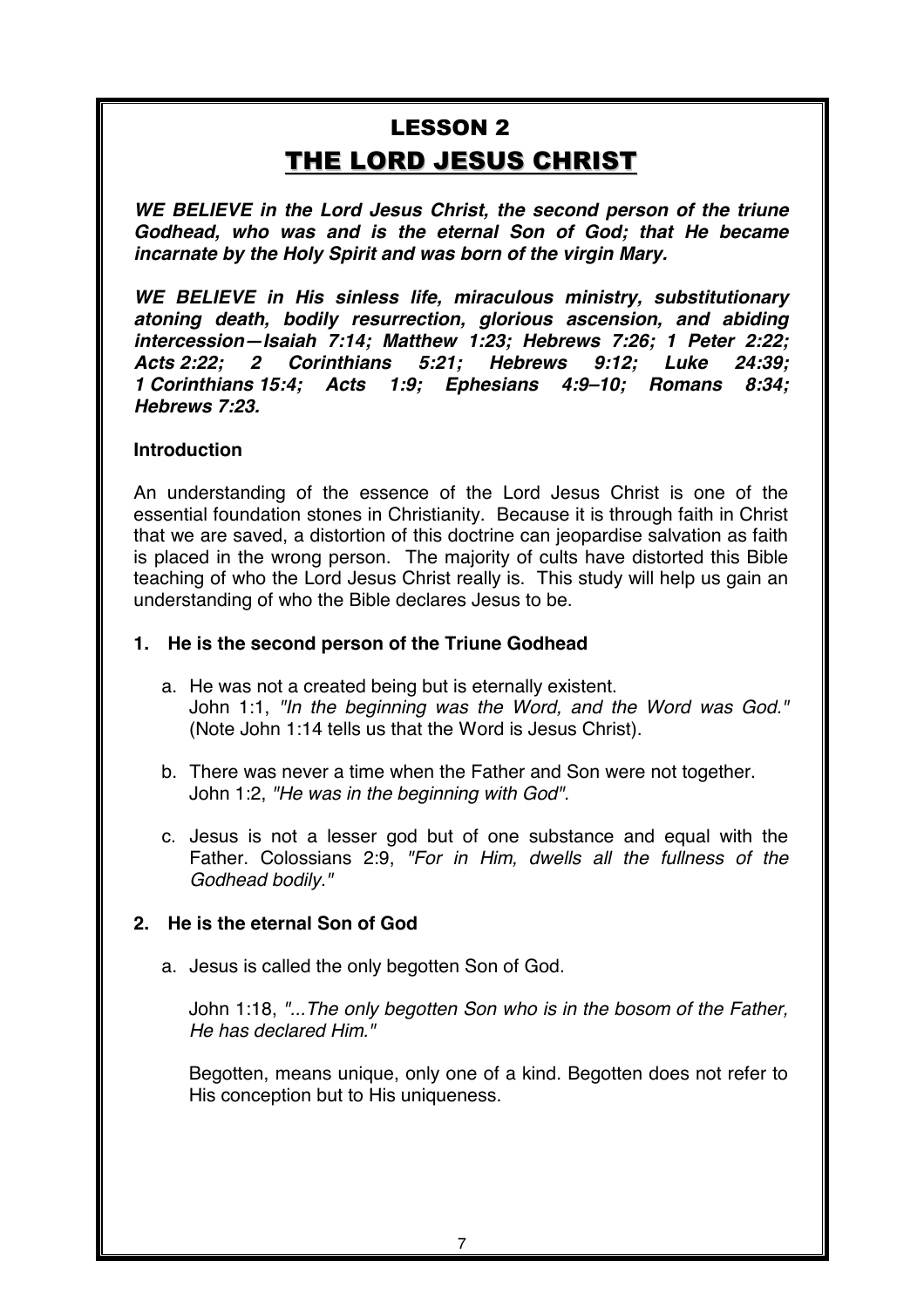b. Jesus affirms the fact that He is eternal, was never created and is the Almighty God.

Revelation 1:8; *"I am the Alpha and the Omega, the Beginning and the End, says the Lord, who is and who was and who is to come, the Almighty."* 

#### **3. His humanity was conceived through the Holy Spirit and born of a virgin**

- a. Jesus willingly left His domain in the form of God and took on the form of a man. Philippians 2:6, *"...who being in the form of God, did not consider it robbery to be equal with God, but made Himself of no reputation, taking the form of a servant and coming in the likeness of man."*
- b. He was not conceived by man but through the work of the Holy Spirit. Matthew 1:20, *"...for that which is conceived in her is of the Holy Spirit."*
- c. Mary the mother of Jesus was a virgin when Jesus was born. Matthew 1:23, *"Behold a virgin shall be with child and bear a Son and they shall call His name Emmanuel which is translated—God with us."*

#### **4. He lived a sinless life**

- *a.* Jesus was not only divine, He was also human. However, it must be noted that His divine nature and human nature coexisted in the one body. 1 John 4:2, *"Every spirit that confesses Jesus Christ has come in the flesh, is of God."*
- b. Even though He was the Son of Man and lived on earth in human form and was exposed to the temptations that every human is exposed to, He did not sin. He led a totally sinless existence. Hebrews 4:15, *"For we do not have a High Priest who cannot sympathise with our weaknesses, but was in all points tempted as we are, yet without sin."*

#### **5. He had a miraculous ministry**

- a. Jesus' public ministry was accompanied by miraculous signs. John 2:12, *"This beginning of signs, Jesus did in Cana of Galilee, and manifested His glory and His disciples believed in Him."*
- b. Jesus affirms He is the Christ by the miracles He performed. Matthew 11:3–5, *"Are you the Coming One, or do we look for another? Jesus answered and said to them, 'Go and tell John the things which you hear and see. The blind receive their sight, and the lame walk, the lepers are cleansed and the deaf hear, the dead are raised up and the poor have the gospel preached to them.'"*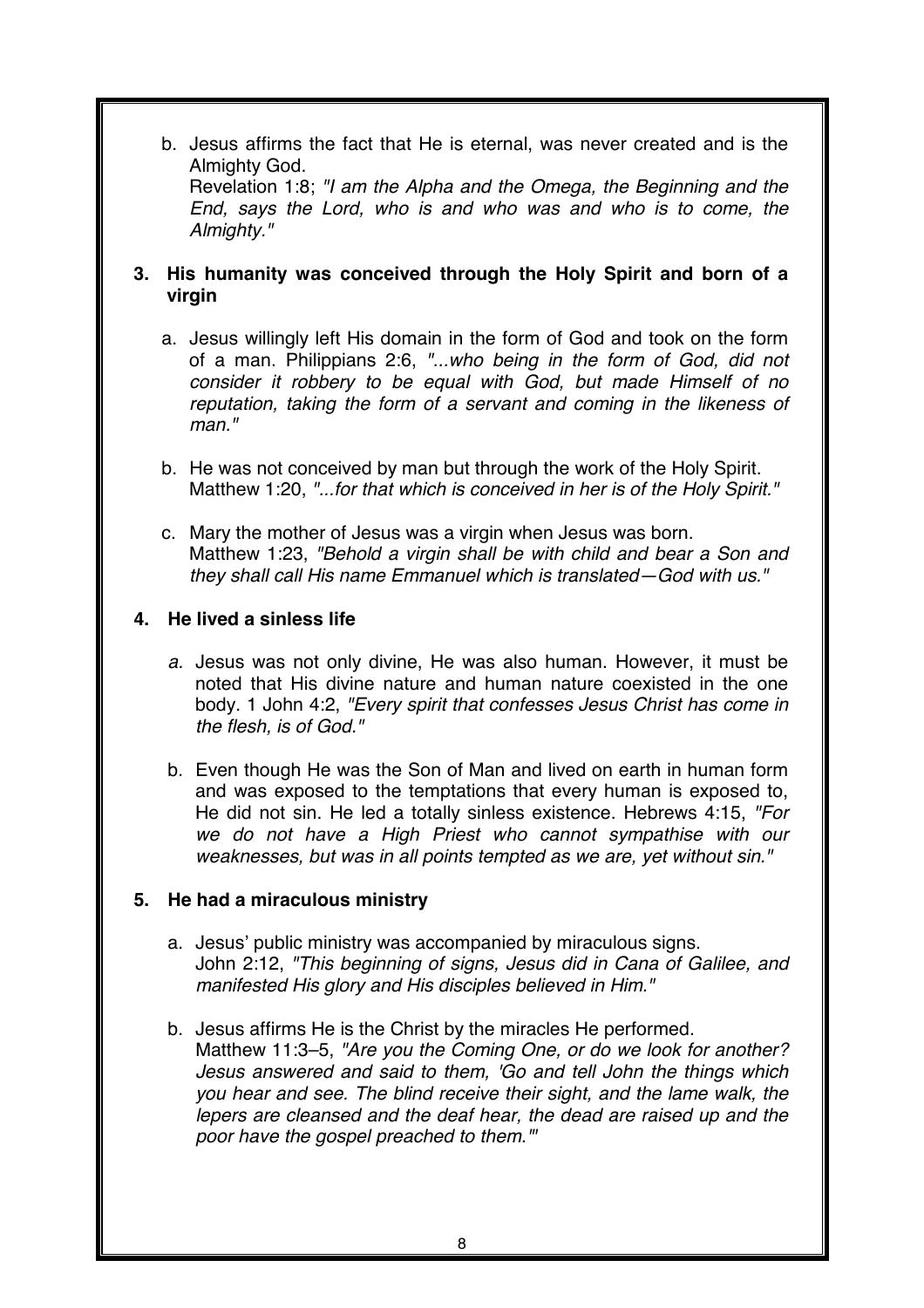#### **6. He died for the sins of mankind**

- a. Jesus came to give up His life and to save the lives of mankind. He came to die so believers may have eternal life through His death. Mark 10:45, *"For even the Son of Man did not come to be served but to serve, and to give His life a ransom for many."*
- b. Jesus literally died on the Cross when His spirit separated from His body and He stopped breathing. Luke 23:46, "And when Jesus had cried out with a loud voice, He said, ʻFather, into your hands I commend My spirit.' And having said this, He breathed His last."

#### **7. He rose from the dead**

- a. Jesus died but on the third day He rose from the dead. 1 Corinthians 15:3–4, *"...Christ died for our sins, was buried, and rose again on the third day.*"
- b. The resurrection of Christ was not only spiritual but also physical. He had a physical body. Luke 24:39, *"Behold my hands and My feet that it is I Myself. Handle me and see for a spirit does not have flesh and bones you can see I have."*
- *c.* The resurrected Christ was seen by over five hundred people. He was not a figment of someone's imagination but the victorious Saviour who was alive and had conquered death. 1 Corinthians 15:3–6, *"...Christ died for our sins according to the Scriptures, and He was buried, and that He rose again the third day according to the Scriptures and that He was seen by Cephas, then by the twelve. After that He was seen by over five hundred brethren at once."*

#### **8. He ascended into Heaven**

Jesus, in His physical body, ascended into heaven. Mark 16:19, *"So then, after the Lord had spoken to them, He was received up into heaven and sat down at the right hand of God."* 

#### **9. He always lives to make intercession on our behalf**

Jesus continues His work in heaven on the believers' behalf. He has not separated Himself from us but is constantly interceding for us. We have an understanding, merciful and faithful Saviour in heaven.

Hebrews 7:25, *"Therefore He is able to save to the uttermost those who come to God through Him since He always lives to make intercession for them."*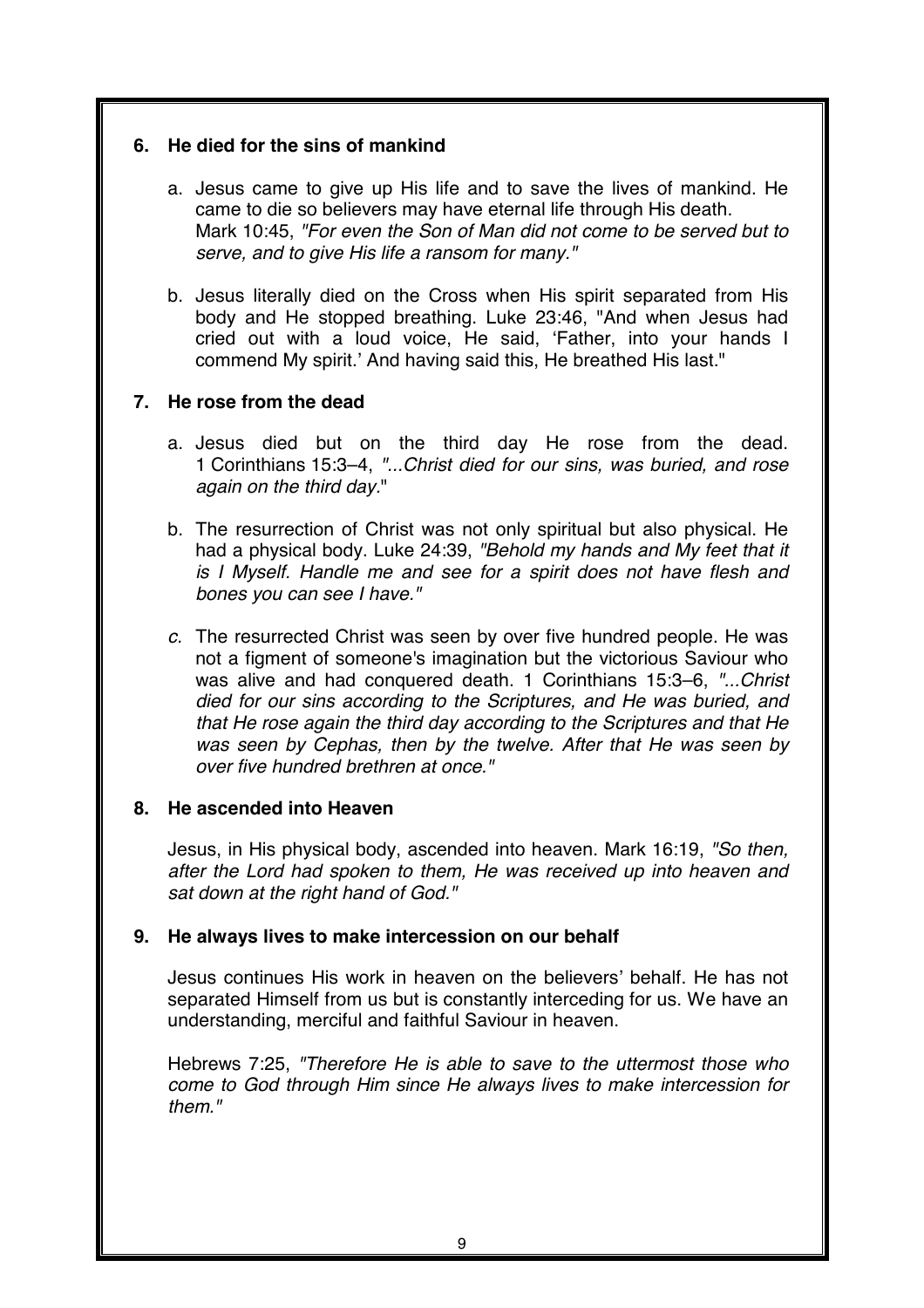#### **Conclusion**

A good theology of who Jesus is will include these nine characteristics:

- 1. He is the second person of the Triune godhead.
- 2. He is the eternal Son of God.
- 3. His humanity was conceived through the Holy Spirit and born of a virgin.
- 4. He lived a sinless life
- 5. He had a miraculous ministry.
- 6. He died for the sins of mankind.
- 7. He rose from the dead.
- 8. He ascended into heaven.
- 9. He always lives to make intercession on our behalf.

Paul said in Galatians 1:7 "…There are some who trouble you and want to pervert the gospel of Christ." Any deviation from the above nine characteristics will pervert the gospel of Christ. A correct Christology is essential to a correct gospel.

Once we have discovered the "pearl of great price, the altogether lovely One", Jesus Christ, the King of kings, and Lord of lords, the only thing left for us to do is:

BOW OUR KNEE AND LET OUR TONGUE CONFESS THAT HE IS LORD!!!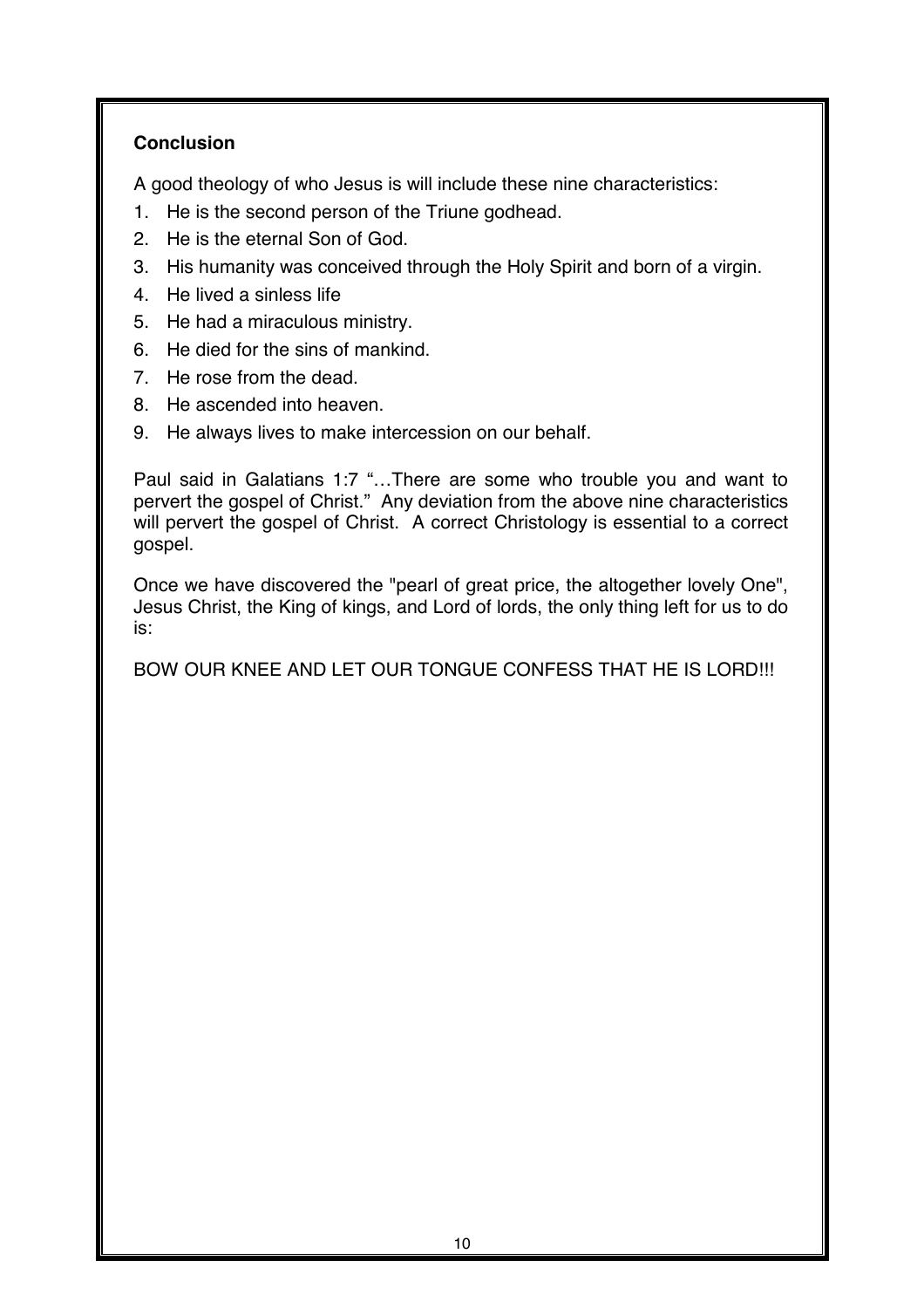## **LESSON 3** THE HOLY SPIRIT

*WE BELIEVE in the Holy Spirit, the third person of the triune Godhead, who proceeds from the Father and the Son, and is ever present and active in the work of convicting and regenerating the sinner, and sanctifying and guiding the believer into all truth. John 14:26; John 16:8–11; 1 Peter 1:2; Romans 8:14.* 

#### **Introduction**

So many people sincerely think of the Holy Spirit as a mere influence or power. They fail to see Him as a person with individual characteristics. Some people don't realise that if it weren't for the Holy Spirit there would be no Bible, no faith, no new birth, no holiness, no Christian in the world at all.

#### **I HE IS THE THIRD PERSON OF THE TRIUNE GODHEAD**

#### a. He is called **God**.

Acts 5:4, *"But Peter said, "Ananias, why has Satan filled your heart to lie to the Holy Spirit... You have not lied to man but to God."*

b. He has the divine attributes.

#### **1. Eternal.**

Hebrews 9:14, *"How much more shall the blood of Christ who through the eternal Spirit offered Himself without spot to God."*

#### **2. Omniscience.**

John 14:26, *"…The Holy Spirit whom the Father will send in My Name, He will teach you all things...."*

1 Corinthians 2:11, *"...no one knows the things of God except the Spirit of God."*

#### **3. Omnipresence.**

Psalm 139:7 says, *"...Where can I go from Your Spirit? Or where can I flee from Your presence?"*

#### **4. Omnipotence.**

Zechariah 4:6 says, *"Not by might nor by power, but by My Spirit says the Lord of Hosts."*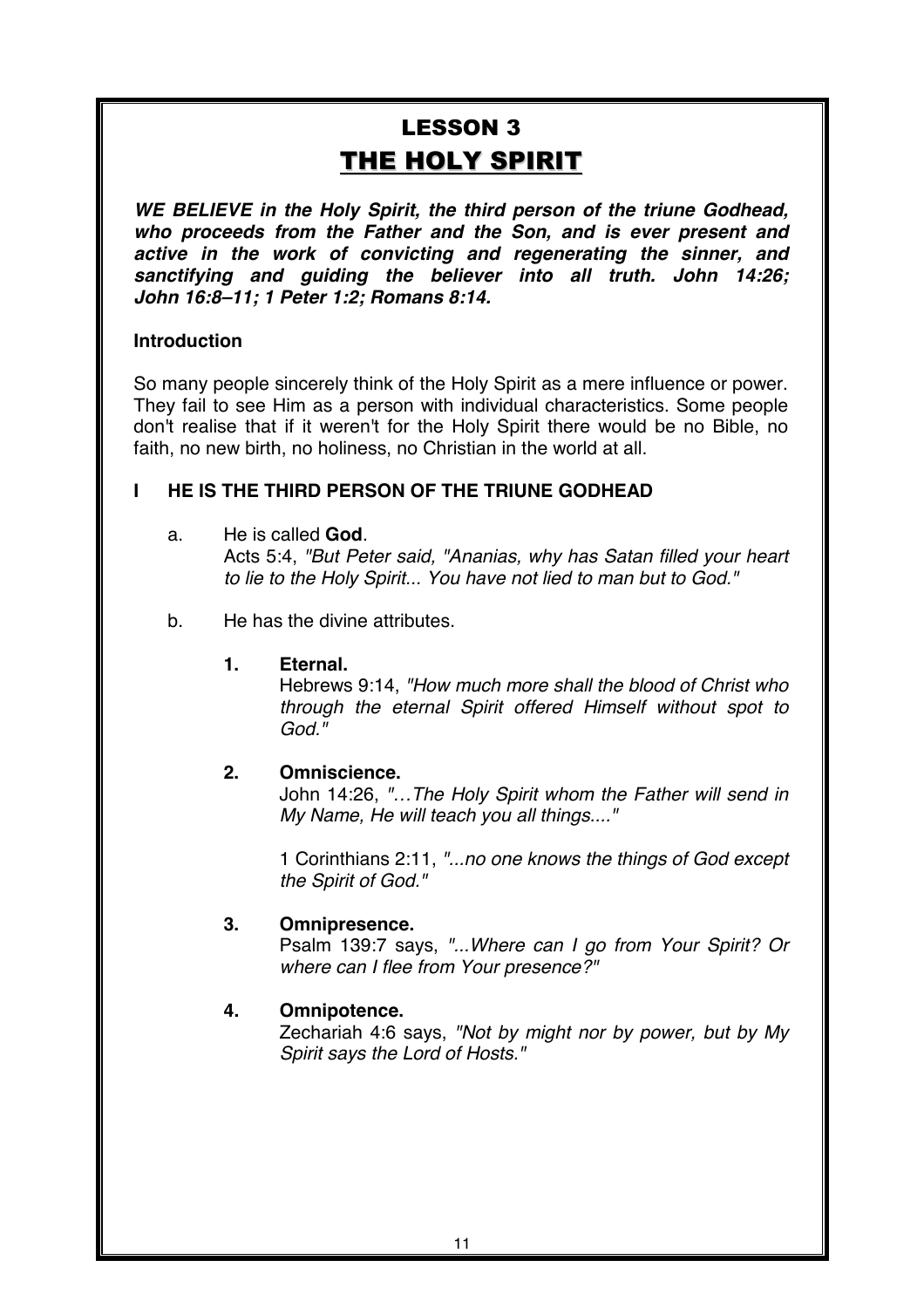#### **II HE PROCEEDS FROM THE FATHER AND THE SON**

Because the Holy Spirit carries out the will of the Father, glorifies the Son and speaks not of Himself, it doesn't mean that He is inferior. It merely points to the inner workings of the Godhead. Man thinks in terms of submission as equivalent to inferiority, but in God, submission is all part of co-operation and co-existence. What an example for the Christian to be in submission to one another.

John 16:13, *"When the Spirit of truth has come, He will guide you into all truth; for He will not speak on His own authority, but whatever He hears, He will speak and He will tell you things to come. He will glorify Me..."*

#### **III HIS WORK AT SALVATION**

#### **1. He convicts us of sin**

John 16:7–8, *"And when He has come, He will convict the world of sin and of righteousness and of judgement."* 

#### **2. He reveals to us the truth about Jesus Christ**

John 14:26, *"But the Helper, the Holy Spirit, whom the Father will send in My name, He will teach you all things and bring to your remembrance all things that I said to you."*

#### **3. He gives us new spiritual birth which is called regeneration**

John 3:5–6, *"Most assuredly, I say to you, unless one is born of water and the spirit, he cannot enter the Kingdom of God. That which is born of the flesh is flesh and that which is born of the Spirit is spirit."*

#### **4. He joins us into the Body of Christ**

1 Corinthians 12:13, *"for by one Spirit we were all baptised into one body..."*

#### **5. He sanctifies the believer**

2 Thessalonians 2:13, *"…..God from the beginning chose you for salvation through sanctification by the spirit and belief in the truth."*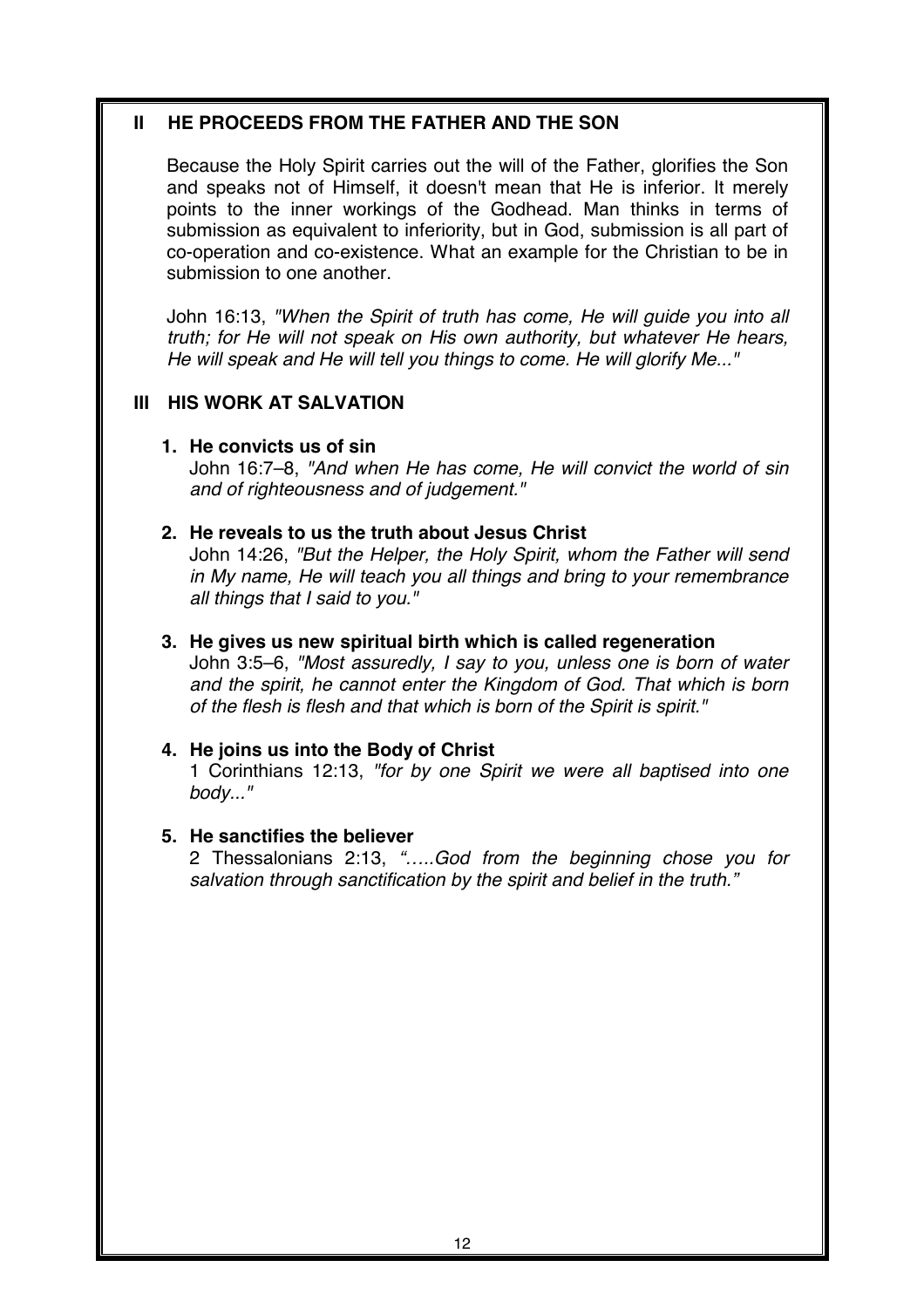#### **6. At conversion, believers are indwelt by the Holy Spirit and they immediately come under His sanctifying influence**

Sanctification is:

- (i) The believer's separation from the world and being set apart to follow Christ.
- (ii) The believers continual cleansing and transformation into a life of holiness to God.

Galatians 5:17, *"I say then: walk in the Spirit and you shall not fulfil the lusts of the flesh."*

1 Corinthians 6:11 says, *"But you were washed, but you were sanctified, but you were justified in the name of the Lord Jesus and by the Spirit of our God."*

#### **IV HE GUIDES THE BELIEVER INTO ALL TRUTH**

Jesus promised the believer a helper, one who would draw near and be of assistance. The Holy Spirit is our teacher, guiding the believer into all truth.

John 14:16, 17, *"And I will pray the Father and He will give you another Helper, that He may abide with you forever, even the Spirit of Truth, whom the world cannot receive because it neither sees Him nor knows Him; but you know Him for He dwells with you and will be in you."*

#### **Conclusion**

It is essential for the believer to recognise the work of the Holy Spirit in our lives. The more we allow the Holy Spirit to work in our lives, the more like Christ the believer will become. It is God's purpose to give us the Holy Spirit to dwell with us in order to guide, direct, and motivate us to do the works that Jesus did.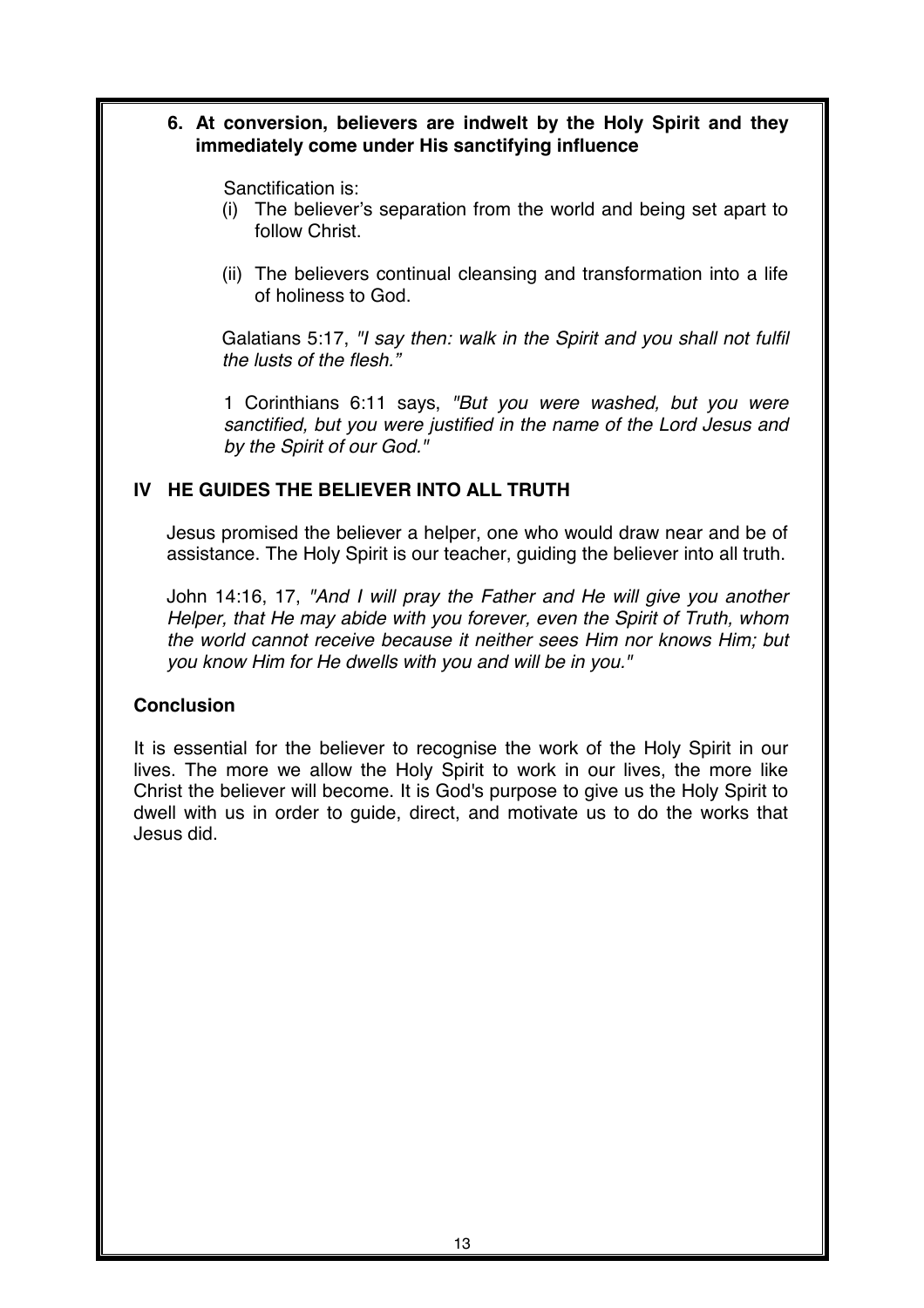## **LESSON 4** THE HOLY SCRIPTURES

*WE BELIEVE in the verbal, plenary inspiration of the Holy Scriptures, namely the Old and the New Testaments in their original writings. All scriptures is given by inspiration of God and is infallible, inerrantly revealing the will of God, concerning us all, in all things necessary to our salvation, and is absolutely supreme and sufficient authority in all matters of faith and conduct. The Bible does not simply contain the Word of God, but is, in reality, the complete revelation and the very Word of God, inspired by the Holy Spirit, so that whatever is not contained therein is not to be enjoined as an article of faith.* 

*Matthew 5:17–18; 24:35; John 4:39; 2 Timothy 3:16, 17; 2 Peter 1:19–21.* 

#### **Introduction**

It makes sense to believe that the Creator of humanity would leave a written document explaining the purpose of life and how to have a relationship with Him. We believe that this document is the Bible. The Bible is divided into 2 sections, the Old Testament containing 39 books and the New Testament containing 27 books.

#### **1. Verbal, plenary inspiration**

2 Timothy 3:16, *"All scripture is given by inspiration of God and is profitable for doctrine, for reproof, for correction, for instruction in righteousness."*

- (i) Verbal—the words.
- (ii) Plenary—extending to all parts equally.
- (iii) Inspiration—divinely breathed out.

What this means is, God inspired men to write what He wanted written using their vocabulary and background. He did not dictate what to write down, but breathed into them divine inspiration.

This accounts for different styles of writers, but what is consistent is the fact that every word written was inspired and breathed by God. No part of the Bible is more inspired than another, but all of it has equal and total dependence on the Holy Spirit's inspiration.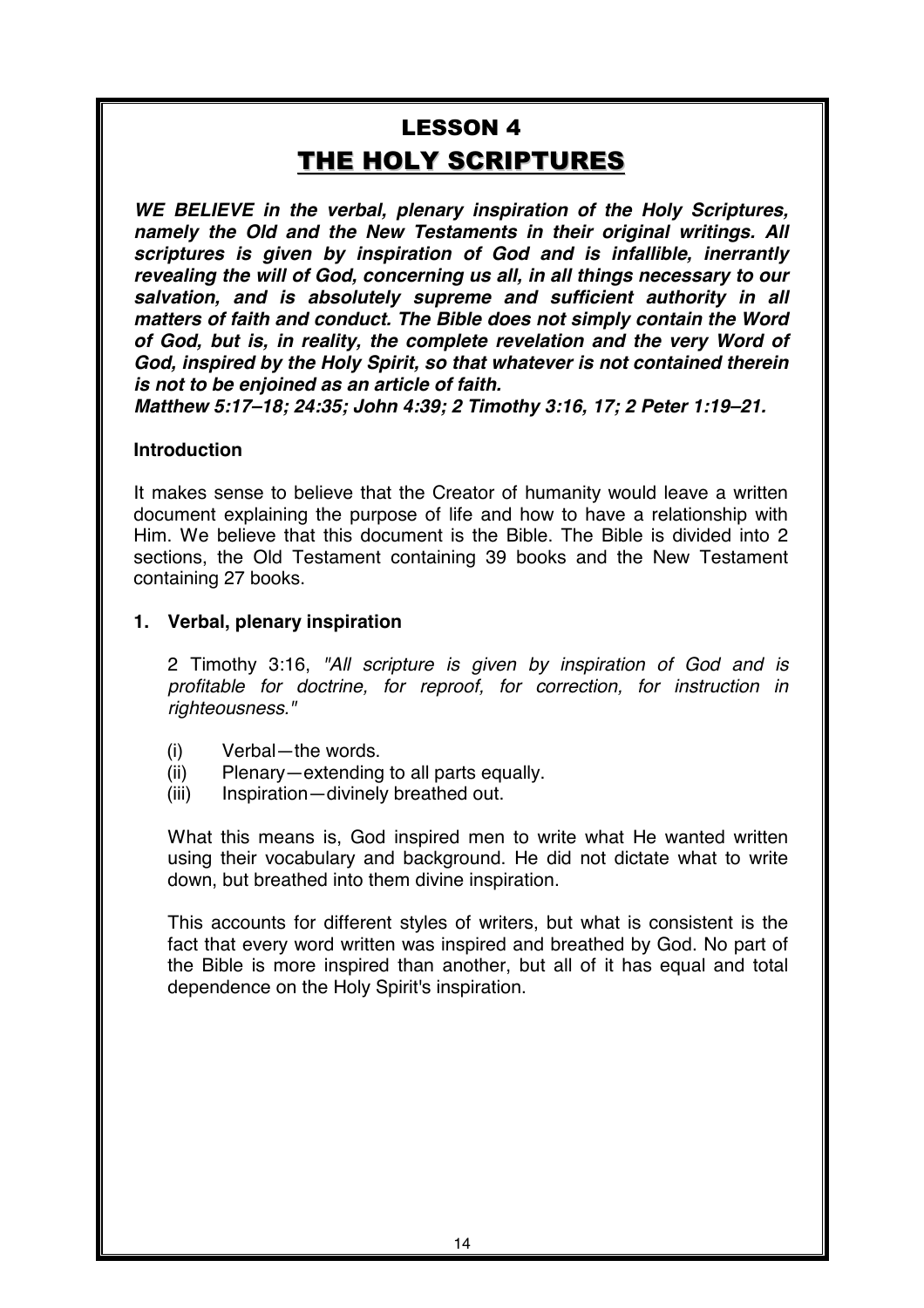#### **2. Divine inspiration**

2 Peter 1:20–21, *"…no prophecy of Scripture is of any private interpretation, for prophecy never came by the will of man, but holy men of God spoke as they were moved by the Holy Spirit".*

The Bible is not a book of private, human inspiration. It does not contain some of God's words, written around human words. It is God motivated, God inspired and God initiated. God has given us His permitted revelation and nothing must be removed or added to distort that which He has already revealed.

The Bible claims to be divinely inspired at least 3000 times alone in the Old Testament. We have statements like: "*Now the Lord spoke to Moses saying...*" (Exodus 14:1, 15, 26).

Moses was commanded to write what God told him in a book (Exodus 17:14; 34:27) and we are told that he did this (Exodus 24:4; 34:29). Some of the other prophets claim likewise. (Isaiah 1:2; Jeremiah 11:1; Ezekiel 1:3; Hosea 1:1, Joel 1:1).

The New Testament writers also claim likewise. Paul said the things he wrote were the commandments of God (1 Corinthians 14:37) "*The things which I write to you are the commandments of the Lord".*

#### **3. The inerrancy of the Bible**

Inerrancy means without mistake.

The original writings in their Hebrew (O.T), Aramaic (Daniel 2:46–7:28; Ezra 4:6:18, 7:12–26; Jeremiah 10:11) and Greek (N.T.) contain no mistakes. They are infallible, without error whatsoever.

Matthew 24:35 says, "*Heaven and earth will pass away, but My words will by no means pass away."*

#### **4. Absolute authority of the Scriptures**

The biblical record takes precedent over any traditions of man, or differences. The Bible is the chief source of correction, teaching and guidance concerning salvation and the will of God, and how we should conduct our lives. An article of faith cannot be founded on anything except a clear revelation from the Bible.

2 Timothy 3:15, "... *you have known the Holy Scriptures which are able to make you wise for salvation through faith which is in Christ Jesus".*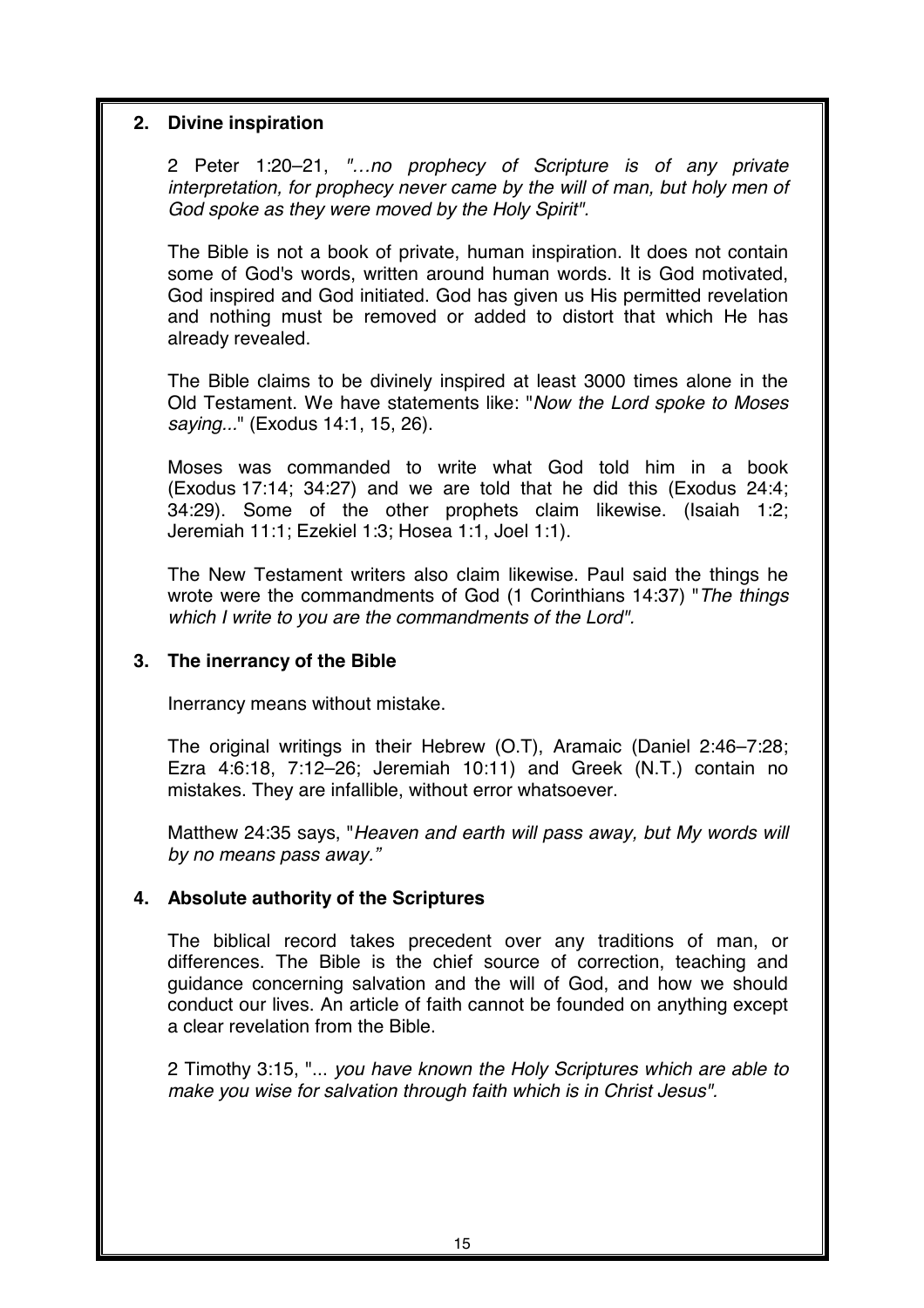#### **Conclusion**

The Bible is the revelation of God Himself. It clearly declares His nature and His abundant love for humanity. Those who love His Word and partake of it, actually reveal that they love God and are partakers of His nature.

Hebrews 4:12 says *"For the Word of God is living and powerful..."*

James 1:21, *"...receive with meekness the implanted word, which is able to save your souls."*

Psalm 107:20, *"He sent His word and healed them".*

What we have in the Bible is not just a simple book but the most powerful source of divine revelation known to mankind.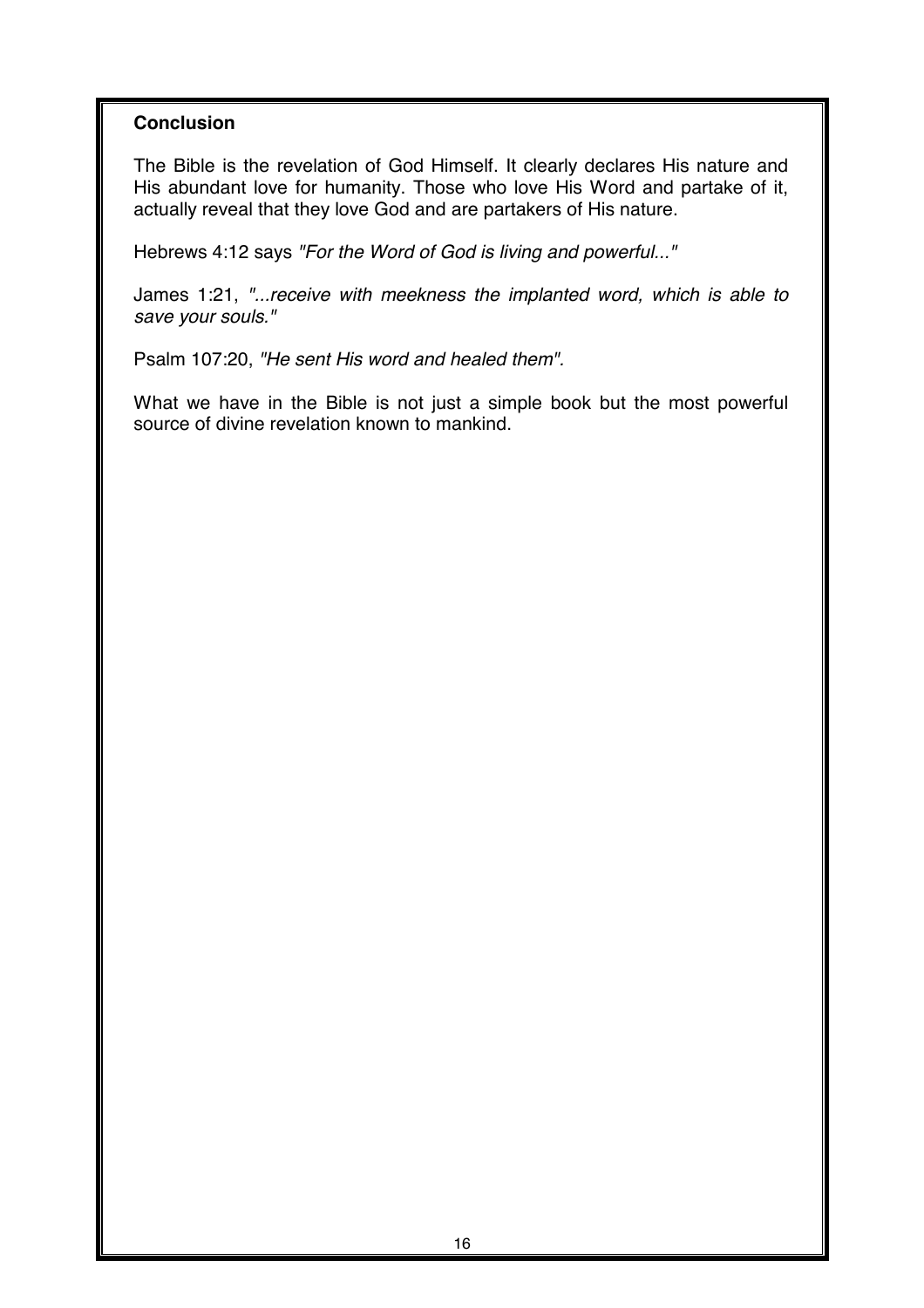## **LESSON 5** THE DEVIL

*WE BELIEVE in the personality of the devil who, by his influence, brought about the downfall of man, and now seeks to destroy the faith of every believer in the Lord Jesus Christ – Genesis 3:1–15; Matthew 4:1–11; Luke 4:1–13; James 4:7; 1 Peter 5:8; John 13:2.* 

#### **Introduction**

Apart from God, no other personality is given as much coverage in the Bible as the devil. Whereas it is important to not give the devil undue prominence, the Scriptures also tell us to not be "ignorant of his devices" (2 Corinthians 2:11)

#### **1. His personality**

The Bible speaks of the devil as a personality not a mere evil influence. He is described as having a will (Isaiah 14:13–14), having knowledge (Job 1:9–10), performing acts (Job 2:7), having reason (Job 1:9–11) and desiring worship (Matthew 4:9). During Jesus time in the wilderness, He had conversations with the devil. One cannot have a conversation with an influence but only with a personality. (Matthew 4:1-11)

#### **2. His origin**

God created a beautiful archangel which He named Lucifer ("the morning star"). Lucifer, out of his own free will became Satan, which means "opponent, arch enemy, and adversary". Ezekiel 28:12–19 gives us a picture of the devil's existence before his fall. Isaiah 14:12–17 describes his fall which can be summarised as pride and selfishness. In 1 Timothy 3:6 Paul describes Satan's fall as "being lifted up with pride".

#### **3. The names of the devil**

- 1. Lucifer Morning Star Isaiah 14:12
- 2. Satan Opponent, arch enemy, adversary -Job 1:6
- 3. Devil Accuser, slanderer Matthew 4:5
- 4. Serpent- Revelation 12:9
- 5. Dragon- Revelation 12:9
- 6. Beelzebub Dung god, lord of the flies Matthew 12:24
- 7. Belial Worthless one 2 Corinthians 6:15
- 8. Tempter Matthew 4:3
- 9. Wicked one Matthew 13:19
- 10. Evil one James 4:11
- 11. Prince of this world John 12:31
- 12. Prince of the power of the air Ephesians 2:2
- 13. God of this world -2 Corinthians 4:4
- 14. The accuser Revelation 12:10
- 15. Angel of light 2 Corinthians 11:14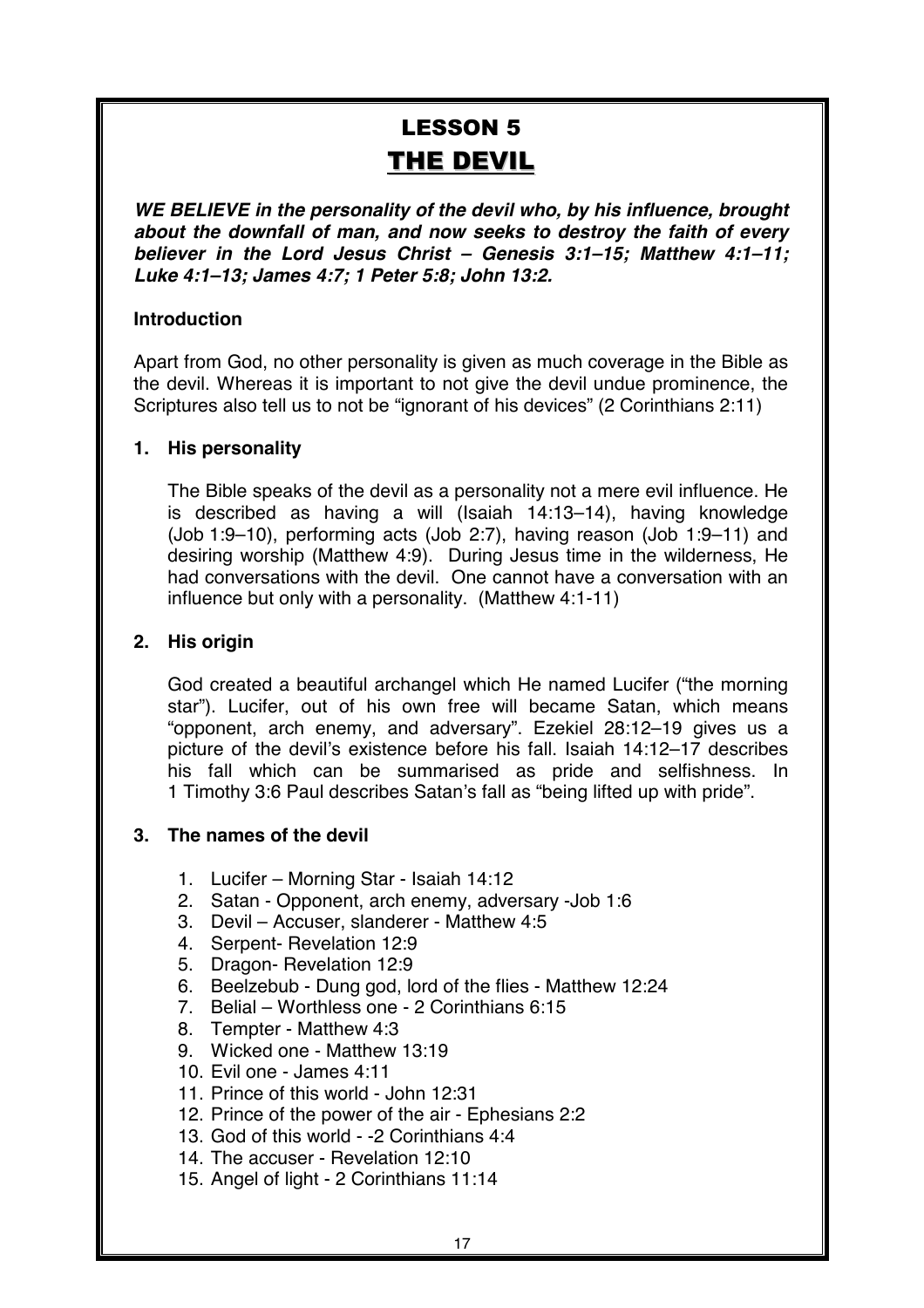- 16. Murderer John 8:44
- 17. Father of lies John 1:44
- 18. Roaring lion 1 Peter 5:8
- 19. Abaddon / Apollyon Destroyer Revelation 9:11

The devil's names reveal his nature. The Christian must always be on guard against the enemy and never give him a foothold to destroy what God has done in our lives.

1 Peter 5:8, "Be sober, be vigilant, because your adversary, the devil walks about like a roaring lion, seeking whom he may devour."

#### **4. The devil's defeat**

- 1. He was removed from his exalted position, (Isaiah 14:12–14).
- 2. He was cursed in the Garden of Eden, (Genesis 3:14–15).
- 3. He was thwarted by Christ in the wilderness, (Matthew 4:3–10).
- 4. He was defeated on the cross by Jesus, (Romans 16:20).

#### **5. The devil's destiny**

- 1. He will be confined to the Bottomless Pit for 1000 years, (Revelation 20:1–3).
- 2. He will be cast into the Lake of Fire for eternity, (Revelation 20:10).

#### **6. How the Christian can Overcome the Devil**

- 1. Through the Word of God
	- (i) Paul calls the Word of God "The Sword of the Spirit" (Ephesians 6:17).
	- (ii) Paul states that the weapons of our warfare are mighty in God for pulling down strongholds (2 Corinthians 10:3-4).
	- (iii) Jesus constantly used the Word of God to overcome the devil during His times of testing in the wilderness (Matthew 4:1-11).
- 2. Through the Armour of God (Ephesians 6:10-18). We are to put on the armour of God so that we may be able to stand against the wiles (scheming) of the devil (6:11). The armour of God includes:

| (i)   | Truth             | 6:14 |
|-------|-------------------|------|
| (ii)  | Righteousness     | 6:14 |
| (iii) | <b>The Gospel</b> | 6:15 |
| (iv)  | Faith             | 6:16 |
| (V)   | Salvation         | 6:17 |
| (vi)  | The Word of God   | 6:17 |
| (vii) | Prayer            | 6:18 |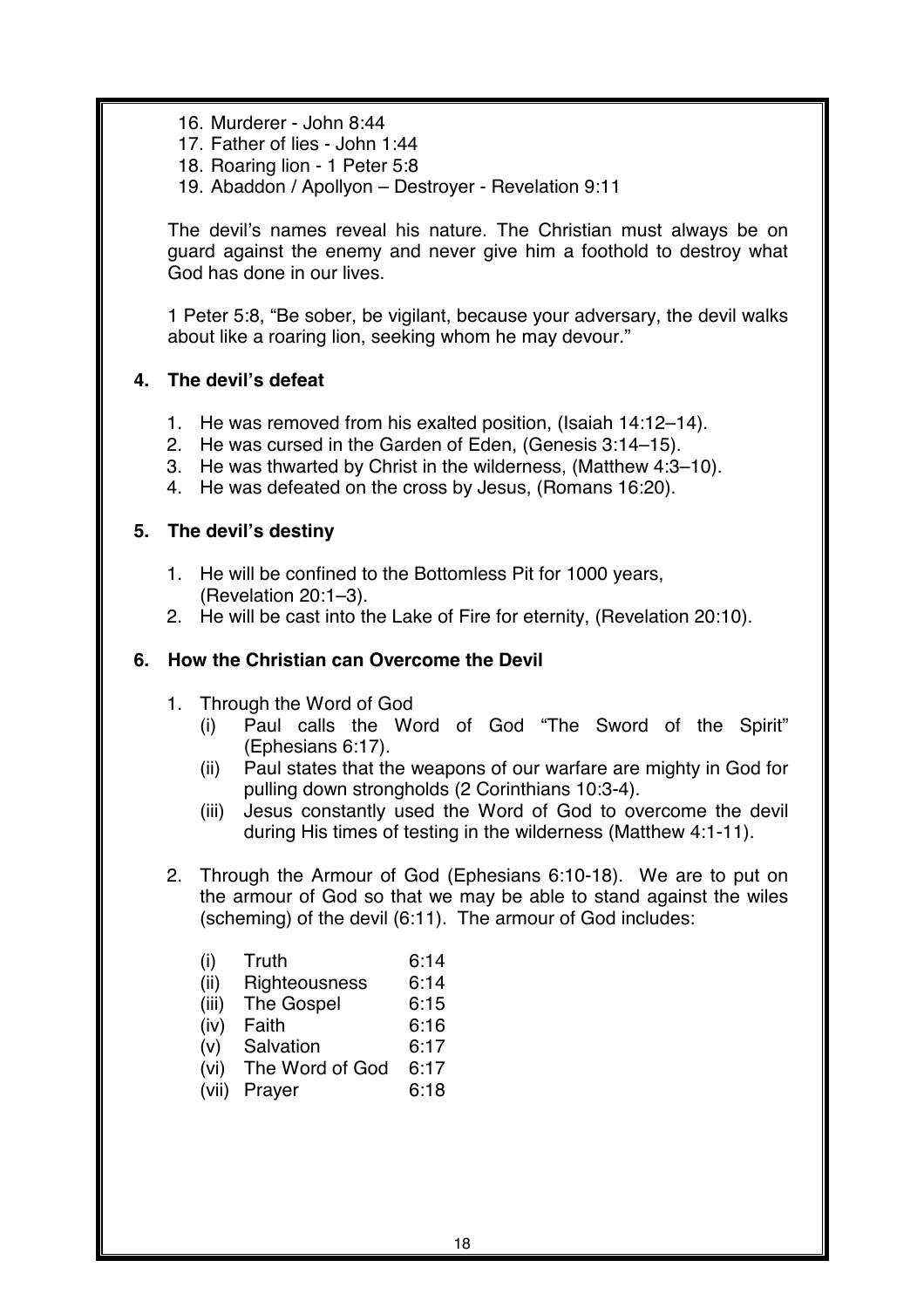3. Through the Name of Jesus

It is through the Name of Jesus that:

- (i) Demons are cast out and the devil's power is stopped.
- (ii) Luke 10:19 Behold, I give you the authority to trample on serpents and scorpions, and over all the power of the enemy, and nothing shall by any means hurt you
- (iii) Mark 16:17 And these signs will follow those who believe: In My name they will cast out demons; they will speak with new tongues.
- 4. Through the Blood of the Lamb Revelation 12:11 And they overcame him (the devil) by the blood of the Lamb …

The Blood of the Lamb is the blood that Jesus shed when He died upon the cross. It represents His life. He substituted His life for our life. He took upon Himself our sins, our unrighteousness, our condemnation, our guilt and declared us righteous. The devil can no longer cross the "Blood line".

5. Through the Word of our Testimony

Revelation 12:11 And they overcame him (the devil) … by the word of their testimony …

Testimony = GK MARTURIA  $(G3141)$  = that which someone witnesses or states concerning a person or thing. It is the declaration by a witness who speaks with the authority of what he knows and has witnessed.

As soon as the Christian becomes aware of what Jesus did to redeem us and set us free from death and sin, it becomes a testimony that is able to overcome the devil's power in our lives. The devils power is in deception and trying to convince us that we aren't saved. The confession of what we know to be true overcomes him.

6. Through not loving our lives to the death Revelation 12:11 And they overcame him (the devil) by… they did not love their lives to the death.

One of the greatest weapons the devil holds over us is "fear of death". Paul tells us in 1 Corinthians 15:54-57 that Jesus defeated death and removed its sting. For the Christian to die means to be present with the Lord (2 Corinthians 5:8).

Once the Christian loses fear of death, he is able to overcome much of the devil's taunts and manipulations.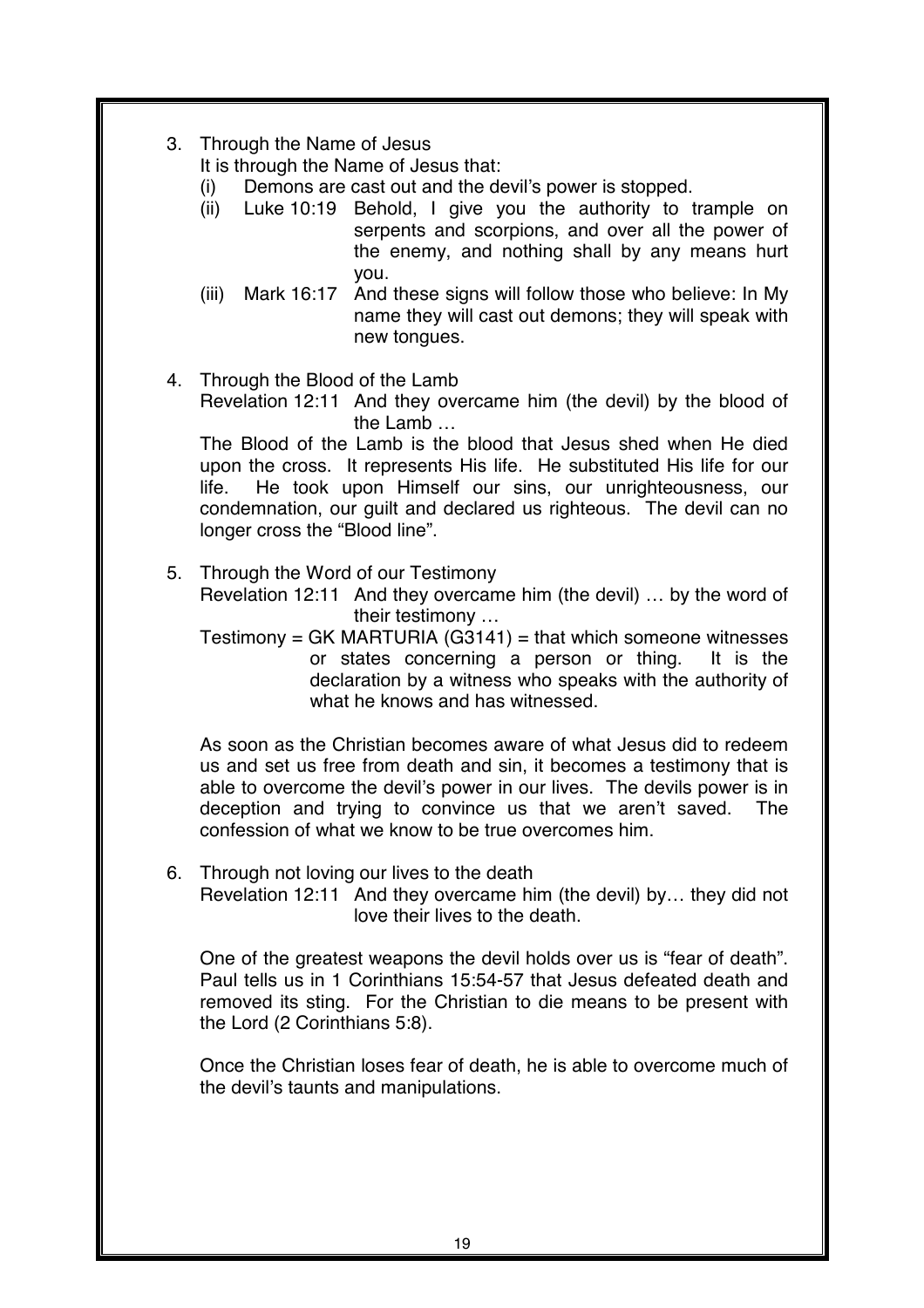- 7. 10 Fast Facts about the Devil
	- 1. The devil has power but only God is omnipotent.
	- 2. The devil has a lot of knowledge but only God is omniscient.
	- 3. The devil has a huge network of demons but he is limited to where he can be at one time, only God is omnipresent.
	- 4. The devil's power is still subject to the sovereignty of God, (Isaiah 1:10; Job 2:4–6; Luke 22:31; 2 Corinthians 12:7–9).
	- 5. We need to resist the devil and he will flee from us, (James 4:7).
	- 6. We need to remember that Jesus is interceding on our behalf, (Hebrews 7:25; Luke 22:31, 32).
	- 7. We need to be vigilant and aware of the devil's plans, (1 Peter 5:8).
	- 8. We need to deny the devil any foothold in our lives, (Ephesians 4:27).
	- 9. We need to understand that God has given us everything we need to stand in the spiritual warfare against the schemes of the devil, (Ephesians 6:10–18).
	- 10. When the enemy comes to us as "the accuser of the brethren" reminding us of our past, then we need to stand up in God's authority and remind him of his future.

#### **Conclusion**

We don't have to be afraid of him; he needs to be afraid of us. We are part of God's victorious army; the devil is the leader of the losing force. At the end of it all, we win and he loses. Now that is the perspective we need to keep.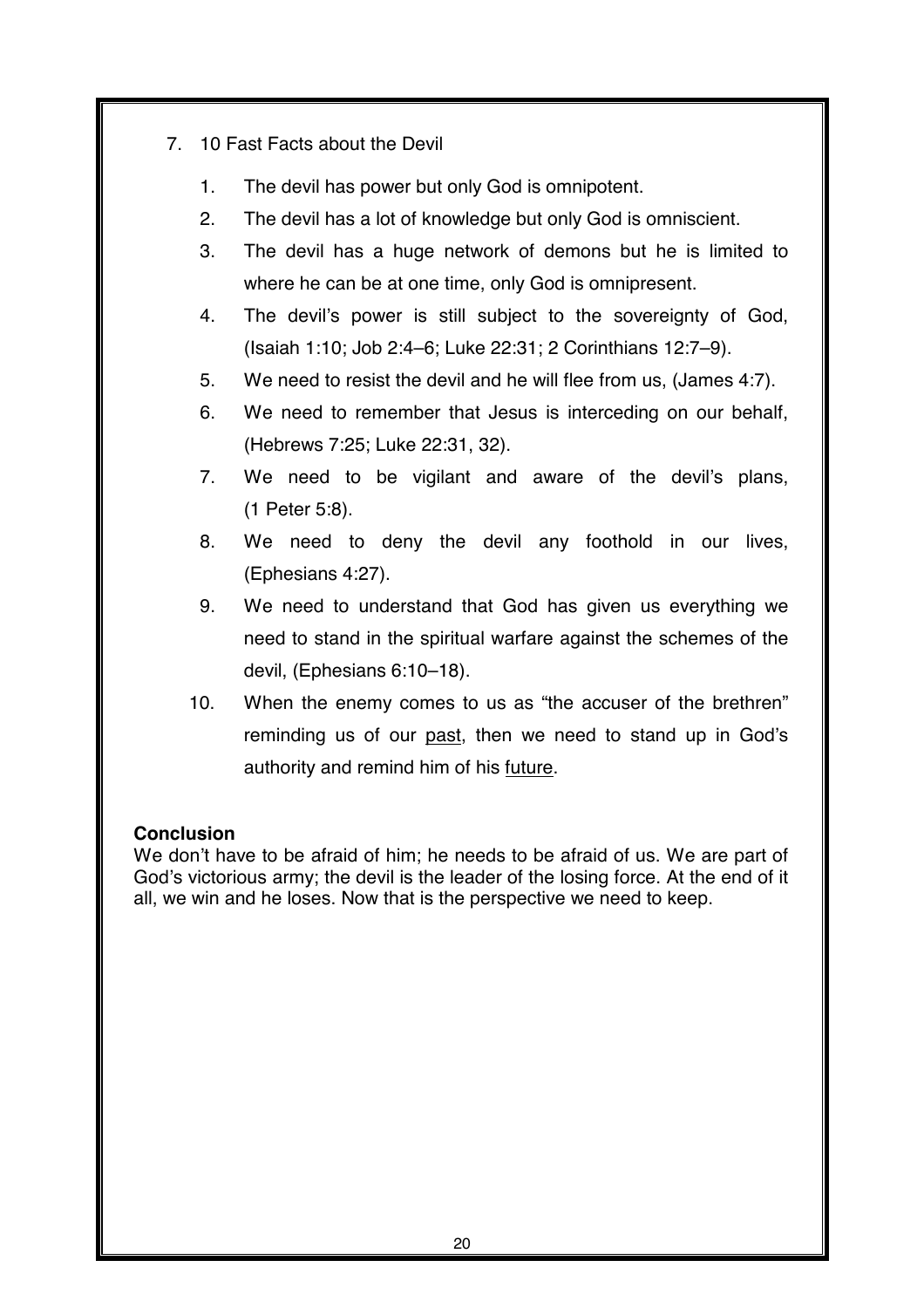### **LESSON 6** THE FALL OF MAN

*WE BELIEVE: that man was created by God by a specific, immediate act and his image and likeness morally upright and perfect, but fell by voluntary transgression. Consequently, all men are separated from original righteousness, being depraved and without spiritual life. Genesis 1:26–31; 3:1–7; Romans 5:12–21.* 

#### **Introduction**

The first three chapters of Genesis give us a detailed account of the creation of this world and the creation of man. What is quite clear is the perfection of God's creation; everything was good. Man being created in God's image was good, sinless and in harmony with his Creator. What we then proceed to witness is the degeneration of the human race from perfection to moral abasement. This is called "The Fall of Man".

#### **I MANS CREATION**

#### **1. God created man by a specific and immediate action**

Not by a series of progressive and interspersed actions. Man was created perfect in the first instance. He was created in God's image and likeness, reflecting God's perfection in His spirit, mind and body.

Genesis 1:27, *"So God created man in His own image, in the image of God He created him, male and female He created them".*

Genesis 2:7, *"The Lord God formed man out of the dust of the ground and breathed into his nostrils the breath of life and man became a living being".*

**2. Man was immediately given dominion over the world and the animal kingdom**

Separating man as a unique creation, special, distinct, and above the rest of God's creation.

Genesis 1:28, *"...fill the earth and subdue it, have dominion over the fish of the seas, over the birds of the air and over every living thing that moves on the earth".*

#### **II MAN'S INITIAL RELATIONSHIP WITH GOD**

**1. Given stewardship of the Garden of Eden** Genesis 2:15, *"Then the Lord God took the man and put him in the Garden of Eden to tend and keep it."*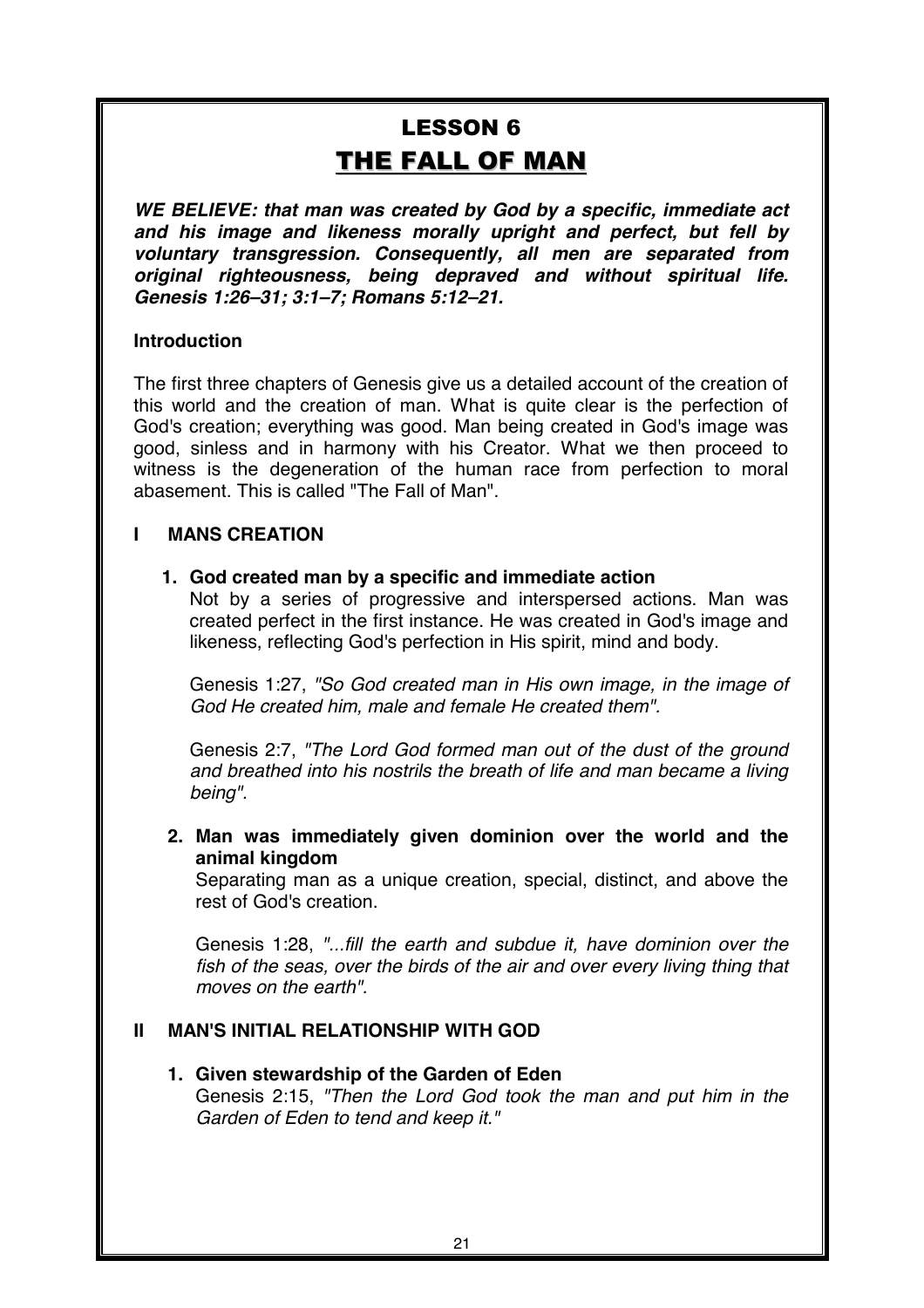**2. Given one restriction which meant they had an ability of choice**

God had given them a free will. Genesis 2:16–17, *"...of every tree of the garden, you may freely eat, but of the tree of the knowledge of good and evil you shall not eat for in the day that you eat of it, you shall surely die."*

#### **3. Given authority to name the animals**

Genesis 2:19, *"and brought them to Adam to see what he would call them. And whatever Adam called each living creature, that was its name."*

**4. God would walk in the Garden in the cool of the day and commune with man** 

Genesis 3:8, *"And they heard the sound of the Lord God walking in the Garden in the cool of the day."*

#### **III THE FIRST HUMAN SIN RESULTING IN THE FALL OF MAN**

#### **1. Satan interferes with God's word**

This is one of the enemy's oldest ploys—a distortion of God's Word to place some doubt in the mind of Man.

Genesis 3:1, *"...Has God indeed said, 'You shall not eat of every tree of the garden?'"*

God didn't say that at all.

#### **2. Eve distorts the real meaning of God's Word**

Genesis 3:1, *"God has said, 'You shall not eat of it, nor shall you touch it lest you die.'"*

God didn't make His commands unreasonable, as is suggested in the statement "nor touch it". The very addition of that statement causes discredit to be cast on the character of God.

**3. Satan attacks God's word and then proceeds to attack God's character**

Genesis 3:4, *"You shall not surely die".* Genesis 3:5, *"For God knows that in the day you eat of it, your eyes will be opened and you will be like God".*

This gave Eve the impression that God was holding back something good from them. Maybe God was insecure about His position and didn't want them on His level. Here is Man's greatest temptation—the desire to be exalted.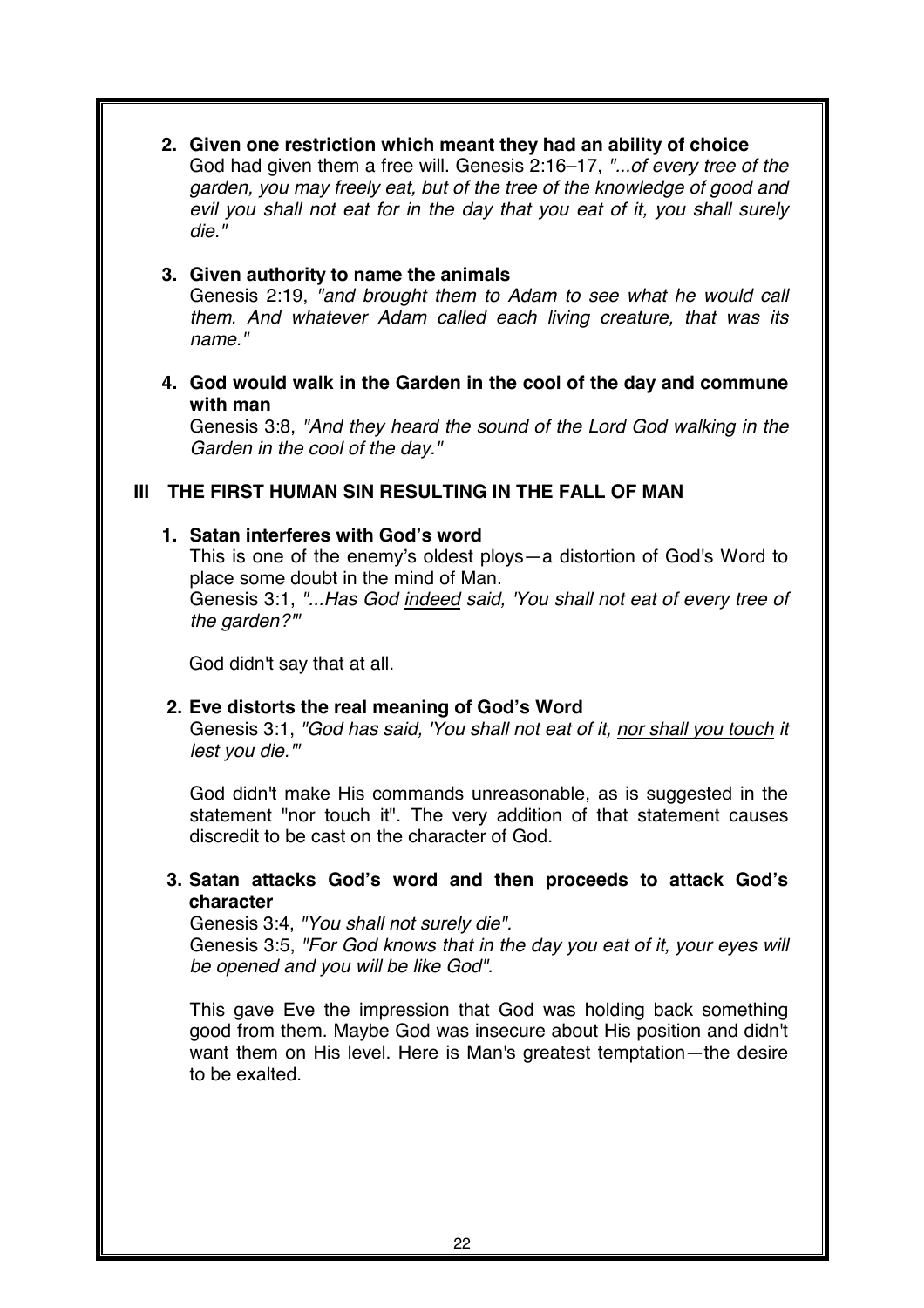#### **4. Adam and Eve give in to temptation and wilfully choose to sin**

Genesis 3:6, *"So when the woman saw that the tree was good for food, that it was pleasant to the eyes and a tree desirable to make one wise, she took of its fruit and ate. She also gave to her husband with her and he ate.*

Note: Satan did not make them sin. He tempted them but they chose to give in and wilfully sin. The first sin was rebellion to God's will. It was placing what MAN WANTS above what GOD WANTS.

#### **IV THE RESULTS OF THE FALL**

#### **1. Immediately – Shame, guilt and fear**

#### **2. To Woman:**

Pain in childbirth, Genesis 3:16a Woman to be ruled by man, Genesis 3:16b.

#### **3. To Man:**

- a. The ground will be cursed so that it will no longer only bare good crops. It would now begin to bear thorns and thistles, Genesis 3:17–18c.
- b. Hard work would be needed to make a living, Genesis 3:19.
- c. Physical death was now part of every man's destiny, Genesis 3:19b.
- d. Banishment from the Garden and the Presence of God, Genesis 3:23–24.

#### **4. To the rest of the human race:**

a. All men are born with a sinful nature which they have inherited from Adam.

Romans 5:12, *"Therefore, just as through one man, sin entered the world, and death through sin, and thus death spread to all man, because all sinned."*

Romans 5:19, *"For as by one man's disobedience, many were made sinners..."*

Romans 2:10, *"There is none righteous, no not one".*

Romans 3:23, *"For all have sinned and come short of the glory of God."*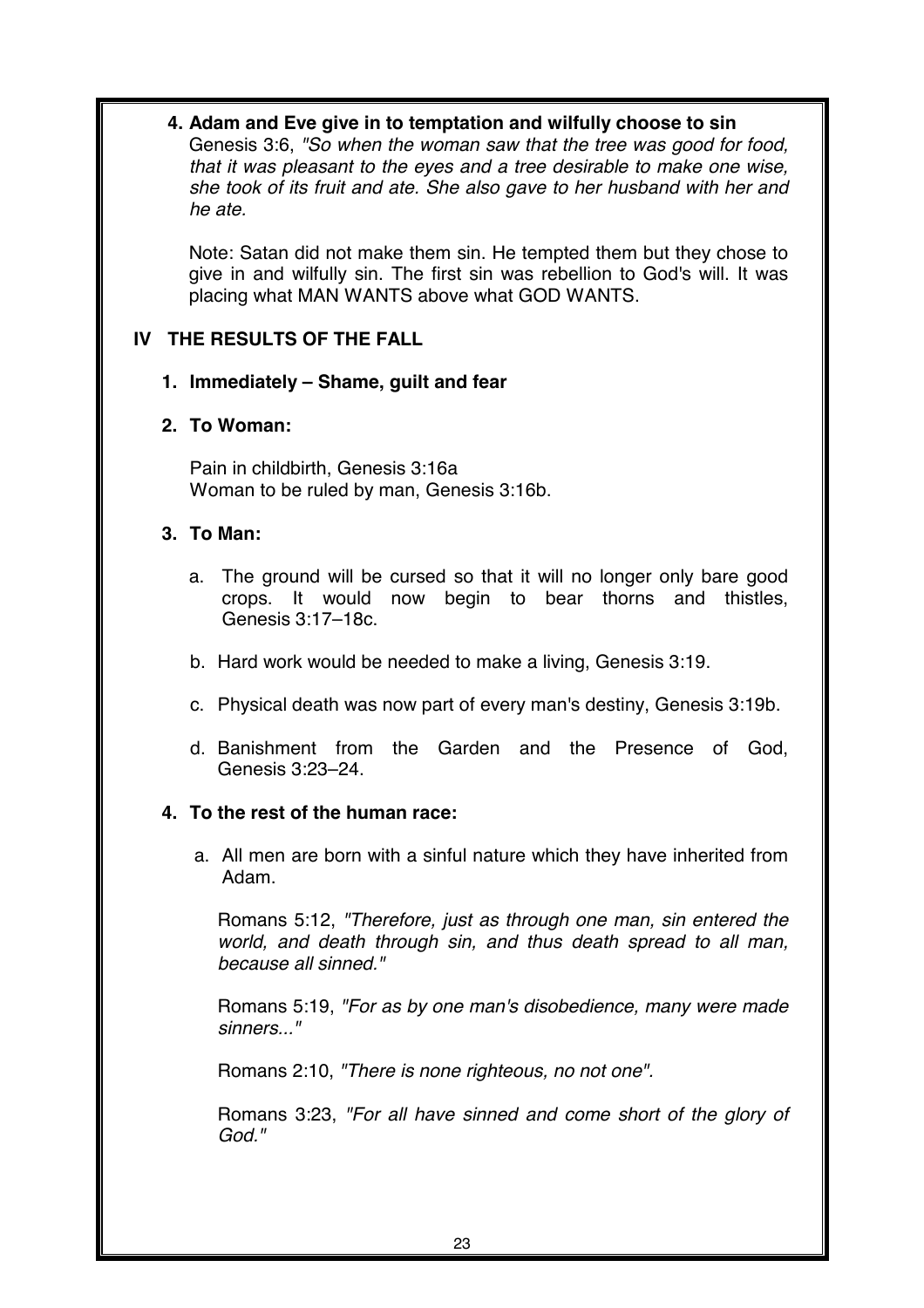All men are therefore sinners before God without respect of class, colour, or condition.

b. Sin always results in death. Romans 6:23, *"For the wages of sin is death."*

There are three types of death.

#### **1. Physical Death**

Physical death is the separation of the spirit from the body. James 2:26, *"...as the body without the spirit is dead."* The body goes back to dust. Genesis 3:19, *"...for out of it you were taken. For dust you are and to dust you shall return."*

#### **2. Spiritual Death**

This is the separation from God. If a person is not saved, they are dead in their sins and are regarded as children of disobedience, rather than children of God.

Ephesians 2:1–3, *"And you He made ALIVE who were dead in trespasses and sins."*

#### **3. Eternal Death.**

This is the eternal separation from God which is the punishment of those who do not have their names written in the Book of Life.

Revelation 20:14–15, "Then Death and Hades were cast into the Lake of Fire. This is the second death and anyone not found *written in the Book of Life was cast into the lake of Fire."*

- c. Sin results in its peculiar curses of the human spirit, mind and body.
	- 1. Men's understanding is darkened, Ephesians 4:18.
	- 2. The heart is deceitful and wicked, Jeremiah 17:9–10.
	- 3. The mind and conscience are defiled, Titus 1:15.
	- 4. The will has a slant towards evil, Romans 7:17–20.
	- 5. The body cannot cope with all these negatives, so it degenerates until it finally dies.

#### **Conclusion**

Some theories teach that man began his existence at the lowest moral level, and slowly developed into higher moral levels. What the Bible teaches is the opposite. Man began at the highest level and through rebellion to God's laws, fell to the base levels that unregenerate man now lives in. It is only by God's grace, as revealed through Jesus Christ, that fallen man can be picked up and placed back to his rightful place and purpose for being created; in fellowship with God.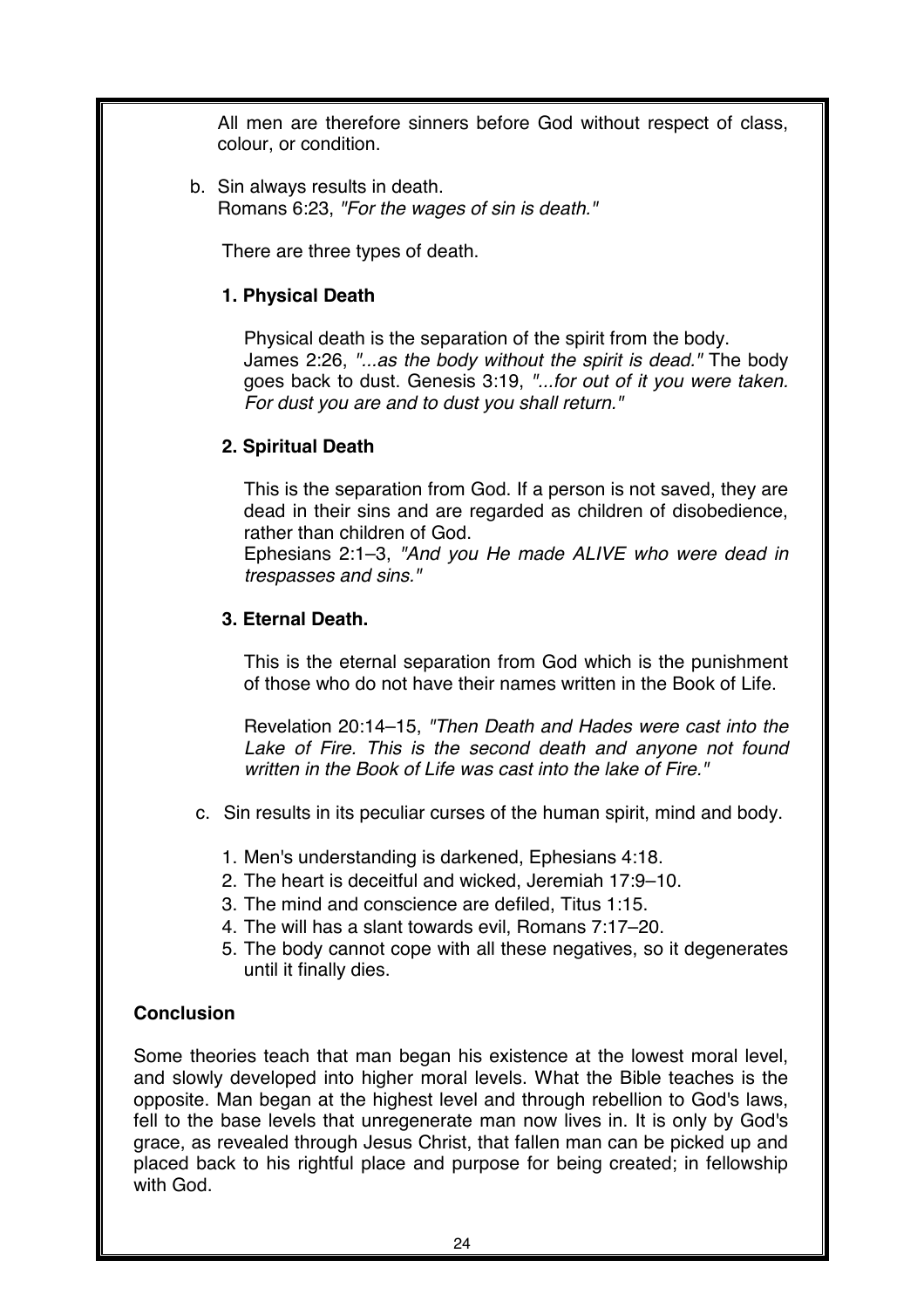## **LESSON 7** THE ATONEMENT

*WE BELIEVE that God's answer to man's sinful state is in the death of his Son, the Lord Jesus Christ upon the cross, whose sufferings and shed blood have made full atonement for the sins of the whole world, both original and actual, and that there is no other ground for salvation— 2 Corinthians 5:18–21; Galatians 1:4, Ephesians 1:7; Colossians 1:14; Hebrews 9:25,26; 1 Peter 1:19–20.* 

#### **Introduction**

It is in this subject, the atonement, that we find release from the curse. In our last study we saw the Fall of Man and how it brought in a curse upon the human race. That curse is anything negative that afflicts man, i.e., sin, depravity, separation from God, sickness, poverty, mental anguish. What we are now going to look at is God's answer to the curse—"The Atonement".

#### **Definition**

Atonement means to cover over. It means to cancel, pardon, to put off, to reconcile. The reconciliation is between a sinful man and a holy God. The Atonement is covering over that which separated man from God. It also includes the restoration to that place of favour with God.

#### **I THE MEANS OF ATONEMENT**

#### **1. God's law requires a blood sacrifice in the place of sin**

Hebrews 9:22 says, *"Without shedding of blood there is no remission".*

- a. When Adam and Eve sinned, God made tunics of skin to clothe their nakedness. To make the skins, animals had to die. Their death and shedding of blood covered over Adam and Eve's shame. Genesis 3:21.
- b. The correct sin offering. Abel offered to God a pure lamb. The lamb's life and blood covered over his sins. Genesis 4:2–3.
- c. The Atonement in the law. Exodus 29:36–37 says, *"And you shall offer a bull every day as a sin offering for atonement".*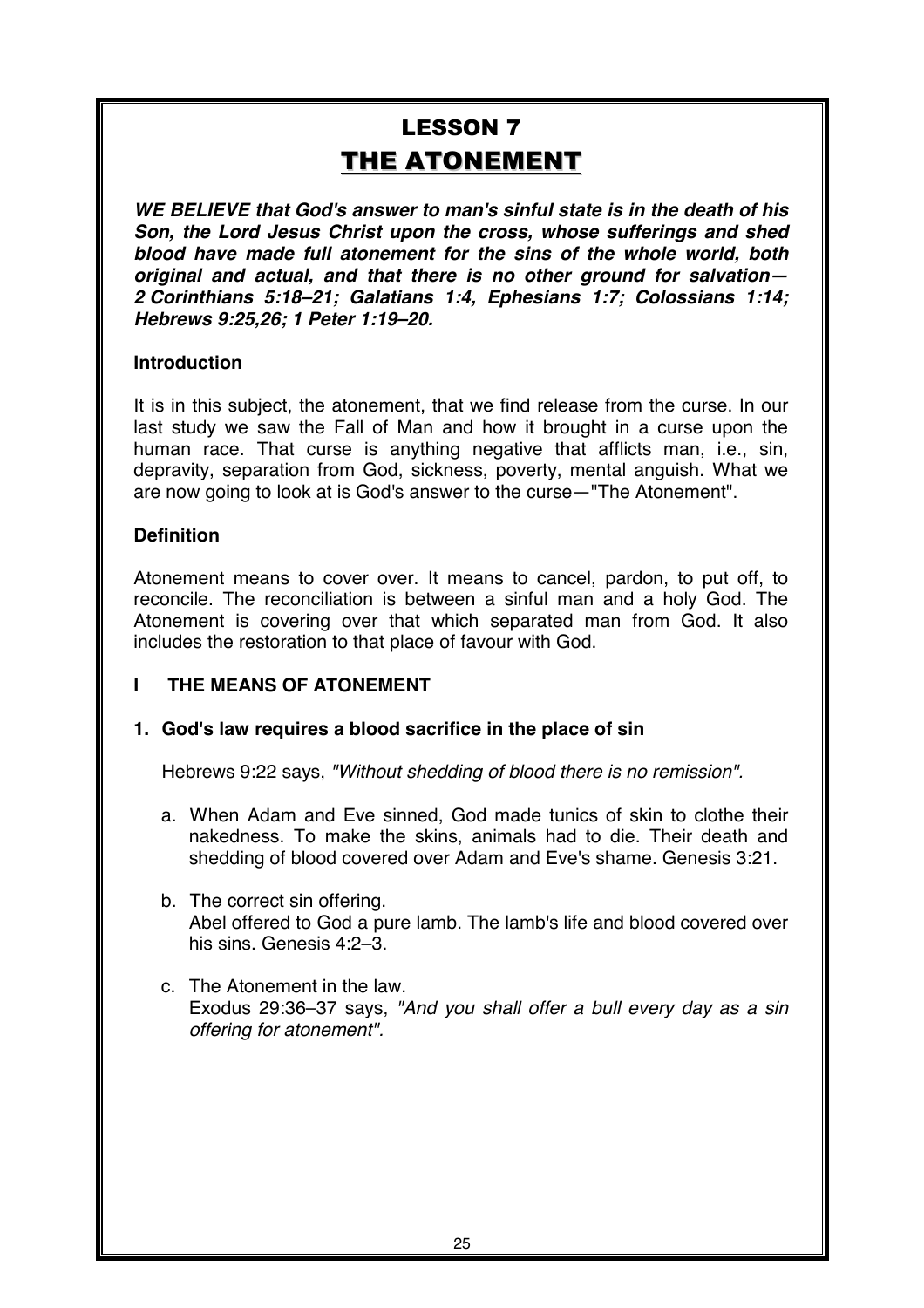#### **2. Animal blood was temporary**

- a. Hebrews 10:4, *"For it is not possible that the blood of bulls and goats could take away sins".*
- b. Hebrews 10:11, *"And every priest stands ministering daily and offering repeatedly the same sacrifices which can never take away sins".*

#### **3. God provides a permanent covering for sin**

Our permanent covering for sin is found in the work of Christ. His shed blood, His suffering and His death are all essential to our reconciliation to God.

- a. The Blood of Jesus.
	- (i) Hebrews 9:12, *"Not with the blood of goats and calves but with His own blood He entered the Most Holy Place once for all having obtained eternal redemption".*
	- (ii) Colossians 1:20, *"Having made peace through the blood of His cross".*
	- (iii) 1 Peter 1:18, 19, *"Knowing that you were not redeemed with corruptible things ... but with the precious blood of Christ, as of a lamb without blemish and without spot."*
- b. The Suffering of Jesus.
	- (i) 1 Peter 1:18*, "For Christ also suffered once for sins, the just for the unjust that He might bring us to God".*
	- (ii) Isaiah 53:5*, "He was wounded, He was bruised, He was chastised, He was whipped."*

All this was on our behalf that we might be reconciled back into full relationship with God.

- c. The Death of Jesus.
	- (i) 2 Corinthians 5:15, *"He died for all, that those who live, should live no longer for themselves but for Him who died for them and rose again".*
	- *(ii)* 1 Peter 2:24, *"who Himself bore our sins in His own body on the tree".*
	- (iii) Romans 5:6, *"For when we were still without strength, in due time, Christ died for the ungodly*".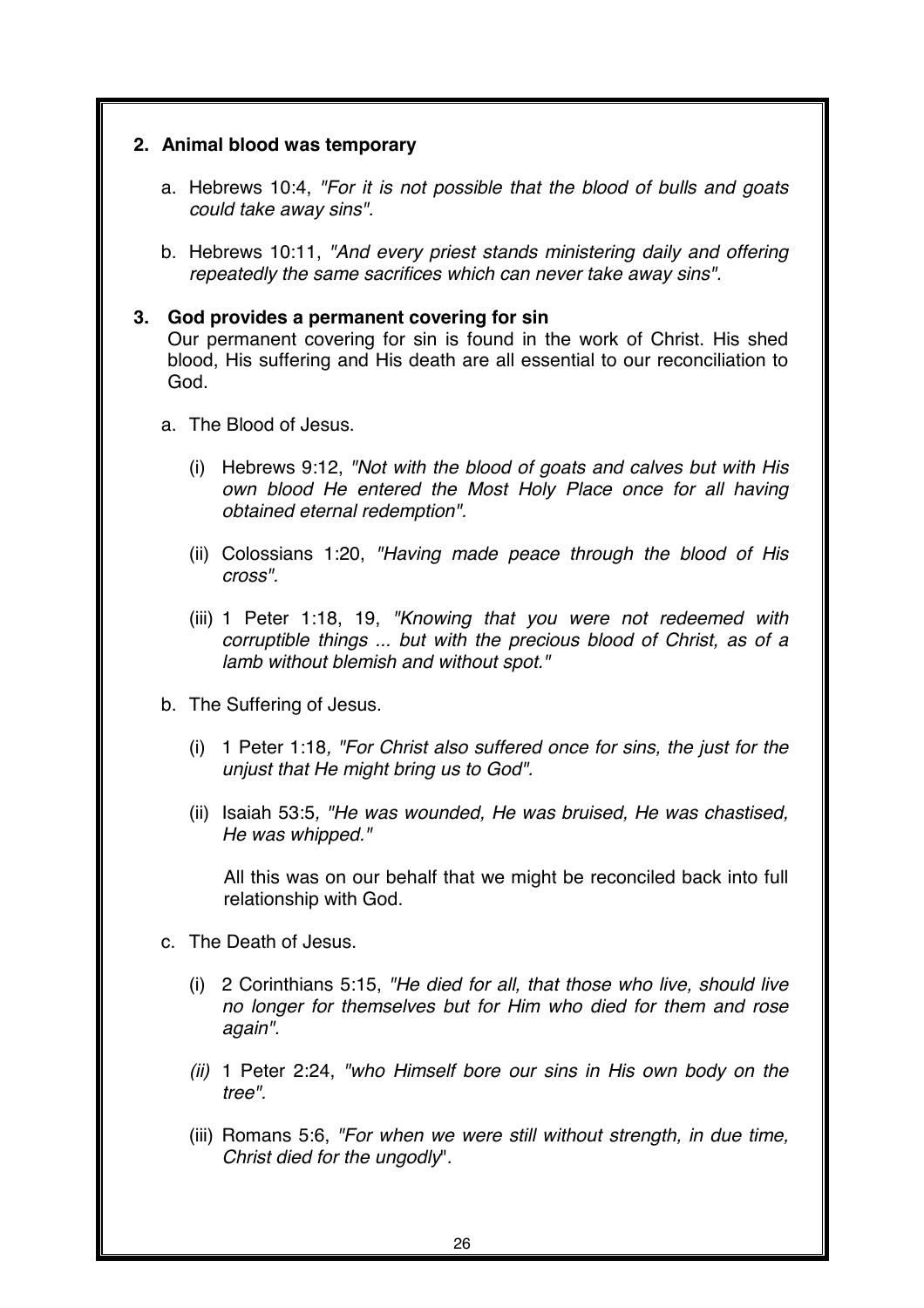(iv) Romans 5:8, *"But God demonstrates His own love towards us, in that while we were still sinners, Christ died for us."*

Christ made His atonement for every single sin in the world, past, present and future. There is no sin too big for which Christ cannot atone. However, what is essential is the appropriation of that atonement into our lives. Potentially everyone can be saved. Practically, not everyone will be saved because some choose to remain in their sin.

#### **II THE RESULTS OF THE ATONEMENT**

#### **1. Forgiveness:**

Colossians 2:13–14, *"And you being dead in your trespasses .... He has made alive, having forgiven you all trespasses ...And He has taken it out of the way, having nailed it to the cross".*

#### **2. Cleansing:**

1 John 1:7, *"The blood of Jesus Christ His Son cleanses us from all sin".*

#### **3. Fellowship with God:**

1 Timothy 2:5, *"For there is one God and one Mediator between God and man, the Man Christ Jesus, who gave Himself a ransom for all".* 

#### **4. Healing:**

Isaiah 53:5, *"And by His stripes we are healed".*

#### **5. Prosperity:**

2 Corinthians 8:9, *"For you know the grace of our Lord Jesus Christ that though He was rich, yet for your sakes He became poor, that through His poverty, you might become rich".*

#### **6. A New Creation:**

2 Corinthians 5:17, *"If anyone is in Christ, He is a new creation, old things have passed away, behold all things have become new".*

#### **7. The Breaking of the Curse:**

Galatians 3:13, *"Christ has redeemed us from the curse of the law having become a curse for us (for it is written, cursed is everyone who hangs on a tree)."*

For a detailed account of the different types of curses under the law from which the atonement frees us, read Deuteronomy 28:15–68. It includes poverty, diseases, sorrow, and every negative thing imaginable.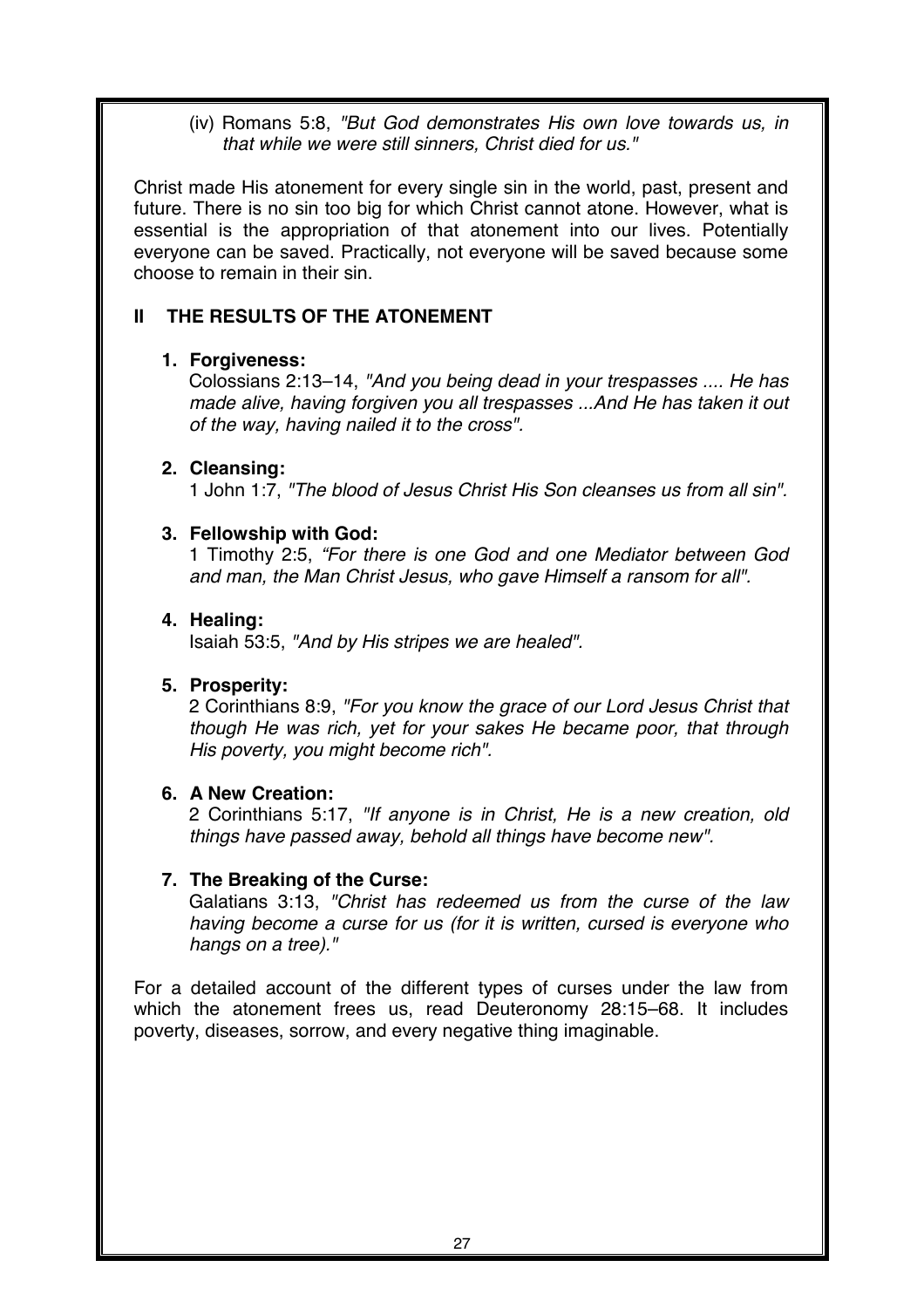#### **Conclusion**

The Fall of Man brought a curse on the world. Jesus Christ through His blood, suffering and death, brought freedom to the world. This freedom is called "The Atonement". We can choose to live in the curses of the fall or the blessings of the atonement. Christians, let's appropriate every blessing that Christ paid so dearly to get for us and stop grovelling in the curses of sin, disease, poverty and separation from God. Jesus paid a high price to make us winners. Let's show the world the difference.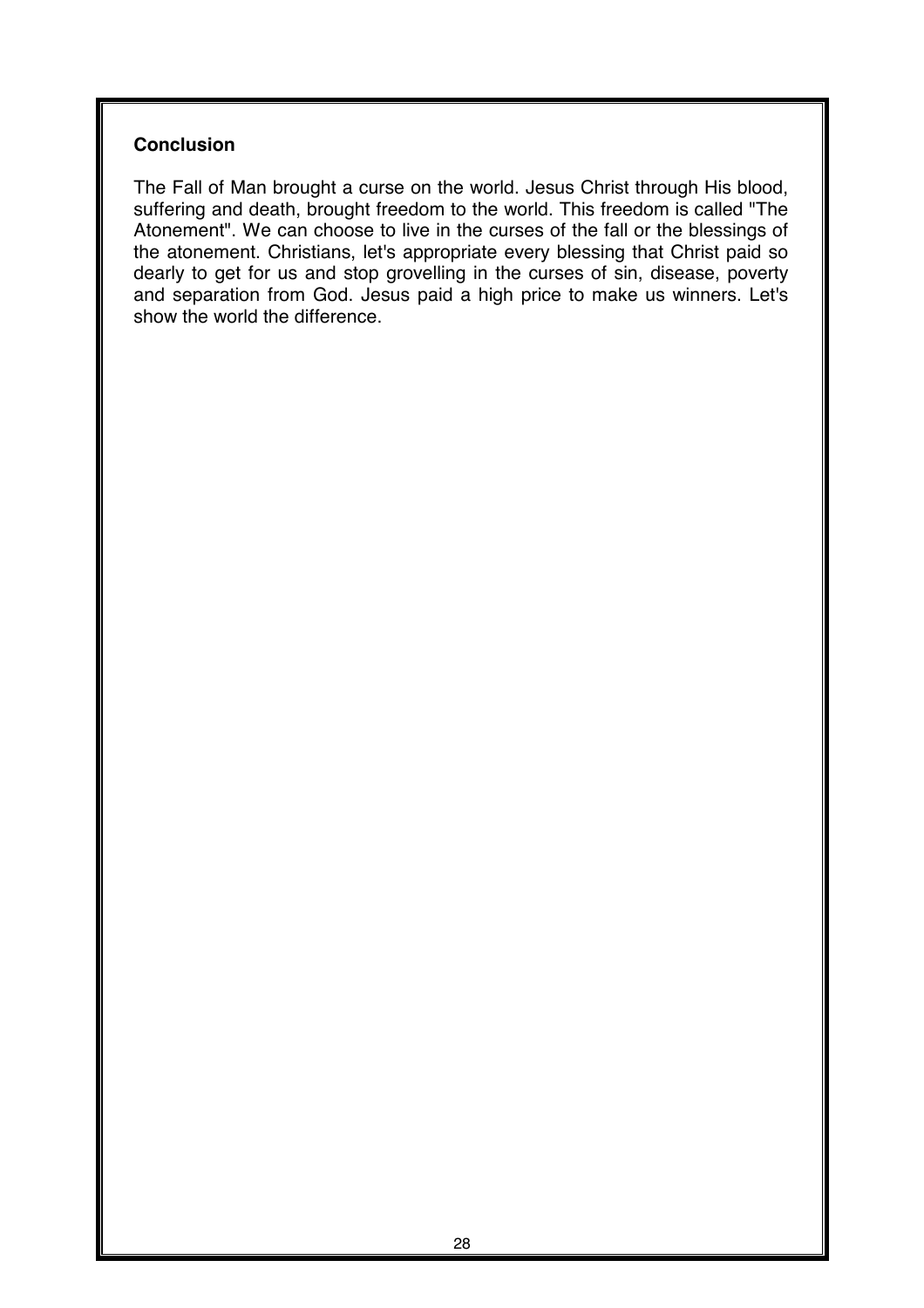## **LESSON 8 SALVATION OF MAN**

*WE BELIEVE salvation is received through repentance toward God and faith in the Lord Jesus Christ. This experience is also known as the new birth and is an instantaneous and complete operation of the Holy Spirit whereupon the believing sinner is regenerated, justified, and adopted into the family of God and becomes a new creation in Christ Jesus, (Titus 2;11; 3:5–7; 1 Peter 1:23; 1 John 5:1) and an heir of eternal life.* 

#### **Introduction**

The central message of the gospel is, "How man can be saved". We have already seen how man was separated from God by sin, the price that was paid to atone for man's sin and now we are going to look at what man must do to be saved.

#### **I TWO THINGS NECESSARY FOR SALVATION**

Acts 20:21 contains Paul's simple message of salvation that he preached wherever he went, i.e. "repentance toward God and faith toward our Lord Jesus Christ<sup>"</sup>

#### **1. REPENTANCE TOWARD GOD**

#### **a. Definition—**

- (i) (Greek) Metanoia = a change of mind. It involves a turning from sin and a turning towards God.
- (ii) (Illustration) The Prodigal Son, Luke 15:18—Arose, left his sin and went to his father.

#### **b. Signs of Repentance.**

(i) Remorse for sin.

2 Corinthians 7:10, *"For godly sorrow produces repentance to salvation ..."*

This is more than just a sorrow for sins consequences. It is a sorrow that comes from the understanding of being wrong.

(ii) Hatred of Sin.

Psalm 51; David wrote this Psalm once his sin with Bathsheba was exposed. It clearly shows the heart of a truly repentant sinner.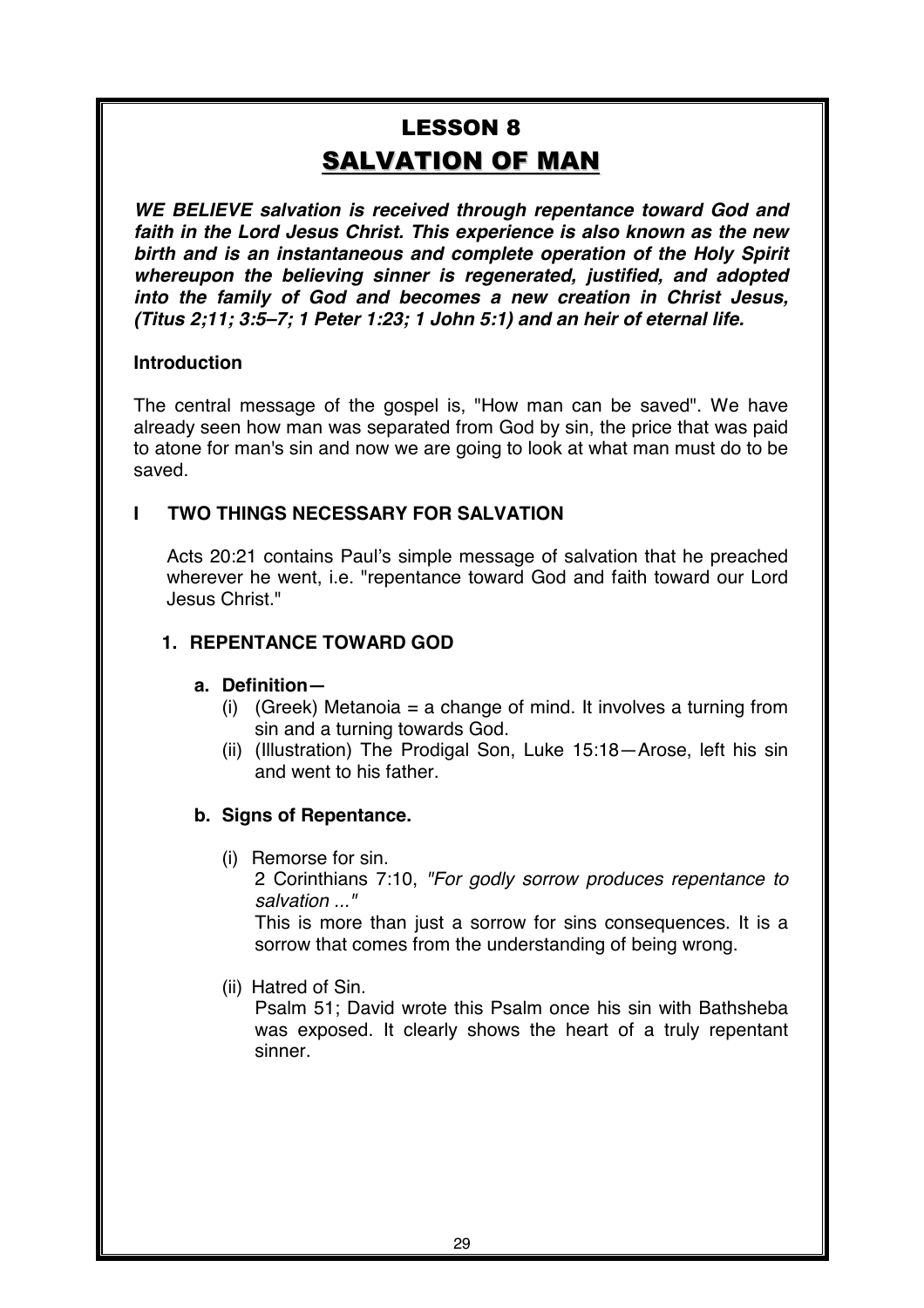(iii) Confession of sin.

1 John 1:9, *"If we confess our sins, He is faithful and just to forgive us our sins and to cleanse us from all unrighteousness."*

Confession is accepting responsibility for sin. It says, *"I am guilty and I ask for forgiveness".* It is not blame shifting or making excuses for mitigating circumstances.

(iv) Renunciation of Sin.

This is making the conscious decision—"I'm not going to sin anymore."—(to the best of your strength). Isaiah 1:16 "cease to do evil".

Isaiah 55:7, let wicked forsake his ways.

Ephesians 4:22 "put off concerning your former conduct".

(v) Desire to make restitution. If something can be put back to its rightful place and you have the power to do it, then restitution becomes a demonstration of true repentance.

Luke 19:8, Zacchaeus repents and says, *"If I have taken anything from anyone by false accusation, I restore fourfold".*

#### **II FAITH TOWARDS OUR LORD JESUS CHRIST**

#### **a. What is Faith?**

- (i) Belief by itself is not faith. James 2:19 says, "Demons believe and even tremble". But they are not saved.
- (ii) Belief must be combined with a positive action. James 2:17 says, *"Faith by itself, if it does not have works, is dead".*

#### **b. Faith has to be directed towards Christ**

- (i) John 1:12, *"to as many as received Him, to them He gave the right to become children of God".*
- (ii) Jesus claimed to be the only way to God, John 14:6. Therefore to place faith in Christ means renouncing any other gods, deities and belief systems that oppose Christianity.
- (iii) Romans 10:9 tells us:
	- To confess with our mouths the Lord Jesus Christ.
	- To believe in our hearts that God raised Him from the dead. This needs to be a radical action of making Jesus totally sovereign over our lives. Allowing Him to guide us, direct us and help us to make decisions that are Christ honouring.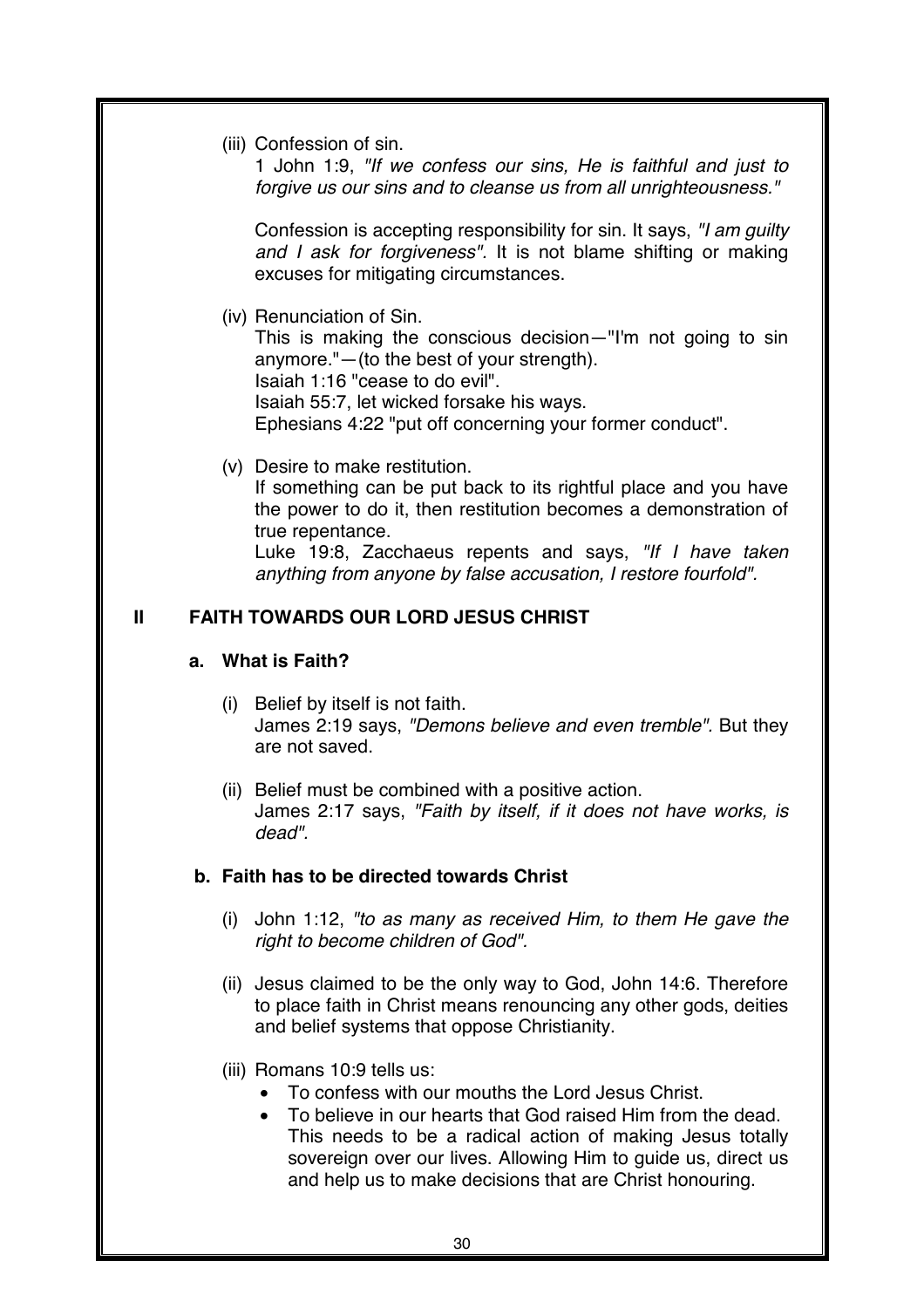#### **III NEW TESTAEMENT WORDS DESCRIBING SALVATION**

#### **a. Born Again (New Birth, New Creation).**

Jesus says, *"Most assuredly, I say to you, unless one is born again, he cannot see the Kingdom of God".* John 3:3

This is a description of what happens upon entering the Kingdom of God. No one is naturally born a child of God. As heirs of the first Adam, we are born in sin. When a person repents, has faith in Christ Jesus then a second birth happens—the new birth. They are now children of God. John 1:12. They are separated from their past life and are now a new creation in God's Kingdom.

2 Corinthians 5:17, *"If anyone is in Christ, he is a new creation, old things have passed away, behold all things have become new".*

#### **b. Regeneration.**

This is an act whereby God gives man a new life. It is not the old life changed, but the impartation of a new life from above. It is not the turning over of a new leaf but a supernatural act of God that supersedes man's natural abilities to change. It is a spiritual awakening quickened by God.

Ephesians 2:1 says, *"And you He made alive, who were dead in trespasses and sins".*

#### **c. Justification.**

Justification involves two very important events.

(i) The forgiveness of sins.

It is the total removal of sin so that there is no more sinful residue or guilt or impending punishment. Psalm 103:12, *"As far as the east is from the west, so far has He removed our transgressions from us".*

(ii) The imputation of Christ's righteousness.

This is forgiveness of sins taken a step further whereby we also receive the righteousness of Christ. God no longer looks at us and sees a sinner forgiven, but a person who is as righteous as Christ. Just as if we had never sinned.

2 Corinthians 5:21 says, *"For He made Him who knew no sin to be sin that we might become the righteousness of God in Him.*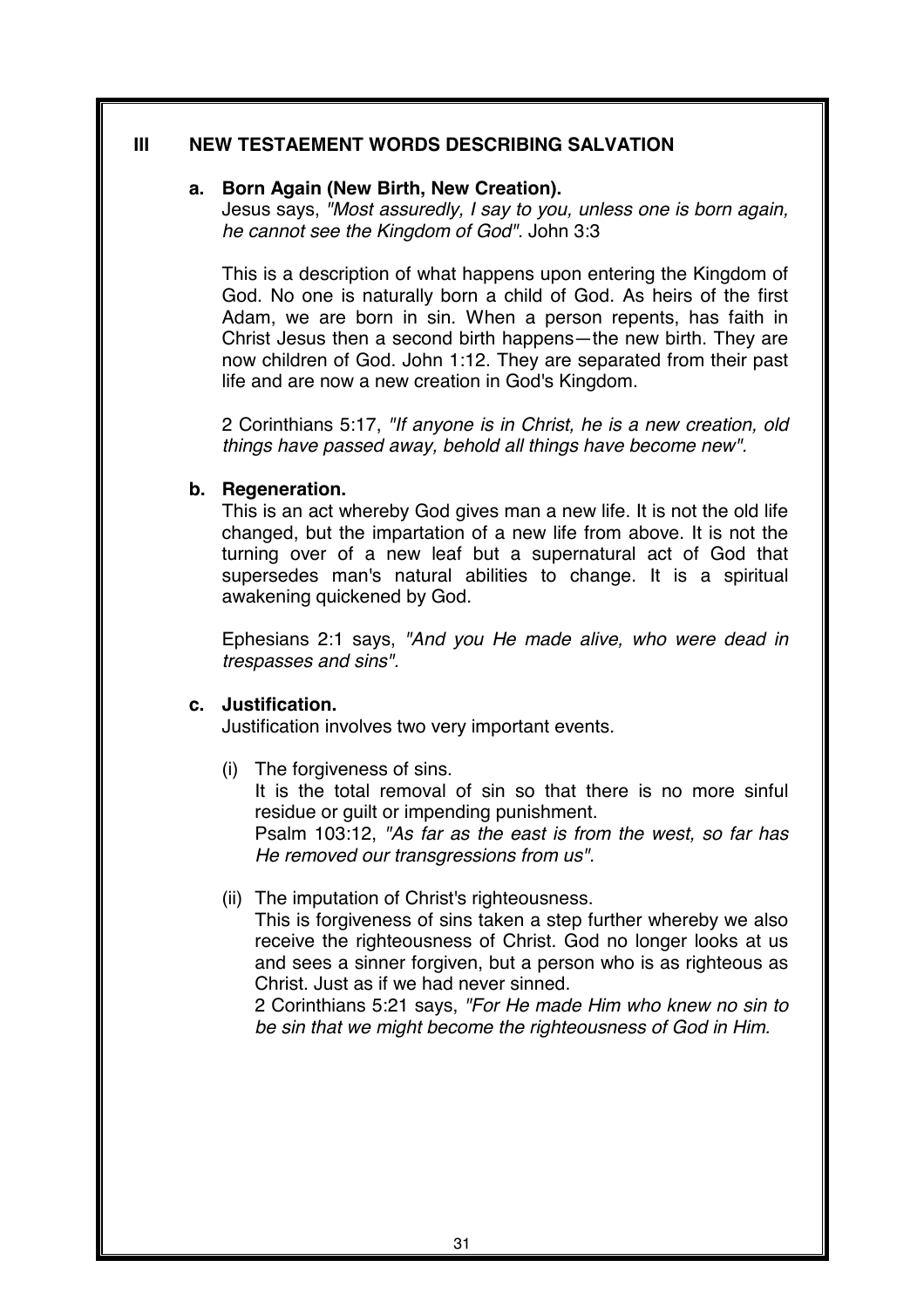#### **d. The difference between Regeneration and Justification.**

#### **Regeneration Justification**  1. That which takes place in the believer's heart. That which takes place before God 2. The impartation of new life. The declaration of righteousness in the eyes of God. 3. God's answer to spiritual death. God's answer to the problem of guilt

#### **e. Adoption into God's family.**

This concept of adoption was a Roman one used by Paul to describe God's total acceptance of the believer into His family. The Roman adoption was the establishing of the adopted son into an identical position with one born into the family. Romans 8:15, *"you received the Spirit of adoption by whom we cry out 'Abba, Father'."*  God has placed us into a very intimate position with full rights even to the extent where we are joint heirs with 'His only begotten Son' Jesus.

#### **IV BENEFITS OF SALVATION**

- **1. Access to God—Hebrews 10:19.**
- **2. No condemnation—Romans 8:1.**
- **3. Name in the Book of Life—Luke 10:20.**
- **4. We will not be thrown into the Lake of Fire—Revelation 20:15.**
- **5. Heirs to eternal life—Titus 3:7.**
- **6. Rights to God's inheritance—Romans 8:14–17.**
- **7. We are the temple of the Holy Spirit—1 Corinthians 6:19.**

#### **V TERMS**

| 1. Justified  | legal term        | Pronounced not guilty             |
|---------------|-------------------|-----------------------------------|
| 2. Sanctified | temple term       | Made holy                         |
| 3. Redeemed   | slave market term | Bought back, no longer<br>a slave |
| 4. Washed     | bathroom term     | Made clean                        |
| 5. Adopted    | family term       | Made a part of a family           |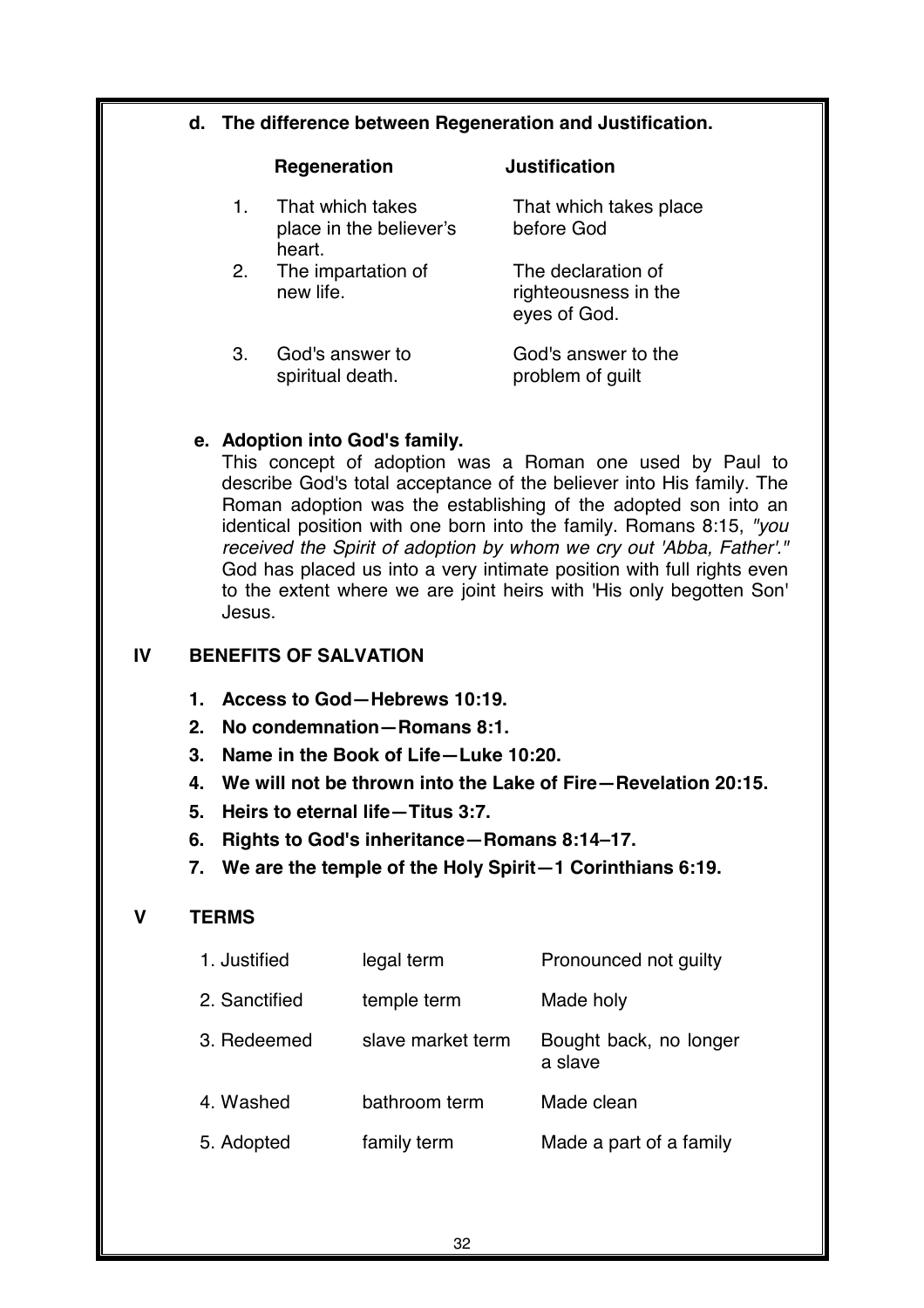#### **Conclusion**

How wonderful it is to have experienced the grace of God that leads to salvation. Our desire should be that everyone gets a chance to hear this marvellous message and be given an opportunity to respond. My prayer is that God will raise up every believer and send us out as messengers of this exciting, life changing message.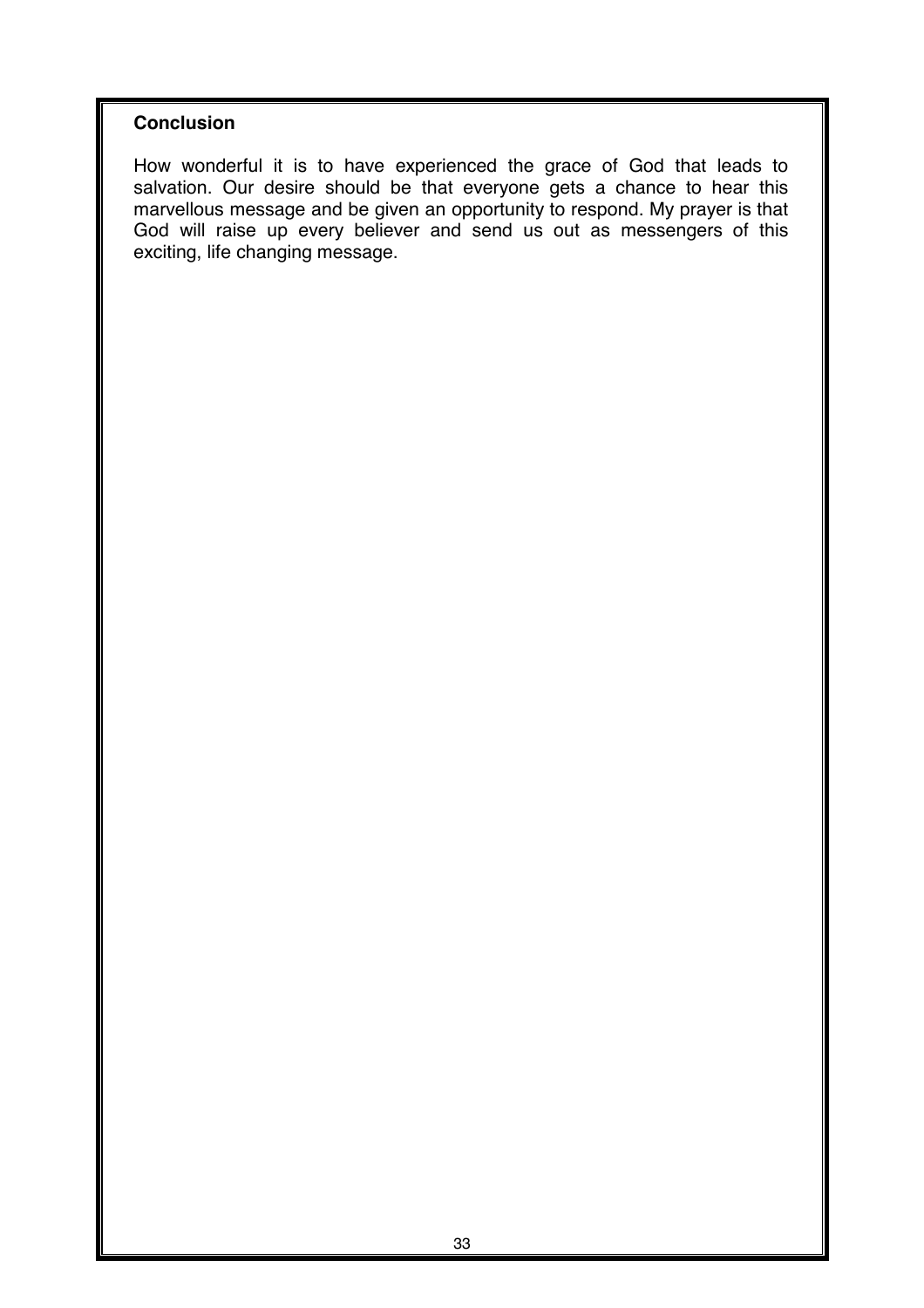## **LESSON 9** THE CHURCH

*WE BELIEVE the Church is the body of Christ, the habitation of God through the Spirit, with divine appointments for the fulfilment of her great commission. Each believer, born of the Spirit is an integral part of the General Assembly and Church of the First-born which are written in heaven—(Ephesians 1:22, 23; 2:22; Hebrews 12:23).* 

#### **Introduction**

The average person's response to the word ʻchurch' is steeples, stained glass windows, and a huge pipe organ. What is interesting is that in New Testament times, the average person's response to the word ʻchurch' was a group of fanatical people turning the world upside down with their radical message of one God, and one Saviour Jesus Christ. Somehow over the centuries, the emphasis has changed from people to buildings.

Jesus loves the church so much that He calls her His bride. This study will help us better understand what the church looks like.

#### **Definition:**

- a. Church—(Greek) **Ekklesia**—to call out from.
- b. Acts 7:38, *"This is He who was in the congregation (church) in the wilderness".* The context refers to the children of Israel, a group of people called out of Egypt and called into fellowship with God.
- c. In New Testament terms, the church is a group of people who are called out of the world and who are called into fellowship with Jesus **Christ**
- d. Another word regularly used in the New Testament is *Assembly* (i.e.) a gathering of God's people.

#### **I THE NEW TESTAMENT UNDERSTANDING OF THE TERM CHURCH.**

#### **a. The Universal Church**

Made up of all genuine believers that are saved and will be saved. The Bible refers to them *as "The General Assembly and Church of the Firstborn"*. Hebrews 12:23.

#### **b. The Local Church**

Made up of believers that worship together in one locality. They live within easy access of each other. Acts 11:22—The church at Jerusalem. Romans 16:1—The Church at Cenchrea 1 Corinthians 1:2—The Church at Corinth.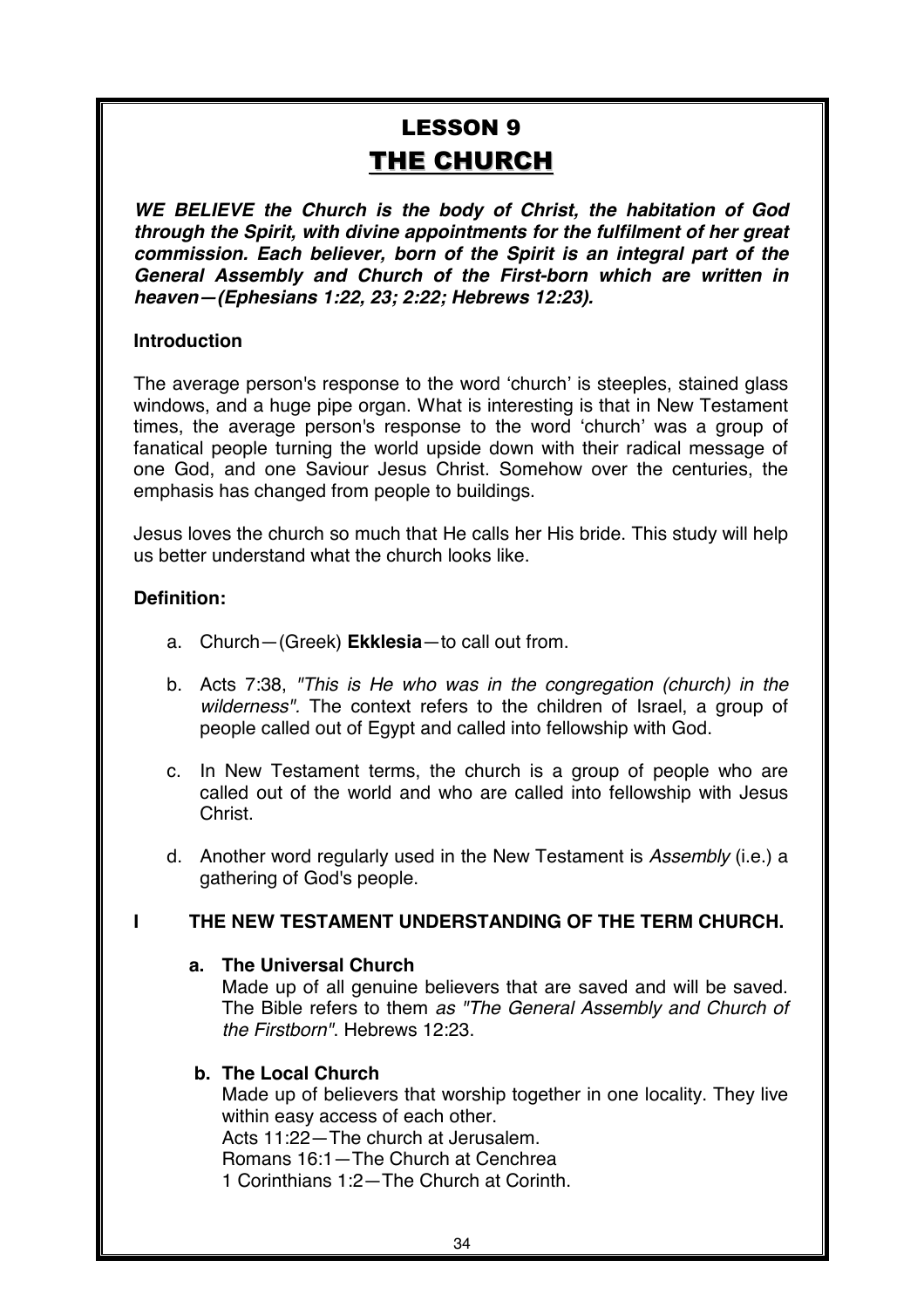#### **c. The Church in a Home**

In the New Testament there were times when the believers did not have a building to meet in. Therefore they met in each other's homes.

1 Corinthians 16:19, Paul says, *"The churches of Asia (local churches) greet you. Aquila and Priscilla greet you heartily in the Lord, with the Church that is in their house."*

#### **d. The Collective Church**

This is where all existing churches are combined into one collective church, and reference is made to it in the singular.

1 Corinthians 10:32, *"The Church of God".*

1 Corinthians 15:9, Galatians 1:13, Philippians 3:6, *"The Church".*

#### **II THE CHURCH IS THE BODY OF CHRIST**

Ephesians 1:22, 23 says, *"And He put all things under His feet and gave Him to be head over all things to the church which is His body, the fullness of Him who fills all in all".*

The work of Christ is now fulfilled through the Church.

#### **a. His work is finished.**

John 19:30, *"So when Jesus had received the sour wine, He said, "It is finished."*

#### **b. He is now seated at the right hand of the Father.**

Hebrews 10:12, *"But this man after He had offered one sacrifice for sins forever, sat down at the right hand of the God."* 

## **c. He is the head of the Body, and is still working closely with the Church.**

Mark 16:20, *"And they went out and preached everywhere, the Lord working with them and confirming the word through the accompanying signs".*

#### **d. The Church is the extension of the Lord Jesus Christ.**

The members of the Church are His arms, legs, mouth, etc. 1 Corinthians 12:14–27.

1 Corinthians 12:27 says, *"Now you are the body of Christ and members individually".*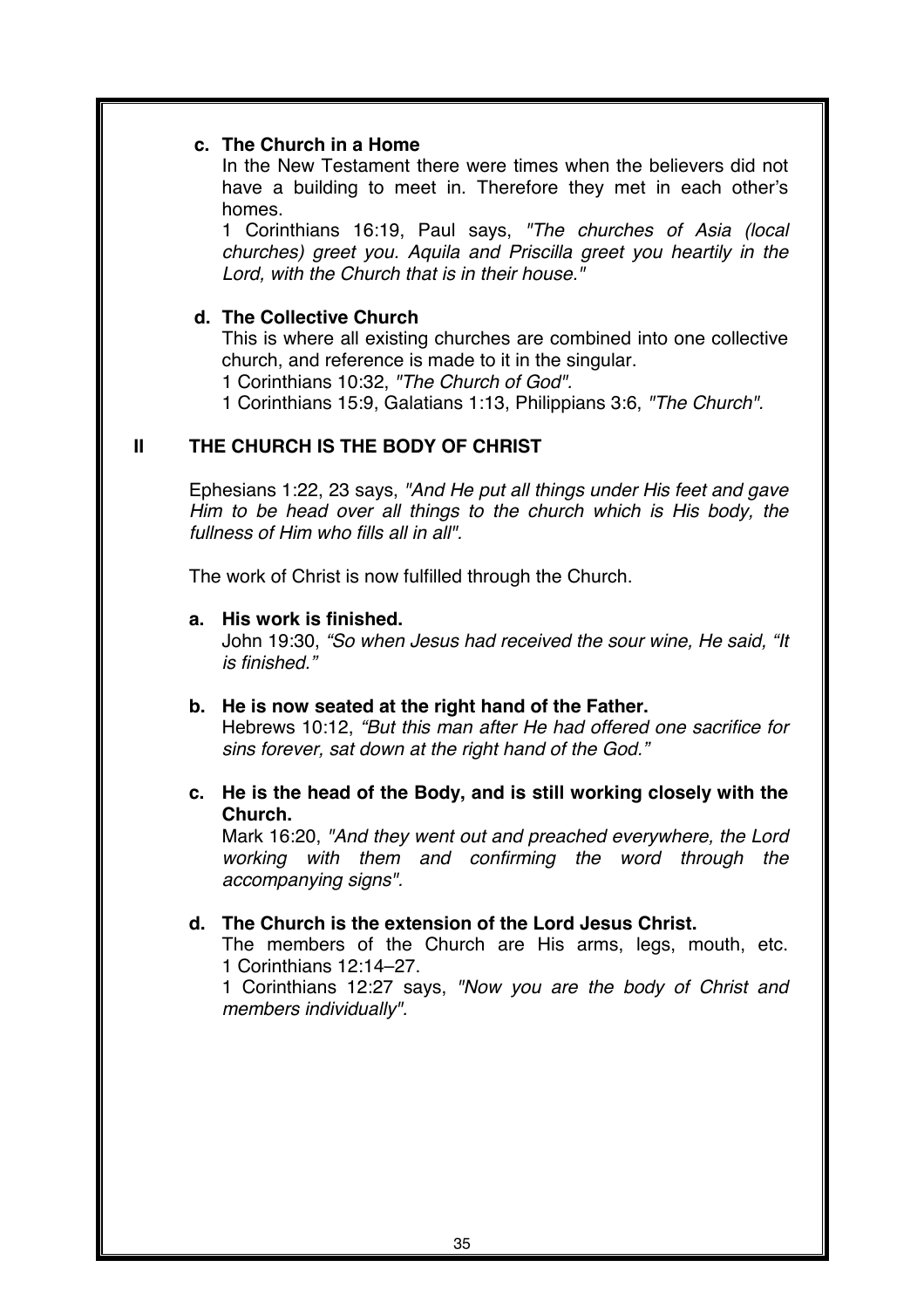## **III THE CHURCH IS THE LORD'S SANCTUARY**

Ephesians 2:21–22 says, *"in whom the whole building, being joined together grows into a holy temple in the Lord, in whom you are also being built together for a habitation of God in the Spirit."* 

- a. The Lord's sanctuary is not in buildings made of stone but in people. Acts 17:24–28.
- b. He dwells where His people are gathered together in His Name, Matthew 18:20.
- c. The church, His people become the temple of the Holy Spirit, 1 Corinthians 3:16.
- d. Because people make up the temple, people become holy; they are consecrated, not the block of land. 1 Corinthians 3:17.

## **IV THE DIVINE MANDATES OF THE CHURCH**

- a. Evangelism Go into all the world and preach the gospel to every creature. (Mark 16:15).
- b. Discipleship

Make disciples of all nations (Matthew 28:19–20)

- (i) baptise them.
- (ii) teach them to observe Jesus commands.
- c. Acts of Service

Heal the sick and cast out devils (Mark 16:17–18). Do good works (Acts 10:38).

## **V DISTINCTIVES OF THE CHURCH**

Rick Warren has summarised them beautifully in "The Purpose Driven Life". We have five purposes to fulfil in this world.

- a. Worship
	- (a) We were planned for God's pleasure. The purpose of life it to know and love God.
	- (b) Mark 12:30 "*Love the Lord your God with all your heart, soul, mind and strength."*
	- (c) God comes first in all we do; the Lordship of Christ is preeminent.
	- (d) Worship is not singing a song but how we live life*.*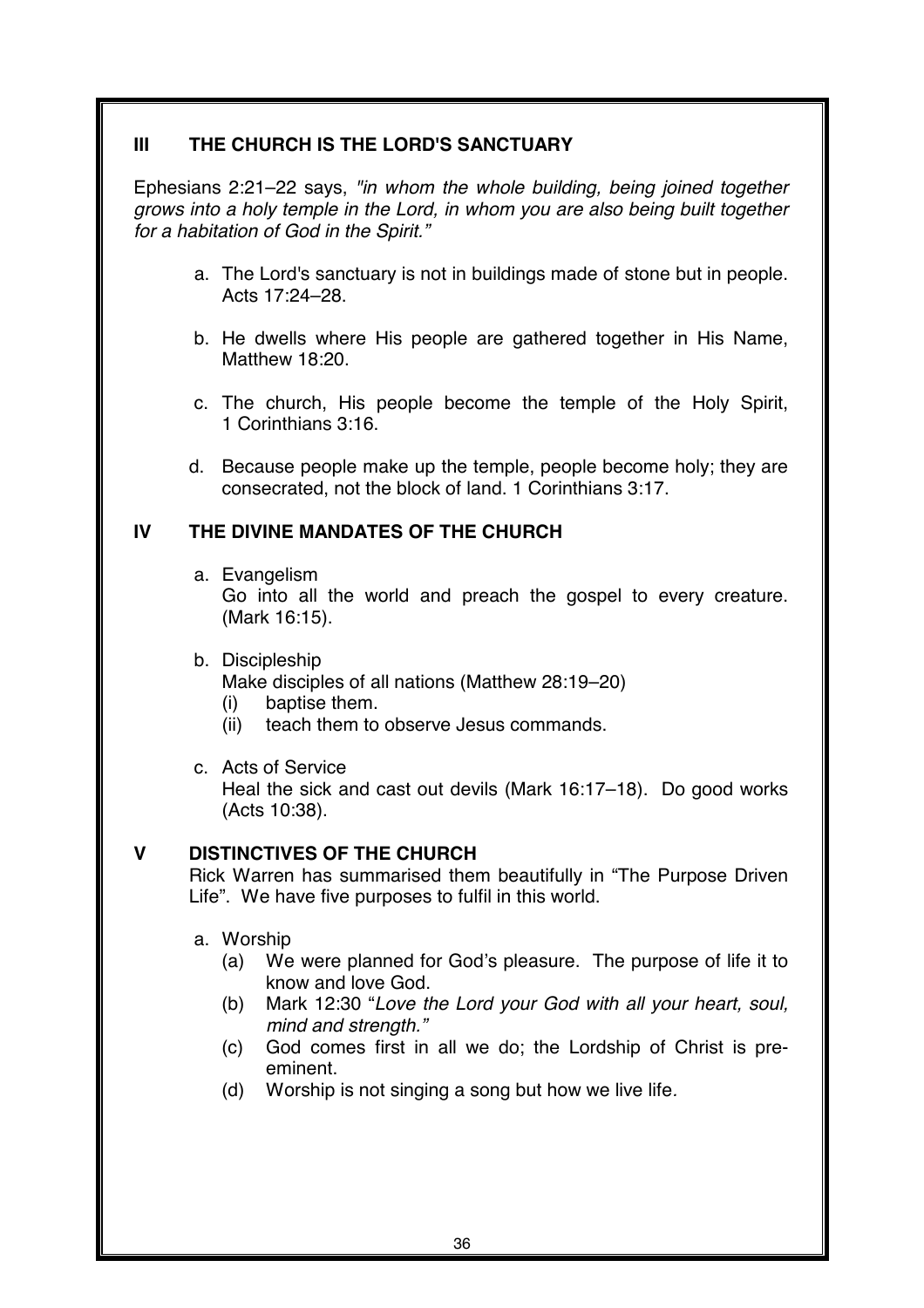- b. Fellowship
	- (a) We were formed for God's family.
	- (b) Romans 12:5, "*so we, being many, are one body in Christ, and individually members of one another."*
	- (c) Love and unity is what makes the church strong.
	- (d) The enemy is always at work to DIVIDE, division stunts our growth and weakens our ability to change.
- c. Discipleship
	- (a) We were created to become like Christ.
	- (b) Your attitude should be the same as that of Christ Jesus. Philippians 2:5
	- (c) Teaching them to obey all things I have commanded you. Matthew 28:19-20.
- d. Ministry
	- (a) We were shaped to serve God and one another.
	- (b) 1 Peter 4:10: Each one should use whatever gift he has received to serve others.
	- (c) There is amazing fulfilment in serving others with our spiritual gifts.
	- (d) The Bible calls it BODY MINISTRY. Romans 12 and 16:12
- e. Evangelism
	- (a) We were made to share the gospel.
	- (b) Colossians 4:5, Be wise in the way you act toward outsiders; make the most of every opportunity*.*

## **VI IS IT IMPORTANT TO BELONG TO A LOCAL CHURCH?**

- a. Hebrews 10:25 says, *"Not forsaking the assembling of ourselves together as is the manner of some, but exhorting one another and*  so much the more as you see the Day approaching."
- b. A body can only operate if its members are joined together with one mind. Romans 12:5 says, *"So we, being many are one body in Christ, and individually members of one another"*
- c. God hasn't called us to be devoted to a building, a system or a ritual, but He has called us to be devoted to one another— Romans 12:9–19. The only way we can be devoted to people is to be committed to a local church.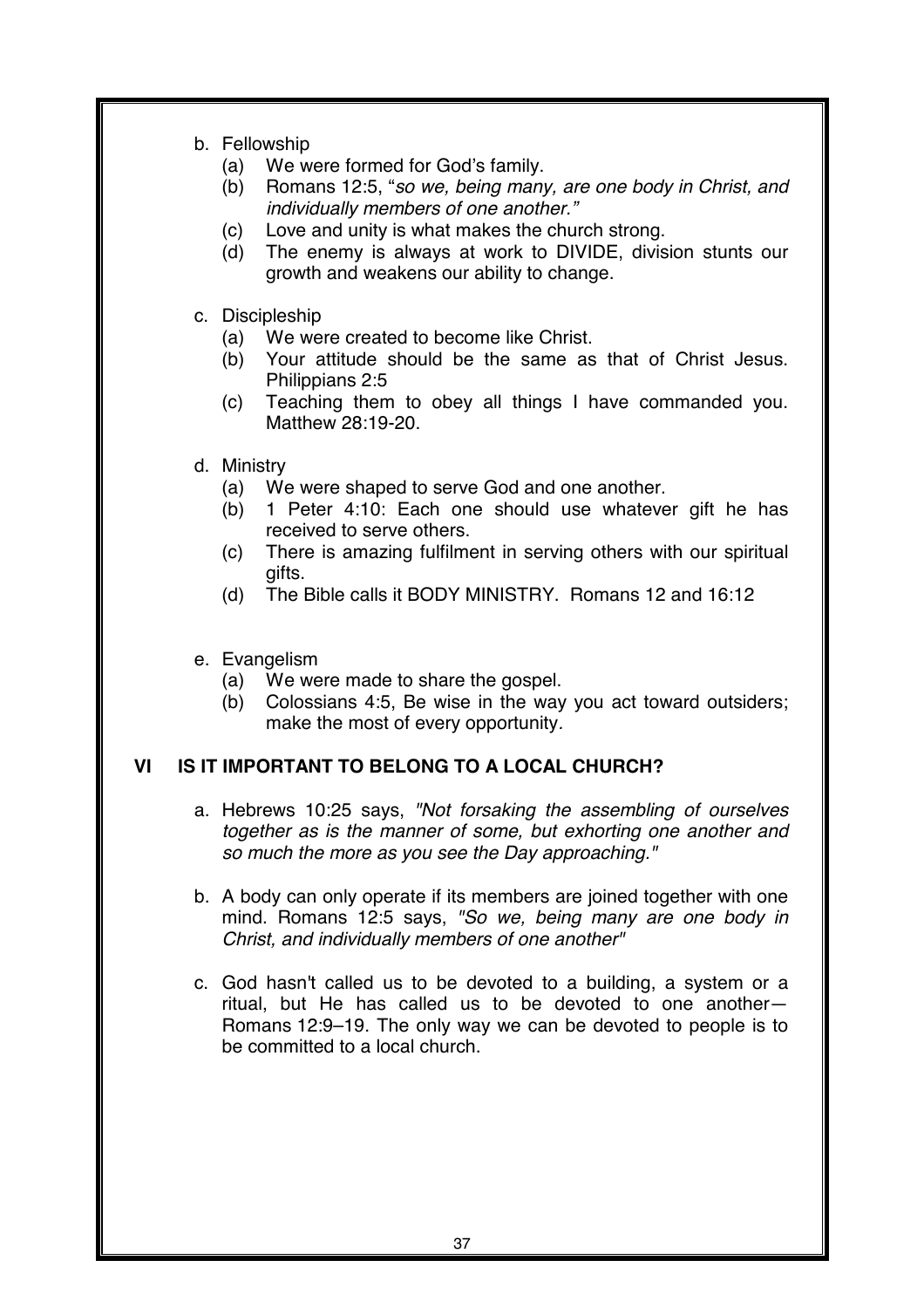## **Conclusion**

- a. Find a body/local church and become part of it.
- b. Become committed to the people and submitted to the authority of the local church and you will find great release and peace in your spiritual walk.
- c. God has never given us perfect leaders but He still expects us to be submitted to leadership.
- d. Keep in mind that there is no such thing as a perfect church. Where you have people there will always be mistakes.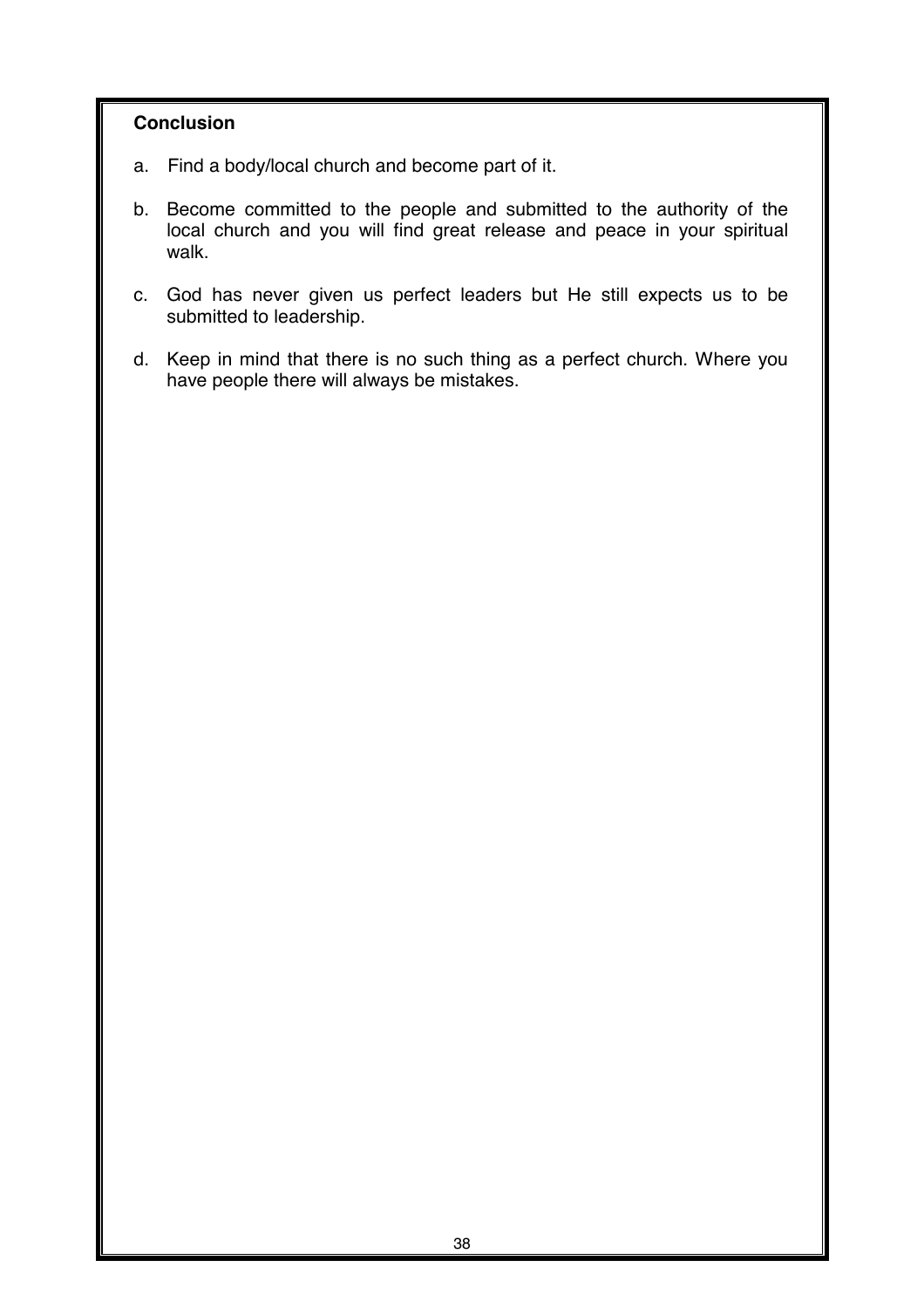# **LESSON 10 WATER BAPTISM**

*WE BELIEVE that baptism, by single immersion, in the name of the Father, and of the Son, and of the Holy Spirit, is enjoined upon all who have repented and have believed in Christ as Saviour and Lord, and that it is symbolic of our identification with Christ in His death, burial and resurrection—Matthew. 28:19, 20; Acts. 10:47, 28; 2:38, 39; Romans 6:4, 5; Colossians. 2:12; Mark 16:16.* 

## **Introduction**

An ordinance is an outward sign of an inward work. The word ordinance literally means "something commanded and enforced by the proper authority". We believe that Jesus established two ordinances for us to observe (i.e.) Water Baptism and the Lord's Supper. This lesson will cover Water Baptism; the next lesson will cover the Lord's Supper.

Definition:

- (i) Baptism  $=$  (Greek) Baptizo  $=$  to immerse. It consists of the processes of submersion and emergence.
- (ii) "It was used among the Greeks to signify the dying of a garment, or the drawing of water by dipping a vessel into another, etc." (W. E. Vine).
- (iii) Baptism can best be interpreted as being immersed in water. Sprinkling, wetting, splashing does not fully convey the meaning of baptism.

## **I** IT IS A COMMAND OF CHRIST

- 1. Matthew 28:19, *"Jesus commanded His disciples to "Go therefore and make disciples of all nations baptising them in the name of the Father and of the Son and of the Holy Spirit."*
- 2. John 14:23, *"If anyone loves me. He will keep My Words."*
- 3. John 14:24, *"He who does not love Me does not keep My words".*
- 4. Mark 16:16 Jesus said, *"He who believes and is baptised will be saved."*

## **II THE MEANING OF CHRISTIAN BAPTISM**

#### 1. **A sign of the death of our old nature.**

Romans 6:3, 6, "Do you not know that as many of us as were *baptised into Christ Jesus were baptised into His death? ... knowing this that our old man was crucified with Him, that the body of sin might be done away with, that we should no longer be slaves of sin."*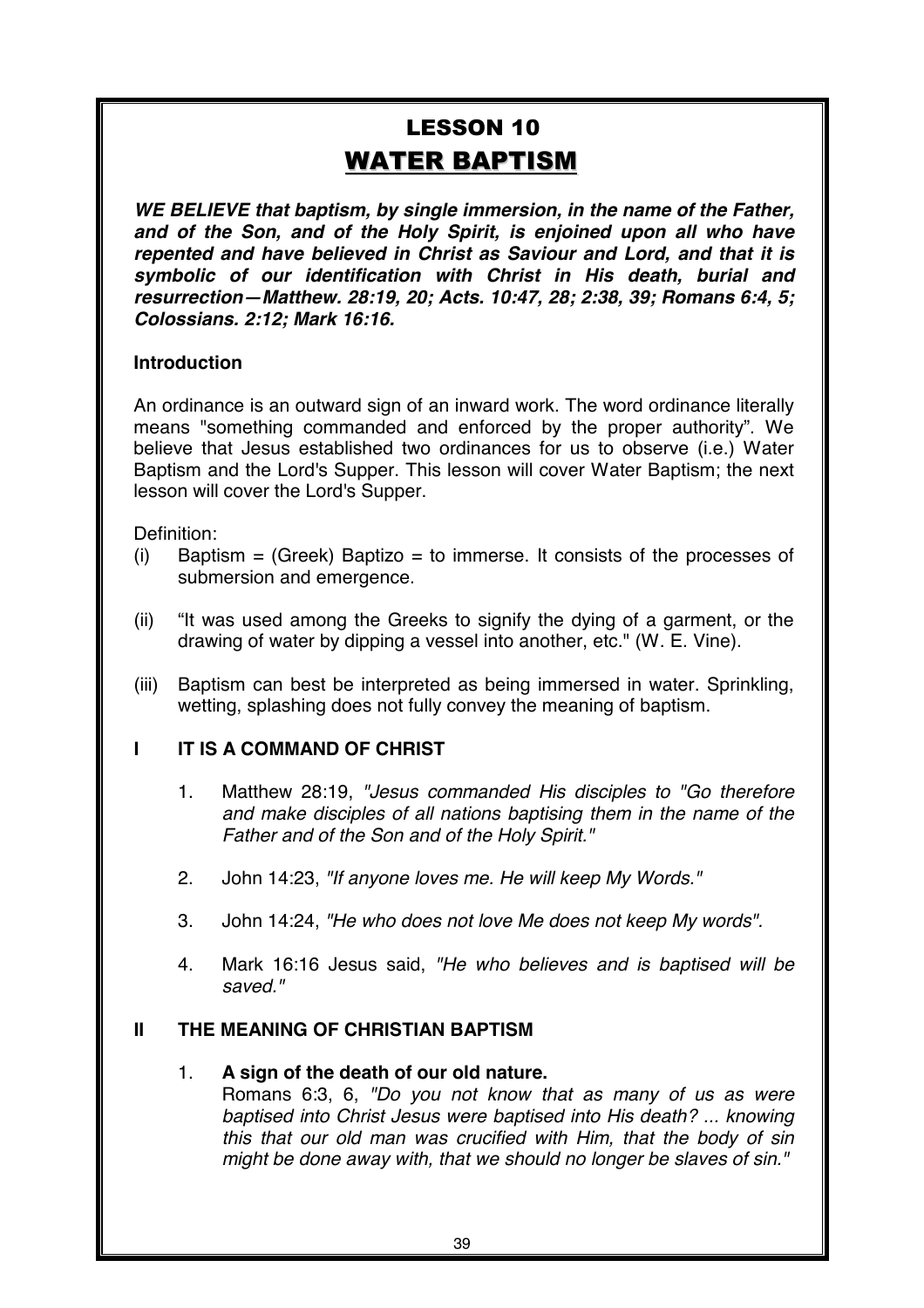## 2. **A sign of our new birth.**

Romans 6:4, *"Therefore we were buried with Him through baptism into death, that just as Christ was raised from the dead by the glory of the Father, even so we also should walk in newness of life."*

## 3. **A sign of identification with the death of Christ.**

Romans 6:3, "Do you not know that as many of us as were baptise*d into Christ Jesus were baptised into His death?"*

## 4. **A sign of identification with the resurrection of Christ**

Romans 6:5, *"For if we have been united together in the likeness of His death, certainly we also shall be in the likeness of His resurrection."*

## 5. **A sign of belonging to Jesus Christ.**

- a. In the Old Testament circumcision of the flesh was the sign of separation unto God.
- b. In the New Testament baptism has taken over from Old Testament circumcision and is a sign that we belong to God. Colossians 2:11–12, *"In Him you were also circumcised with the circumcision made without hands buried with Him in baptism".*

# **III THE NEW TESTAMENT PRECEDENT**

- 1. Jesus was baptised in the river Jordan, Matthew 3:13–15.
- 2. On the day of Pentecost 3000 were baptised, Acts 2:41.
- 3. The Samaritans that believed were baptised, Acts 8:12.
- 4. The Ethiopian eunuch was baptised by Philip, Acts 8:38.
- 5. Paul was baptised three days after his Damascus Road experience, Acts 9:18.
- 6. Cornelius and his household were commanded to be baptised, Acts  $10.47$
- 7. Lydia and her household were baptised, Acts 16:15.
- 8. The Philippian gaoler and his household were baptised, Acts 16:33.
- 9. Many Corinthians were baptised, Acts 18:8.
- 10. The Ephesian disciples were baptised, Acts 19:5.

# **IV WHEN TO BE BAPTISED**

## **1. After Salvation.**

- a. Matthew 28:19—*"Make disciples then baptise them".*
- b. Mark 16:16—*"He who believes and is baptised."*
- c. Acts 2:36—What we must do: first repent, second be baptised.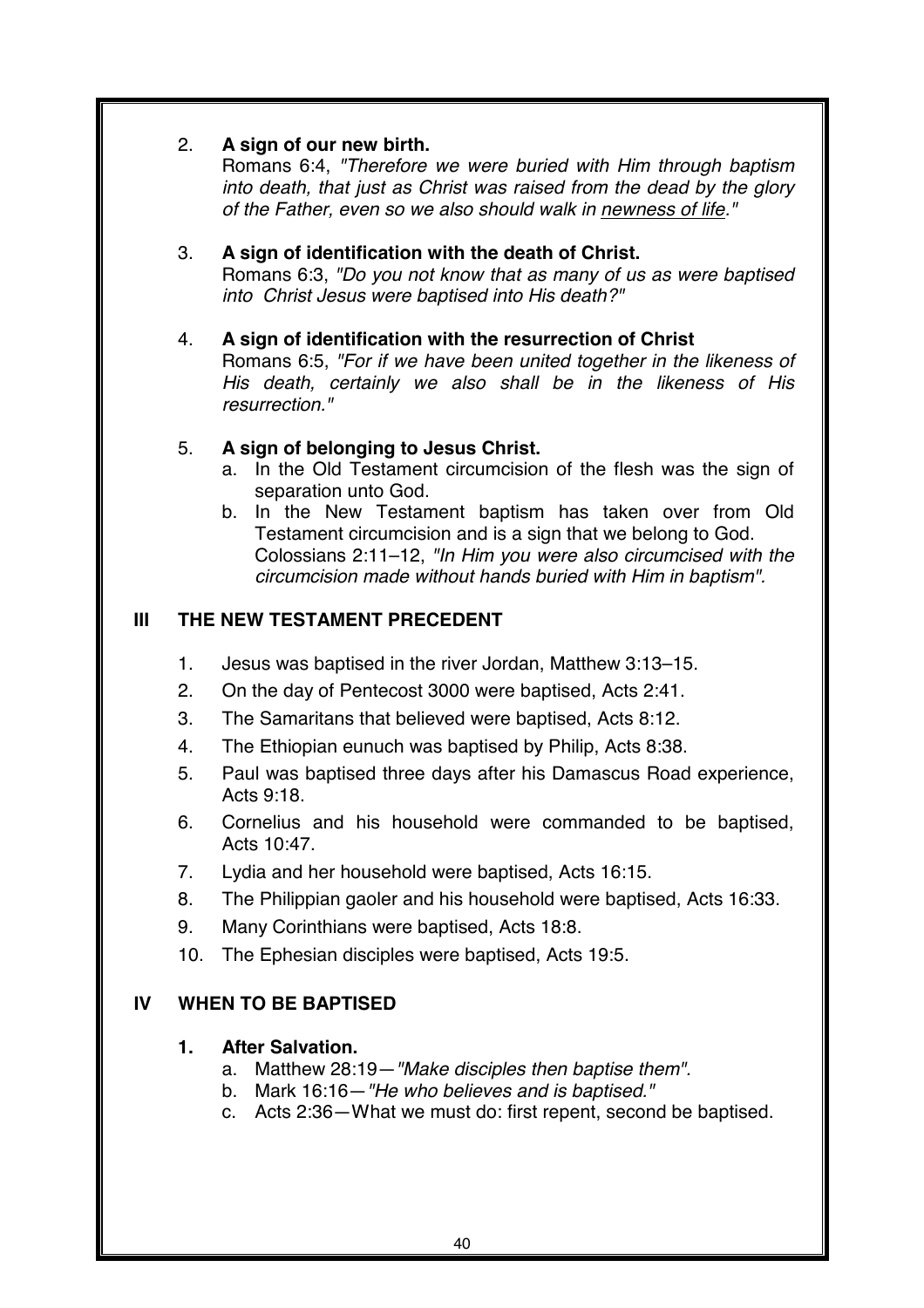## **2. No definite time period.**

- a. On the day of Pentecost, they were baptised the same day, Acts 2:41.
- b. Paul was baptised three days after his Damascus Road experience, Acts 9:9, 18.
- **3. If a person is old enough to realise he/she is a sinner, then they are old enough to be baptised.** 
	- a. They must first of all be able to repent and place faith in Christ.
- **4. If a person was baptised before they were born again, should they get baptised again? YES.** 
	- a. One cannot be baptised before salvation. They can of course get sprinkled, wet, soaked, immersed, but it is not Christian baptism.
	- b. Christian baptism can only occur after salvation. It has no real significance to the individual unless they are saved.
- **5. If a person is baptised as a baby, should they get baptised again? YES.** 
	- a. There is not one Scripture supporting infant baptism.
	- b. A baby doesn't have the ability to repent and place faith in Christ.
	- c. When a person can repent and place faith in Christ then they are at an age where baptism is significant. Before this point it is only a ritualistic ceremony.

## **Conclusion**

What is abundantly clear from this lesson is that baptism is not an optional extra but a definite command for all born again Christians. The Bible leaves no choice to the sincere person. If you haven't been baptised then please see your pastor and arrange to get baptised as soon as possible.

For the genuine Christian, baptism is a glorious event that witnesses to the world and to the church that they are no longer in the Kingdom of darkness but in the Kingdom of God. It declares that the believer has died to their old nature and is alive to their new nature in Christ. It makes a bold declaration to all that they now BELONG TO JESUS.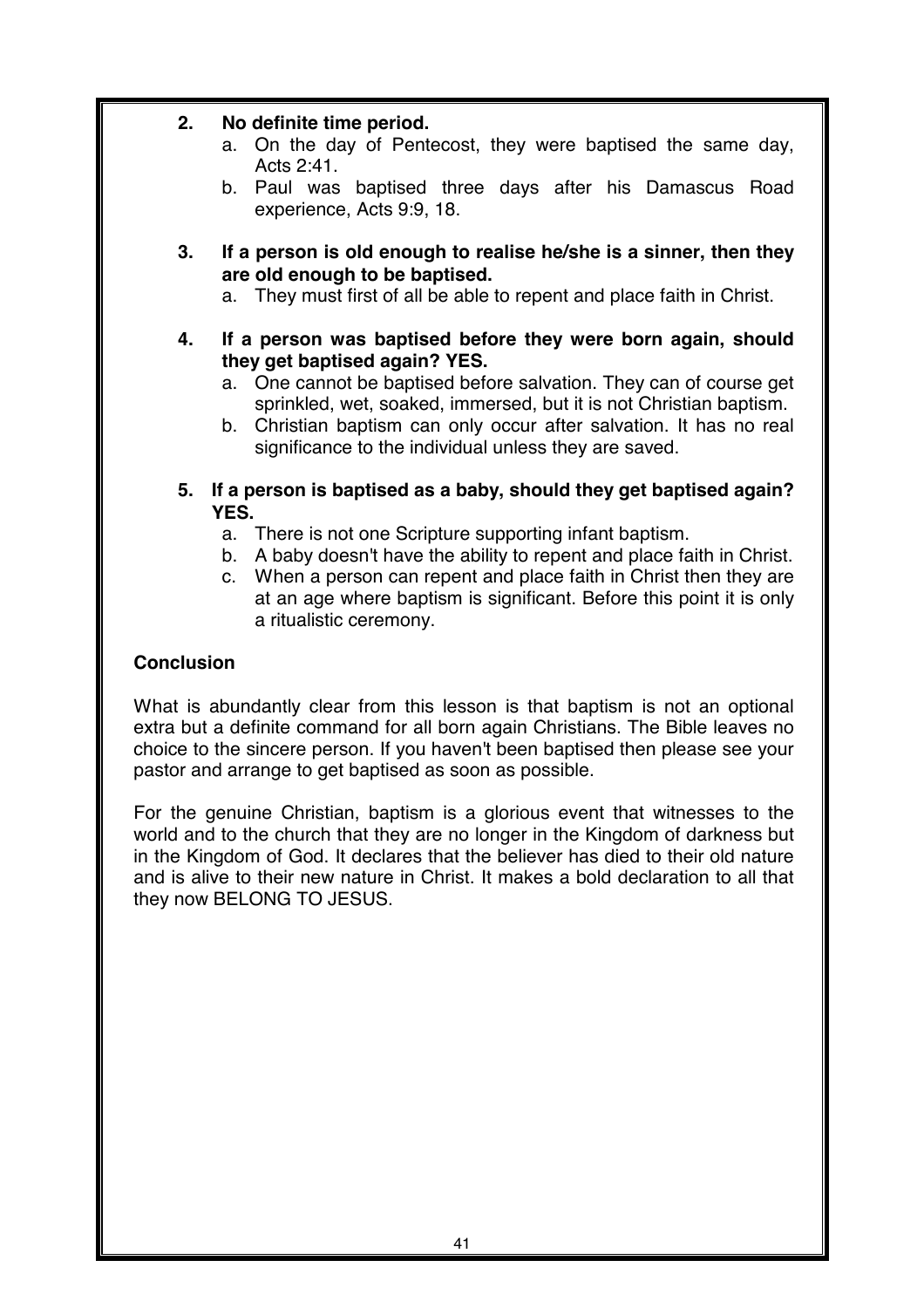# **LESSON 11** THE LORD'S SUPPER

*WE BELIEVE the Lord's Supper, consisting of the elements of bread and the fruit of the vine, is the symbol expressing our sharing the divine nature of our Lord Jesus Christ (2 Peter 1:4); a memorial of His sufferings and death (1 Corinthians 11:26); and a prophecy of His second coming (1 Corinthians 11:26), and is enjoined upon all believers "until He comes". Luke 22:15–20; Matthew 26:26–28; Acts 20:7.* 

## **Introduction**

As we saw in our last lesson, an ordinance is the outward sign of an inward work. We believe Jesus only established two ordinances for us to observe. (i.e.) Water Baptism (which was covered in the previous lesson) and the Lord's Supper which is covered in this lesson. The Lord's Supper is also referred to as Communion, which speaks of the relationship between Jesus and believers, and "Breaking of Bread", a special reference to Jesus breaking the bread on the night He initiated "The Lord's Supper." "The Lord's Table" is also used.

## **I. IT IS A COMMAND OF CHRIST**

- *a.* Luke 22:19, Jesus said, "This is My Body which is given for you, DO THIS *in remembrance of Me".*
- b. 1 Corinthians 11:23,25 Paul said, *"For I received from the Lord that which I also delivered to you ... This do as often as you drink it in remembrance of Me".*
- c. 1 Corinthians 11:26, *"For as often as you eat this bread and drink this* cup, you proclaim the Lord's death till He comes."
- d. The early Church made it their custom. Acts 20:7 *"Now on the first day of the week when the disciples came together to break bread…"*

## **II. THE MEANING OF THE LORD'S SUPPER**

- **1. It is a constant reminder that Jesus made atonement for us.** 
	- a. The broken bread reminds us of His broken body which was given for us that our sins may be forgiven. (See lesson 7 on Atonement). Not only does it remind us of the atonement but also His Incarnation. God became flesh, dwelt amongst us and gave Himself for us.

Luke 22:19, *"And He took the bread, gave thanks and broke it and*  gave it to them saying, ʻThis is My body which is given for you.'"

John 6:35 *"He was the bread of Heaven, the bread of Life"*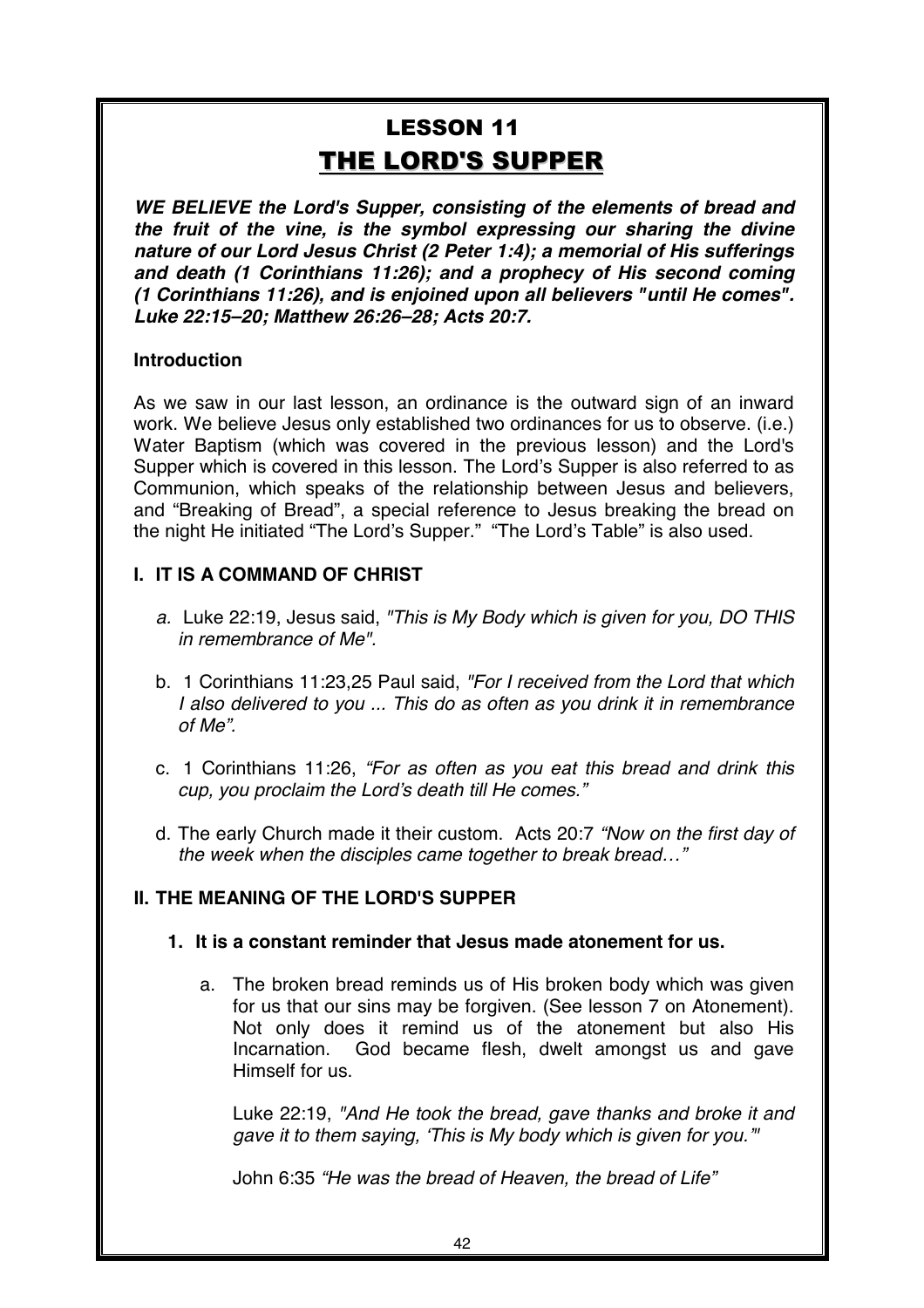b. The cup reminds us of the shed blood of Christ, the blood that is able to wash away our sins. This was the establishment of the new covenant whereby men do not have to offer up the blood of animals to receive forgiveness but simply exercise faith in the blood of Christ. What can wash away my sin? Nothing but the blood of Jesus.

Matthew 26:27–28, *"Then He took the cup and gave thanks and*  gave it to them saying, "Drink from it, all of you. *For this is My blood of the new covenant which is shed for many for the remission of sins".*

#### **2. It is a proclamation by the church that we believe the death of Christ is the foundation of our salvation and its remembrance bears repeating.**

1 Corinthians 11:26, *"For as often as you eat this bread and drink this cup, you proclaim the Lord's death".*

**3. It is a constant reminder that He hasn't forgotten us but is coming back to finalise the work that He began in our lives.** 

1 Corinthians 11:26, *"You proclaim the Lord's death, TILL HE COMES".* 

## **4. It unites the Body of Christ into one.**

As we partake of the Lord's Supper, we not only have fellowship with Him, but also with one another.

1 Corinthians 10:16,17, *"The bread which we break, does it not mean that in eating it we participate in and share a fellowship, a communion, in the body of Christ. For we, no matter how numerous we are, are one body, because we all partake of the one Bread, the One whom the communion bread represents."* (Amplified).

## **5. It is a constant reminder of the Person of Christ.**

His love, compassion, character, miracles, teaching.

1 Corinthians 11:25, *".. as often as you drink it, IN REMEMBRANCE of Me".* 

#### **6. It is the sign of the New Covenant, our assurance of Salvation.**

Luke 22:20 *"This cup is the new covenant in My blood which is shed for you."* 

Illustration: In ancient times a contract was established with a blood seal. Jesus made a contract with us, sealed it with His blood. He has saved us, forgave us , cleansed us, redeemed us and is returning to take us back to live with Him forever and ever.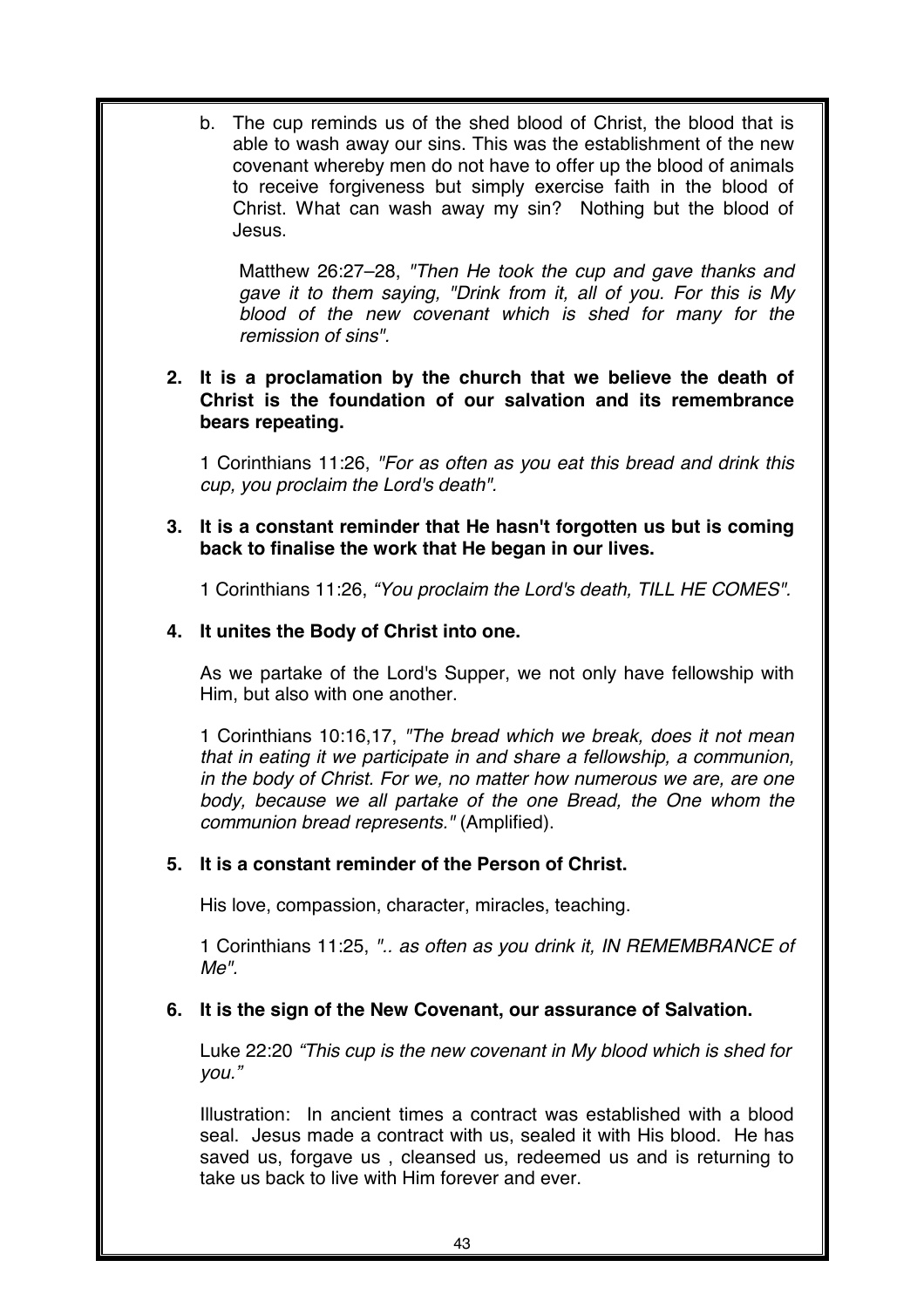## **III. THE NEW TESTAMENT PRECEDENT**

- 1. Jesus shared communion with the disciples on the night of the Passover, Matthew 26:26–30.
- 2. The Early Church observed it as one of their earliest practises, Acts 2:42. Note: The breaking of bread is another term used for the Lord's Supper.
- 3. The Early Church did not restrict it to public worship, but partook of the Lord's Supper from house to house, Acts 2:46.
- 4. It was the disciples custom to partake of the Lord's Supper on the first day of the week (i.e.) Sunday, Acts 20:7, 11.
- 5. Paul reiterates the importance of communion by giving clear teaching about it in his letter to the Corinthians (1 Corinthians 11:23–26).

## **IV. FREQUENTLY ASKED QUESTIONS**

- 1. **How old must someone be before they can partake of the Lord's Supper?** 
	- As with Water Baptism, the Lord's Supper is an outer sign of an inner experience.
	- The Lord's Supper symbolises what Christianity is all about and therefore should only be received by someone who is a Christian.
	- If someone is old enough to realise Jesus died for their sins and rose from the dead and has accepted Him as Lord and Saviour, that person is old enough to partake of the Lord's Supper.

#### 2. **Should certain people be excluded from the Lord's Supper?**

- Paul gives clear teaching in 1 Corinthians 11:27-30 that one can either approach the Lord's Supper in a worthy manner or an unworthy manner.
- The implication is that an "unworthy manner" means having unconfessed sin or behaving in some sinful manner.
- The admonition is that before we approach the Lord's Supper, we should "examine" ourselves. If after examination, there is no repentance, then we should not approach in an unworthy manner.

#### 3. **How often should we commemorate the Lord's Supper?**

- The Bible doesn't say.
- In 1 Corinthians 11:25 we are told "As often as you drink it…" However we are not told how often that is.
- The disciples at Troas established a custom of commemorating the Lord's Supper every Sunday Acts 20:7.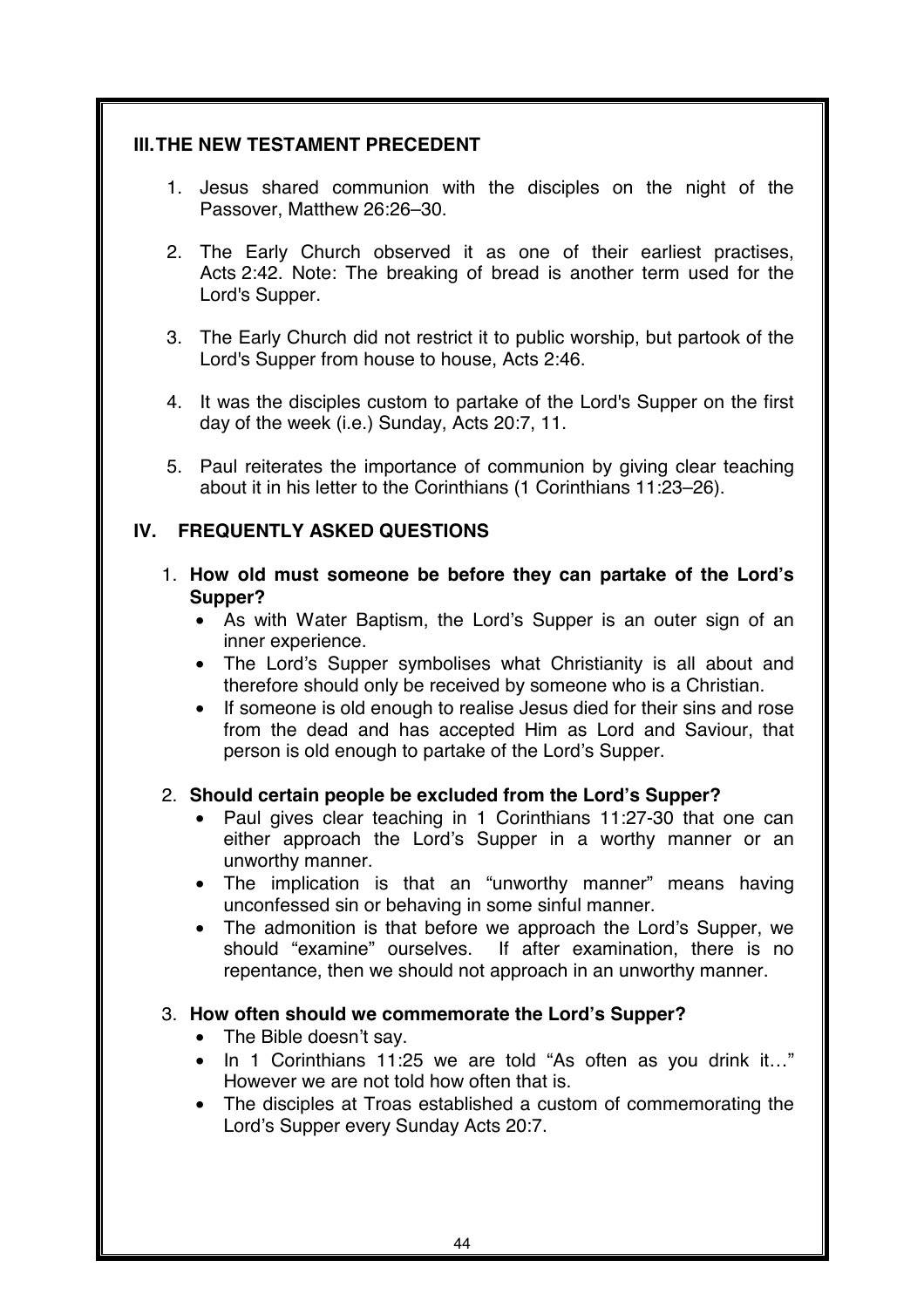## 4. **Who can administer the Lord's Supper?**

- 1 Peter 2:9 tells us that every believer is of the "royal priesthood".
- As believers we can partake and distribute the Lord's Supper because we are all priests unto God.
- The early Church went from house to house partaking of the Lord's Supper. There is no evidence that the Apostles had to be present. Acts 2:46

## **V. A SPECIAL NOTE.**

Jesus said in John 6:51, *"I am the living bread which came down from heaven. If anyone eats of this bread, he will live forever and the bread that I shall give is My flesh…"* 

Was Jesus stating that when we eat the bread in the Lord's Supper we are eating the flesh of Jesus? We do not believe that the bread becomes flesh. We believe Jesus was using figurative language. The incarnation of Jesus meant that the flesh of Jesus was contained in the body of Jesus. Anything else would change our understanding of the humanity of Jesus.

We believe that the bread and the wine represent the body and blood of Jesus. Even though the Lord's Supper is an intensely spiritual experience it is still essentially a commemoration of Christ's death.

#### **Conclusion**

The celebration of the Lord's Supper should never be reduced to a religious ritual. It is a celebration of communion with Christ and with His body, the Church. It is a very spiritual and sacred experience for the Christian.

In this celebration, we remember that Jesus died for our sins; we remember that His body was broken for our redemption and His blood was shed for our forgiveness. We remember that He rose from the dead and forever lives to make intercession on our behalf. We are reminded that because He lives, we will live and one day Jesus will return to take us to be with Him forever.

Whenever we partake of the Lord's Supper we need to enter into a time of tremendous celebration, rejoicing and thanksgiving reminding ourselves of the victory Jesus accomplished on our behalf.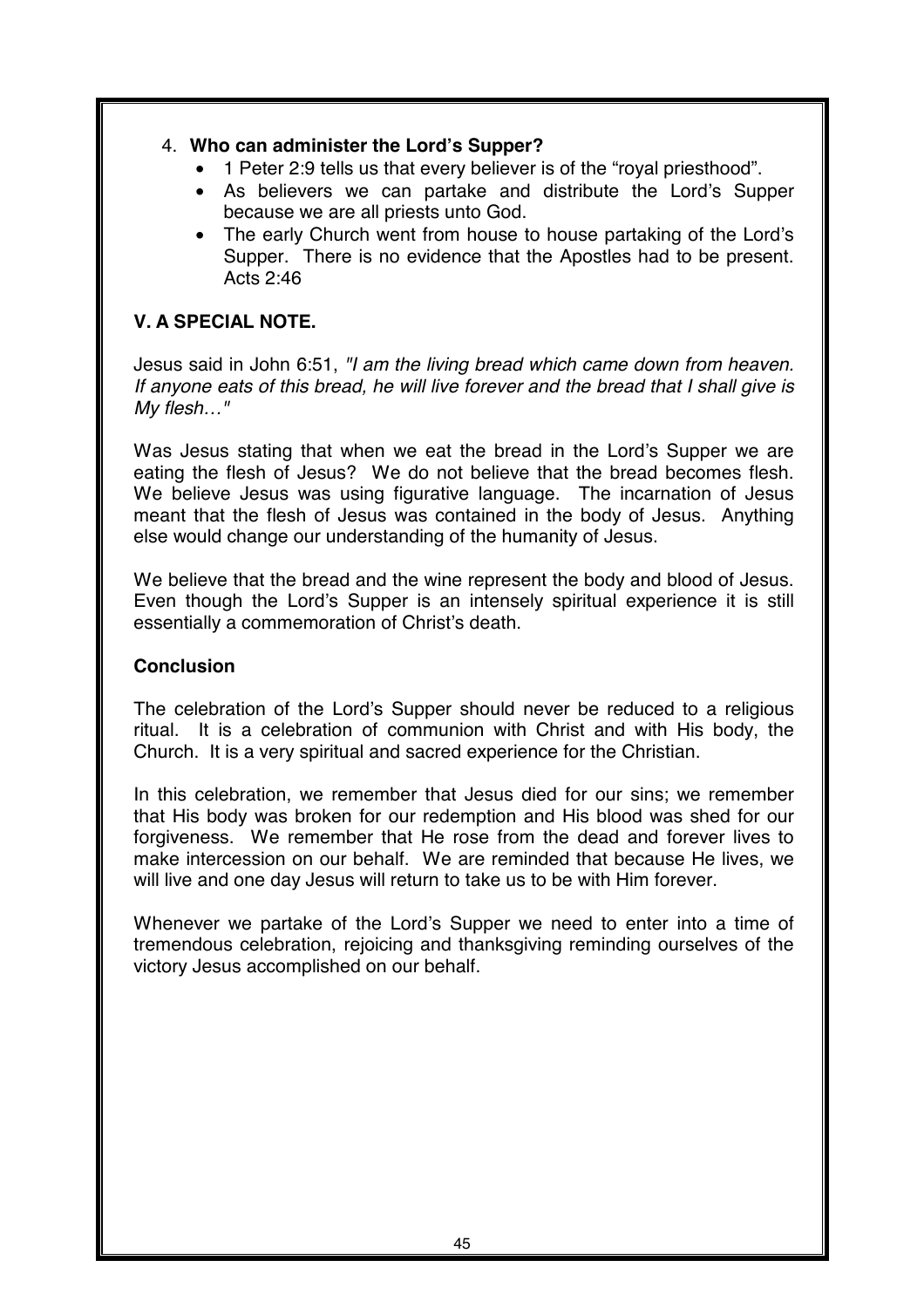# **LESSON 12 SANCTIFICATION**

*Sanctification is an act of separation from that which is evil, and of dedication unto God. WE BELIEVE it is the glorious provision for every believer in Christ to be made pure in heart and wholly sanctified, through the operation of the Holy Spirit, by the blood of Jesus and the Word of God—John 17:15–19; Acts 15:8,9; 1 Thessalonians 4:3,4; Hebrews 2:11; 1 Thessalonians 5:23,24; Hebrews 10:16–19; Romans 12:1–2.* 

#### **Introduction**

In the generic sense, to sanctify means to separate something for the use intended by the designer. A calculator is sanctified when it calculates numbers, a car when it drives.

In the Biblical sense, to sanctify means to separate something or someone unto God. It implies the object or person has been made holy and is consecrated for divine use. Sanctification, holiness and consecration are synonymous terms. For the Christian, the doctrine of sanctification focuses not so much on the believer's position but on his behaviour.

## **I. THE MEANING OF SANCTIFICATION**

#### **1. Separated from evil.**

It is the turning away from all that is sinful and all that defiles the believer. For God to use us we must be willing to separate ourselves from all that which defiles us and seek to reflect His moral perfection.

1 Thessalonians 4:3, 7, "*For this is the will of God your sanctification that you should abstain from sexual immorality. For God did not call us to uncleanness, but in holiness."*

#### **2. Dedicated to God.**

In the Old Testament anything sanctified was for the exclusive use of the Lord. To be sanctified not only means to be separated from sin, but even more importantly, it means to be dedicated to God's exclusive use.

1 Corinthians 6:19, 20, "Do you not know that your body is the temple *of the Holy Spirit who is in you, whom you have from God and you are not your own? For you were bought at a price, therefore glorify God in your body and in your spirit which are God's."*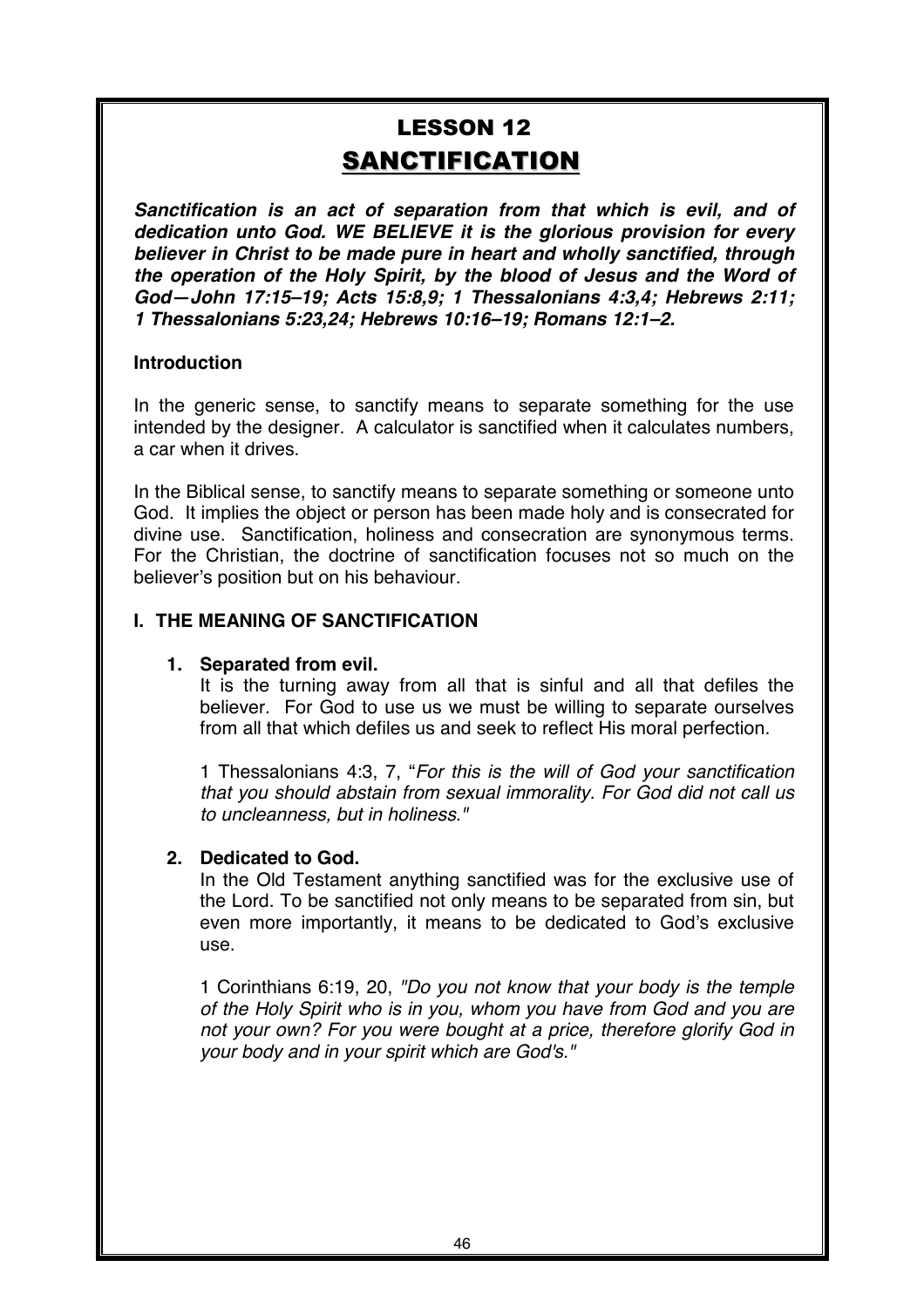## **3. Consecrated to serve.**

In the Old Testament the priests were consecrated to serve God with special ceremonies of cleansing and purification. The New Testament calls all believers a "holy priesthood". By the blood of Jesus we have been set apart, consecrated, to offer up spiritual sacrifices which are acceptable to God.

1 Peter 2:5, *"you also, as living stones, are being built up a spiritual house, a holy priesthood, to order up spiritual sacrifices acceptable to God through Jesus Christ."* 

## **II. THE DIFFERENCE BETWEEN REGENERATION, JUSTIFICATION AND SANCTIFICATION**

These three theological words have great significance for the believer. They express three different aspects of what it means to be truly saved.

| <b>REGENERATION</b><br>1. Change of nature.             | <b>JUSTIFICATION</b><br>Change in standing<br>with God | <b>SANCTIFICATION</b><br>Change of character.         |
|---------------------------------------------------------|--------------------------------------------------------|-------------------------------------------------------|
| 2. Takes place in the<br>believer's heart.              | before<br>Takes<br>place<br>God                        | Takes place in<br>the<br>believer's conduct.          |
| 3. Impartation of new<br>life.                          | righteous<br>Declared<br>before God.                   | Becoming righteous in<br>our daily walk.              |
| 4. God's<br>answer<br>to<br>spiritual death.            | God's answer to the<br>problem of guilt.               | believer's<br>The<br>God's<br>to<br>response<br>work. |
| 5. Places us into right<br>relationship<br>with<br>God. | Declares<br>right<br>our<br>relationship with God.     | Exhibits the fruit of our<br>relationship with God.   |

If regeneration has truly taken place in the believer's heart and the believer truly understands the grace of God that is revealed in justification then with the help of the Holy Spirit, the believer ought to begin behaving in a Godly manner. This is sanctification.

#### **III. THE THREE ASPECTS OF SANCTIFICATION**

#### **1. The Initial Act (Positional). We are sanctified.**

The moment a person is saved, they are said to be sanctified, i.e. separated from evil and dedicated to God. This is the way that God sees them.

1 Corinthians 6:11, *"And such were some of you. But you were washed, but you were sanctified, but you were justified in the name of the Lord Jesus and by the Spirit of our God".*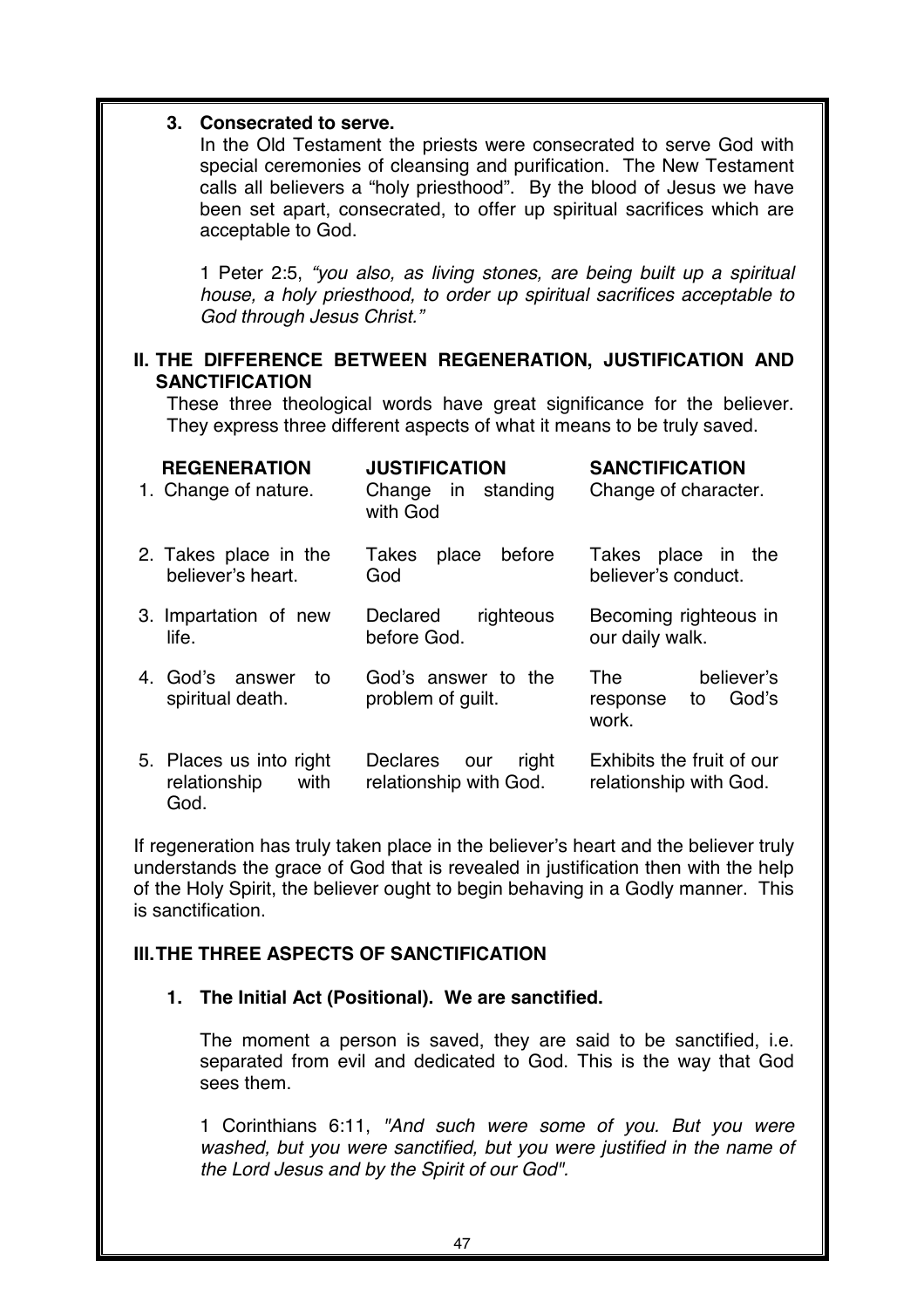## **2. The Practical Act (Progressive). We are being sanctified.**

Even though positionally before God we are sanctified, there is still a progressive act of sanctification. What we have positionally, we must seek experientially. The New Testament makes it abundantly clear.

- a. 2 Corinthians 3:18, We *"are being transformed into the same image (of Christ) from glory to glory, just as by the Spirit of the Lord".*
- b. 1 Thessalonians 4:1, We *"ought to abound more and more, just as you received from us, how you ought to walk and to please God".*
- c. 2 Corinthians 7:1, *"Let us cleanse ourselves from all filthiness of the flesh and spirit, perfecting holiness in the fear of God".*

#### **3. The Final Act (Perfected). We will be sanctified.**

Sinless perfection and final sanctification await us when Jesus Christ returns. It is then that we will be like Him. We will be delivered totally from the body of this flesh and we will be totally holy.

1 Thessalonians 3:13, *"so that He may establish your hearts blameless in holiness before our God and Father at the coming of our Lord Jesus Christ with all His saints."*

1 John 3:2, *"But we know that when He is revealed we shall be like Him for we shall see Him as He is".* 

When God first created man, He created us in His Image. Sin defiled us and separated us from God's initial destiny. God made a way through the sacrifice of His Son whereby man could once more be restored to God's original design. Now the will of God for us is to be conformed to the image of His Son (Romans 8:29). At salvation, God exchanged our unrighteousness with Christ's righteousness (2 Corinthians 5:21). Before God's eyes we have the righteousness of Christ. At this moment, all of us are working on things that the Holy Spirit reveals to us. We are being transformed (2 Corinthians 3:18). When Christ returns, we will be changed. We will shake off this body of mortality and in an instant be transformed into the image of Christ (1 John 3:2)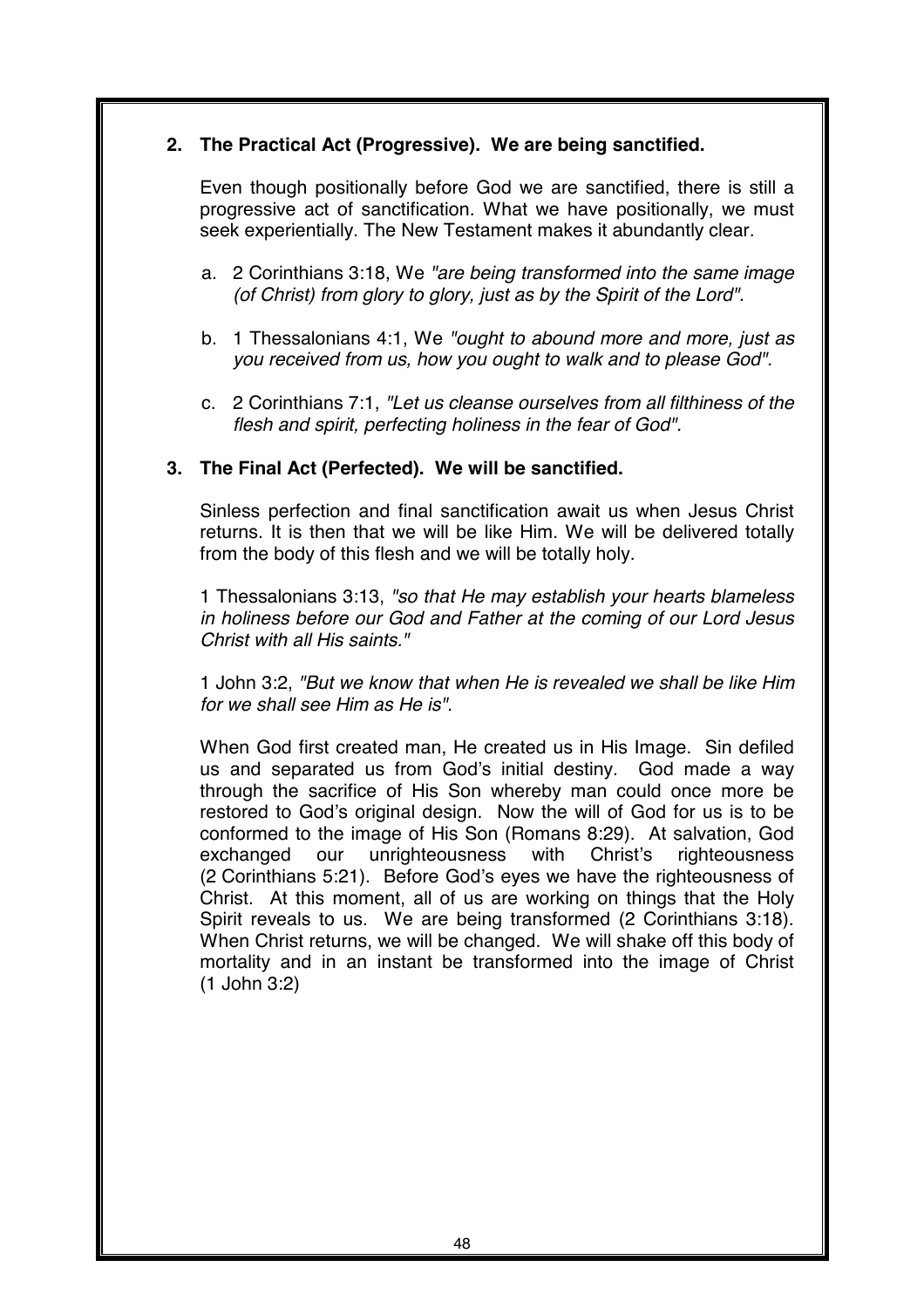## **IV. THE MEANS OF SANCTIFICATION**

As with so many things in our Christian life, there is the union of the Divine will with the Human will. Both sides are involved in our sanctification. Luther was asked how much of sanctification is a work of God and how much is the work of man. He replied: "It is 100% God and 100% man".

## **1. The Divine Side**

The Godhead is at work in our sanctification.

a. The Father

1 Thessalonians 5:23, "*Now may the God of peace Himself sanctify you completely and may your whole spirit, soul and body be preserved blameless at the coming of our Lord Jesus Christ".*

b. The Son

Hebrews 10:10, *"We have been sanctified through the offering of the body of Jesus Christ once for all".*

Hebrews 13:12, *Therefore Jesus also, that He might sanctify the people with His own blood, suffered outside the gate".*

c. The Holy Spirit

1 Peter 1:2, *"according to the foreknowledge of the Father in sanctification of the Spirit".*

#### **2. The Human Side**

We need to appropriate what God has done by:

- a. Submitting to the Holy Spirit Galatians 5:16, *"Walk in the Spirit and you shall not fulfil the lusts of the flesh".*
- b. Crucifying the flesh. Galatians 5:25, *"Those who are in Christ, have crucified the flesh with its passions and desires".*
- c. Walking in Faith 2 Corinthians 5:7, *"For we walk by faith not by sight".*
- d. Obedience to God's Word John 17:17, *"Sanctify them by your truth. Your word is truth".* Ephesians 5:26, *"That He might sanctify and cleanse her with the washing of water by the word".*

## e. Personal Choice

`

Romans 12:1, *"… present your bodies a living sacrifice, holy, acceptable to God which is your reasonable service ".*  Hebrews 12:14, *"Pursue peace with all people and holiness without which no one will see the Lord".*  Romans 6:11, *"… reckon yourselves to be dead indeed to sin".*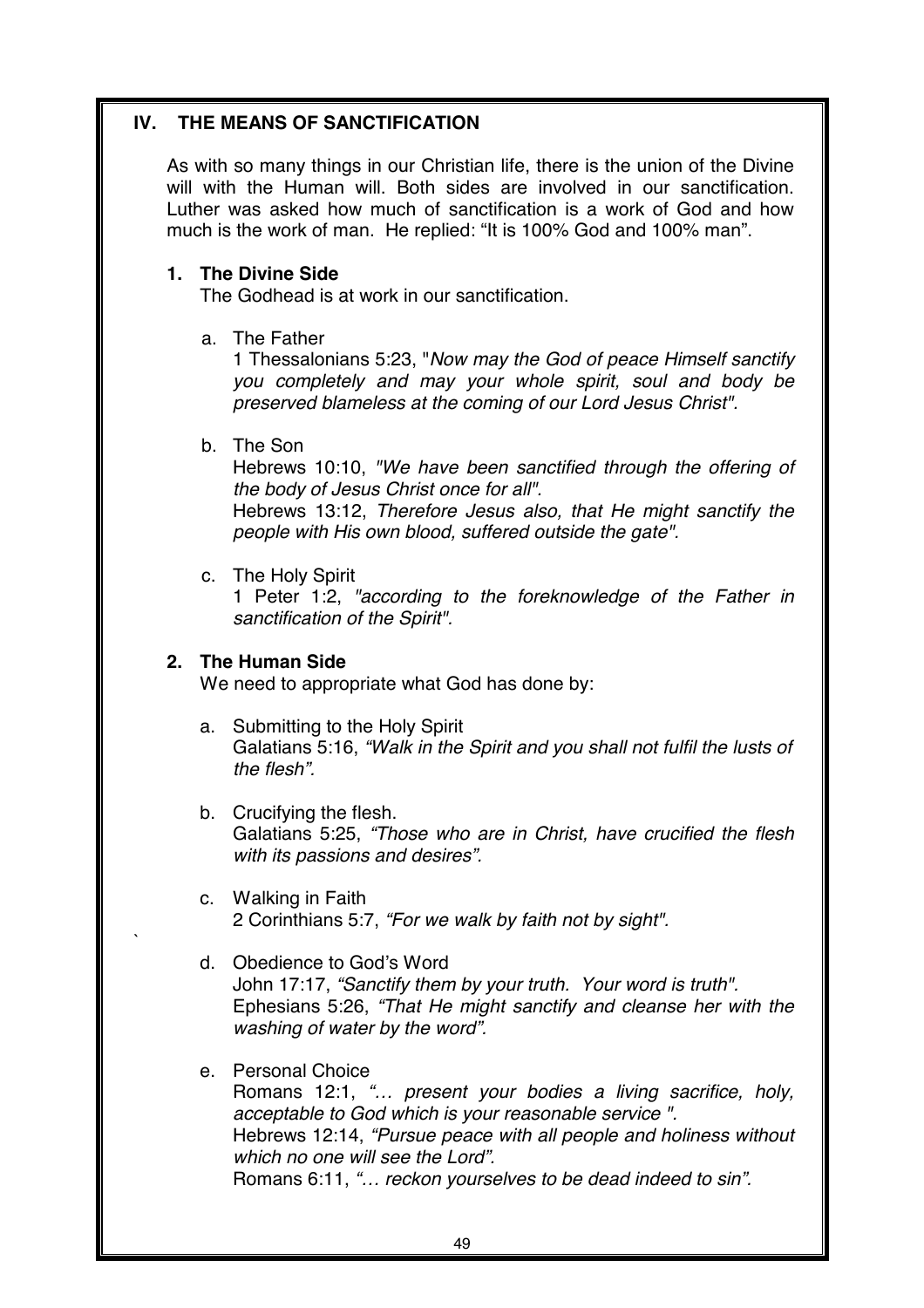#### **Conclusion**

1 Peter 2:9–11 gives us a great definition of sanctification.

*"But you are a chosen generation, a royal priesthood, a holy nation, His own special people that you may proclaim the praises of Him who called you out of darkness into His marvellous light; who once were not a people but are now the people of God, who had not obtained mercy but now have obtained mercy. Beloved, I beg you as sojourners and pilgrims, abstain from fleshly lusts which war against the soul".*

What is clearly seen is that God has made us holy. We have been separated from sin, we do belong to Him, and we are progressively working out holiness within our own lives. For too long the world has resisted Christian things because they have observed a hypocritical stance on this subject. Let us never excuse wilful sin, but let us also be honest to the world. We are progressing. We desire to live a godly lifestyle. If we fail, let us admit it, but then let's pick ourselves up and in God's strength press on to better things.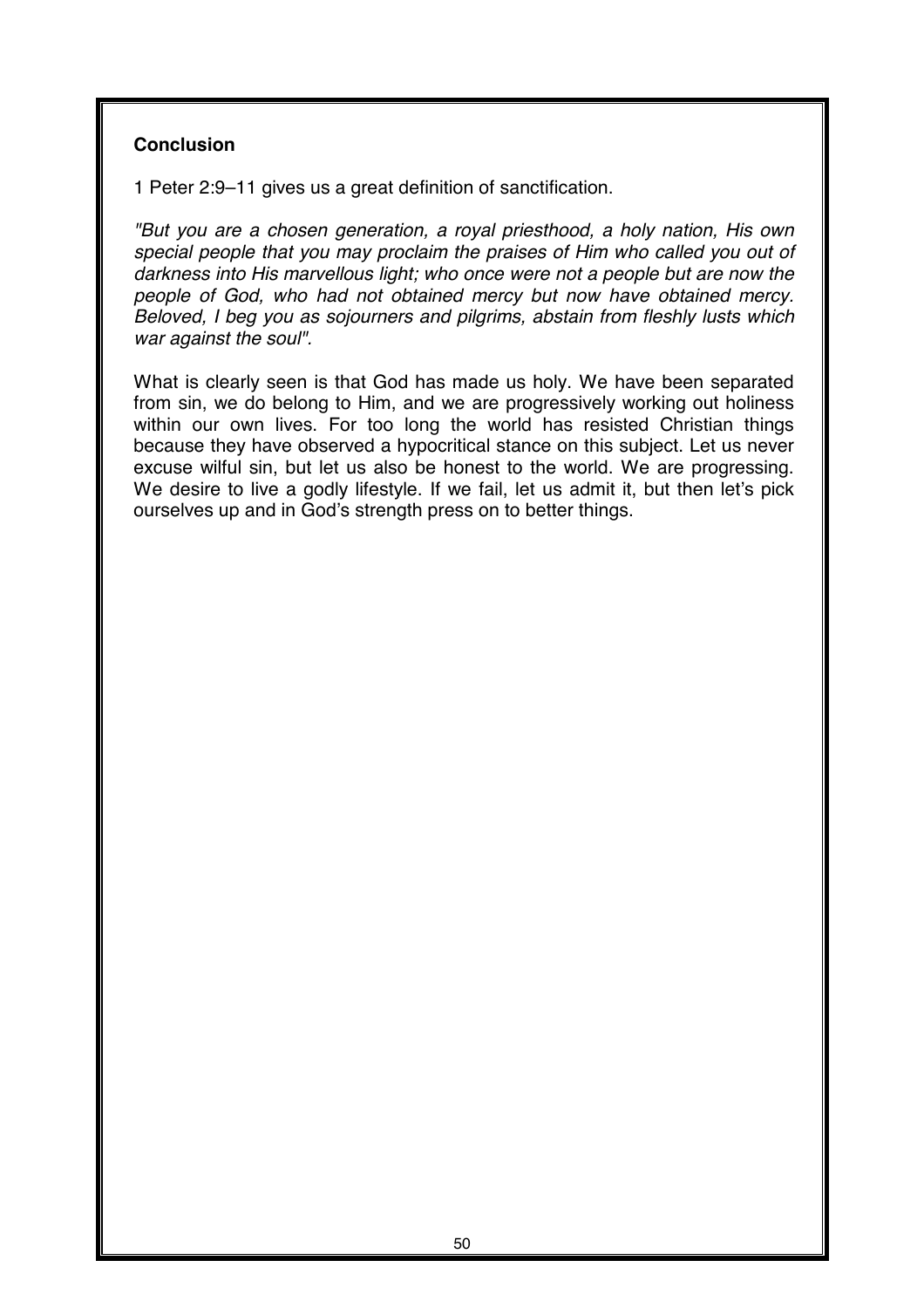# **LESSON 13** THE BAPTISM IN THE HOLY SPIRIT

*WE BELIEVE that the Baptism in the Holy Spirit is the bestowing of the believer with power to be an effective witness for Christ. This experience is distinct from, and subsequent to, the New Birth; is received by faith, and is accompanied by the manifestation of speaking in tongues as the Spirit gives utterance, as the initial evidence—Luke 24:49; Acts 1:4,5,8; Acts 2:1–4; 8:15–19; 11:14–17; 19:1–7.* 

## **Introduction**

The disciples had all been trained by Jesus for three years. They had received His teaching, received the gospel, received the mandate to take the gospel to the ends of the earth but Jesus told them not to begin their commission until they received one more thing.

Luke 24:49 *"Behold I sent the promise of My Father upon you; but tarry in the city of Jerusalem until you are endured with power from on high".* 

The one thing they lacked was not the Holy Spirit. They had received the Holy Spirit soon after the resurrection when Jesus breathed on them and said "Receive the Holy Spirit" (John 20:22). What they lacked was the Baptism in the Holy Spirit (Acts 1:5). This event was to happen on the day of Pentecost. It is an experience for every Christian disciple to enjoy not just the early disciples.

#### **I TWO DISTINCT EVENTS**

For the Christian, there are two distinct events which ought to be experienced.

## **1. Conversion.**

- a. This happens when a person repents of sins, receives Jesus as Saviour and commits to obeying all His commands. Mark 16:15-16, Matthew 28: 19-20*.*
- b. The believer is then baptised in water and is made part of God's family*.*
- c. There is no question that the disciples were converted before the day of Pentecost. Not only had they placed faith in Christ and repented of their sins:
	- (i) They had their names in the book of life in heaven (Luke 10:20).
	- (ii) They had received the indwelling Holy Spirit (John 20:22).
	- (iii) They had been given the responsibility of the gospel (Matthew 28:19-20).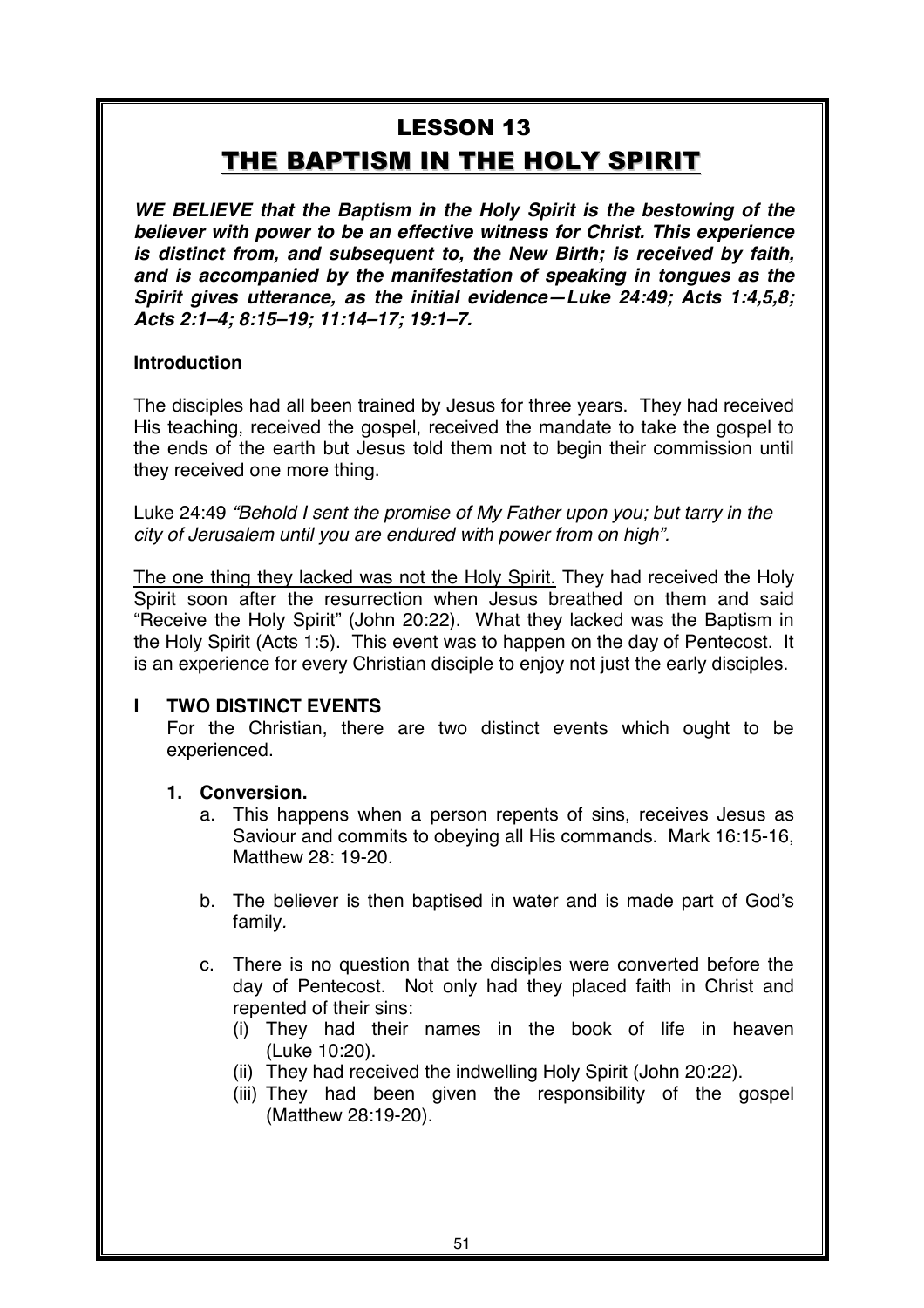## **2. Baptism in the Spirit.**

- a. This is an event subsequent to salvation.
- b. The believer must ask for this gift, rarely is it automatic.
- c. Peter's message to the Jewish seekers gives the sequence of events. "*Repent and let every one of you be baptised in the name of Jesus Christ for the remission of sins and you shall receive the gift of the Holy Spirit."* Acts 2:38
	- (i) First be converted by repentance, accepting Christ and baptism.
	- (ii) Second, after conversion you will receive the gift of the Holy Spirit.

**An important note on what Luke means by the Gift of the Holy Spirit.**  Luke gives this experience at least 9 different titles in Luke-Acts.

- 1. Falling of the Holy Spirit—Acts 8:16, 10:44, and 11:15.
- 2. Filling of the Holy Spirit, Acts 2:4, 4:8,31; 6:3,5; 7:55; 9:17; 11:24; 13:9.
- 3. Coming upon of the Holy Spirit, Acts 1:8; 19:6.
- 4. Pouring out of the Holy Spirit, Acts 10:45.
- 5. Receiving the Holy Spirit, Acts 2:38; 8:15, 17; 8:19; 10:48; 19:2.
- 6. Gift of the Holy Spirit, Acts 2:38, 8:20, 10:15.
- 7. Baptised in (with) the Holy Spirit, Acts 1:5; 11:16; Matthew 3:11; Mark 1:8; Luke 3:16.
- 8. Giving of the Holy Spirit, Luke 11:13, Acts 5:32, 8:18, 15:8.
- 9. The promise of the Father, Luke 24:49, Acts 1:4, 2:33, 2:29.

As far as Luke is concerned, not one of the above experiences refers to conversion. Each one is a reference to a subsequent experience.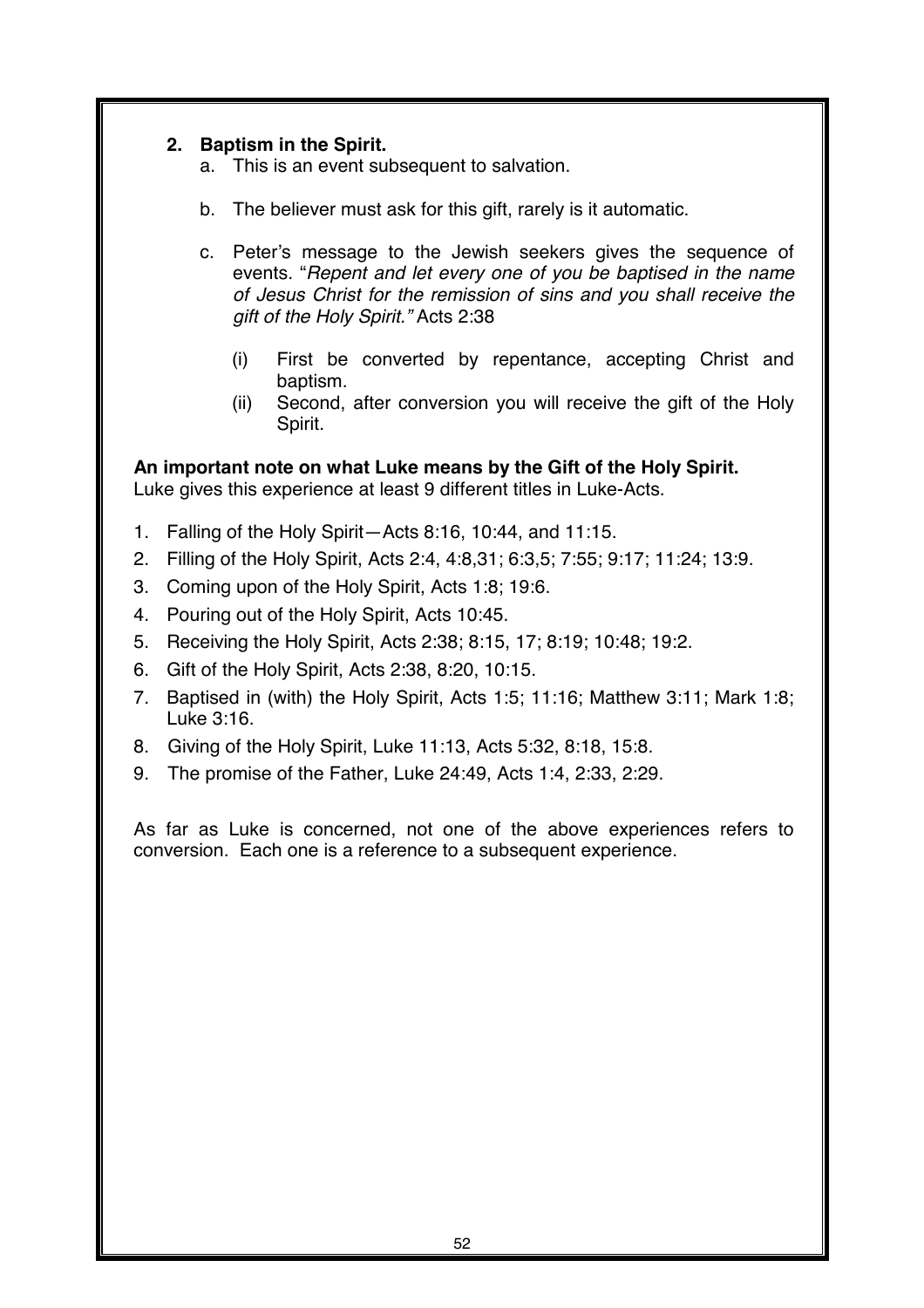# **II TWO DISTINCT EXPERIENCES**

The indwelling of the Spirit and the infilling of the Spirit.

| <b>Indwelling of the Spirit</b><br><b>Occurs at conversion</b>                                                    | Infilling of the Spirit<br><b>Occurs subsequent to</b>                                                                                                          |
|-------------------------------------------------------------------------------------------------------------------|-----------------------------------------------------------------------------------------------------------------------------------------------------------------|
|                                                                                                                   | conversion                                                                                                                                                      |
| Romans 8:9 "the Spirit of<br>1.<br>God dwells in you".                                                            | Acts 2:4 "They were all filled<br>$\mathbf 1$<br>with the Holy Spirit and began<br>to speak in other tongues as<br>Spirit<br>the<br>them<br>gave<br>utterance". |
| 2. Romans 8:11 "If the Spirit of<br>Him who raised Jesus from the<br>dead dwells in you".                         | 2.<br>Acts 4:31 "They were all filled<br>with the Holy Spirit and they<br>spoke the Word of God with<br>boldness".                                              |
| John 14:17 "The Spirit of truth<br>3.<br>He dwells with you and will<br>be in you".                               | Acts 6:3-5<br>3 <sub>1</sub>                                                                                                                                    |
| 1 Corinthians 3:16 " you are<br>4.<br>the temple of God and the<br>Spirit of God dwells in you".                  | Acts 7:55<br>4.                                                                                                                                                 |
| 1 Corinthians 6:16 "you are<br>5.<br>the temple of the living God.<br>As God has said: 'I will dwell in<br>them". | Acts 9:17<br>5.                                                                                                                                                 |
| 2 Timothy 1:14 " the Holy<br>6.<br>Spirit who dwells in us".                                                      | 6.<br>Acts 11.24                                                                                                                                                |
|                                                                                                                   | 7.<br>Acts 13:9                                                                                                                                                 |
|                                                                                                                   | 8.<br>Ephesians 5:18 "be filled with<br>the Spirit".                                                                                                            |

Some important points:

- 1. The indwelling of the Spirit happens automatically at conversion. Once a person repents of sin and accepts Christ, the miracle of conversion occurs through the indwelling of the Spirit. (Romans 8:9).
- 2. The infilling of the Spirit is something that the Christian must desire. It is not automatic but must be sought and asked for. (Ephesians 5:18).

## **III FOUR EXAMPLES OF SUBSEQUENCE IN THE NEW TESTAMENT**

## **1. Disciples on Day of Pentecost** Acts 2:4

- a. They were all converted under the ministry of Jesus.
- b. They were ALL filled with the Holy Spirit on the day of Pentecost.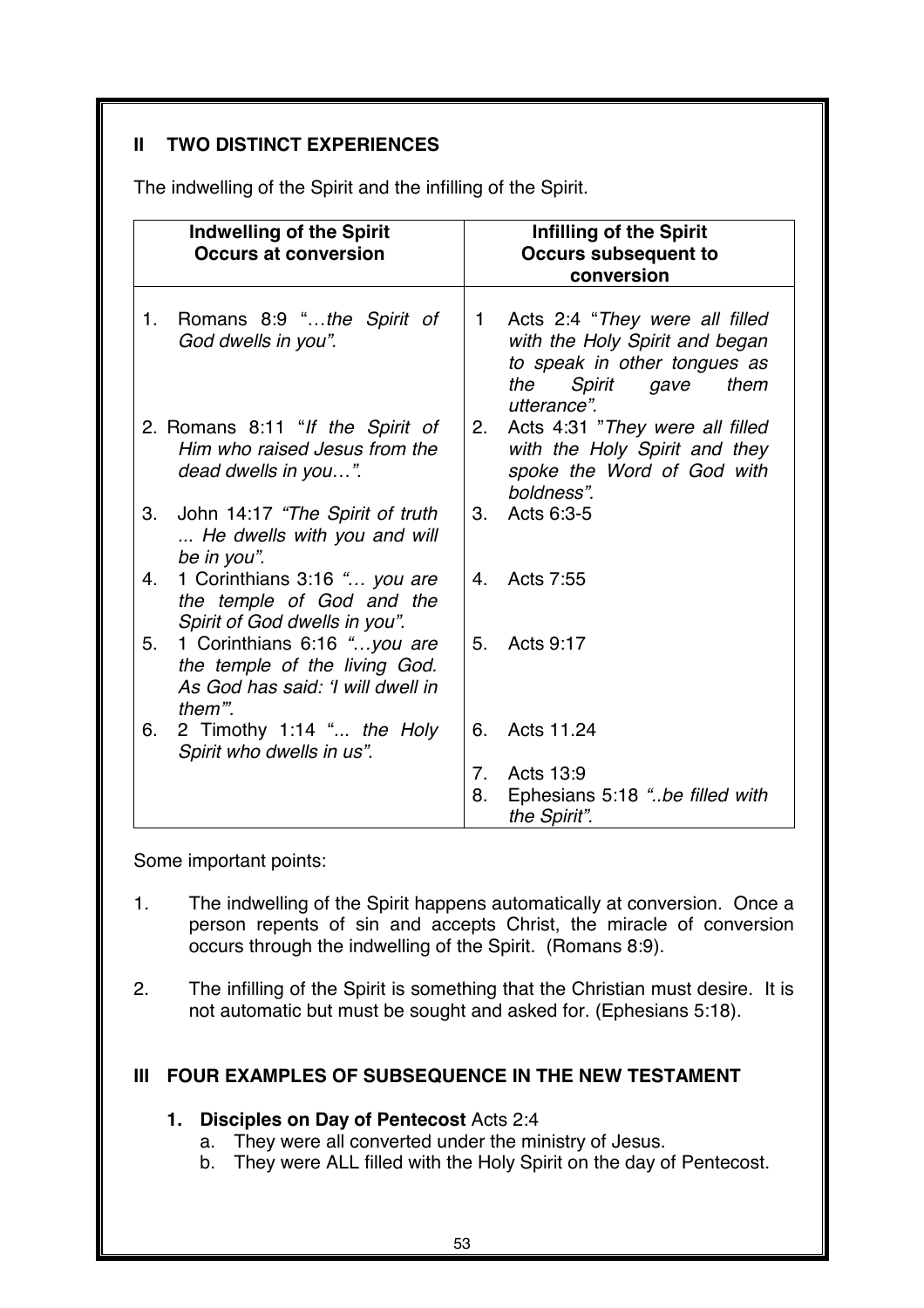## **2. The Samaritan Disciples** Acts 8:4-17

- a They were converted under the ministry of Philip.
- b They were filled with the Spirit under the ministry of Peter and John. Acts 8:17.

## **3. Paul's Experience** Acts 9:1-17

- a He was converted on the road to Damascus when he called Jesus Lord. Acts 9:6
- b He was filled with the Holy Spirit at least three days later under the ministry of Ananias. Acts 9:17

## **4. The Ephesian Disciples** Acts 19:1-6

- a. They were converted when Paul preached Christ to them. Acts 19:4-5
- b. They were filled with the Spirit after they were baptised in water. Acts 19:5-6.

## **IV THE PURPOSE FOR BEING FILLED WITH THE HOLY SPIRIT.**

In Acts 1:8 Jesus told the disciples that they would receive power  $(Gk, DUNAMIS = miracle working power, supernatural ability).$  This supernatural ability is mainly for three things:

#### 1. **Power for Evangelism**

- a. Jesus said that the power was for evangelism, to witness for Jesus beginning in Jerusalem and extending to the ends of the earth. Acts 1:8
- b. Peter's example on the day of Pentecost. He became dynamic. Acts 2:41 3,000 people added in one day.
- c. The early church's example. Acts 4:31 They were all filled with the Holy Spirit and they spoke the word of God with boldness. Believers were increasingly added to the church. Acts 5:14.
- d. Philip's example. Acts 6:3, 5; 8:5. He was chosen as a deacon because he was filled with the Holy Spirit. He went to Samaria and saw multitudes converted. There was great joy in the city. Acts 8:8
- e. Paul's example. Acts 9:17, 20. After he was filled with the Holy Spirit He immediately preached Christ in the synagogues.

#### **2. Power for signs that lead to Evangelism**

- a. Jesus said greater works shall you do (John 14:12)
- b. After Jesus sent the disciples out with the great commission, He told them that signs will follow them and their evangelism. Mark 16:15-18.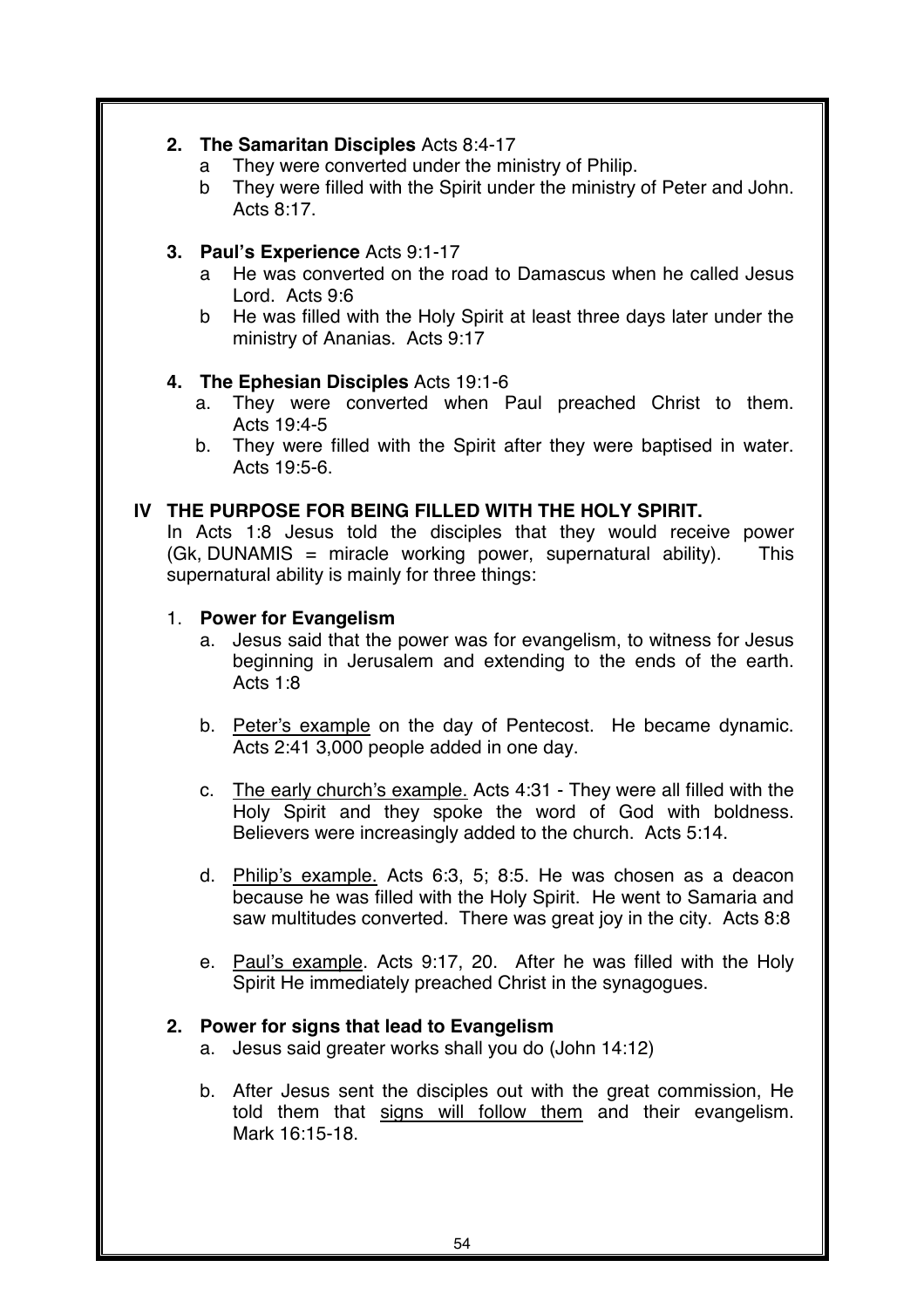- c. The New Testament Church saw a huge connection between signs and evangelism.
	- (i) Peter and the healing of man at Gate Beautiful Acts 3:10-4:4 Result: 5,000 men came to Christ
	- (ii) The Apostles saw many signs and wonders Acts 5:12-14 Result: Multitudes of both men and women came to Christ.
	- (iii) Philip goes to Samaria with the gospel and miracles Acts 8:4-13 Result: A whole city is filled with great joy
	- (iv) Peter sees healing of Aeneas man bedridden for 8 years Acts 9:32-35 Result: All who lived at Lydda and Sharon turned to Christ.
	- (v) Paul's ministry was earmarked with miracles and evangelism Acts 14:1-15 Acts 17:1-3 Acts 19:11-20 Result: People saved and churches planted.

## **3. Power for inspired utterance**

- a. On the Day of Pentecost All the Disciples (not some but all) were filled with the Holy Spirit and began to declare the wonderful works of God in a variety of different languages they had not learnt. (Acts 2:1-11) This is inspired utterance.
- b. After the Day of Pentecost
	- (i) Those in Cornelius' household who were filled with the Holy Spirit spoke with tongues and magnified God. (Acts 10:46) This magnifying of God in a language not learnt before is inspired utterance.
	- (ii) The disciples experienced another outpouring of the Spirit after Pentecost which resulted in another dimension of boldness in their utterances. (Acts 4:31).
	- (iii) Paul declares that one of the evidences of being filled with the Spirit is inspired utterances of psalm, hymns, spiritual songs. Ephesians 5:18-19.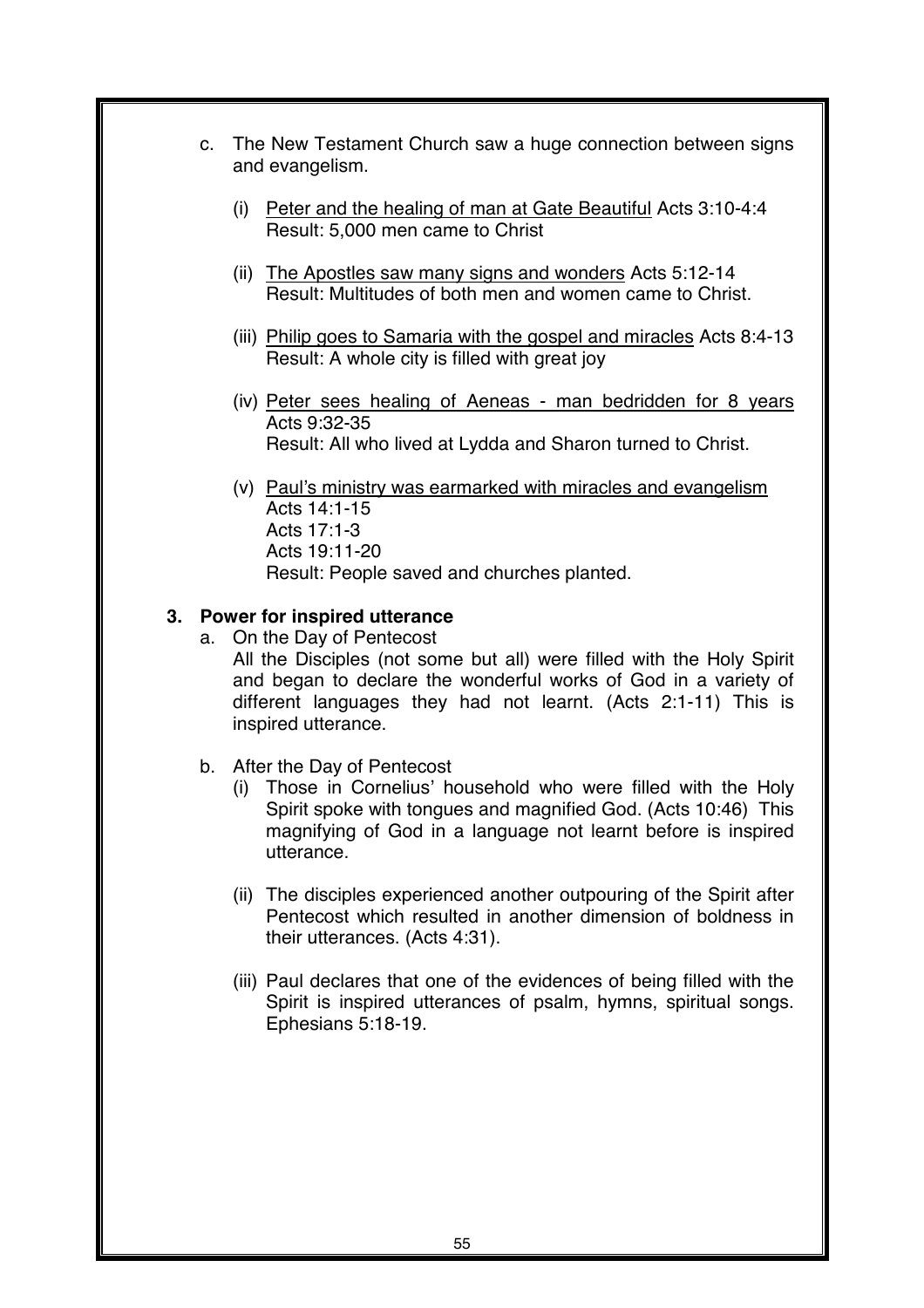## **V THE INITIAL EVIDENCE OF BEING FILLED WITH THE HOLY SPIRIT**

It seems that there is too much evidence in the scripture to leave this question ambiguous. From the scriptural record we see that speaking in tongues is the sign that is usually associated as the evidence of being filled with the Holy Spirit.

- 1. On the day of Pentecost, they ALL spoke with other tongues. Acts 2:4.
- 2. Paul was filled with the Holy Spirit. In Acts 9:17, He testified to the Corinthians that he spoke in tongues more than all of them. 1 Corinthians 14:18.
- 3. Cornelius and all his household spoke in tongues. Acts 10:46
- 4. The Ephesian disciples spoke in tongues. Acts 19:6.
- 5. The Corinthian Church certainly spoke in tongues. 1 Corinthians 14
- 6. Jesus said that believers would speak in tongues Mark 16:17. These signs will follow those who believe …THEY WILL SPEAK WITH NEW TONGUES.
- 7. Paul wished everyone spoke in tongues. 1 Corinthians 14:5
- 8. Paul commanded that we do not forbid speaking with tongues. 1 Corinthians 14:39

## **VI SOME CLARIFICATIONS CONCERNING TONGUES**

- 1. The ability to speak in tongues that one receives at the Baptism in the Holy Spirit is different to the manifestation of the Gifts of the Spirit as enumerated in 1 Corinthians 12:4–11.
- 2. There is a special gift called the 'gift of tongues'—PUBLIC USE This gift is for special use in Church meetings in conjunction with another gift called the 'interpretation of tongues'. Not everyone has this gift. 1 Corinthians 12:30 "…do all speak with tongues? Do all *interpret?"*
- 3. This gift of tongues is for man's benefit that all who hear the message with its interpretation may profit.

1 Corinthians 12:7, *"But the manifestation of the Spirit is given to each one for the profit of all".* Note the word ALL.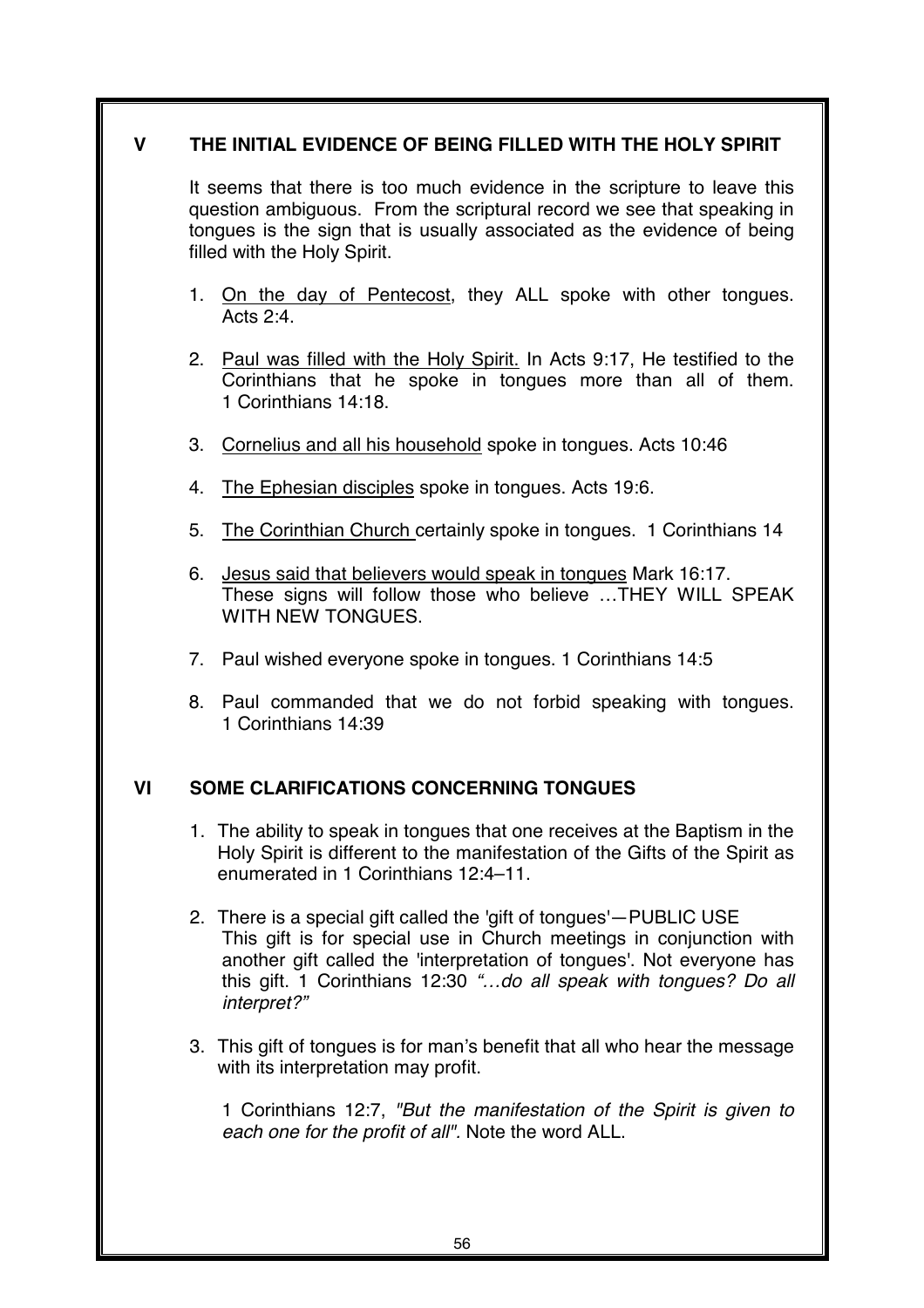4. The tongues that one receives at the Baptism of the Holy Spirit is for—PRIVATE USE. It is not for everyone's benefit but rather for God.

1 Corinthians 14:2—Speaking to God. *"For he who speaks in a tongue does not speak to man but to God."*

5. This private use of tongues edifies the believer, not the church.

1 Corinthians 14:4, *"He who speaks in a tongue edifies himself."* Edify  $=$  Gk OIKODOMEO  $=$  to build up, promoting the spiritual growth and development of the character of believers. (Vines)

# **VII HOW TO RECEIVE THE BAPTISM IN THE HOLY SPIRIT**

## **1. Repent**

Acts 2:38, *"Repent and let everyone one of you be baptised in the name of Jesus ... and you shall receive the gift of the Holy Spirit."*

- a. We cannot approach God on our terms.
- b. We must completely surrender our will to Him
- c. Turning away from sin and turning to Jesus.

# **2. Be Baptised in Water**

- a. This is a step of obedience.
- b. It shows your sincerity in following Jesus as the only true way to God.
- c. You ask and receive forgiveness of sins.

(NB: Baptism in itself is not always a precondition, but obedience certainly is. In Acts 10:44–48, we see that Cornelius and his household were baptised in the Holy Spirit before they were baptised in water.)

## **3. Seek Earnestly**

Luke 11:9 says, *"Ask and it shall be given you, seek and you shall find, knock and it will be opened to you."* 

Luke 11:13, *"If you then, being evil, know how to give good gifts to your children, how much more will your heavenly Father give the Holy Spirit to those who ask Him".*

## **4. Believe**

- a. Anything we receive from God is on the basis of faith.
- b. If we truly desire the baptism, it requires believing that God wants to give us this great gift. Luke 11:13, *"If you being evil know how to give good gifts to your children, how much more will your heavenly father give the Holy Spirit to those who ask Him."*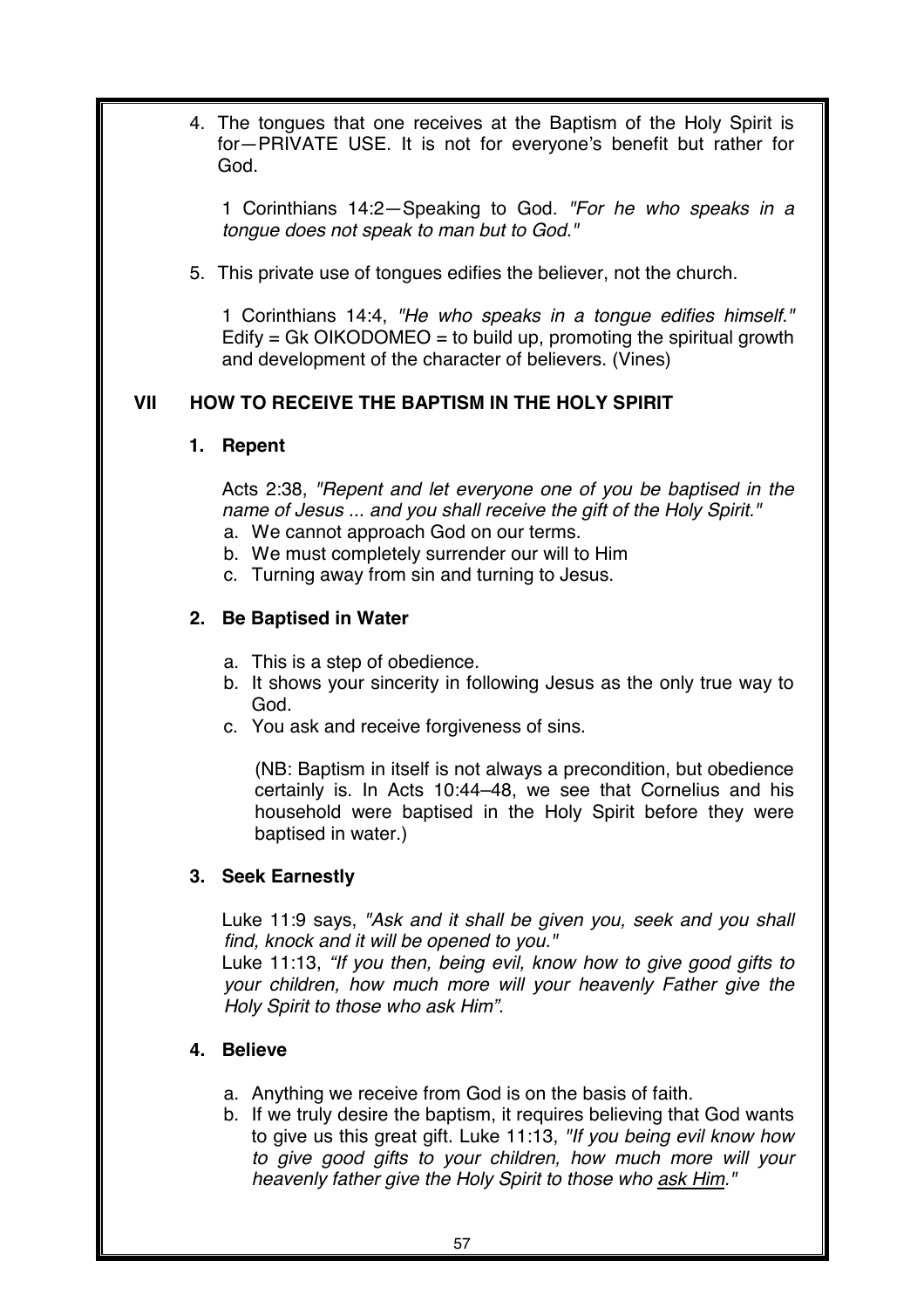## **5. Receive**

- a. As with everything in God, He does His part, we do our part.
- b. By faith we are saved.
- c. By faith we are baptised in the Holy Spirit.
- d. By faith we receive.
- e. By faith we speak in new languages. The Holy Spirit will not place us in a trance and move our tongues for us. By faith WE SPEAK by His inspiration.

## **Conclusion**

Being filled with the Holy Spirit is an experience every disciple needs to have. Why would you want to make something an optional extra that Jesus considered so necessary that He would not allow His disciples to leave Jerusalem until they had received it?

This experience which is subsequent to conversion is for the purpose of receiving Power to Evangelize, Power to do Signs and Wonders and Power to Give Glory to God through inspired utterance. It doesn't necessarily make the disciple a holier Christian but certainly a more powerful Christian.

This experience is not something that we can receive once and then forget about. Paul's admonition in Ephesians 5:18 gives us the clear message that we need to be continually being filled with the Holy Spirit.

When the Christian disciple is feeling a little tired, and a little worn out, a little weary, then its time to turn to God and pray – "Lord, fill me afresh with your Holy Spirit. Let your power rest upon me."

Watch and see what God will do with Christians that are surrendered to Him and filled with the Holy Spirit.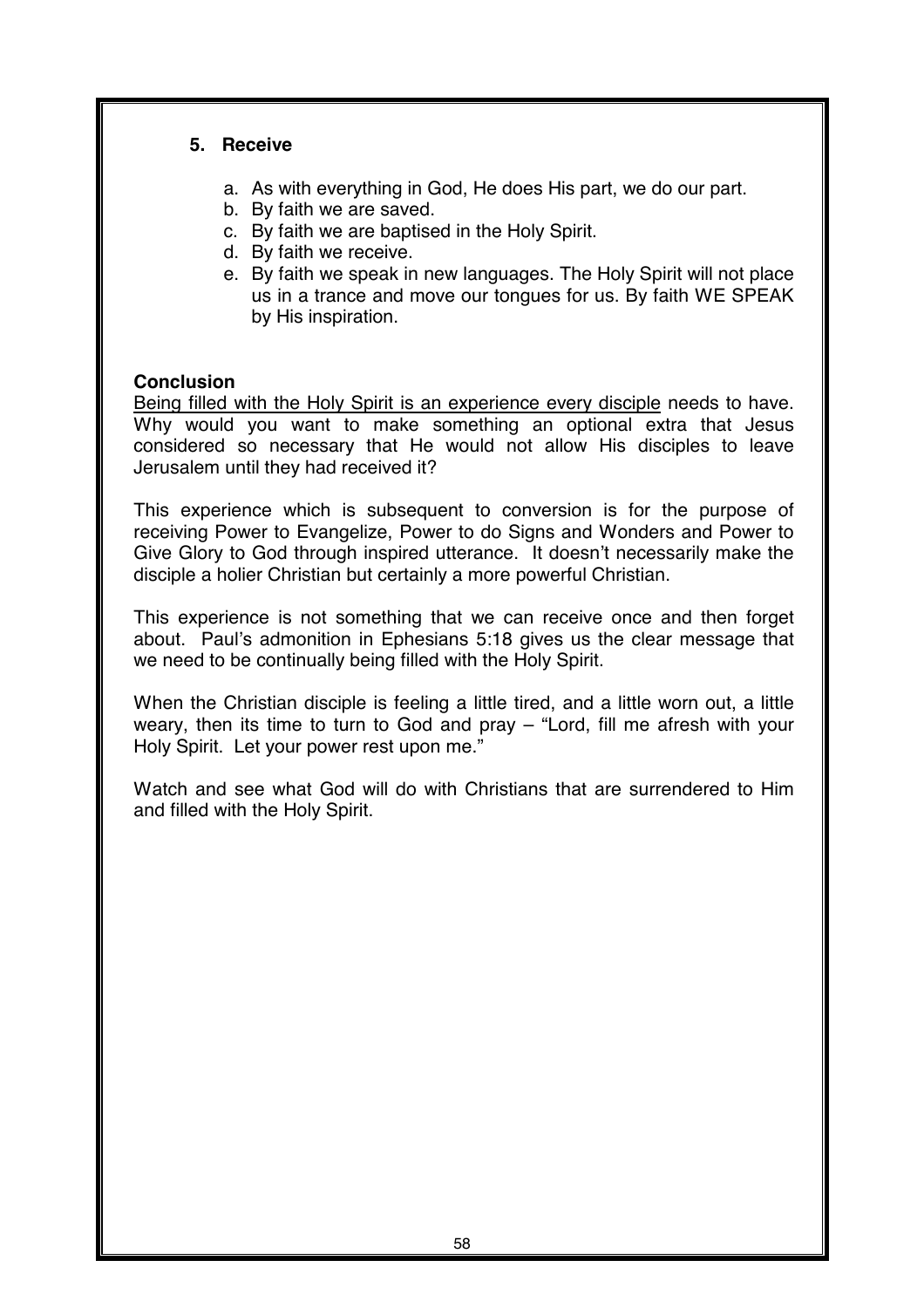# **LESSON 14 GIFTS**

**We believe in the present day operation of the nine supernatural gifts of the Holy Spirit, as recorded in 1 Corinthians 12. We also believe in the ministry gifts of Christ, as recorded in Ephesians 4:11–13.** 

#### **Introduction**

It is amazing how difficult some jobs are without the proper tools. Can you imagine how difficult it would be to cut a piece of timber if you didn't have a saw? Spiritual gifts are the tools that God has given us to enable us to be more effective in accomplishing the task of working with Him to build His church. They are not an optional extra for the ultra special people, but a divine gift to all believers that dares to open themselves up to the power of God working through them.

# **I THE NINE GIFTS OF THE HOLY SPIRIT 1 CORINTHIANS 12:8–10**

## **1. The Word of Wisdom**

A revelation of a portion of God's infinite wisdom. It will be the solution to the problem at hand.

Illustration: Matthew 22:15–22, is it lawful to pay taxes? John 8:3–11, the woman caught in the act of adultery

## **2. The Word of Knowledge**

A revelation of a portion of God's knowledge that would otherwise have been impossible for that person to know.

Illustration: Acts 5:1–11, Peter received knowledge about what Ananias and Sapphira had done. John 4:17–18, Jesus knew the history of the woman of Samaria.

## **3. Faith**

A supernatural manifestation which enables the Christian to have perfect confidence that God will bring to pass that which is promised or spoken.

Illustration: Acts 3:4–8, Peter had absolute faith that the lame man would walk.

> Joshua 10:12–14, Joshua had absolute faith that the sun would stand still.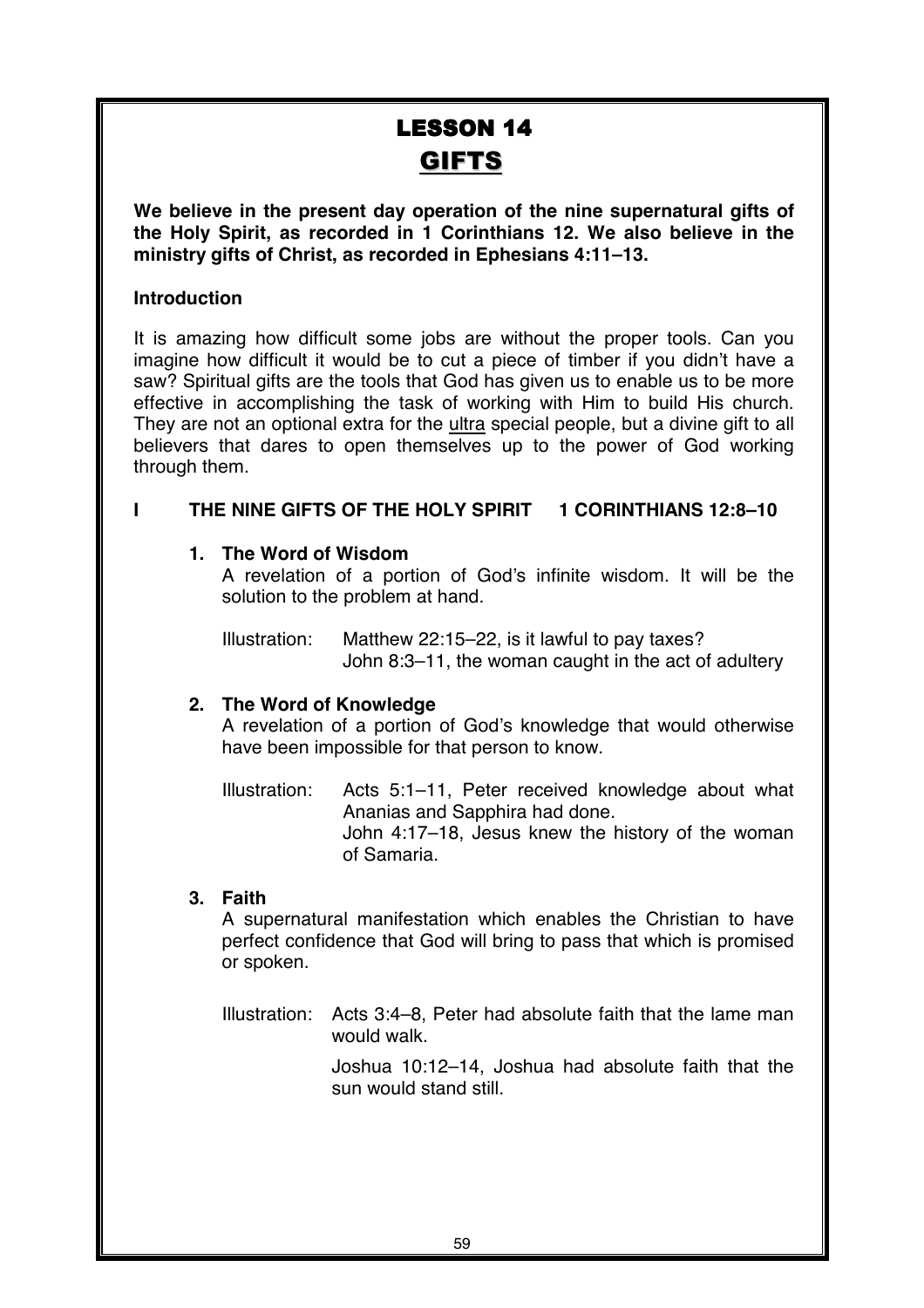## **4. Gifts of Healing**

A divine enabling to supernaturally bring healing to those who are sick. Sometimes the healing is instantaneous and sometimes it may take a little time. It will however be quicker than by the normal healing process.

Illustration: Acts 5: 15–16, Peter and the apostles saw many people healed. Luke 6:19, Jesus healed all who sought Him.

#### **5. Working of Miracles**

A divine intervention in the normal course of nature to accomplish something that could not have been accomplished by natural means. (Healing is God speeding up the process that would naturally occur. Miracles are divine interventions in what would not naturally occur.)

Illustration: Matthew 14:17–21, feeding the 5000 with five loaves and two fish. John 6:15–21, Jesus walking of water.

#### **6. Prophecy**

A divinely inspired utterance that edifies exhorts and comforts. It can declare what will happen in the future but doesn't necessarily have to be predictive. It involves speaking both the mind and counsel of God.

Illustration: Acts 21:9, Philip's daughters who prophesied. 1 Corinthians 14:1–40, Paul's teaching on prophecy.

#### **7. Discerning of Spirits**

A revelation which discerns what kind of spiritual powers are motivating certain actions and manifestations. It will reveal if it is the work of the Holy Spirit, a demonic spirit or the human spirit.

Illustration Acts 8:18–24, Peter discerning the spirit in Simon. Acts 16:16–18. Paul discerned the demonic spirit in the young lady.

## **8. Different Kinds of Tongues**

A divinely inspired utterance given in a language that has not been learnt by the speaker. It is spontaneous and under Holy Spirit direction.

Illustration: Acts 2:7–12, the disciples spoke messages in tongues to people at Pentecost. 1 Corinthians 14:27–28, Paul's teaching.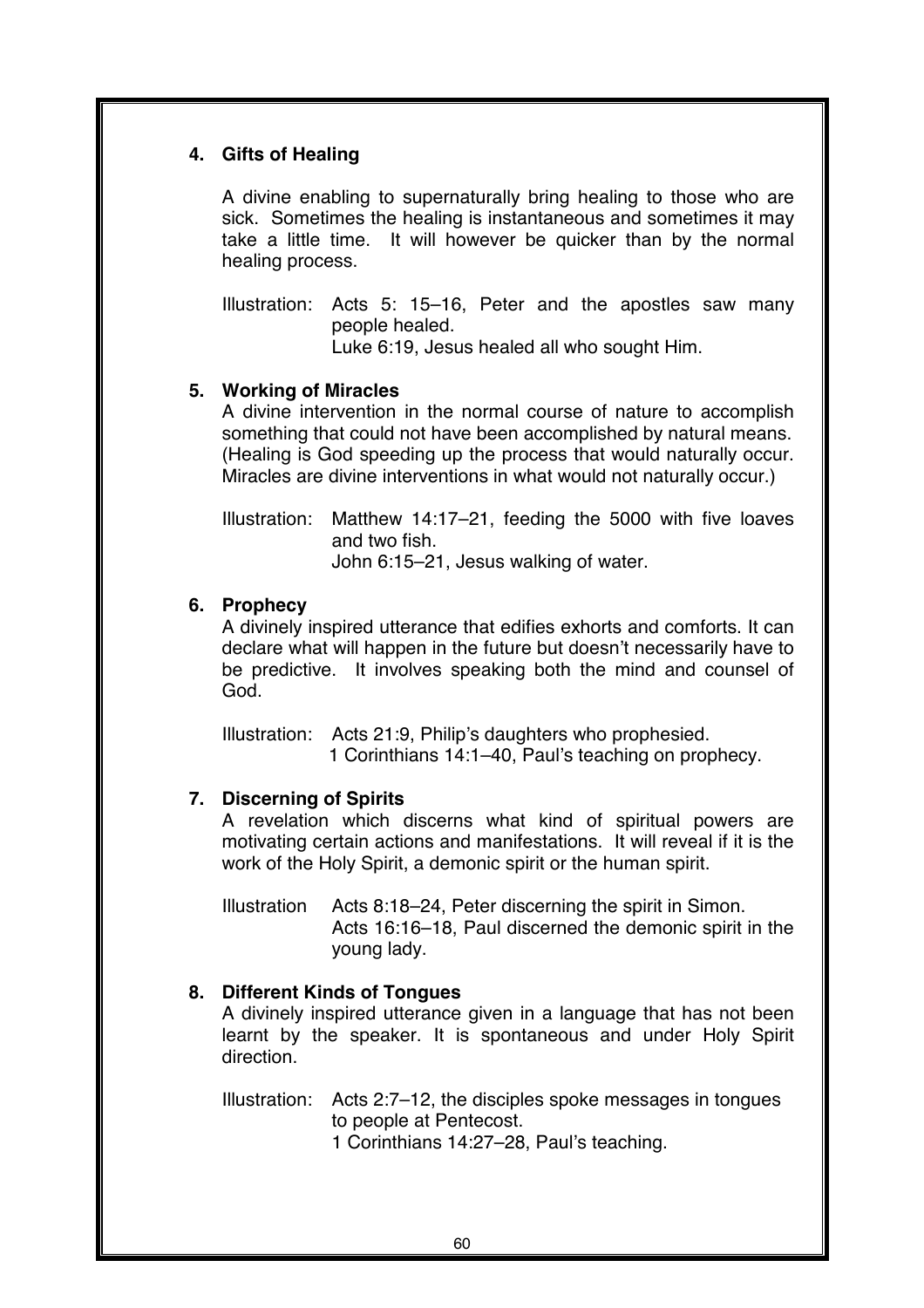#### **9. The Interpretation of Tongues.**

The interpretation of tongues follows directly after a manifestation of the gift of tongues. It is the interpretation of that message in the language of the speaker and hearer. The purpose is to edify the church.

Illustration: 1 Corinthians 14:5, Paul's teaching.

## **II PAUL'S INSTRUCTION ON PROPHECY AND TONGUES**

## **1. Everyone ought to desire to prophesy and operate in the spiritual gifts.**

1 Corinthians 14:1, "*Pursue love and desire spiritual gifts, but especially that you may prophesy."*

#### **2. Everyone can prophesy**

1 Corinthians 14:31 *"For you can all prophesy one by one."* 

**3. The test of prophecy is whether or not it edifies, exhorts and comforts.** 

1 Corinthians 14:3, "*But he who prophesies speak edification and exhortation and comfort to man."* 

1 Corinthians 14:4b "*…he who prophesies edifies the church."* 

- **4. Those who are inspired to prophesy are in control of the timing, the words used, the emotion and the way it is presented.**  1 Corinthians 14:*32 "And the spirits of the prophets are subject to the prophets."*
- **5. Those who prophesy must be willing to have the accuracy of their prophecy judged by others in authority.**

1 Corinthians 14:29, "*Let two or three prophets speak and let the others judge."* 

#### **6. There are 2 types of tongues.**

#### (i) **Personal**

A message for God that is not directed to man. 1 Corinthians 14:2, "*For he who speaks in a tongue does not speak to man but to God, for no one understands him…"*  GK GLOSSOLALIA = languages.

#### **Personal Tongues are for edifying oneself and praying in the spirit.**

1 Corinthians 14:4, *"He who speaks in a tongue edifies himself…"*

1 Corinthians 14:14, "*For if I pray in a tongue, my spirit prays…"*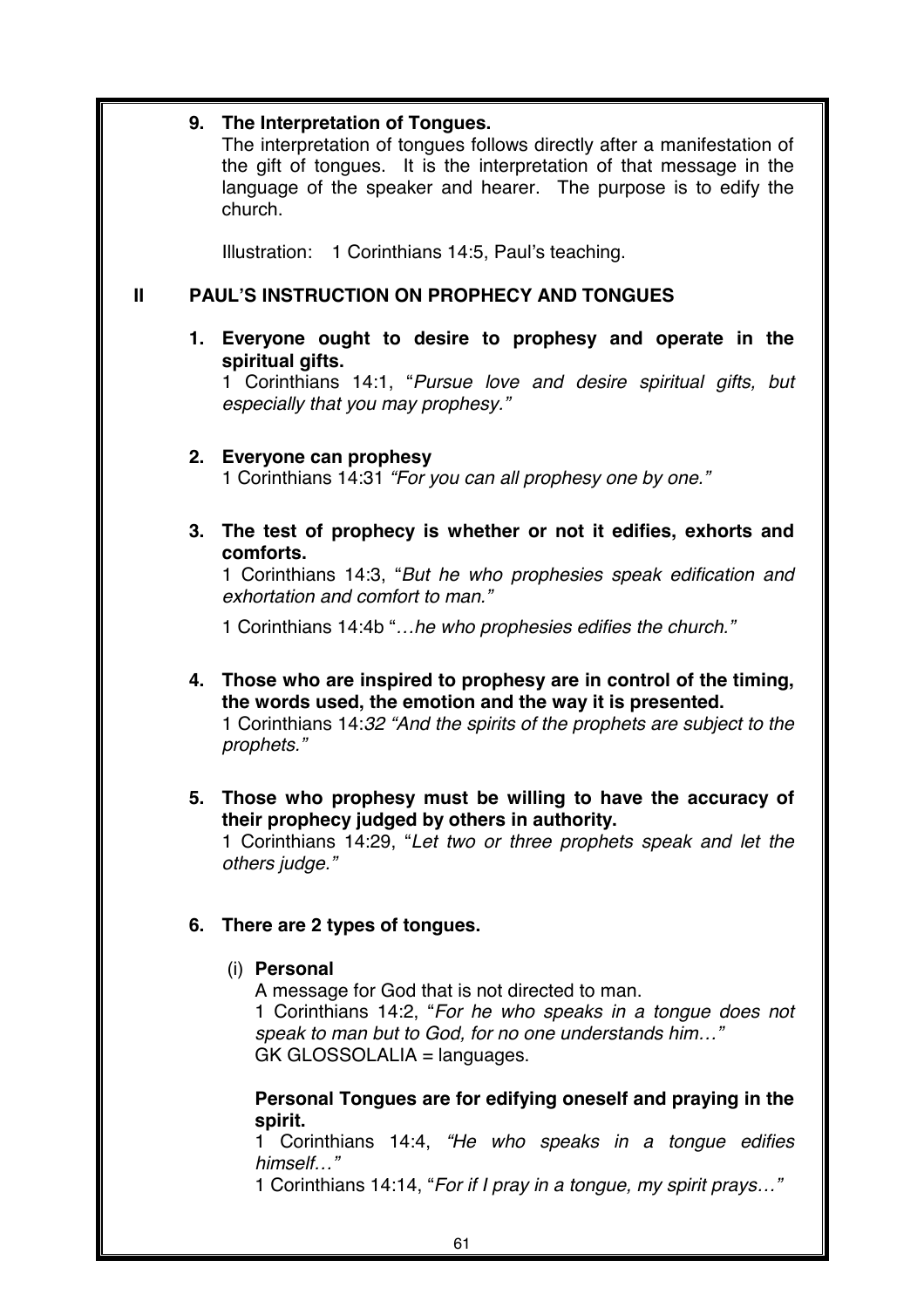#### (ii) **Public**

A message for men that is inspired by the Holy Spirit. 1 Corinthians 14:21, "*… with men of other tongues and other lips I will speak to this people."*   $GK$  XENOLALIA = languages understood by men.

#### **Public Tongues when interpreted are for the edification of the church.**

1 Corinthians 14:5, *"I wish you all spoke with tongues… that the church may receive edification* 

Note: Once the two types of tongues are understood then it is clearer to see why the public use of tongues is a gift that not all believers use. It is one of the nine gifts and is motivated by the will of the Holy Spirit. However the private use of tongues is for personal edification. Every believer needs to be built up. Every believer needs to pray in the spirit. Classical Pentecostals believe that the ability to speak in "personal" tongues is the initial evidence of being filled with the Holy Spirit and may be but is not necessarily the "gift of tongues".

## **III THE MINISTRY GIFTS OF CHRIST**

Ephesians 4:11, "*And He Himself gave some to be apostles, some prophets, some evangelists, and some pastors and teachers."*

#### **1. Apostle.**

Definition: One that is authorised and sent forth as a messenger to carry out an official duty on the sender's behalf.

Duties: To establish churches. To govern churches. To raise up ministries. To pilot a Christian movement. To equip Christians for service.

Illustration: Acts 2:42–47, the establishing of the New Testament under the apostles leadership. Acts 19:1–20, Paul establishes a Christian movement throughout Asia while based at Ephesus.

#### **2. Prophet.**

Definition: One who speaks divinely inspired messages and has a role of leadership within the church. One who is able to foresee future events and has an ability to discern the signs of the times. (Just because one operates in the gift of prophecy doesn't necessarily mean that one is a prophet.)

Duties: Keep a church on an even keel. Has foresight in making sure the church is keeping on course. Motivates spiritual zeal, equips Christians for the work of the ministry. Exhorts, encourages and comforts.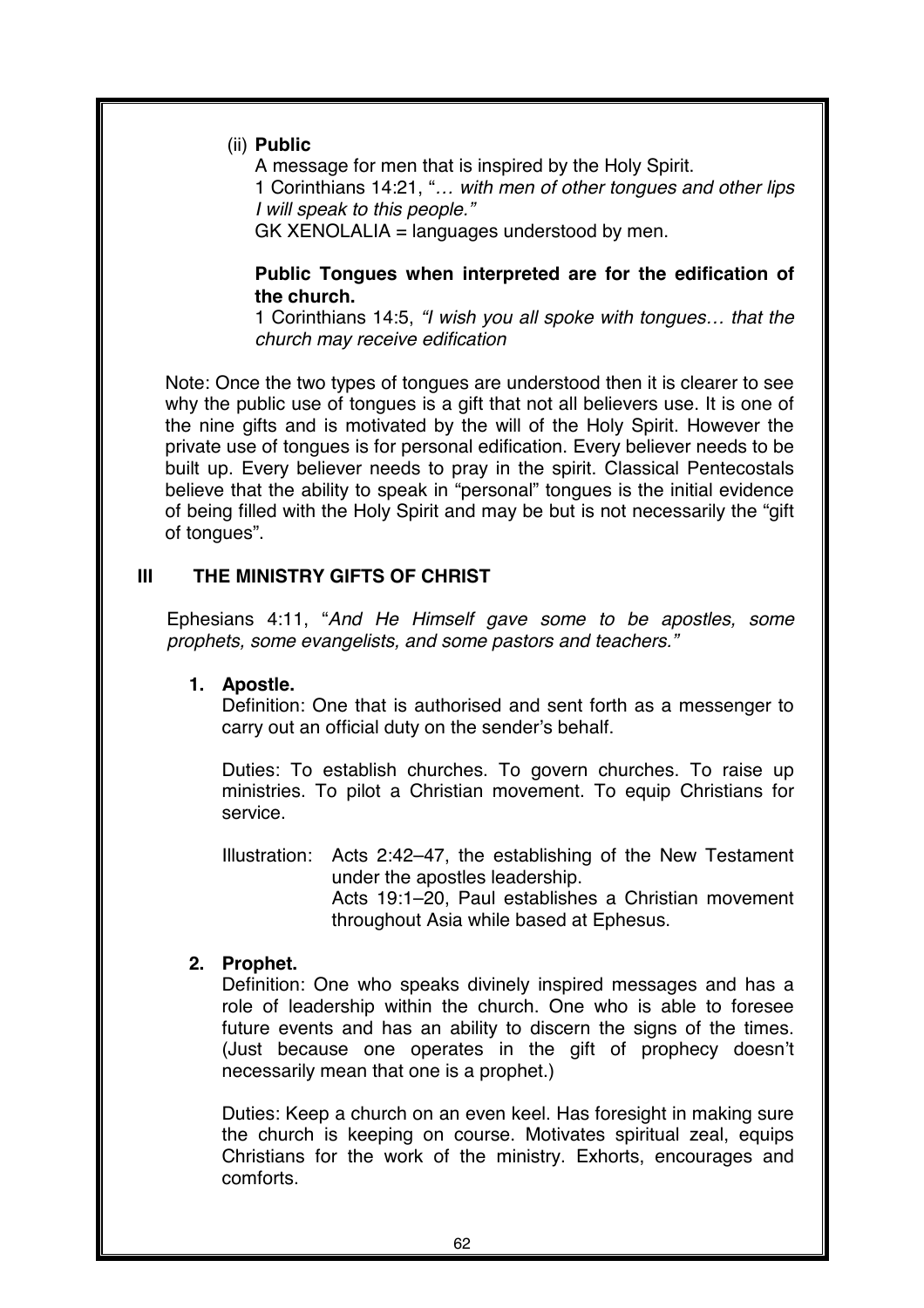Illustrations: Acts 11:28–29, Agabus foresaw a great famine coming and prepared the church to send relief to the churches in Judea.

Acts 15:32, Judas and Silas were used of God to exhort and strengthen the church.

#### **3. Evangelist.**

Definition: One who declares the good news about Christ.

Duties: To keep the church passionate about evangelism. To equip Christians to declare the good news about Jesus to those who don't know Him.

Illustration: Acts 8; 4–8, Philip takes God's word to Samaria and sees a revival (Acts 21:8 calls him an evangelist). Romans 10:14–15, Paul describes an evangelist.

## **4. Pastor.**

Definition: One who cares, tends, feeds and leads a group of Christians into their God-given destiny. A shepherd.

Duties: To encourage people in the faith. To lead a congregation of Christians. To equip Christians to serve. To correct those who go astray. To declare and teach God's truth.

Illustration: 1 Peter 5:1–5, Peter's description of a good shepherd (pastor). 1 Timothy 4:6–16, Paul's description of a good minister (pastor).

## **5. Teacher.**

Definition: One who instructs. One who turns the lights on. One who makes difficult things easy to understand. One who leads others into understanding.

Duties: Knows God's word, loves God's word and reveals God's word. To impart to Christians a love for God's word. To make God's word practical and applicable in a daily Christian walk.

Illustration: 2 Timothy 1:11, Paul was a teacher to the Gentiles. John 3:2, Jesus was a teacher sent from God.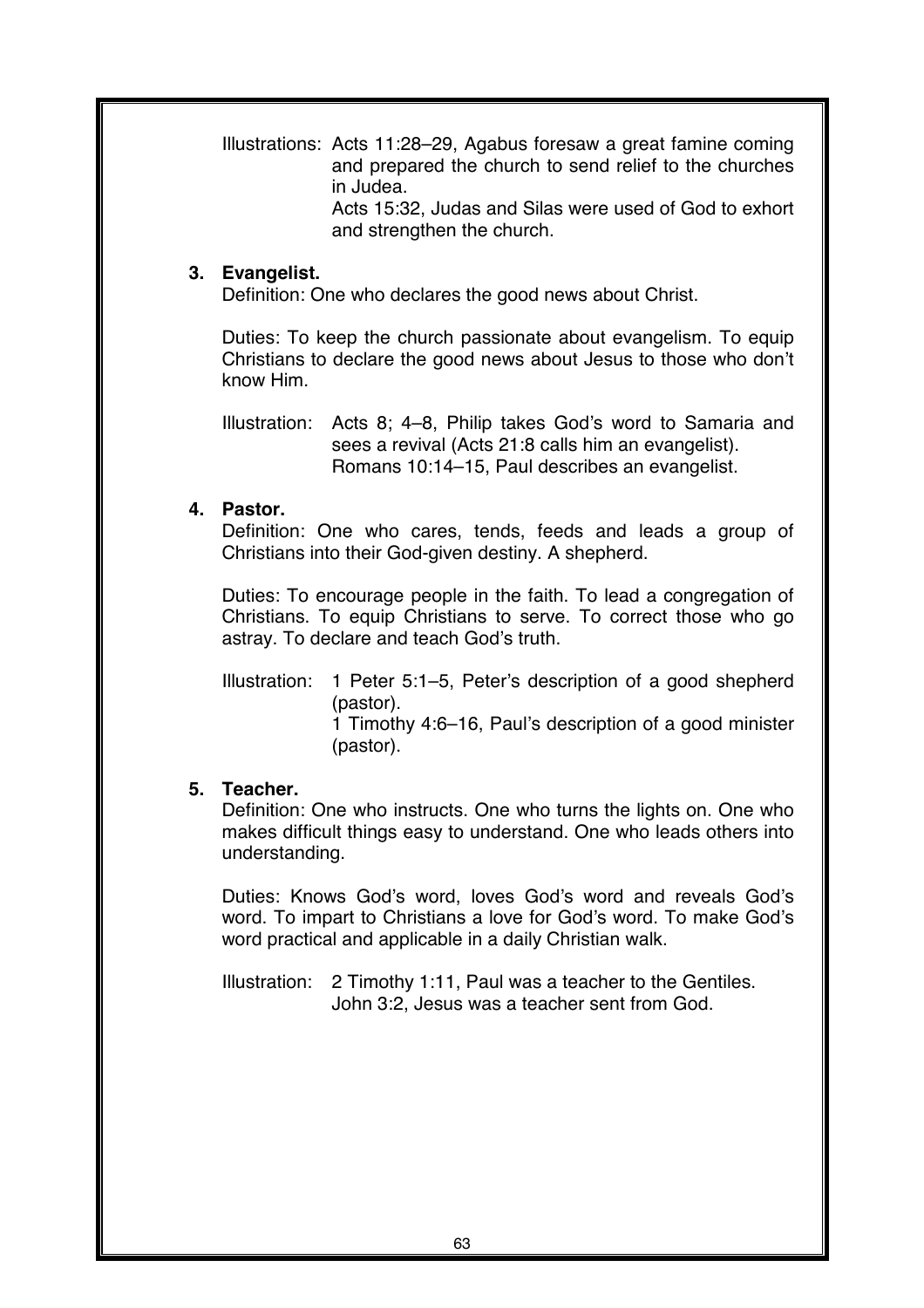#### **Conclusion**

God's gifts are given to the church to equip us to be able to impact the world. It is important that we not only recognise the validity of these gifts, but also constantly seek to promote and utilise their use within the church. These gifts are not meant to be ornaments placed into the churches display box, but tools on the church floor constantly used, constantly appreciated, constantly worked and constantly producing what God intended them to produce:—AN EFFECTIVE, PROGESSIVE, ADVANCING CHURCH FOR HIS GLORY!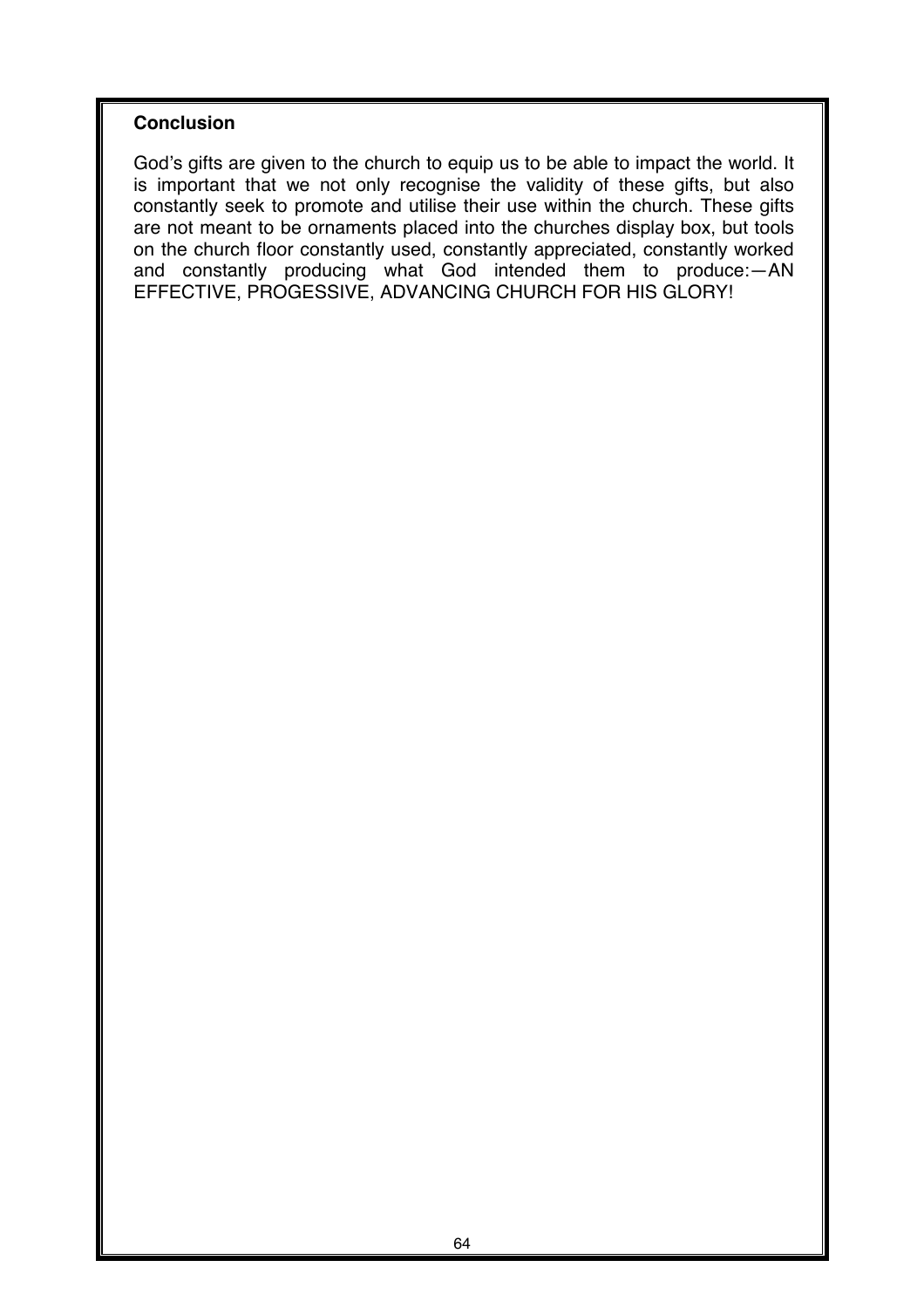# **LESSON 15 DIVINE HEALING**

*In accordance with the teachings of the Scriptures, we trust our heavenly Father to protect and heal our bodies from sickness and disease. WE BELIEVE that divine healing for the body, as with all redemptive blessings of God, has been provided for us by the atoning death and victorious resurrection of our Lord Jesus Christ; it is the privilege of all believers and it is appropriated by faith in our heavenly Father's unfailing promises Exodus 15:26; Isaiah 53:4; Matthew 8:16, 17; 1 Peter 2:24; Psalms 103:3; James 5:14, 15; Mark 16:17, 18.* 

## **Introduction**

Matthew.1:21, *"And you shall call His Name Jesus (Saviour) for He will SAVE His people from their sins."* 

Save = GK: Sozo = heal, deliver, save, make whole

When we say that Jesus came to save His people, we are referring to Jesus making us whole in body, soul and spirit. Forgiveness of sins, healing of the body and deliverance are all in that word "SOZO'. What this actually means is that if you have faith for salvation then you can also have faith for healing. It's all connected to the same atonement of Jesus.

## **I. THE CLOSE ASSOCIATION BETWEEN SALVATION AND HEALING**

#### **1. Psalm 103:2–3.**

Forget not ALL His benefits—FORGET = NEGLECT.

- a. Who forgives ALL your iniquities (sins, transgressions, faults).
- b. Who heals ALL your diseases.

If we leave out or don't believe part (ii) then we are forgetting some of His benefits and missing out.

If God wants to save you, He also wants to heal They are both parts of His benefits towards you.

#### **2. Isaiah 53:4–5**

Surely, (truly, be positive) He has taken upon Himself OUR—

- a. GRIEFS. = malady, anxiety, calamity, disease, sickness and griefs.
- b. SORROWS = anguish, affliction, pain.
- c. TRANSGRESSIONS = revolt, rebellion, sin.
- d. INIQUITIES = perversity, evil, fault, mischief, sin.
- e. TROUBLES = So that we can have peace.
- f. HEALED = to mend by putting back together, to cure, to repair, to make whole.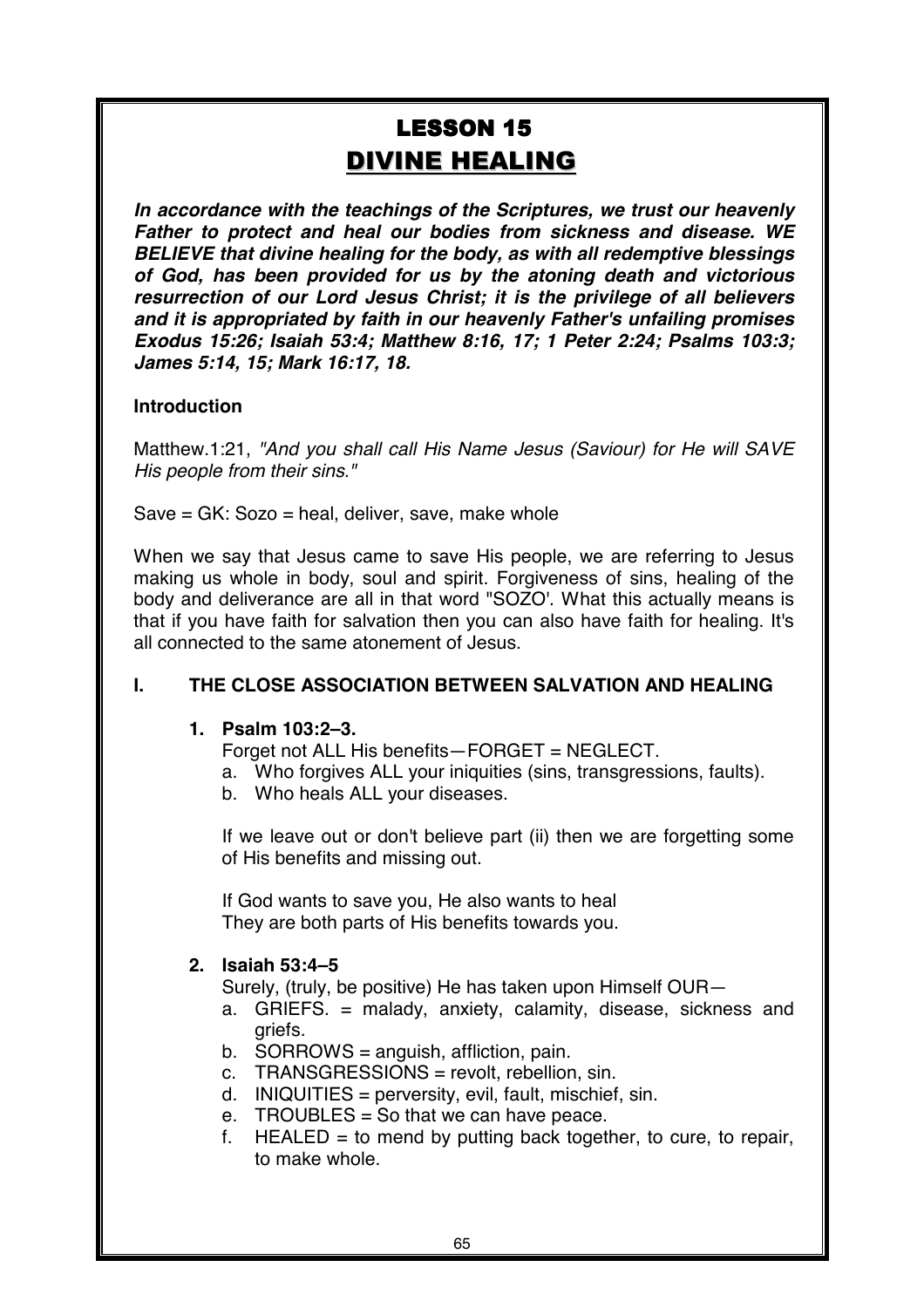What we clearly see here is the intermixing of sin and sickness and Jesus dealing with the lot.

## **3. Matthew 8:16–18**

Matthew refers to the awesome Isaiah passage and declares that what Jesus was doing was fulfilling this prophecy and thereby confirming that it was God's will to heal the sick through this ministry.

# **4. Matthew 9:35**

Jesus went about:

- a. Teaching
- b. Preaching the good news of salvation through Jesus.
- c. Healing EVERY sickness and EVERY disease.

# **5. Matthew 10:7–8**

Jesus commissioned the disciples to:

- a. Preach the Kingdom of God
- b. Heal the sick.

# **6. Matthew11:5**

Jesus spoke of Himself as one who—

- a. Heals the sick
- b. Preaches the gospel.

# **7. 1 Peter 2:24**

Peter tells us that Jesus did two things when He was crucified.

- a. He bore our sins.
- b. He healed us from our sickness.

## **II. THERE ARE MANY MEANS GOD HAD GIVEN US TO RECEIVE HEALING**

To make sure that the believer gets healed, God has opened up to us many avenues that lead to healing.

## **1. The atonement**

Matthew 8:17, *"He Himself took our infirmities and bore our sicknesses."* 

# **2. The laying on of hands by believers**

Mark 16:17a, 18b, *"these signs will follow those who believe, they will lay hands on the sick and they will recover."*

# **3. The anointing with oil by the elders**

James 5:14–15a, *"Isaiah anyone among you sick? Let him call for the elders of the church and let them pray over him anointing him with oil in the name of the Lord. And the prayer of faith will save the sick and the Lord will raise him up."*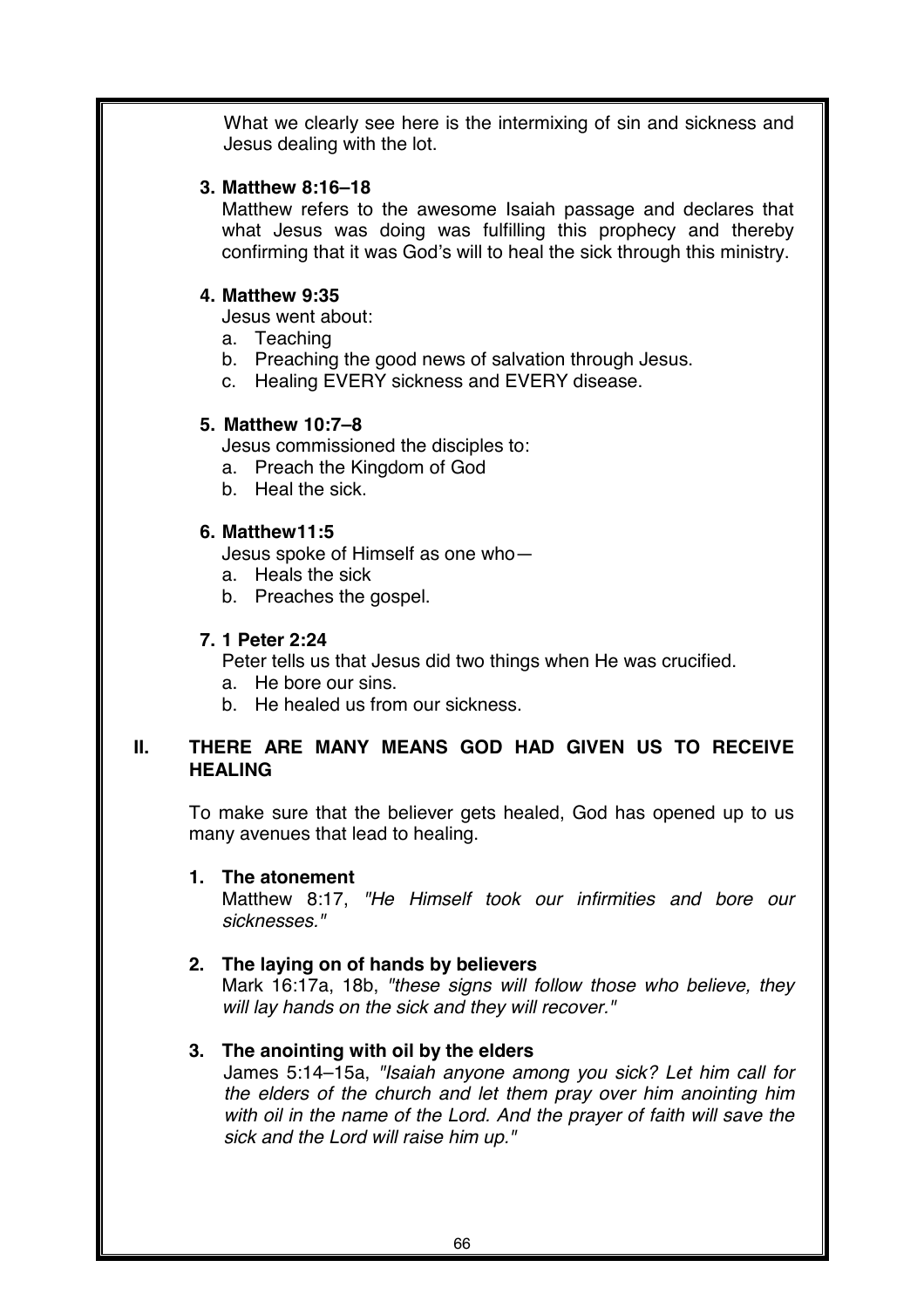|      |                                                       | 4. The confession of sins to one another<br>James 5:16, "Confess your trespasses to one another and pray for<br>one another that you may be healed."                                       |  |
|------|-------------------------------------------------------|--------------------------------------------------------------------------------------------------------------------------------------------------------------------------------------------|--|
|      |                                                       | 5. The gifts of healings<br>This is one of the nine gifts of the spirit that operate as the Holy Spirit<br>wills. 1 Corinthians 12:9.                                                      |  |
|      |                                                       | 6. The covenant name of God – YHWH ROPHE<br>Exodus 15:26, "For I am the Lord who heals you."                                                                                               |  |
|      |                                                       | What is abundantly clear is God's desire to see His people well.                                                                                                                           |  |
| III. | <b>TWENTY REASONS WHY WE SHOULD PRAY FOR THE SICK</b> |                                                                                                                                                                                            |  |
|      |                                                       | 10. Sickness causes sorrow, whereas God wants to give us joy.<br>John 15:11.                                                                                                               |  |
|      |                                                       | 11. Sickness stops people having abundant life, whereas God want us to<br>have abundant life. John 10:10.                                                                                  |  |
|      |                                                       | 12. Sickness takes away our peace, whereas God wants to give us<br>peace. John 14:27.                                                                                                      |  |
|      |                                                       | 13. Sickness wastes away our resources, (i.e. time, money, energy)<br>whereas God wants to give us even more resources. 2 John 2.                                                          |  |
|      |                                                       | 14. Sickness does not benefit people, whereas God wants to benefit His<br>people. Psalm 103:2                                                                                              |  |
|      |                                                       | 15. Sickness causes death, whereas God wants to give us life.<br>Luke 8:40-50.                                                                                                             |  |
|      |                                                       | 16. Sickness is a curse, whereas God wants to give us blessings.<br>Deuteronomy 28:1-14.                                                                                                   |  |
|      |                                                       | 17. Sickness is imperfect, whereas God wants to make us perfect.<br>Matthew 5:48.                                                                                                          |  |
|      |                                                       | 18. Sickness saps our strength and hinders our effectiveness, whereas<br>God wants to renew our strength and increase our effectiveness.<br><b>Isaiah 40:31.</b>                           |  |
|      |                                                       | 19. Sickness is degenerative and destructive, whereas God wants to<br>regenerate, restore and re-create goodness in our lives. Joel 2:25.                                                  |  |
|      |                                                       | 20. In Isaiah 53:4–5, sickness is placed in the same category with sins,<br>transgressions, iniquities, griefs and sorrows. Jesus suffered and<br>died so that we might be free from them. |  |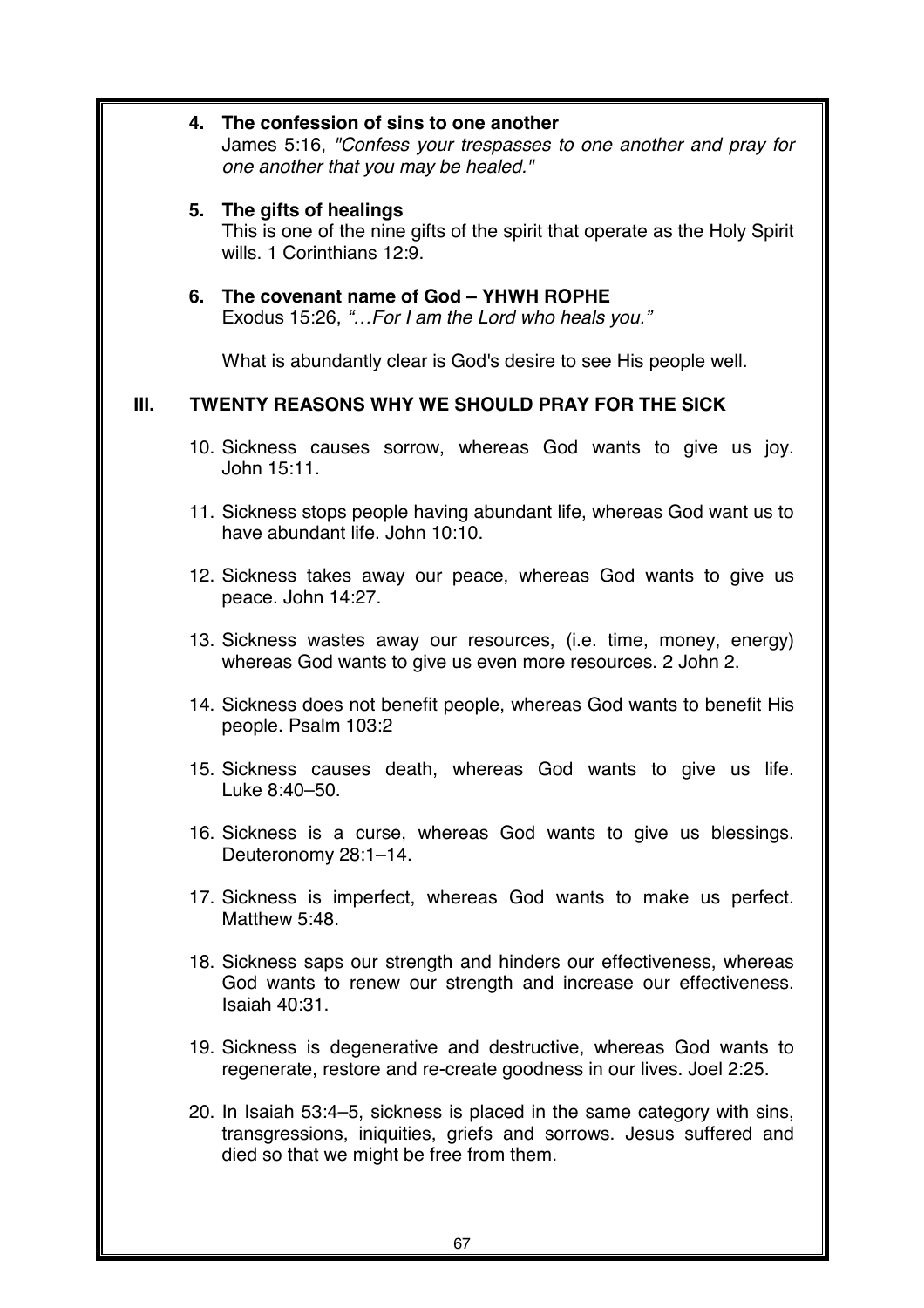- 21. In Revelation 21:4 we see that heaven will be free from sin and sickness. Jesus came to give us a taste of God's Kingdom on earth.
- 22. In Luke 13:13 we see that the woman glorified God because of her healing. Sickness does not glorify God. People do not go around testifying how good God is by giving them sickness.
- 23. In Exodus 15:26 God said my name is YHWH Rapha. *"I am the Lord that healeth thee."* He has not changed His name; He is the same yesterday, today and forever. Hebrews 13:8.
- 24. In Mark 16:18 Jesus gave every believer authority to lay hands on the sick and see them recover. This means that I have been commissioned by Jesus to pray for the sick.
- 25. In Mark 7:27 Jesus calls healing "the children's bread." Because I am a child of God, healing is rightfully mine.
- 26. In Matthew 8:16–17; 9:35–36; 12:15; 14:14; 19:2, we see that Jesus healed all people of all manner of sickness. Nowhere do we see Jesus giving people the impression that it wasn't God's will to heal.
- 27. In Luke 13:6, we see that sickness is a bondage. Jesus came to loose the captives and set them free from their bondage.
- 28. In Acts 10:38, we see that sickness is an oppression. Jesus was anointed to heal the oppressed.
- 29. In Luke 13:6 and Acts 10:38 we see that sickness is the work of the devil, Satan. 1 John 3:8, *"The reason the Son of God was made manifest (visible) was to undo (destroy, loosen and dissolve) the works the devil [has done]."* Amplified Bible

#### **Conclusion**

The Bible leaves us no doubt that God wants us to pray for the sick. Healing is a Pentecostal emphasis that should never be watered down. Healing has always gone hand in hand with Pentecostal beliefs. Let us keep the healing fires burning within our Churches as a sign to the world that Jesus is still alive and still wants to heal all of our diseases.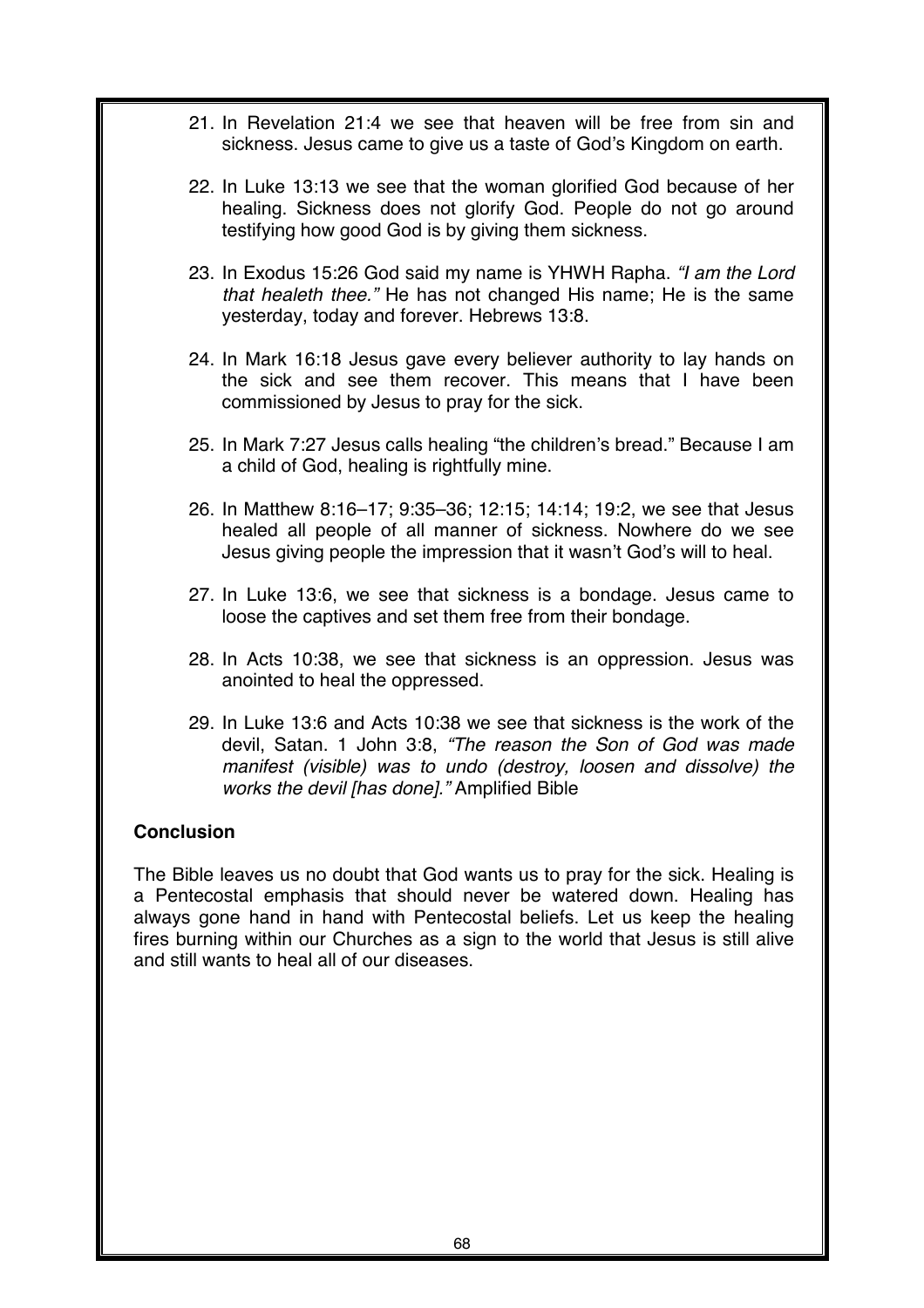# **LESSON 16** THE SECOND COMING OF CHRIST

**WE BELIEVE in the premillennial, imminent and personal return of our Lord Jesus Christ to gather his people unto himself. Having this glorious hope and earnest expectation, we purify ourselves, even as He is pure, so that we may be ready to meet him when He comes—John 14:1–3; James 5:7,8; Titus 2:13; 1 Thessalonians 4:15–17; 2 Thessalonians, 2:1; 1 John 2:28; 3:2,3.** 

## **Introduction**

The second coming of Christ is one of the constantly repeated messages in the New Testament. It is mentioned over 300 times. Fifty times in the New Testament believers are admonished to watch and be ready for His coming. Its importance is not overstated when in Titus 2:13 Paul refers to it as THE BLESSED HOPE.

# **I. THE PERSONAL RETURN OF CHRIST**

We believe in the literal, personal and physical return of Jesus Christ to earth.

- a. Acts 1:11, *"This same Jesus who was taken from you into heaven, will so come in like manner as you saw Him go into heaven."*
- b. John 14:3, *"And if I go and prepare a place for you, I will come again and receive you to Myself, that where I am, there you may be also."*

## **II. THE TIME OF HIS COMING**

We are not permitted to set exact dates because God has not revealed to man the "day or hour".

Matthew 24"36, *"But of that day or hour no one knows, no not even the angels of heaven, but My Father only".* 

## **III. THE EVENTS OF HIS COMING**

The gathering of the church to be with Jesus, the resurrection of those who died in Christ, and the coming of Christ occur simultaneously. We also call this event the rapture.

• 1 Corinthians 15:51–53, *"Behold I tell you a mystery, we shall all be changed. In a moment, in the twinkling of an eye, at the last trumpet. For the trumpet will sound and the dead will be raised incorruptible, and we shall be changed. For thus corruptible must put on incorruption, and thus mortal must put on immortality."*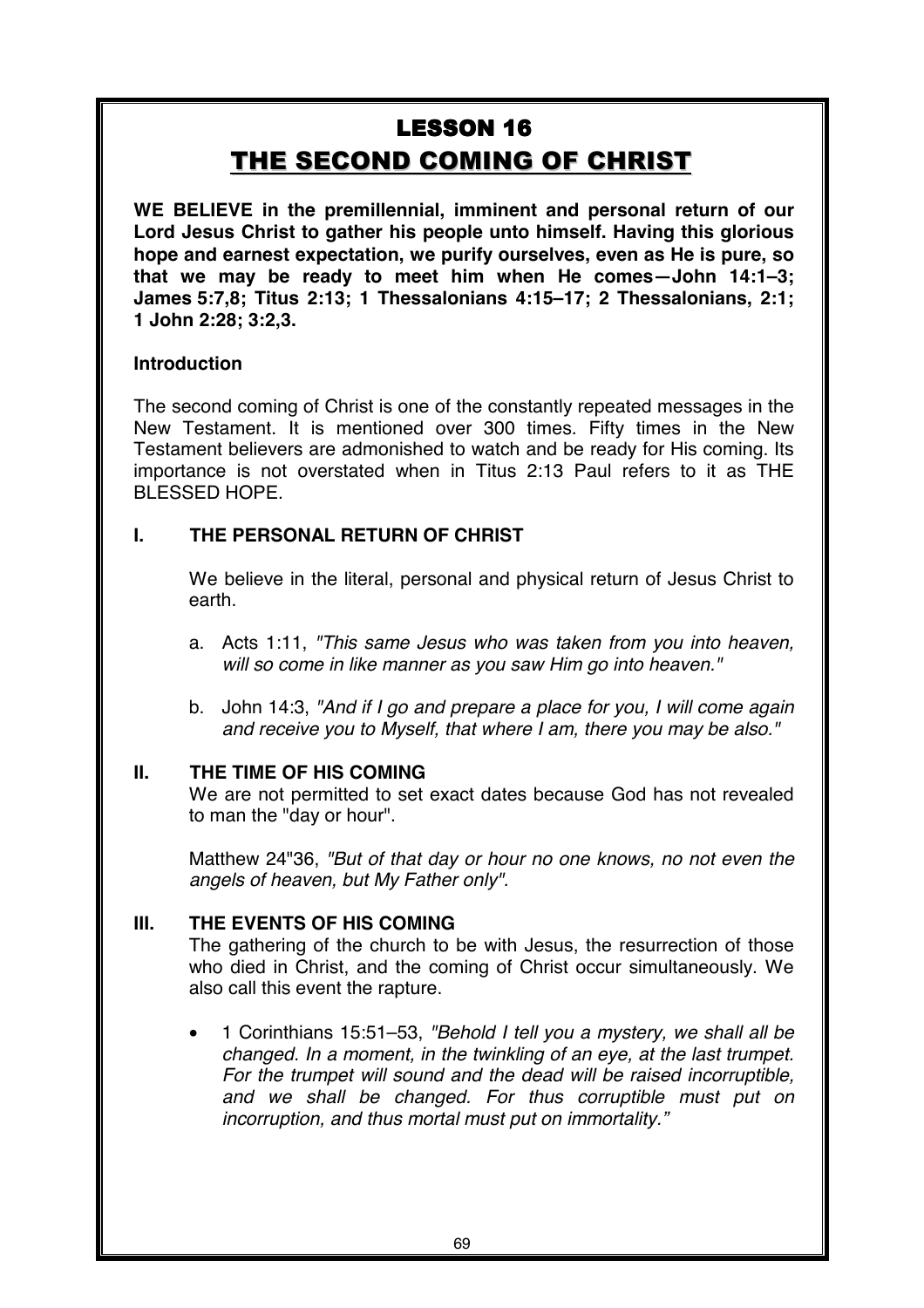- 1 Thessalonians 4:16–17, *"For the Lord Himself will descend from heaven with a shout, with the voice of an archangel and with the trumpet of God. And the dead in Christ will rise first. Then we who are alive and remain, shall be caught up together with them in the clouds to meet the Lord in the air. And thus we shall always be with the Lord."*
- Mark 13:26–27, *"Then they will see the Son of Man coming in the clouds with great power and glory, and then He will send His angels and gather together His elect from the four winds; from the farthest part of earth to the farthest part of heaven."*
- Revelation 1:7, *"Behold, He is coming with clouds, and every eye will see Him."*

From these scriptures we conclude that the following events occur at the rapture, (the gathering of the church):

- 1. Jesus returns to the earth but only as far as the clouds.
- 2. The dead in Christ rise from the dead to meet the Lord in the clouds.
- 3. Those who are alive in Christ will be changed and rise up to the clouds to meet Christ with those who have just risen from the dead.
- 4. We then will never again be separated from Christ.

## **IV. THE SECOND COMING HAPPENS BEFORE THE MILLENIUM (PRE MILLENNIAL)**

(Note: The millennium is a thousand-year period of Christ's rule over the earth. It is covered in the next study.)

- a. We have to note again that the resurrection of those who died in Christ happens at His return. 1 Corinthians 15:51–53, 1 Thessalonians 4:16–17.
- b. The scriptures then tell us that those who take part in this resurrection also take part in the Millennium. Therefore we conclude that the second coming takes place before the Millennium.

Revelation 20:6, *"Blessed and holy is he who has part in the first resurrection. Over such, the second death has no power, but they shall be priests of God and of Christ, and shall reign with Him a thousand years."*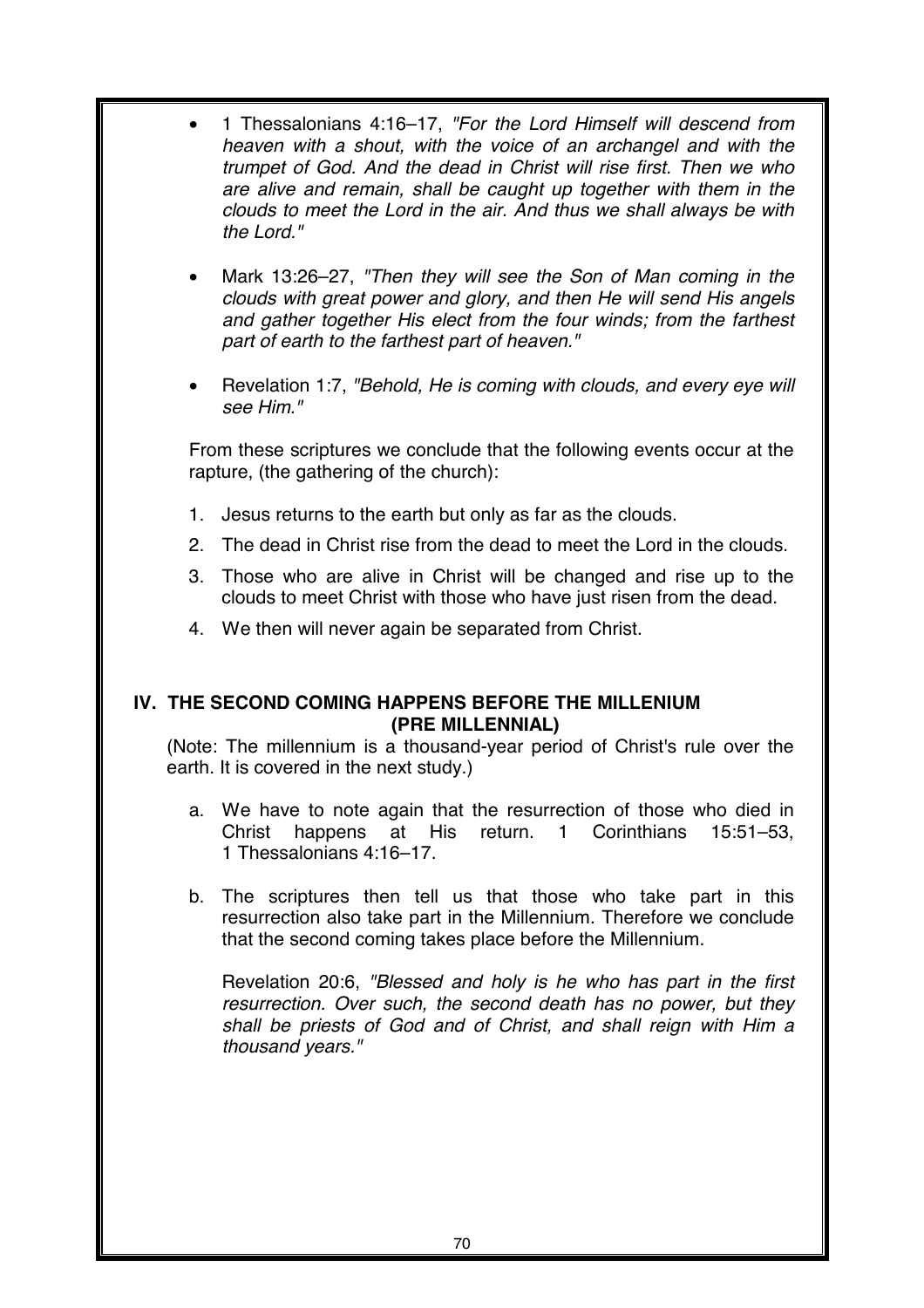# **V. THE SECOND COMING IS A MOTIVATING FORCE FOR THE BELIEVER**

- a. To keep our hearts blameless, 1 Thessalonians 3:13.
- b. To live soberly, righteously and godly, Titus 2:12–13.
- c. To assemble ourselves together in order to exhort one another, Hebrews 10:25.
- d. To faithful Christian service which will be rewarded by a crown of glory, 1 Peter 5:4.
- e. To witness and see souls saved, 1 Thessalonians 2:19.<br>f. To comfort those who have lost a saved
- comfort those who have lost a saved loved one, 1 Thessalonians 4:13–18.

#### **Conclusion**

What a blessed hope we have. Our Saviour is coming back. In the twinkling of an eye, we will leave this earth and meet with our beloved Jesus, to be with Him throughout eternity.

To the Christian, the second coming is what keeps us motivated and on fire for evangelism, knowing that it's only up to the time of His coming that we can do anything for the evangelisation of the world.

We don't live our lives merely hanging on, hoping we can make it until Jesus returns. We live our lives as Ambassadors for Christ, knowing that we are commissioned to do a wonderful work for Jesus. He is not returning for a weak, beaten up, irrelevant church. He is returning for a victorious, spotless, overcoming church.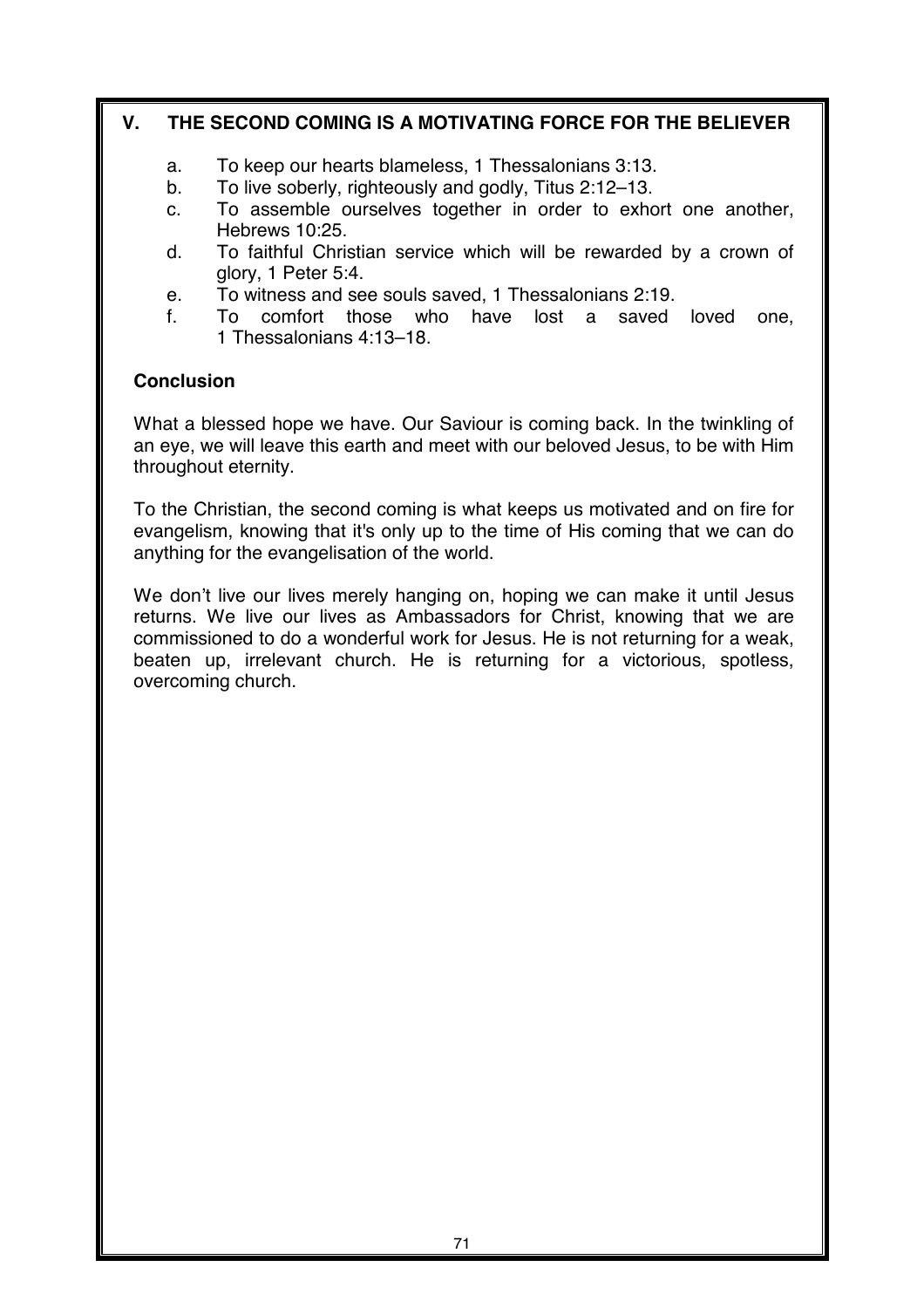# **LESSON 17**

# THE MILLENIUM

**THE MILLENIUM: We believe in the return of the Lord Jesus Christ to set up His millennial reign on this earth—Zechariah 14:5; Daniel 7:22; Revelation 5:9–10; Psalms 96:10–13; Psalms 11; Revelation 20:1–10.** 

# **Introduction**

The actual word millennium is not found in the Bible. It comes from the Latin word meaning 1000 years. However the references to a period of one thousand years are found six times in Revelation 20 and it is from these references that we base this study of the millennium. Because scriptural references to this 1000 year period are limited, it is important that we don't overly speculate or try to fit obscure passages into describing this period.

# **I WHAT IS THE MILLENIUM?**

- **1. A period when Satan is bound for 1000 years.**  Revelation 20:2, *"He laid hold of the dragon, that serpent of old, who*  is the Devil and Satan and bound him for a thousand *years."*
- **2. A period when Christ will rule over the earth for 1000 years.**  Revelation 20:6b, *"...They shall be priests of God and of Christ, and shall reign with Him a thousand years."*

# **3. It begins with the imprisonment of Satan and ends with:**

(i) His release

Revelation 20:7–8a, *"Now when the thousand years have expired, Satan will be released from his prison and will go out to deceive the nations which are in the four corners of the earth."*

- (ii) The final confrontation of good and evil Revelation 20:9, *"They went up on the breadth of the earth and surrounded the camp of the saints and the beloved city. And fire came down from God out of heaven and devoured them."*
- (iii) The destruction of this world. Revelation 21:1, *"And I saw a new heaven and a new earth for the first heaven and the first earth had passed away."*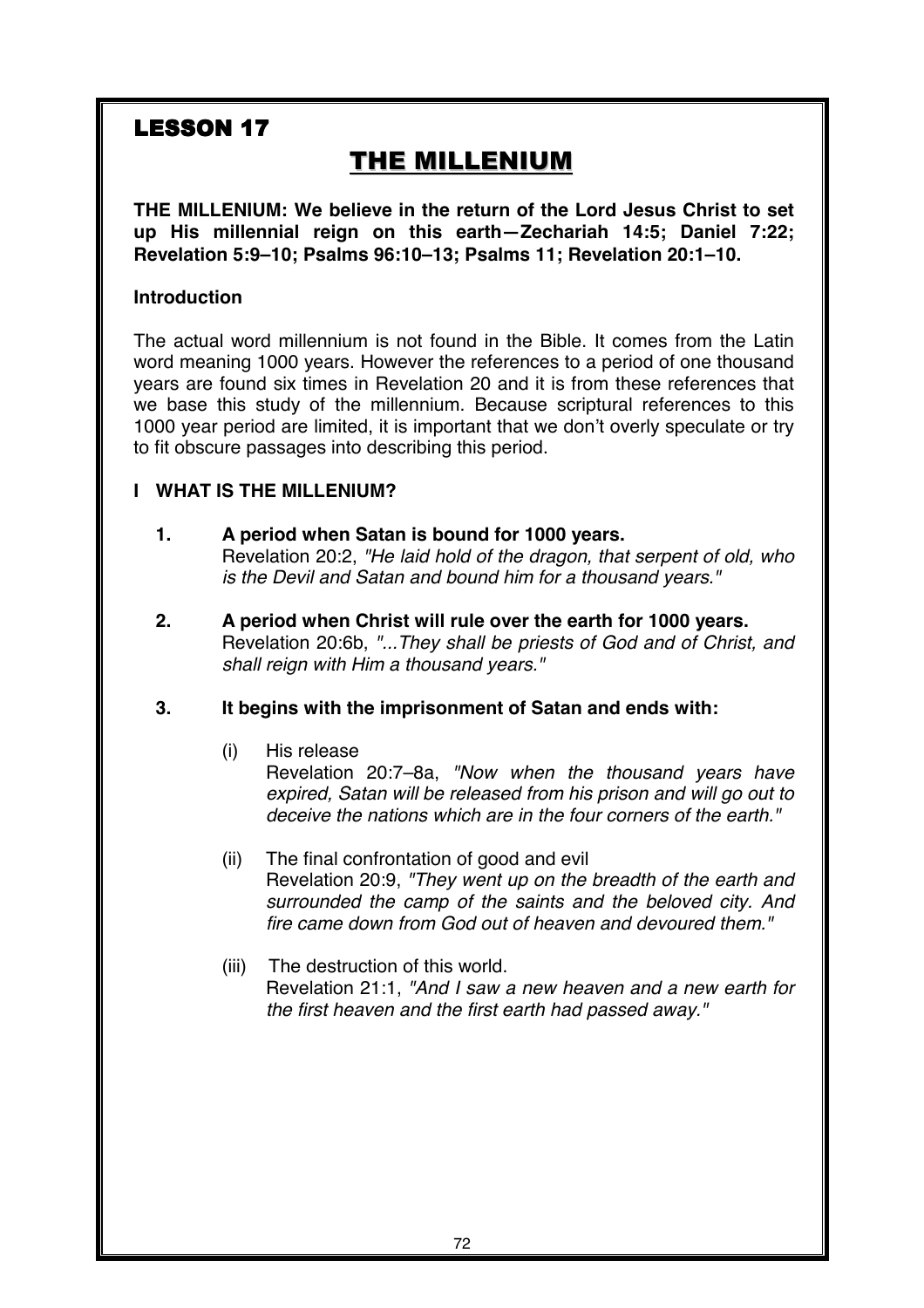# **II THE RULE OF CHRIST OVER THE EARTH**

#### **1. It was prophesied by Daniel that Christ's rule over the earth would be the last worldwide kingdom that will last forever.**

Daniel 2:44, *"And in the days of these kings, the God of heaven will set up a kingdom which shall never be destroyed and the kingdom shall not be left to other people; it shall break into pieces and consume all these kingdoms and it shall stand forever."*

#### **2. This kingdom is to be set up on the earth where all peoples and nations should serve Him.**

Daniel 7:14, *"Then to Him was given dominion and glory and a kingdom that all peoples, nations and languages should serve Him. His dominion is an everlasting dominion, which shall not pass away and His kingdom the one which shall not be destroyed."*

### **III THE REIGN OF THE SAINTS**

(Note: In lesson 16, we studied that the saints are taken up to heaven before the millennium. Therefore to reign on the earth during the millennium, they have to return.)

#### **1. The Lord returns to earth at the beginning of the millennium with all the saints.**

Zechariah 14:5b, *Thus the Lord my God will come and all the saints with Him."*

Zechariah 14:9, *"And the Lord shall be king over all the earth. In that day it shall be—The Lord is one and His name one."*

#### **2. The saints will have thrones to sit on and be able to pronounce judgements from those thrones.**

Revelation 20:4a, *"And I saw thrones and they sat on them, and judgement was committed to them."*

#### **3. The reign of the saints lasts throughout the millennium.**

Revelation 20:6b, *"They shall be priests of God and of Christ, and shall reign with Him a thousand years."*

Revelation 2:26, *"And he who overcomes and keeps My words until the end, to him I will give power over the nations."*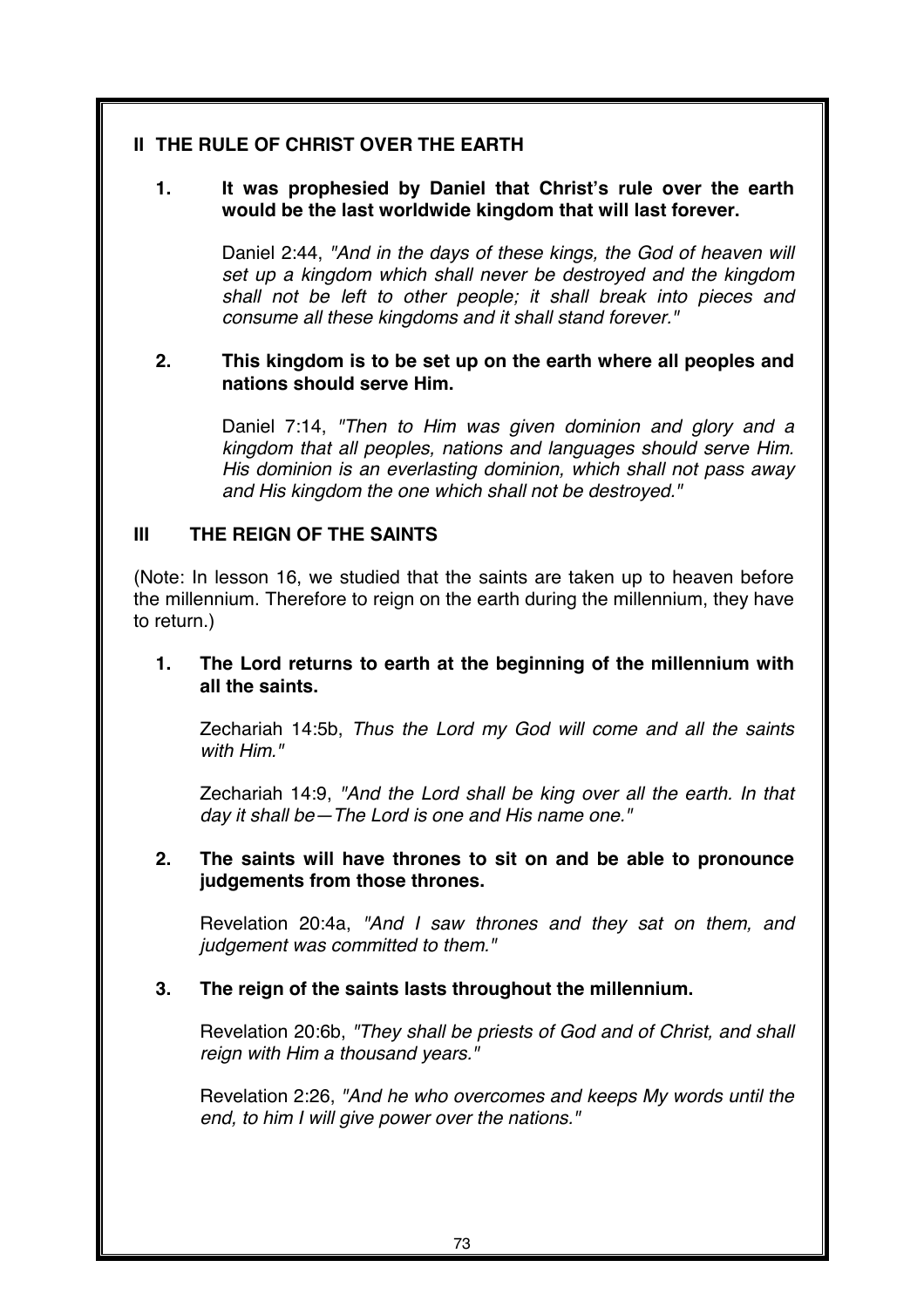## **Conclusion**

From the limited number of scriptures we cover, it seems that the millennium will be a time when the world will finally function in the way God had intended. Peace, justice, and prosperity will be hallmarks of this age. What a joy it will be for us to rule and reign with Christ over the earth during this time. It is a privilege reserved only for the faithful servants of the Lord Jesus Christ. If we serve Him now, we will live to reign with Him later.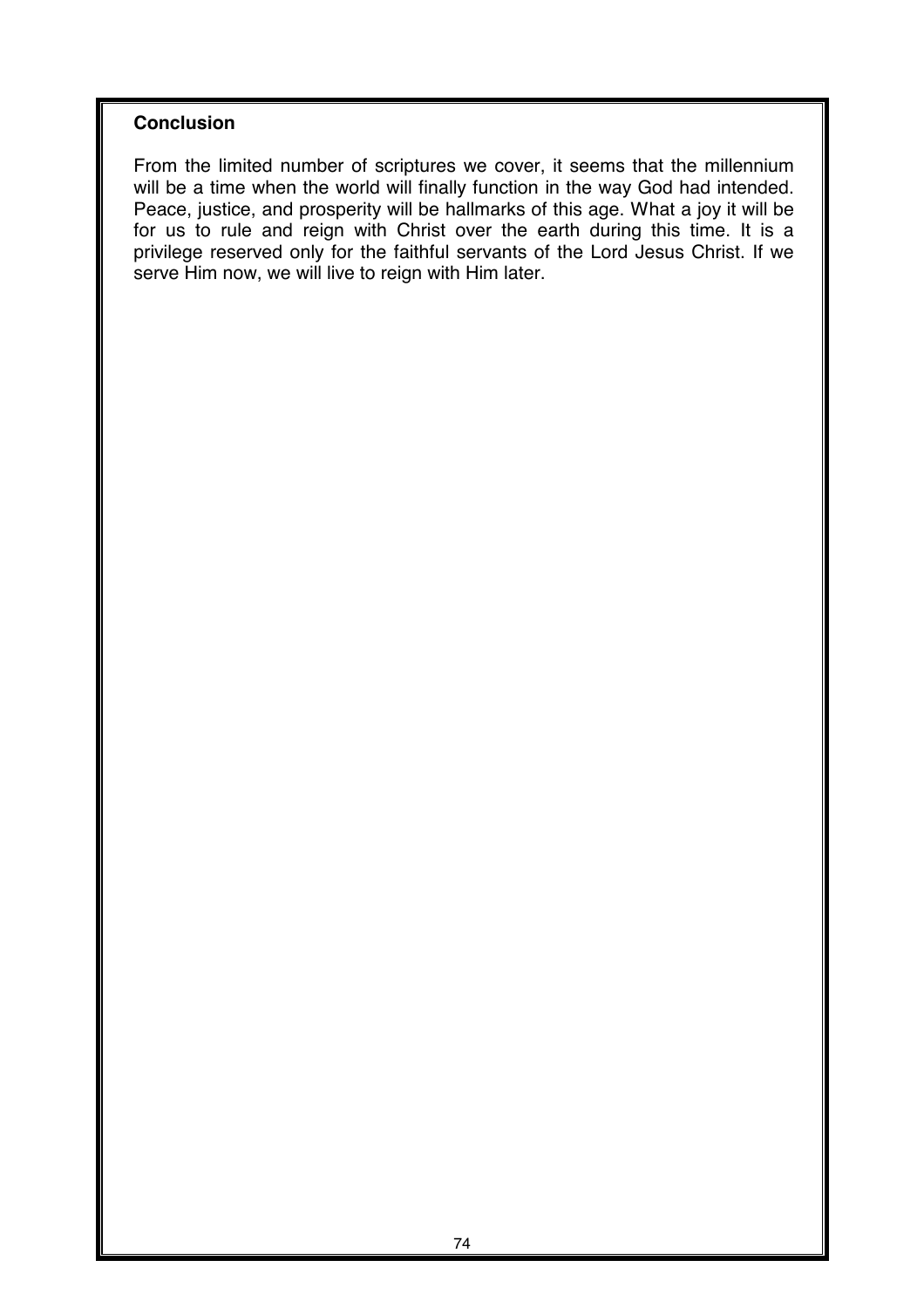# **LESSON 18** THE PUNISHMENT OF THE WICKED

**WE BELIEVE in the everlasting punishment of the wicked (in the sense of eternal torment) who wilfully reject and despise the love of God manifested in the great sacrifice of His only Son upon the cross for their salvation—Matthew 25:46; 13:49,50; Luke 12:47,48; 2 Thessalonians 1:8,9; Romans 6:23; Revelation 20:11–15. We believe that the devil and his angels and whosoever is not found written in the Book of Life shall be consigned to everlasting punishment in the lake which burns with fire and brimstone, which is the second death—Revelation 19:20; Revelation 20:10–15.** 

#### **Introduction**

Some people try and reject that a God of love would punish anyone eternally. However, what must be kept in mind when discussing this subject is the perfection of God's love must be kept in perspective with the perfection of His justice. If God excused sin, His love and justice would be out of balance, which would make Him less than perfect. For us to survive in an environment where evil prevails there must be punishment of the law-breaker. It would be inconsistent to think that God would gloss over sin and not punish the wicked.

# **I. THE DURATION OF PUNISHMENT**

#### **1. Forever.**

The New Testament is quite clear in detailing the length of punishment for the wicked. It uses the Greek word "AIONIOS" = forever and ever.

Matthew 25:46a, *"And these will go away into everlasting punishment."*

The Old Testament is equally clear in detailing the length of punishment for the wicked. It uses the Hebrew word "**Owlam**"—the vanishing point, a mathematical term for infinity, continuance, always eternity.

Daniel 12:2b, *"Some to share the everlasting contempt."*

#### **2. Same word used for punishment as eternal life.**

Both the above passages also refer to the length of life for the righteous. In both cases the exact same adjective is used.

| Matthew 25:46, | Everlasting punishment-Ainios<br>Eternal life-Ainios |
|----------------|------------------------------------------------------|
| Daniel 12:2,   | Everlasting life-Owlam<br>Everlasting contempt-Owlam |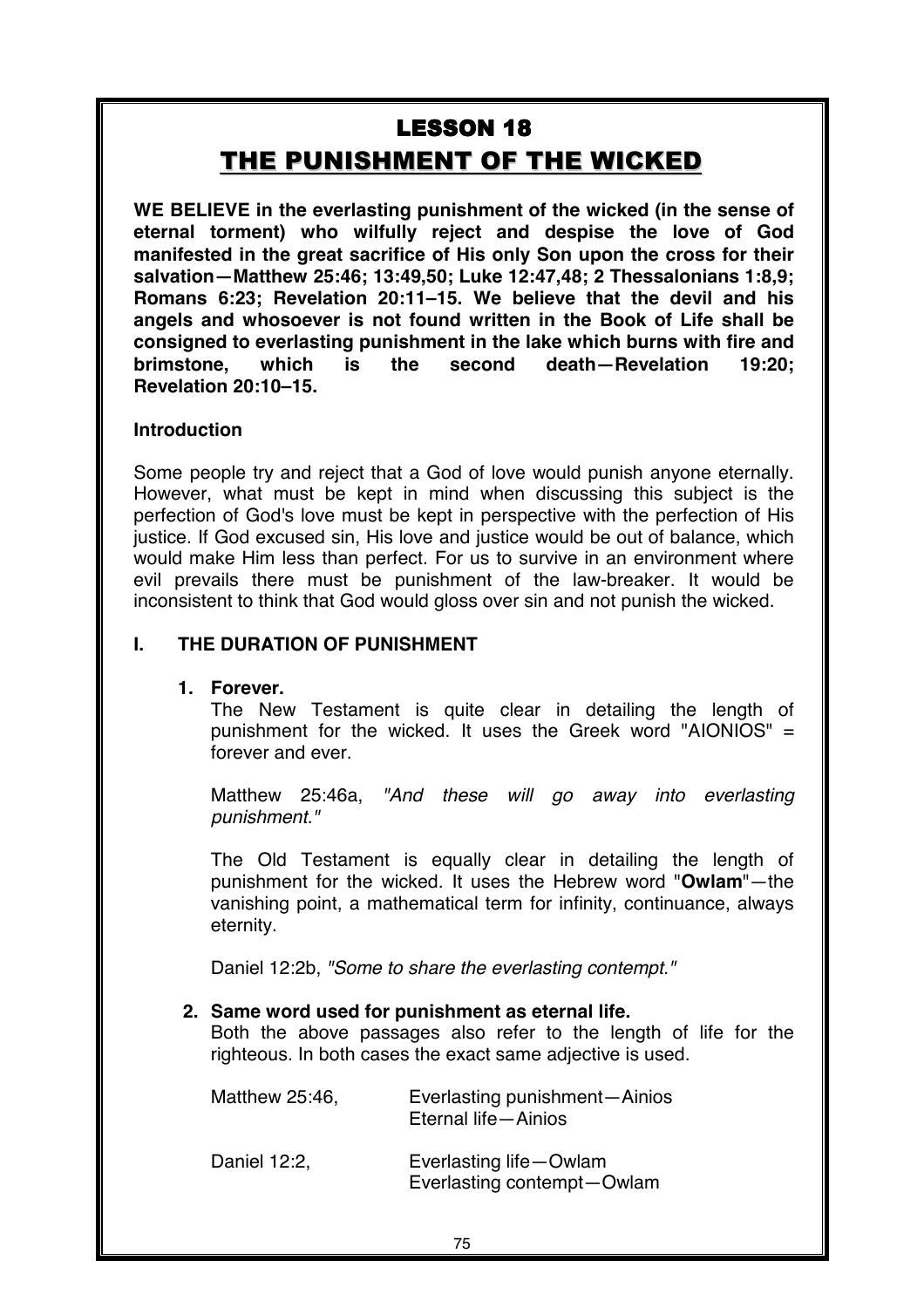# **II. THE DESCRIPTION OF PUNISHMENT**

#### **1. Separation from the presence of God.**

2 Thessalonians 1:9, *"These shall be punished with everlasting destruction from the presence of the Lord and from the glory of His power."*

### **2. The indignation and wrath of God.**

Romans 2:8–9a, *"But to those who are self seeking and do not obey the truth, but obey unrighteousness—indignation and wrath, tribulation and anguish, on every soul of man who does evil."*

### **3. Eternal Fire.**

Jude 1:7b, *"... suffering the vengeance of eternal fire."*

### **4. Eternal Torment.**

Revelation 14:11a, "*And the smoke of their torment ascends forever and ever and they have no rest day or night."*

### **5. Outer Darkness.**

Jude 1:13b, *"... for whom is reserved the blackness of darkness forever."*

# **6. Wailing and gnashing of teeth.**

Matthew 13:50, *"And cast them into the furnace of fire. There will be wailing and gnashing of teeth."*

# **7. The Second Death.**

Revelation 20:14, "Then Death and Hades were cast into the Lake of *Fire. This is the second death."*

- a. The first death is what everyone who physically dies experiences.
- b. At the first death there is a separation of the just from the unjust.
	- (i) The Unjust

They can expect judgment. Their souls go to Hades, a holding place for the dead.

Luke 16:22b–23a, "The rich man also died and was buried. And being in torment in Hades, he lifted up his eyes and saw Abraham afar off."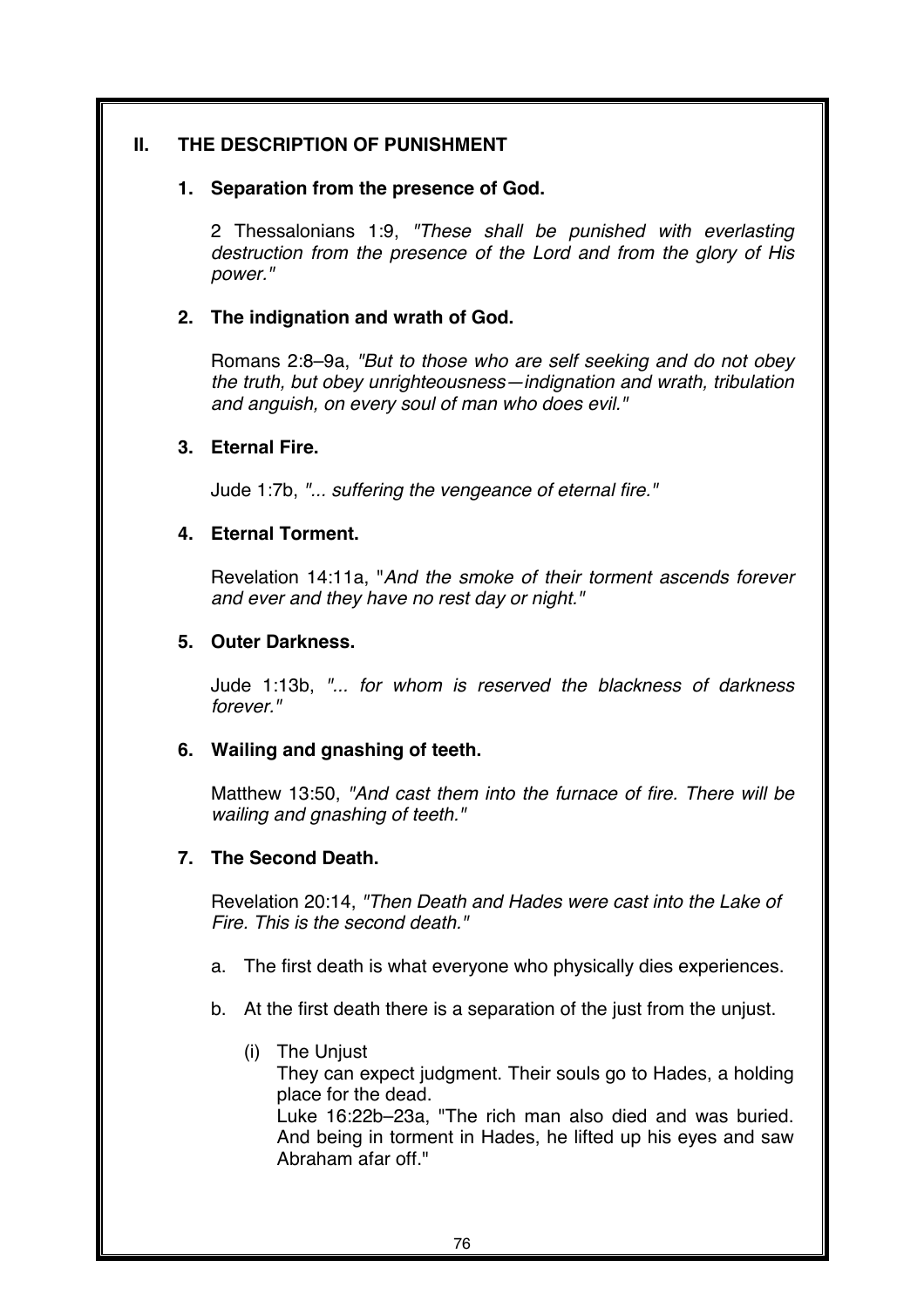(ii) The Just

*Luke 16:22 so it was that the beggar died, and was carried by*  the angels to Abraham's bosom.

- c. The just are resurrected at the Second Coming. (See Lesson 16 on the Second Coming.)
- d. The unjust are waiting for the Great White Throne Judgement which occurs after the Millennium. Revelation 20:5.
	- (i) At this judgement, the unrighteous have their lives and deeds exposed. Revelation 20:12.
	- (ii) There is no recourse for them because their sin will be evident. Revelation 20:13, *"And they were judged each one according to his works."*
	- (iii) The final judgement is the lake of fire which burns with fire and brimstone. This is the second death. (At this moment, there is no human soul in the lake of fire.)

Revelation 22:8, *"But the cowardly, unbelieving, and all liars shall have their part in the lake which burns with fire and brimstone, which is the second death."*

#### **III WHO WILL BE ETERNALLY PUNISHED?**

- 1. Those who do not know God. 2 Thessalonians 1:8a.
- 2. Those who do not obey the gospel of our Lord Jesus Christ, 2 Thessalonians 1:8b.
- 3. Those who have sinned, Romans 6:23.
- 4. Those who take the mark of the beast, Revelation 14:9–11.
- 5. All those whose names are not found in the Book of Life, Revelation 20:15.
- 6. The devil, the beast and the false prophet, Revelation 20:10.
- 7. The cowardly, unbeliever, abominable, murderers, sexually immoral, sorcerers, idolaters, and liars, Revelation 21:8.
- 8. The angels who did not keep their proper domain, Jude 1:6.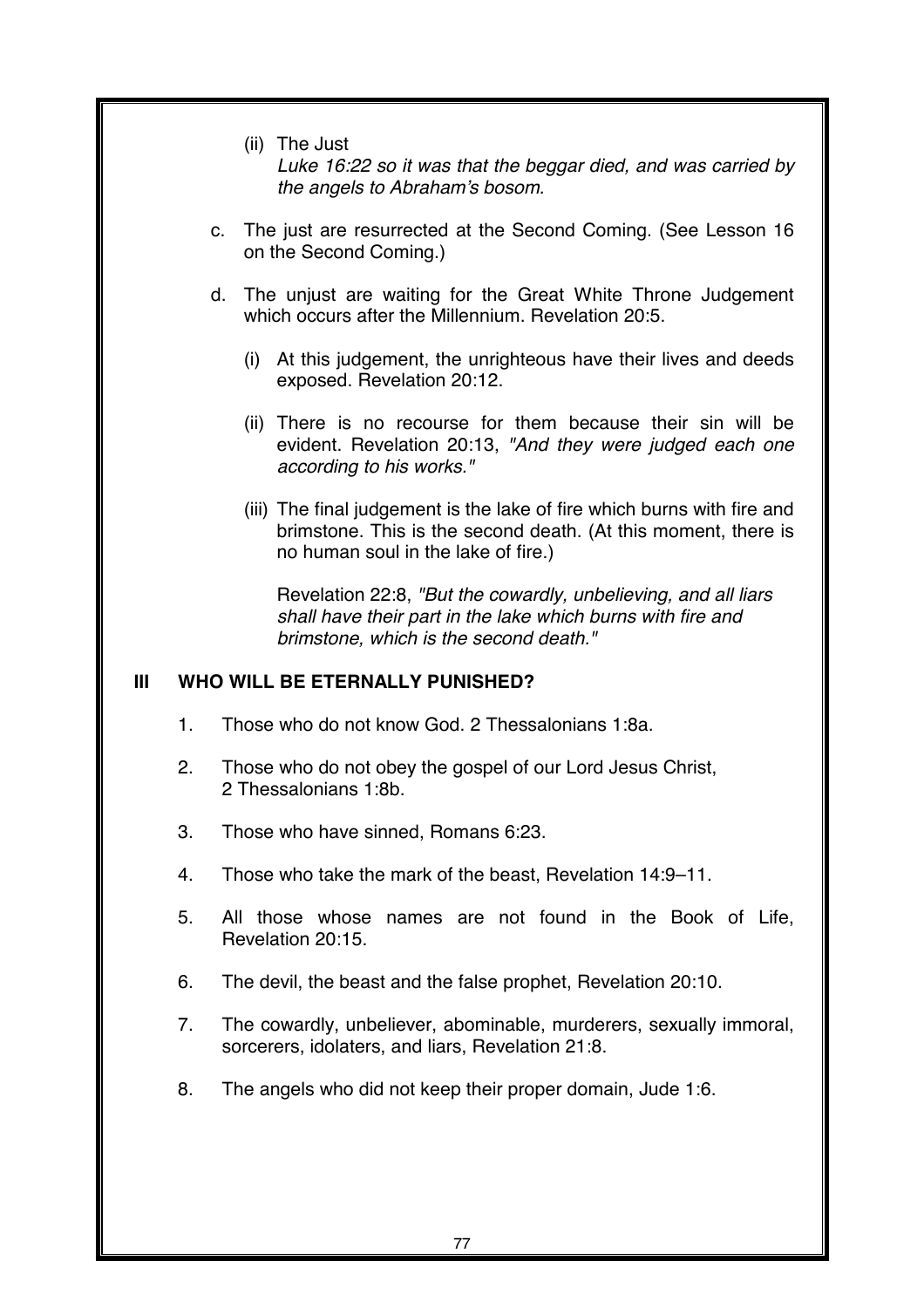# **Conclusion**

As terrifying as the prospect of eternal suffering is, we should in no way stop warning people of this impending danger. Jesus speaks more about it than any other preacher in the New Testament. He came to demonstrate God's love which ensures deliverance from such a place.

May Christians never speak about eternal punishment without ardent compassion and a spirit aflame with the desire of seeing no one condemned to such a fearful judgement.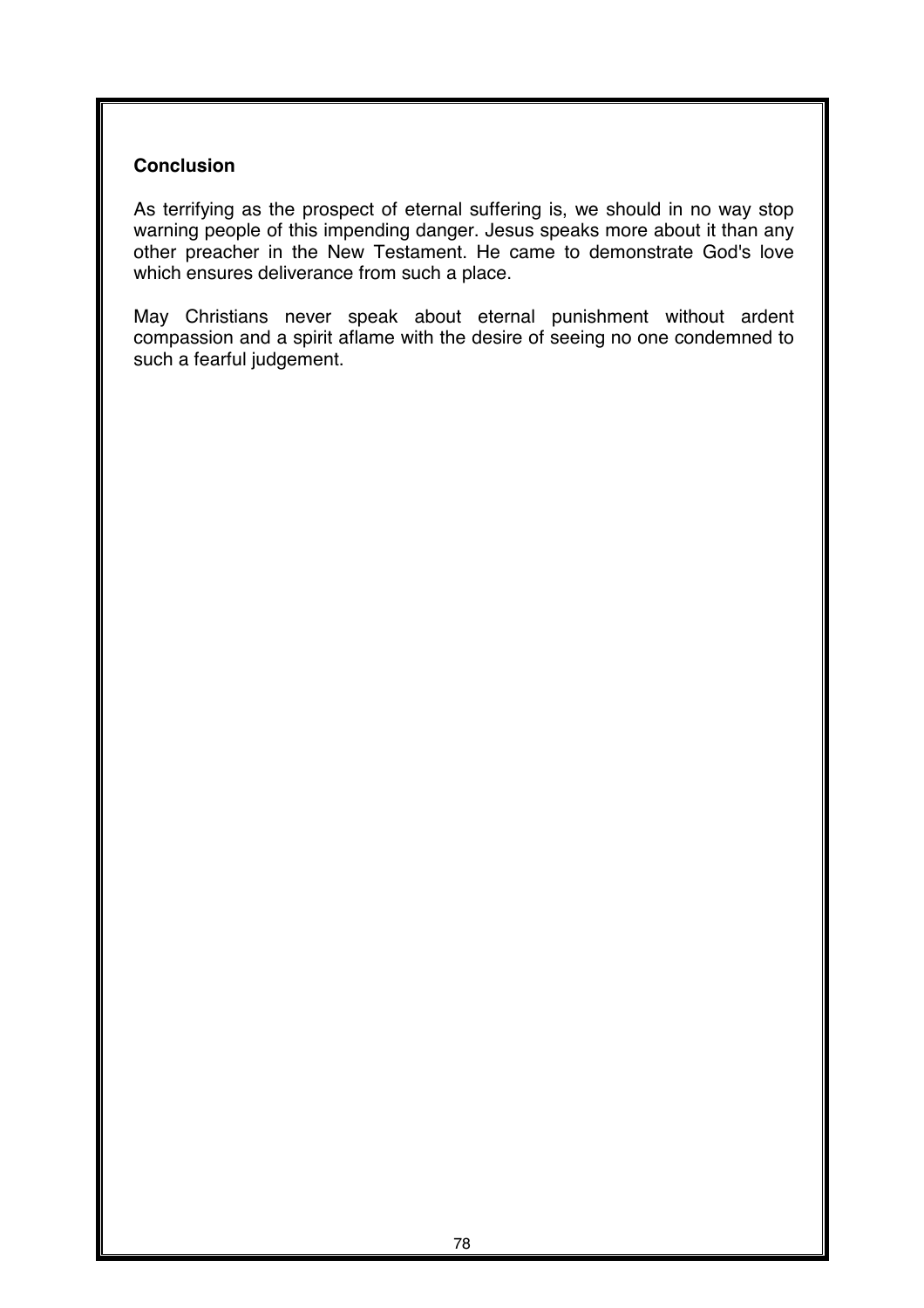# **LESSON 19** THE NEW HEAVEN AND THE NEW EARTH

*"We, according to His promise, look for new heavens and a new earth wherein dwelleth righteousness"—2 Peter 3:13; Revelation Chapters 21 and 22.* 

### **Introduction**

Hebrews 11 speaks to us about the great faith people, one of which was Abraham. He obeyed God implicitly when asked to move out into something new. The underlying motivation for Abraham's unwavering trust in God was an understanding of the topic we will be discussing in this lesson. Abraham had a revelation of *"the city which has foundations, whose builder and maker is God"*, v10. Everything we place our trust and confidence in, has foundations that one day will be destroyed. But the true Christian is a citizen of the Heavenly City. A city that will never be destroyed.

# **I. ALL THINGS WILL BE MADE NEW**

**1. God will destroy the earth, as we know it and also the heavens (our universe).** 

Note that there are three heavens, 2 Corinthians 12:2:

- (i) Our atmosphere
- (ii) Our universe
- (iii) The spiritual realm where God operates

2 Peter 3:7, *"But the heavens and the earth which now exist are kept in store by the same word, reserved for fire until the day of judgement and perdition of ungodly men."*

2 Peter 3:12b, *"... the heavens will be dissolved being on fire, and the elements will melt with fervent heat."*

#### **2. He will create a new heaven (universe) and a new earth.**

2 Peter 3:13, *"Nevertheless we, according to His promise, look for new heavens and a new earth in which righteousness dwells."*

Revelation 21:1, *"And I saw a new heaven and a new earth and the first heaven and the first earth had passed away."*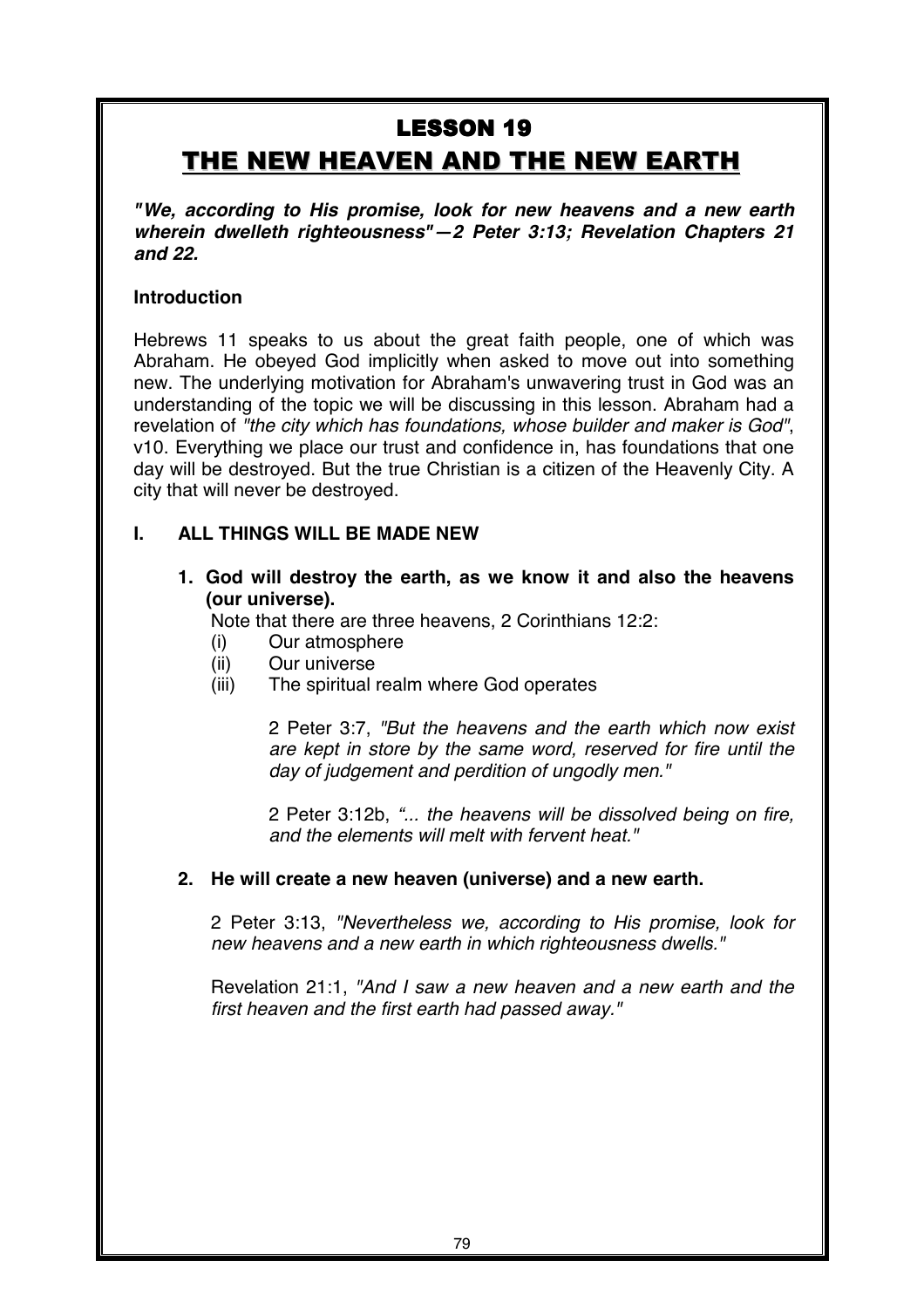### **II. WHO WILL LIVE IN THE NEW HEAVEN?**

#### **1. The Godhead**

Revelation 21:22–23, *"But I saw no temple in it, for the Lord God Almighty and the Lamb are its temple. The city has no need of the sun or of the moon to shine in it for the glory of God illuminated it. The Lamb is its light."* 

# **2. An innumerable company of angels**

Hebrews 12:22, *"But you have come to Mount Zion and to the city of the living God, the heavenly Jerusalem, to an innumerable company of angels."* 

#### **3. Those whose names are written in the Book of Life. They make up the General Assembly and church of the firstborn.**

Hebrews 12:22–23, *"But you have come to Mount Zion, and to the city of the living God, the heavenly Jerusalem, to an innumerable company of angels, to the general assembly and church of the firstborn who are registered in heaven."*

Revelation 21:27, *"But there shall by no means enter it anything that defiles ... but only those who are written in The Lamb's Book of Life."*

# **III. WHAT WON'T BE IN THE NEW HEAVEN?**

#### **1. Marriage**

Matthew 22:30, *"For in the resurrection they shall neither marry nor are given in marriage, but are like angels of God in heaven."* 

#### **2. The painful things of this earth**

- a. Grief
- b. Death
- c. Sorrow
- d. Crying
- e. Pain

Revelation 21:4, *"And God will wipe away every tear from their eyes; there shall be no more death, nor sorrow; nor crying; and there shall be no more pain, for the former things have passed away."*

#### **3. Sun, Moon, Night or Darkness**

Revelation 21:23, *"And the city had no need of the sun, or of the moon to shine in it, for the glory of God illuminated it and the Lamb is it's light."*

Revelation 21:25b, *"there shall be no night there."*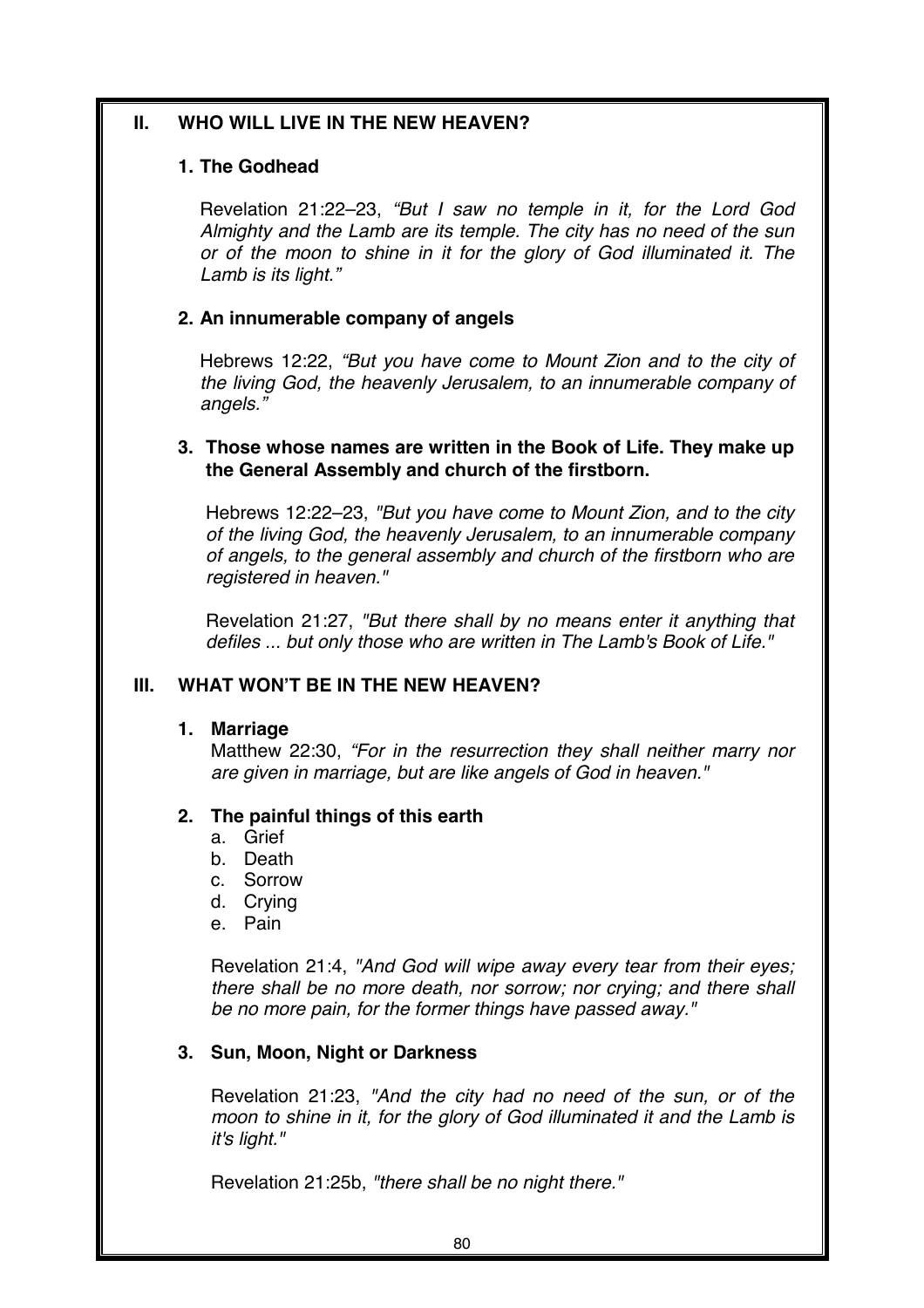#### **4. Negative influence**

Revelation 21:27, *"But there shall by no means enter it anything that defiles or causes an abomination or a lie."*

### **5. Curses**

Revelation 22:3a, *"And there shall be no more curse."* 

### **6. Wicked People**

Revelation 22:15, *"But outside are dogs and sorcerers and sexually immoral and murderers and idolaters and whoever loves and practises a lie."*

# **III. WHAT WILL BE PRESENT IN THE NEW HEAVEN?**

### **1. Life**

- a. The River of Life. Revelation 22:1a, "And he showed me a pure river of water of life."
- b. The Tree of Life. Revelation 22:2a, "...on either side of the river was the tree of life."

# **2. Worship**

Revelation 5:13–14, *"And every creature which is in heaven and on the earth and under the earth and such as are in the seas and all that are in them. I heard them saying, 'Blessing and honour and glory and power be to Him who sits on the throne, and to the Lamb for ever and ever."*

# **3. Recognition**

Revelation 7:9, *"After these things I looked and behold, a great multitude which no one could number of all nations, tribes, peoples and tongues."*

Luke 16:23, *"And being in torment in Hades, he lifted up his eyes and saw Abraham afar off."*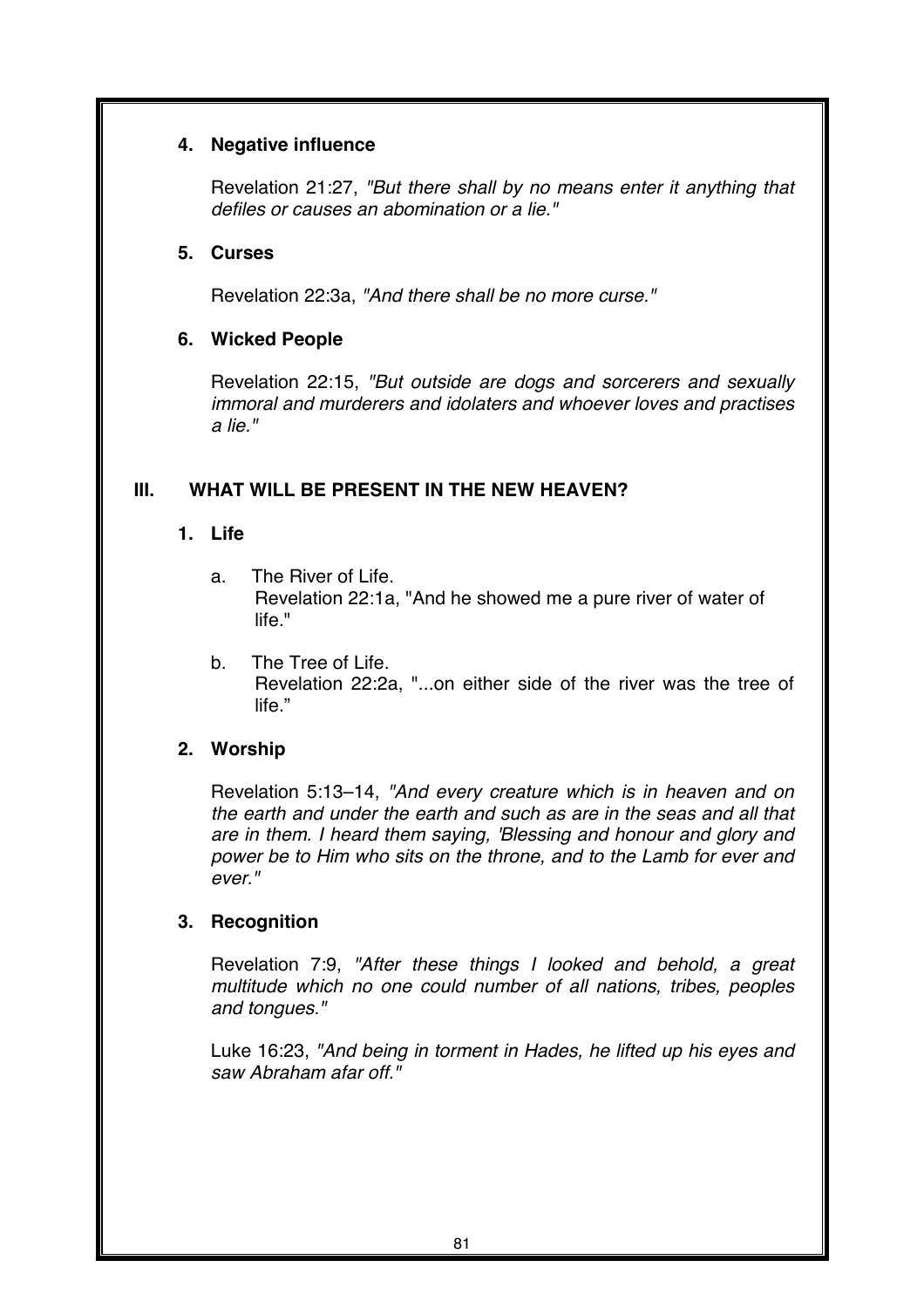# **4. Eating and drinking**

Revelation 19:9, *"Blessed are those who are called to the marriage supper of the Lamb."*

Luke 16:24, *"... send Lazarus that he may dip the tip of his finger in water and cool my tongue."*

#### **5. Mansions (a residence, abode)**

John 14:2, *"In My Father's house are many mansions, if it were not so, I would have told you. I go to prepare a place for you."* 

#### **6. Excitement**

- a. A new earth is to be explored, Revelation 21:1
- b. A new universe to discover, Revelation 21:1.
- c. Lots of people to meet, Revelation 7:9.
- d. Angel to judge, 1 Corinthians 6:3, "Do you not know that we shall *judge angels?"*
- e. We will have rewards and treasures to enjoy, Matthew 6:20*, "But lay up for yourselves treasures in heaven."*

# **Conclusion**

What a difference there is between the eternal abode of the righteous and the eternal abode of the wicked. A good understanding of both is needed to give the Christian extra motivation to evangelise the world and our friends.

For those who have accepted Jesus Christ as their Lord and Saviour, our treasure is not in this world; our treasure is where moth, rust or thieves have no access. Everything in this world will be destroyed. Everything we lay up in heaven will be enjoyed eternally. Let's get our perspective right and do God's important work while we still have time.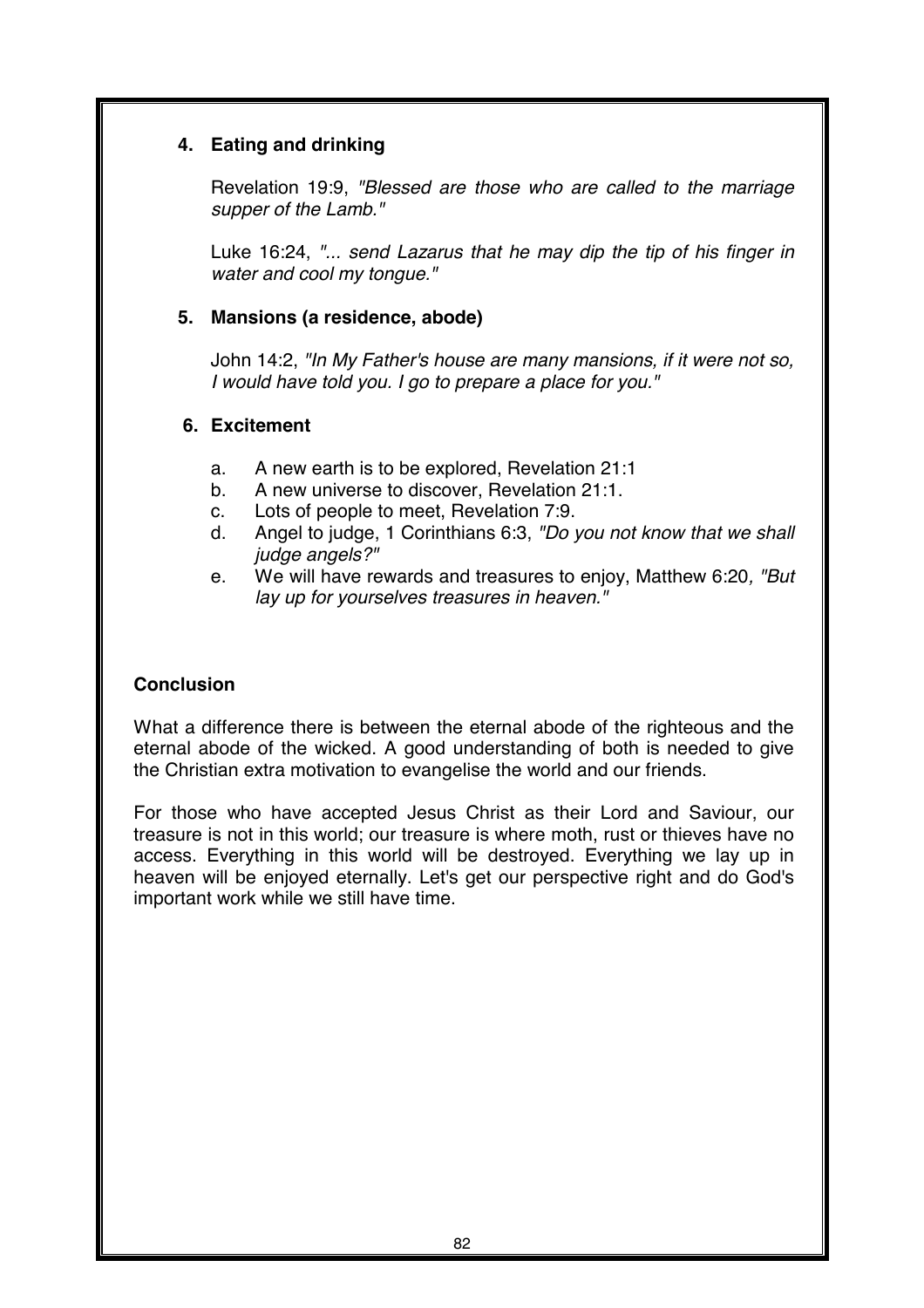# **LESSON 20 CREATION**

*We believe that the heavens and earth and all original life forms, including man, were made by the specific immediate creative acts of God as described in the account of origins presented in Genesis, and that all biological changes which have occurred since creation are limited to variation within each species.* 

**1. God created the Heavens and the Earth, Genesis 1:1**  John1:3 "*All things were made through Him, and without Him nothing was made that was made."* 

Create  $=$  to make without use of pre-existing material the whole visible and invisible universe.

- **2. God created the Plant Kingdom, Genesis 1:11–13**  Genesis 1:11, *"Let the earth bring forth grass, the herb that yields seed and the fruit tree that yields fruit according to its kind, whose seed is in itself."* 
	- a. Seed: God placed life within the seed that is able to grow and produce other seeds into perpetual life.
	- b. According to its kind: God placed parameters of kind. The Hebrew word is translated species. There can be varieties within species but there is no crossing over into other species. (i.e.) There can be lots of varieties of roses but a rose won't become a tomato.

# **3. God created the Animal Kingdom, Genesis 1:20–25**

He created life in the sea, life in the air, life on the land, but stipulated that they reproduce and multiply *"according to their kind."* 

- a. Created = (Hebrews—bara) same word as used in Gen1:1 when God created the Heavens and the Earth. It occurs 53 times in the Bible. It means to make, to shape, to put together. It implies a direct relationship between the Creator and that which is made.
- b. According to their kind: God placed parameters between and within the species. There was to be no crossing over. There can be many varieties within the dog species but a dog cannot cross the species line and become a cat.